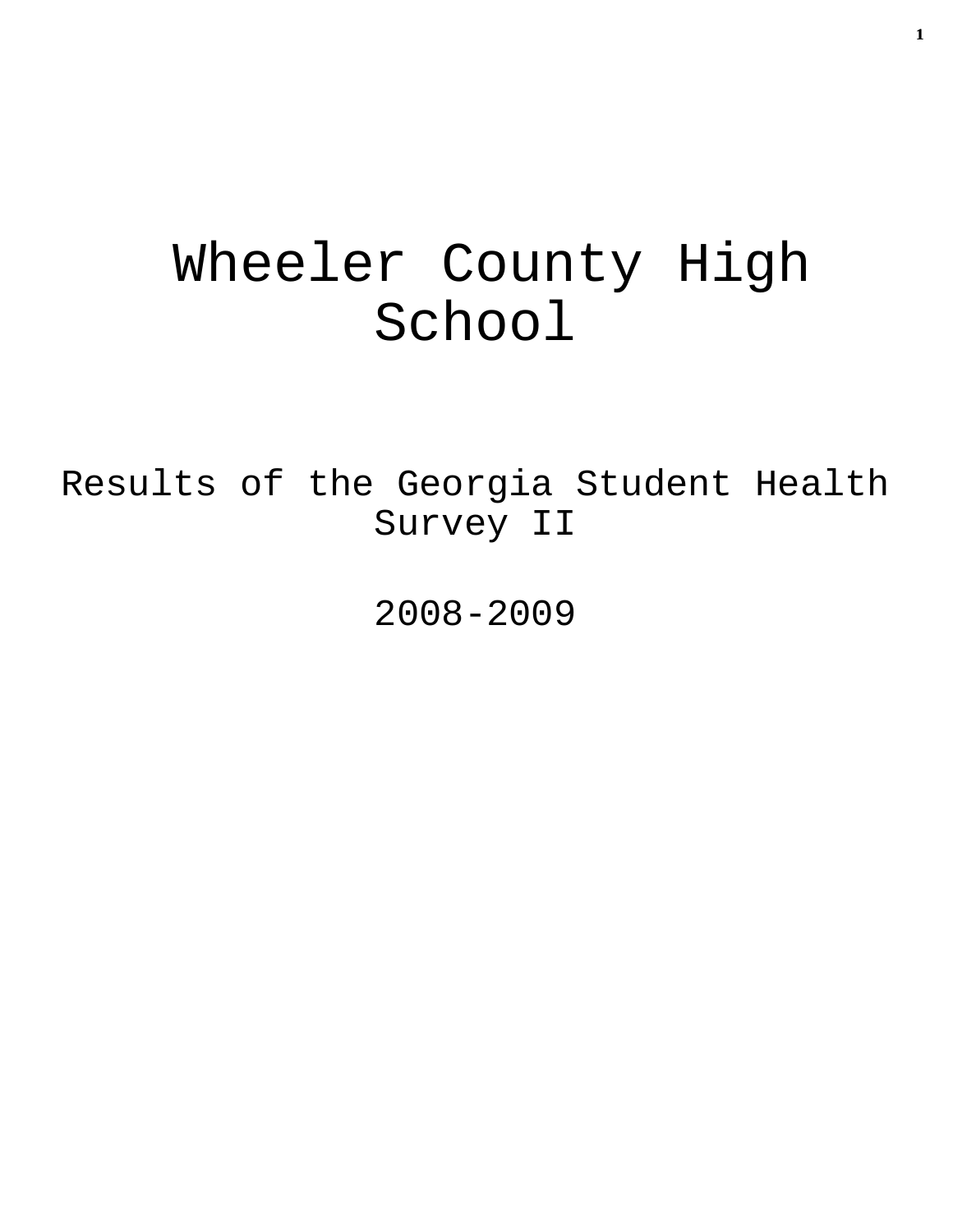### *Demographics* **2**

| Grade                     |    |  |  |  |  |
|---------------------------|----|--|--|--|--|
| Grade<br><b>Frequency</b> |    |  |  |  |  |
| 6                         | 64 |  |  |  |  |
| 8                         | 61 |  |  |  |  |
| 10                        | 45 |  |  |  |  |
| 12                        | 57 |  |  |  |  |

| <b>Frequency</b> | <b>Table of Gender by Grade</b> |             |             |             |             |              |  |
|------------------|---------------------------------|-------------|-------------|-------------|-------------|--------------|--|
| <b>Col Pct</b>   | Grade(Grade)                    |             |             |             |             |              |  |
|                  | Gender(Gender)                  | 6           | 8           | 10          | 12          | <b>Total</b> |  |
|                  | <b>Female</b>                   | 30<br>46.88 | 32<br>52.46 | 25<br>55.56 | 29<br>50.88 | 116          |  |
|                  | <b>Male</b>                     | 34<br>53.13 | 29<br>47.54 | 20<br>44.44 | 28<br>49.12 | 111          |  |
|                  | <b>Total</b>                    | 64          | 61          | 45          | 57          | 227          |  |

| <b>Frequency</b> | <b>Table of Ethnicity by Grade</b> |                        |             |             |                        |              |
|------------------|------------------------------------|------------------------|-------------|-------------|------------------------|--------------|
| <b>Col Pct</b>   |                                    | Grade(Grade)           |             |             |                        |              |
|                  | <b>Ethnicity</b> (Ethnicity)       | 6                      | 8           | 10          | 12                     | <b>Total</b> |
|                  | <b>Black</b>                       | 24<br>37.50            | 11<br>18.03 | 12<br>26.67 | 21<br>36.84            | 68           |
|                  | <b>Hispanic</b>                    | $\overline{2}$<br>3.13 | 8<br>13.11  | 4<br>8.89   | 3<br>5.26              | 17           |
|                  | <b>White</b>                       | 36<br>56.25            | 41<br>67.21 | 28<br>62.22 | 31<br>54.39            | 136          |
|                  | <b>Other</b>                       | 2<br>3.13              | 1.64        | 2.22        | $\mathfrak{D}$<br>3.51 | 6            |
|                  | <b>Total</b>                       | 64                     | 61          | 45          | 57                     | 227          |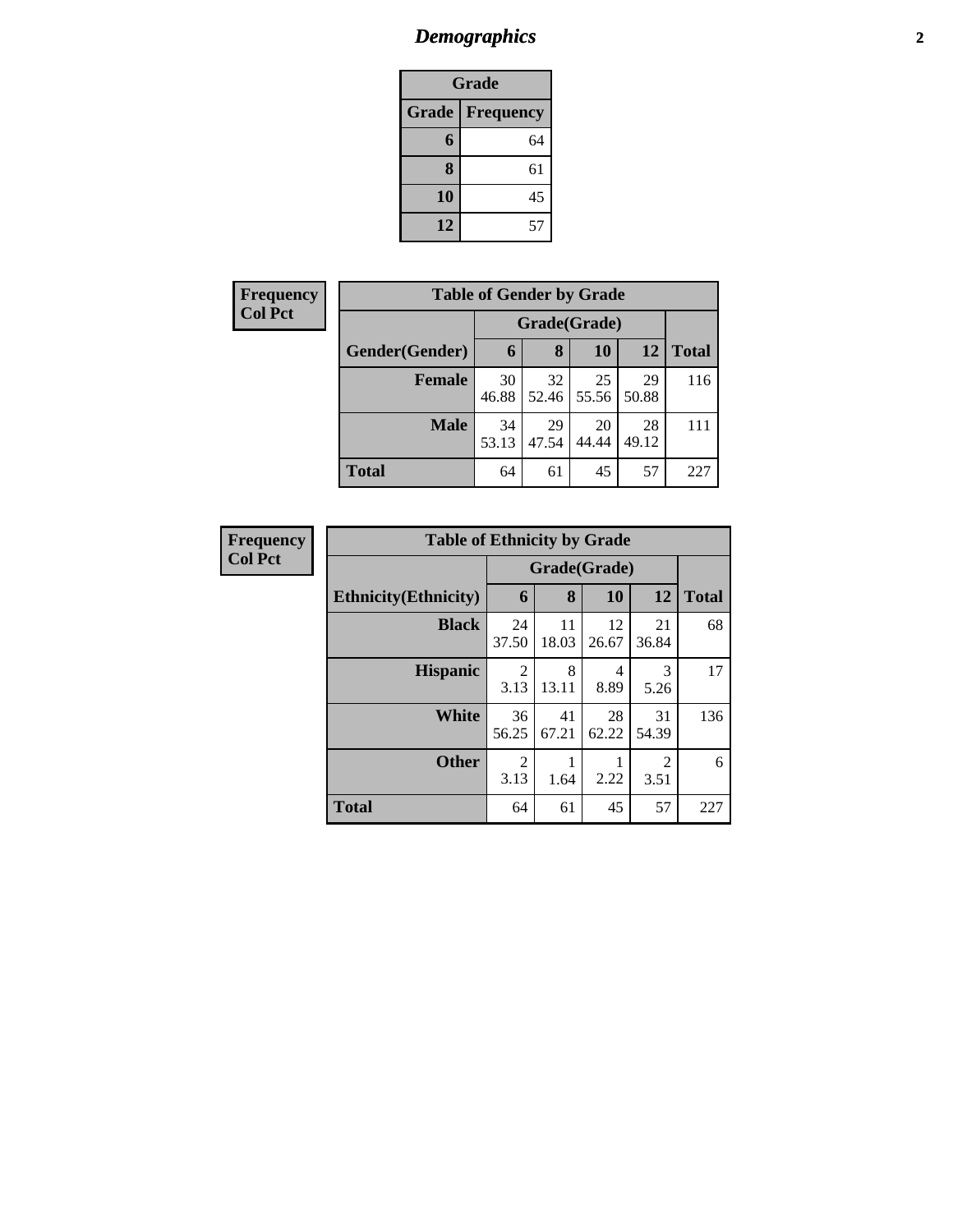#### *Title IV, Part A, Schedule A* **3** *Goal 1: Ensure that all schools are drug-free Baseline Data: Year 2008-2009 Prevalence of Drug Use*

| Frequency<br><b>Col Pct</b> | <b>Table of AlcoholAlt by Grade</b> |              |             |             |             |              |  |  |  |
|-----------------------------|-------------------------------------|--------------|-------------|-------------|-------------|--------------|--|--|--|
|                             | AlcoholAlt(Alcohol                  | Grade(Grade) |             |             |             |              |  |  |  |
|                             | use, past 30 days)                  | 6            | 8           | 10          | <b>12</b>   | <b>Total</b> |  |  |  |
|                             | <b>Yes</b>                          | 5<br>7.81    | 19<br>31.15 | 10<br>22.22 | 18<br>31.58 | 52           |  |  |  |
|                             | N <sub>0</sub>                      | 59<br>92.19  | 42<br>68.85 | 35<br>77.78 | 39<br>68.42 | 175          |  |  |  |
|                             | <b>Total</b>                        | 64           | 61          | 45          | 57          | 227          |  |  |  |

| Frequency      | <b>Table of TobaccoAny by Grade</b> |             |              |             |             |              |  |
|----------------|-------------------------------------|-------------|--------------|-------------|-------------|--------------|--|
| <b>Col Pct</b> | TobaccoAny(Tobacco                  |             | Grade(Grade) |             |             |              |  |
|                | use, past 30 days)                  | 6           | 8            | 10          | 12          | <b>Total</b> |  |
|                | <b>Yes</b>                          | 4<br>6.25   | 12<br>19.67  | 11<br>24.44 | 9<br>15.79  | 36           |  |
|                | N <sub>0</sub>                      | 60<br>93.75 | 49<br>80.33  | 34<br>75.56 | 48<br>84.21 | 191          |  |
|                | Total                               | 64          | 61           | 45          | 57          | 227          |  |

| Frequency<br><b>Col Pct</b> | <b>Table of MarijuanaAlt by Grade</b> |              |             |             |             |              |
|-----------------------------|---------------------------------------|--------------|-------------|-------------|-------------|--------------|
|                             | MarijuanaAlt(Marijuana                | Grade(Grade) |             |             |             |              |
|                             | use, past 30 days)                    | 6            | 8           | 10          | 12          | <b>Total</b> |
|                             | <b>Yes</b>                            | 1.56         | 5<br>8.20   | 6<br>13.33  | 5<br>8.77   | 17           |
|                             | N <sub>0</sub>                        | 63<br>98.44  | 56<br>91.80 | 39<br>86.67 | 52<br>91.23 | 210          |
|                             | <b>Total</b>                          | 64           | 61          | 45          | 57          | 227          |

| <b>Frequency</b> | <b>Table of OtherDrugAny by Grade</b>  |             |              |             |             |              |
|------------------|----------------------------------------|-------------|--------------|-------------|-------------|--------------|
| <b>Col Pct</b>   | <b>OtherDrugAny(Other</b><br>drug use, |             | Grade(Grade) |             |             |              |
|                  | past 30 days)                          | 6           | 8            | 10          | 12          | <b>Total</b> |
|                  | <b>Yes</b>                             | 4<br>6.25   | 9<br>14.75   | 6<br>13.33  | 3<br>5.26   | 22           |
|                  | N <sub>0</sub>                         | 60<br>93.75 | 52<br>85.25  | 39<br>86.67 | 54<br>94.74 | 205          |
|                  | <b>Total</b>                           | 64          | 61           | 45          | 57          | 227          |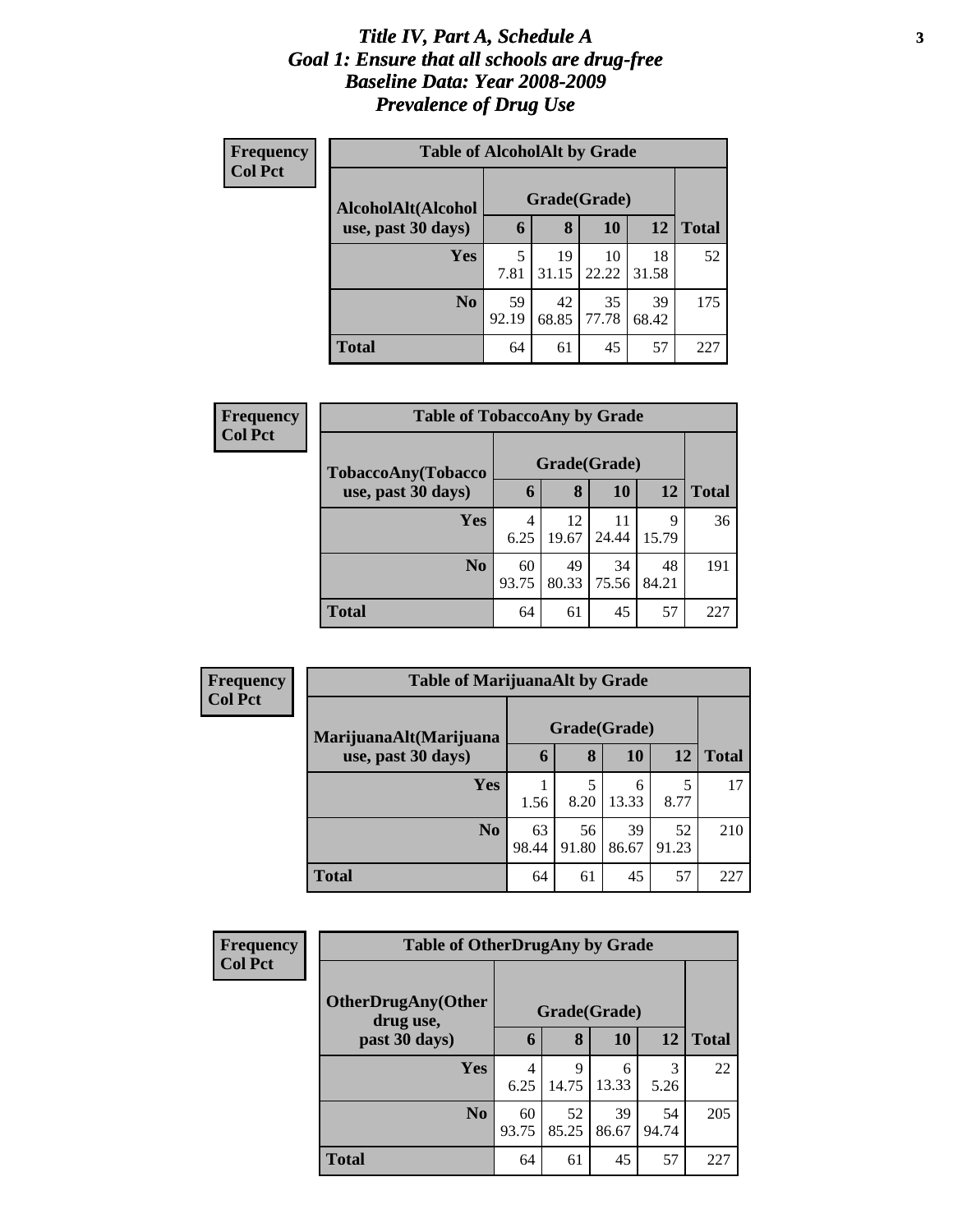#### *Average Age of Onset of Use* **4** *Results for "Average Age of Onset of Use" questions exclude students who said they did not use that substance*

| <b>Variable</b>    | Label                                                              | <b>Mean</b> |
|--------------------|--------------------------------------------------------------------|-------------|
| Alcoholinit2       | I started using alcohol when I was                                 | 12.51       |
| Cigarettesinit2    | I started smoking tobacco when I was                               | 11.92       |
| Smokelessinit2     | I started chewing tobacco when I was                               | 12.04       |
| Marijuanainit2     | I started using marijuana when I was                               | 13.43       |
| Cocaineinit2       | I started using cocaine when I was                                 | 10.75       |
| Inhalantsinit2     | I started using inhalants when I was                               | 11.22       |
| Steroidsinit2      | I started using steroids when I was                                | 8.00        |
| Ecstasyinit2       | I started using ecstasy when I was                                 | 13.50       |
| Methinit2          | I started using methamphetamines when I was                        | 12.67       |
| Hallucinogensinit2 | I started using hallucinogens when I was                           | 11.50       |
| Prescriptioninit2  | I started using prescription drugs not prescribed to me when I was | 12.44       |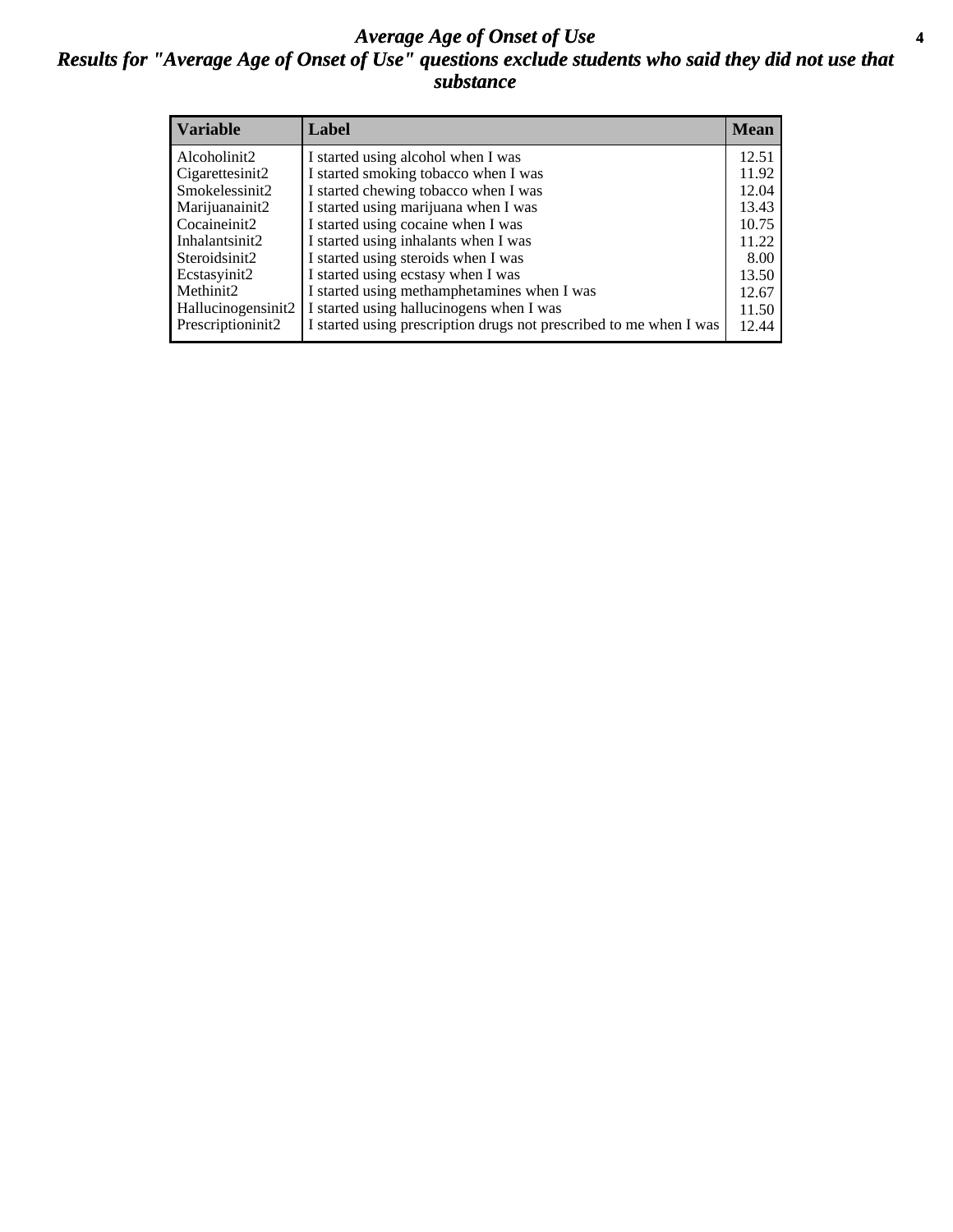### *Perception of Health Risk* **5**

| <b>Frequency</b> | <b>Table of Alcoholharmdich by Grade</b> |             |              |             |             |              |  |
|------------------|------------------------------------------|-------------|--------------|-------------|-------------|--------------|--|
| <b>Col Pct</b>   | Alcoholharmdich(I<br>think alcohol is    |             | Grade(Grade) |             |             |              |  |
|                  | harmful)                                 | 6           | 8            | 10          | 12          | <b>Total</b> |  |
|                  | <b>Yes</b>                               | 54<br>84.38 | 43<br>70.49  | 36<br>80.00 | 42<br>73.68 | 175          |  |
|                  | N <sub>o</sub>                           | 10<br>15.63 | 18<br>29.51  | 9<br>20.00  | 15<br>26.32 | 52           |  |
|                  | <b>Total</b>                             | 64          | 61           | 45          | 57          | 227          |  |

| Frequency      | <b>Table of Tobaccoharmdich by Grade</b> |             |              |             |             |              |  |  |
|----------------|------------------------------------------|-------------|--------------|-------------|-------------|--------------|--|--|
| <b>Col Pct</b> | Tobaccoharmdich(I                        |             | Grade(Grade) |             |             |              |  |  |
|                | think tobacco is<br>harmful)             | 6           | 8            | 10          | 12          | <b>Total</b> |  |  |
|                | Yes                                      | 55<br>85.94 | 47<br>77.05  | 39<br>86.67 | 53<br>92.98 | 194          |  |  |
|                | N <sub>0</sub>                           | 9<br>14.06  | 14<br>22.95  | 6<br>13.33  | 4<br>7.02   | 33           |  |  |
|                | <b>Total</b>                             | 64          | 61           | 45          | 57          | 227          |  |  |

| Frequency      | <b>Table of Marijuanaharmdich by Grade</b> |             |              |             |             |              |
|----------------|--------------------------------------------|-------------|--------------|-------------|-------------|--------------|
| <b>Col Pct</b> | Marijuanaharmdich(I<br>think marijuana is  |             | Grade(Grade) |             |             |              |
|                | harmful)                                   | 6           | 8            | 10          | 12          | <b>Total</b> |
|                | <b>Yes</b>                                 | 54<br>84.38 | 50<br>81.97  | 37<br>82.22 | 51<br>89.47 | 192          |
|                | N <sub>0</sub>                             | 10<br>15.63 | 11<br>18.03  | 8<br>17.78  | 6<br>10.53  | 35           |
|                | <b>Total</b>                               | 64          | 61           | 45          | 57          | 227          |

| <b>Frequency</b> | <b>Table of Otherdrugharmdich by Grade</b>   |             |              |             |             |              |
|------------------|----------------------------------------------|-------------|--------------|-------------|-------------|--------------|
| <b>Col Pct</b>   | Otherdrugharmdich(I<br>think other drugs are |             | Grade(Grade) |             |             |              |
|                  | harmful)                                     | 6           | 8            | 10          | <b>12</b>   | <b>Total</b> |
|                  | <b>Yes</b>                                   | 55<br>85.94 | 53<br>86.89  | 39<br>86.67 | 53<br>92.98 | 200          |
|                  | N <sub>o</sub>                               | 9<br>14.06  | 8<br>13.11   | 6<br>13.33  | 4<br>7.02   | 27           |
|                  | <b>Total</b>                                 | 64          | 61           | 45          | 57          | 227          |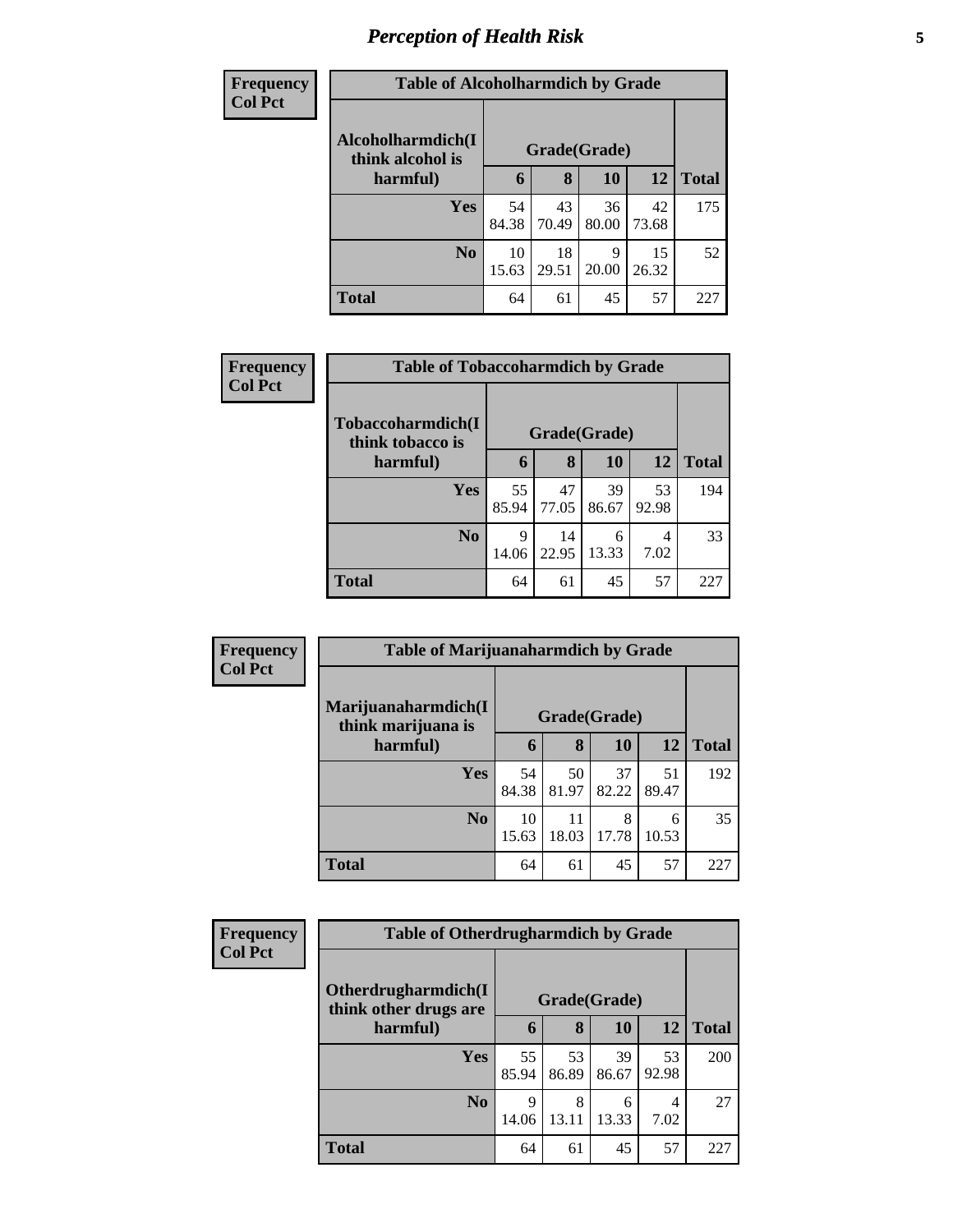#### *Social Disapproval* **6**

| <b>Frequency</b> | <b>Table of Alcoholpeerdich by Grade</b>                    |             |             |              |             |              |  |
|------------------|-------------------------------------------------------------|-------------|-------------|--------------|-------------|--------------|--|
| <b>Col Pct</b>   |                                                             |             |             |              |             |              |  |
|                  | Alcoholpeerdich(My<br>friends would<br>disapprove if I used |             |             | Grade(Grade) |             |              |  |
|                  | alcohol)                                                    | 6           | 8           | 10           | 12          | <b>Total</b> |  |
|                  | Yes                                                         | 45<br>70.31 | 31<br>50.82 | 16<br>35.56  | 27<br>47.37 | 119          |  |
|                  | N <sub>0</sub>                                              | 19<br>29.69 | 30<br>49.18 | 29<br>64.44  | 30<br>52.63 | 108          |  |
|                  | <b>Total</b>                                                | 64          | 61          | 45           | 57          | 227          |  |

| <b>Frequency</b> |                                                             | <b>Table of Tobaccopeerdich by Grade</b> |             |              |             |              |  |
|------------------|-------------------------------------------------------------|------------------------------------------|-------------|--------------|-------------|--------------|--|
| <b>Col Pct</b>   | Tobaccopeerdich(My<br>friends would<br>disapprove if I used |                                          |             | Grade(Grade) |             |              |  |
|                  | tobacco)                                                    | 6                                        | 8           | 10           | 12          | <b>Total</b> |  |
|                  | <b>Yes</b>                                                  | 45<br>70.31                              | 38<br>62.30 | 21<br>46.67  | 35<br>61.40 | 139          |  |
|                  | No                                                          | 19<br>29.69                              | 23<br>37.70 | 24<br>53.33  | 22<br>38.60 | 88           |  |
|                  | <b>Total</b>                                                | 64                                       | 61          | 45           | 57          | 227          |  |

| Frequency      | <b>Table of Marijuanapeerdich by Grade</b>                    |              |             |             |             |              |
|----------------|---------------------------------------------------------------|--------------|-------------|-------------|-------------|--------------|
| <b>Col Pct</b> | Marijuanapeerdich(My<br>friends would<br>disapprove if I used | Grade(Grade) |             |             |             |              |
|                | marijuana)                                                    | 6            | 8           | 10          | <b>12</b>   | <b>Total</b> |
|                | <b>Yes</b>                                                    | 46<br>71.88  | 44<br>72.13 | 28<br>62.22 | 44<br>77.19 | 162          |
|                | N <sub>0</sub>                                                | 18<br>28.13  | 17<br>27.87 | 17<br>37.78 | 13<br>22.81 | 65           |
|                | <b>Total</b>                                                  | 64           | 61          | 45          | 57          | 227          |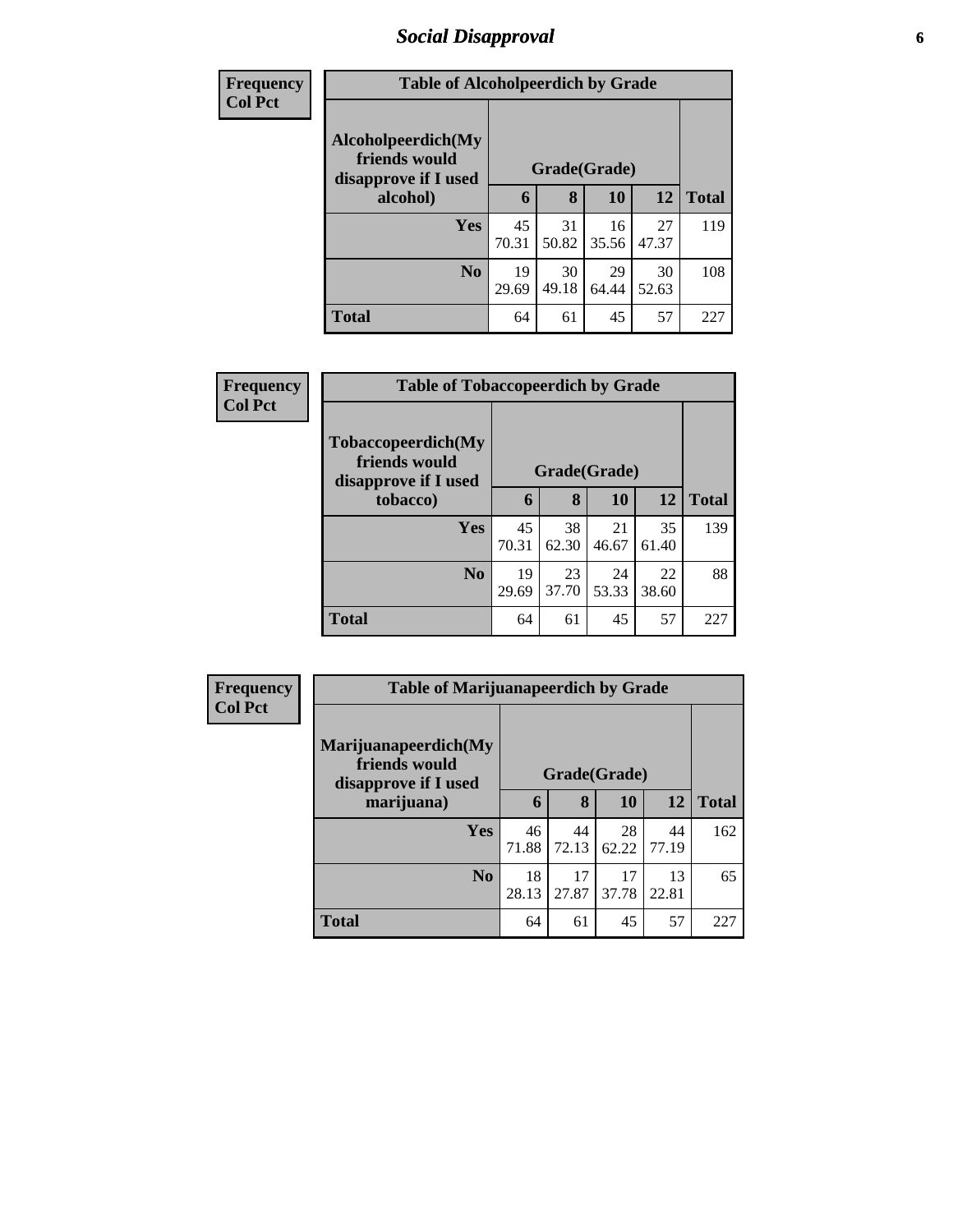#### *Social Disapproval* **7**

| <b>Frequency</b> |                                                                               | <b>Table of Otherdrugpeerdich by Grade</b> |             |             |             |              |  |
|------------------|-------------------------------------------------------------------------------|--------------------------------------------|-------------|-------------|-------------|--------------|--|
| <b>Col Pct</b>   | Otherdrugpeerdich(My<br>friends would<br>disapprove if I used<br>other drugs) | Grade(Grade)                               |             |             |             |              |  |
|                  |                                                                               | 6                                          | 8           | <b>10</b>   | 12          | <b>Total</b> |  |
|                  | Yes                                                                           | 46<br>71.88                                | 44<br>72.13 | 31<br>68.89 | 46<br>80.70 | 167          |  |
|                  | N <sub>0</sub>                                                                | 18<br>28.13                                | 17<br>27.87 | 14<br>31.11 | 11<br>19.30 | 60           |  |
|                  | <b>Total</b>                                                                  | 64                                         | 61          | 45          | 57          | 227          |  |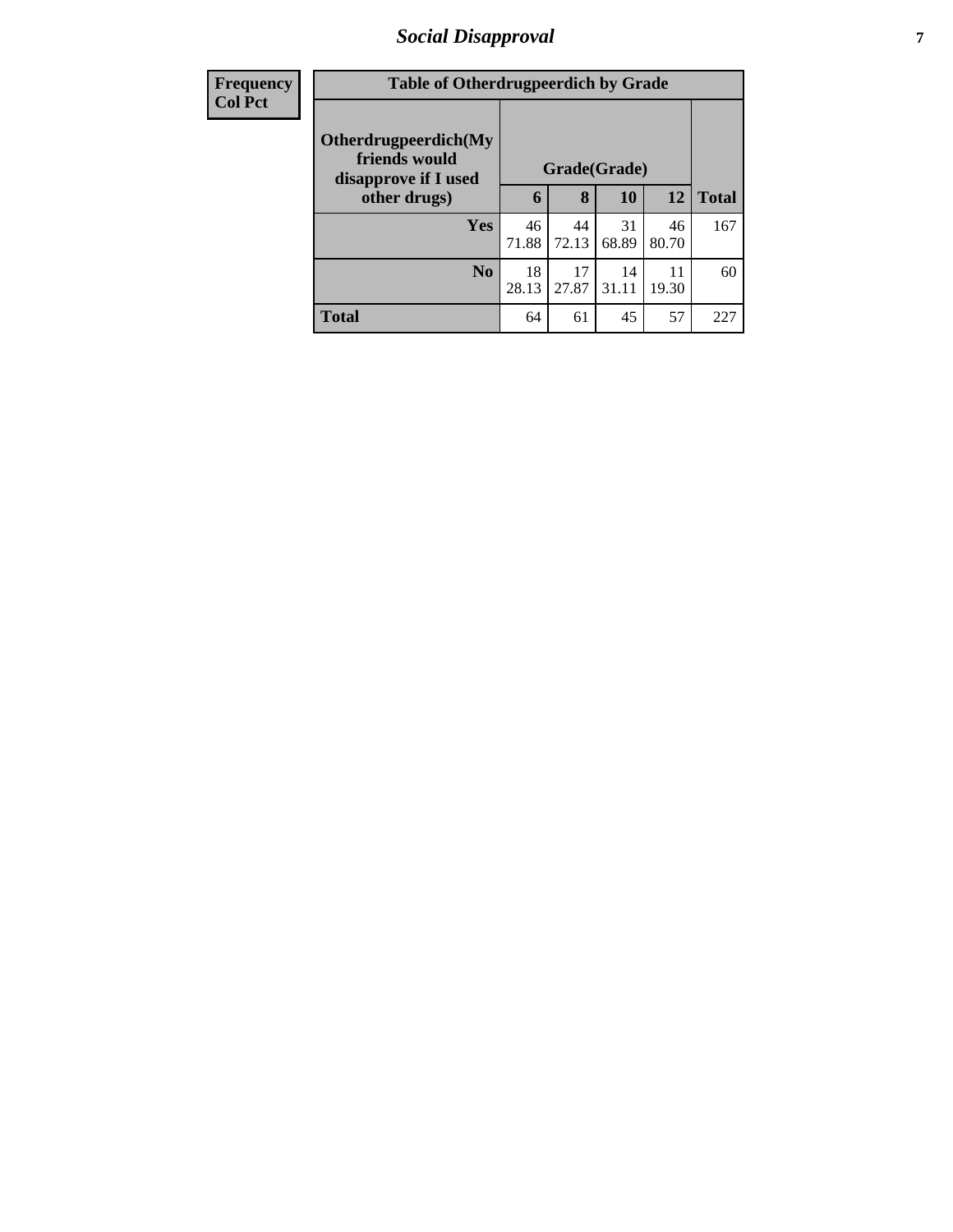#### Title IV, Part A, Schedule A **8** *Goal 2: To help ensure that all schools are safe and disciplined Baseline Data: Year 2008-2009 Student Involvement in Gang Activity*

| Frequency<br><b>Col Pct</b> |                                                                                                   | <b>Table of Gangself by Grade</b> |             |                    |             |              |  |  |  |  |
|-----------------------------|---------------------------------------------------------------------------------------------------|-----------------------------------|-------------|--------------------|-------------|--------------|--|--|--|--|
|                             | Gangself(I<br>have<br>participated<br>in illegal<br>gang<br>activities in<br>the past 30<br>days) | 6                                 | 8           | Grade(Grade)<br>10 | 12          | <b>Total</b> |  |  |  |  |
|                             | Yes                                                                                               | 4<br>6.25                         | 3<br>4.92   | 4<br>8.89          | 1<br>1.75   | 12           |  |  |  |  |
|                             | N <sub>0</sub>                                                                                    | 60<br>93.75                       | 58<br>95.08 | 41<br>91.11        | 56<br>98.25 | 215          |  |  |  |  |
|                             | <b>Total</b>                                                                                      | 64                                | 61          | 45                 | 57          | 227          |  |  |  |  |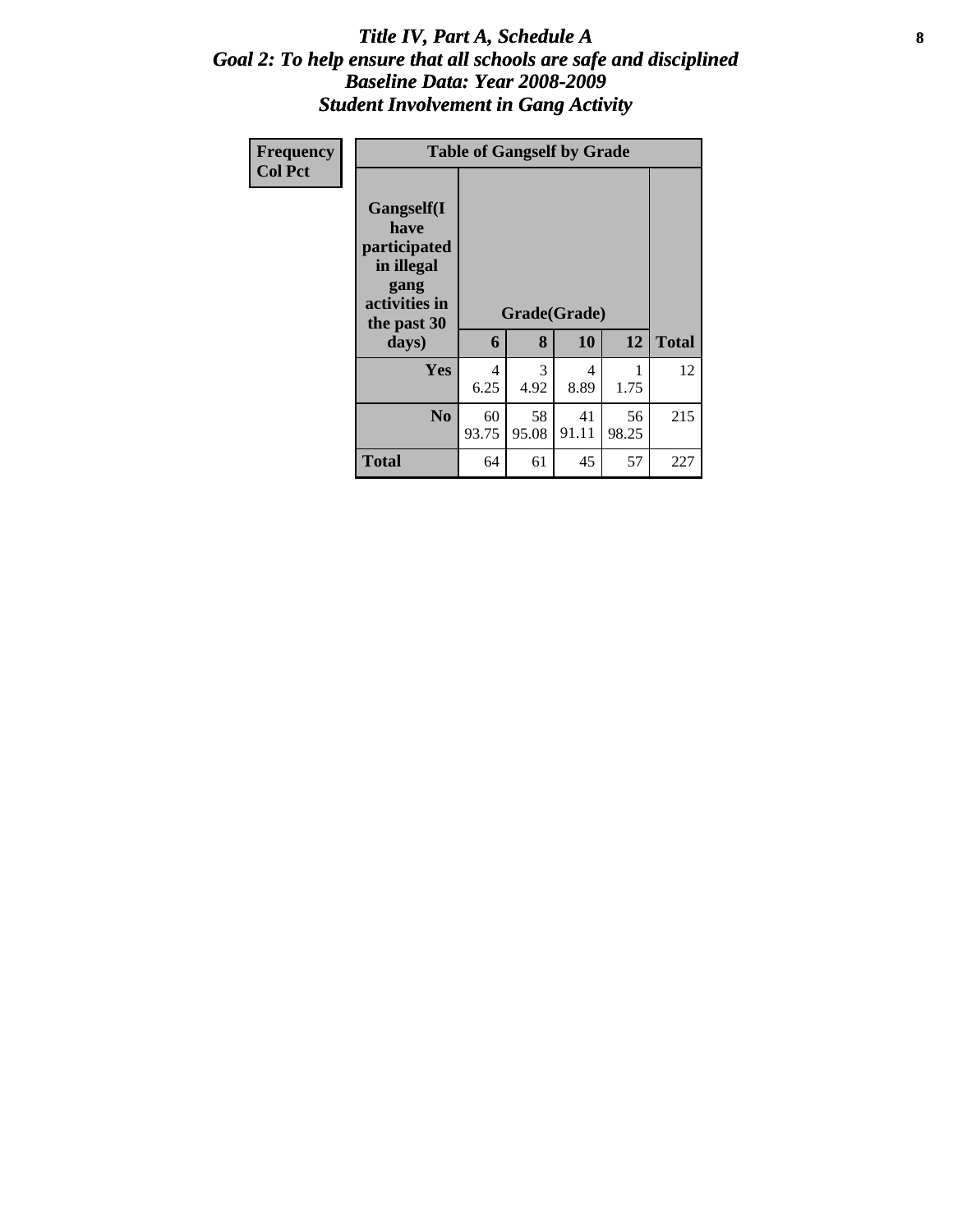#### *Student Perception of School Safety* **9**

| <b>Frequency</b><br>Row Pct |
|-----------------------------|
|                             |

| <b>Table of Grade by Safeschool</b> |                          |                                                        |                             |                                    |              |  |  |  |  |
|-------------------------------------|--------------------------|--------------------------------------------------------|-----------------------------|------------------------------------|--------------|--|--|--|--|
|                                     |                          | Safeschool (School is a place at which I feel<br>safe) |                             |                                    |              |  |  |  |  |
| Grade(Grade)                        | <b>Strongly</b><br>Agree | <b>Somewhat</b><br>Agree                               | Somewhat<br><b>Disagree</b> | <b>Strongly</b><br><b>Disagree</b> | <b>Total</b> |  |  |  |  |
| 6                                   | 25<br>39.06              | 24<br>37.50                                            | 9<br>14.06                  | 6<br>9.38                          | 64           |  |  |  |  |
| 8                                   | 19<br>31.15              | 21<br>34.43                                            | 13<br>21.31                 | 8<br>13.11                         | 61           |  |  |  |  |
| 10                                  | 10<br>22.22              | 16<br>35.56                                            | 11<br>24.44                 | 8<br>17.78                         | 45           |  |  |  |  |
| 12                                  | 13<br>22.81              | 5<br>33<br>6<br>8.77<br>57.89<br>10.53                 |                             |                                    |              |  |  |  |  |
| <b>Total</b>                        | 67                       | 94                                                     | 38                          | 28                                 | 227          |  |  |  |  |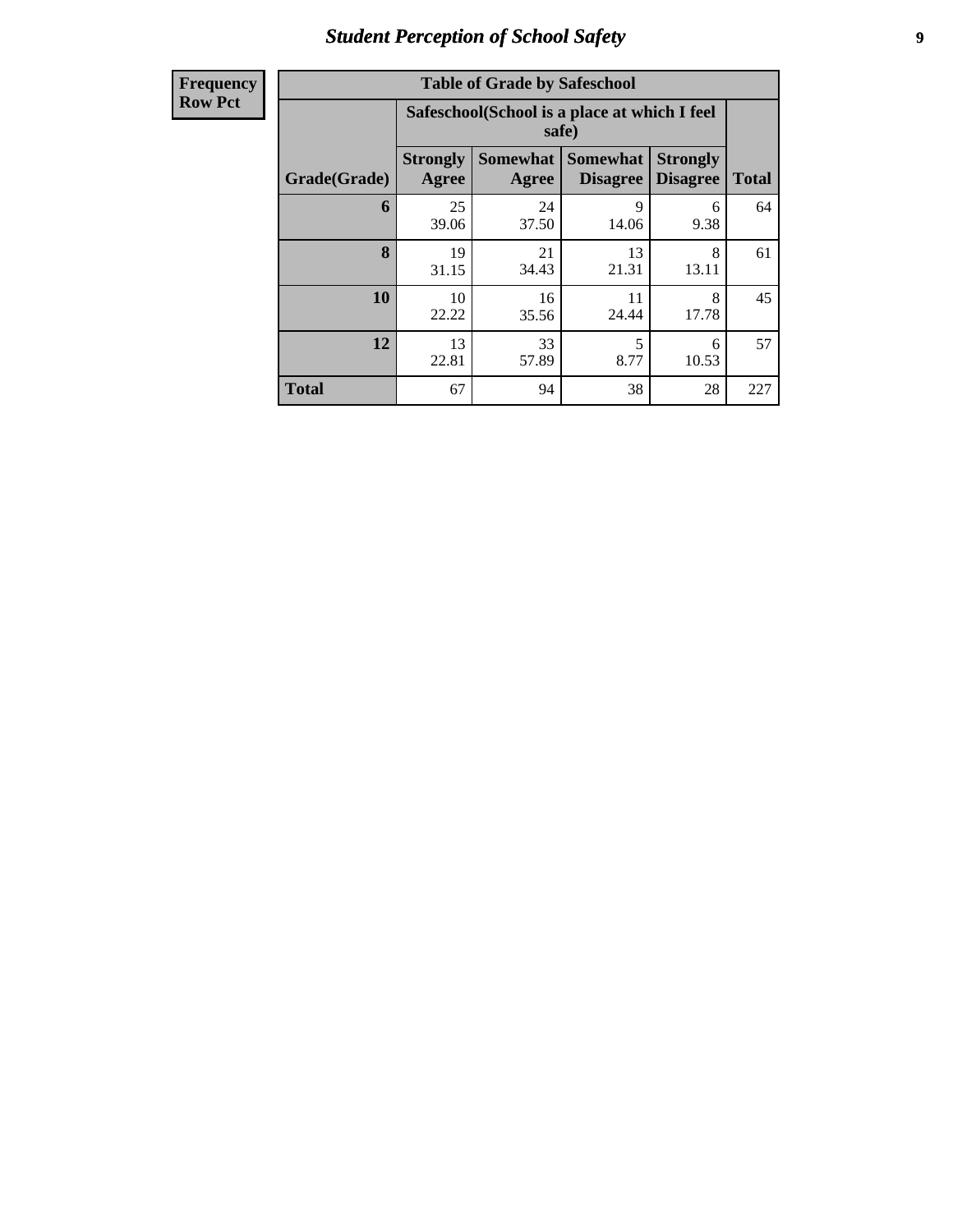#### *Students Who Have Been Bullied* **10**

**Frequency Row Pct**

| <b>Table of Grade by Bullied</b> |                             |                                                                               |                        |                              |                        |                        |                   |              |
|----------------------------------|-----------------------------|-------------------------------------------------------------------------------|------------------------|------------------------------|------------------------|------------------------|-------------------|--------------|
|                                  |                             | <b>Bullied</b> (I have been bullied by other<br>students in the past 30 days) |                        |                              |                        |                        |                   |              |
| Grade(Grade)                     | $\mathbf{0}$<br><b>Days</b> | 1 or<br>$\overline{2}$<br>days                                                | 3 to<br>5<br>days      | 6 <sub>to</sub><br>9<br>days | 10<br>to<br>19<br>days | 20<br>to<br>29<br>days | All<br>30<br>days | <b>Total</b> |
| 6                                | 39<br>60.94                 | $\tau$<br>10.94                                                               | 6<br>9.38              | 3<br>4.69                    | 7<br>10.94             | 1<br>1.56              | 1.56              | 64           |
| 8                                | 52<br>85.25                 | 4<br>6.56                                                                     | $\mathfrak{D}$<br>3.28 | 1<br>1.64                    | 1<br>1.64              | $\Omega$<br>0.00       | 1.64              | 61           |
| 10                               | 33<br>73.33                 | $\overline{4}$<br>8.89                                                        | 5<br>11.11             | $\Omega$<br>0.00             | $\Omega$<br>0.00       | $\Omega$<br>0.00       | 3<br>6.67         | 45           |
| 12                               | 51<br>89.47                 | 3<br>5.26                                                                     | $\Omega$<br>0.00       | $\Omega$<br>0.00             | $\mathfrak{D}$<br>3.51 | $\Omega$<br>0.00       | 1.75              | 57           |
| <b>Total</b>                     | 175                         | 18                                                                            | 13                     | 4                            | 10                     | 1                      | 6                 | 227          |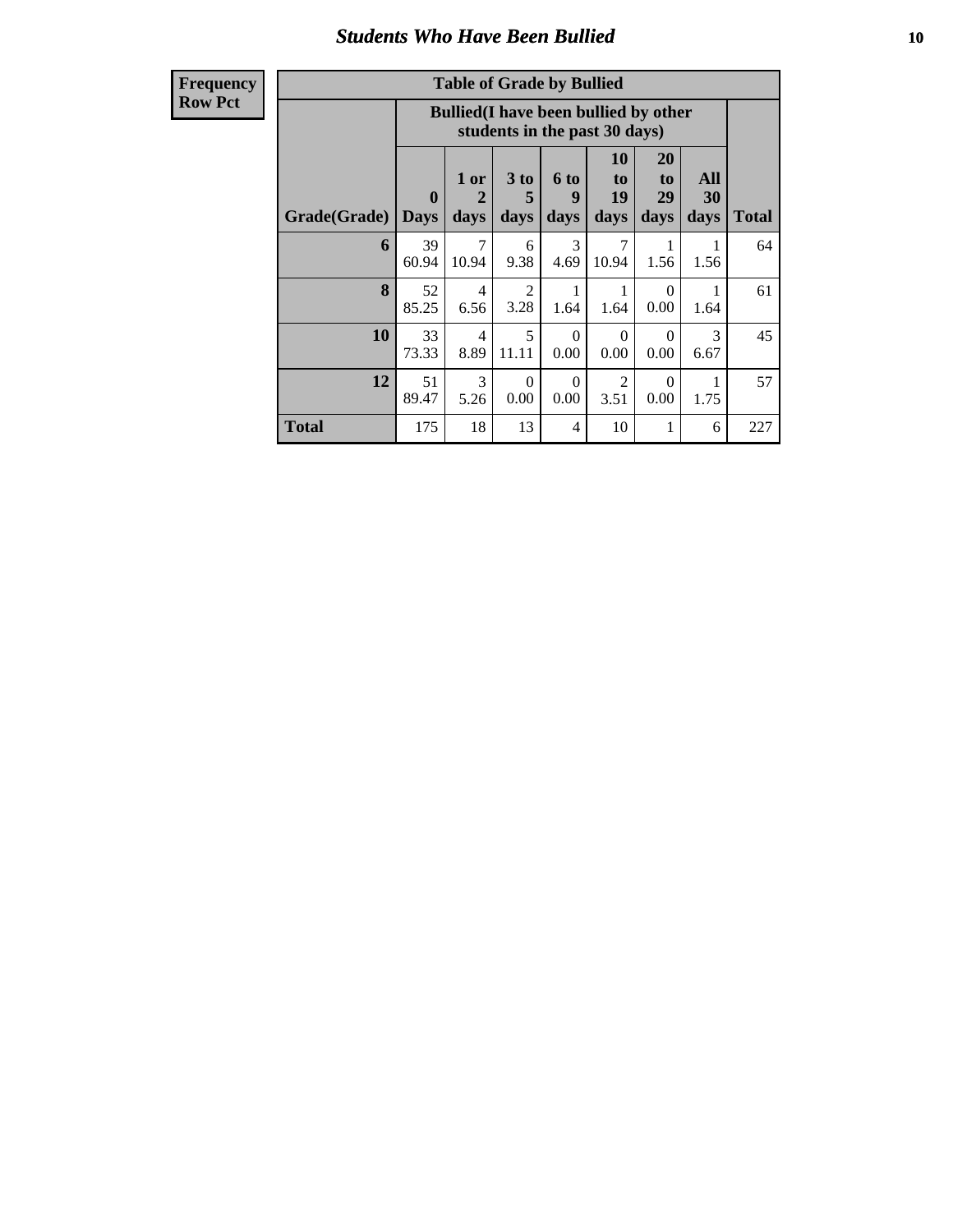#### *School Climate* **11**

| Frequency      | <b>Table of SchoolClimate1 by Grade</b> |             |                   |             |             |              |  |
|----------------|-----------------------------------------|-------------|-------------------|-------------|-------------|--------------|--|
| <b>Col Pct</b> | SchoolClimate1(I<br>like school)        | 6           | Grade(Grade)<br>8 | 10          | 12          | <b>Total</b> |  |
|                | <b>Strongly Agree</b>                   | 25<br>39.06 | 11<br>18.03       | 8<br>17.78  | 12<br>21.05 | 56           |  |
|                | <b>Somewhat Agree</b>                   | 20<br>31.25 | 34<br>55.74       | 26<br>57.78 | 36<br>63.16 | 116          |  |
|                | <b>Somewhat Disagree</b>                | 11<br>17.19 | 10<br>16.39       | 5<br>11.11  | 5<br>8.77   | 31           |  |
|                | <b>Strongly Disagree</b>                | 8<br>12.50  | 6<br>9.84         | 6<br>13.33  | 4<br>7.02   | 24           |  |
|                | <b>Total</b>                            | 64          | 61                | 45          | 57          | 227          |  |

| Frequency      | <b>Table of SchoolClimate2 by Grade</b>           |             |                   |                        |             |              |
|----------------|---------------------------------------------------|-------------|-------------------|------------------------|-------------|--------------|
| <b>Col Pct</b> | SchoolClimate2(I<br>feel successful at<br>school) | 6           | Grade(Grade)<br>8 | 10                     | 12          | <b>Total</b> |
|                | <b>Strongly Agree</b>                             | 33<br>51.56 | 13<br>21.31       | 12<br>26.67            | 16<br>28.07 | 74           |
|                | <b>Somewhat Agree</b>                             | 20<br>31.25 | 35<br>57.38       | 27<br>60.00            | 37<br>64.91 | 119          |
|                | <b>Somewhat Disagree</b>                          | 8<br>12.50  | 9<br>14.75        | $\mathfrak{D}$<br>4.44 | 1.75        | 20           |
|                | <b>Strongly Disagree</b>                          | 3<br>4.69   | 4<br>6.56         | 4<br>8.89              | 3<br>5.26   | 14           |
|                | Total                                             | 64          | 61                | 45                     | 57          | 227          |

| Frequency      | <b>Table of SchoolClimate3 by Grade</b>                               |             |                   |             |                        |              |
|----------------|-----------------------------------------------------------------------|-------------|-------------------|-------------|------------------------|--------------|
| <b>Col Pct</b> | SchoolClimate3(My<br>school has high<br>standards for<br>achievement) | 6           | Grade(Grade)<br>8 | <b>10</b>   | 12                     | <b>Total</b> |
|                |                                                                       |             |                   |             |                        |              |
|                | <b>Strongly Agree</b>                                                 | 36<br>56.25 | 21<br>34.43       | 6<br>13.33  | 10<br>17.54            | 73           |
|                | <b>Somewhat Agree</b>                                                 | 20<br>31.25 | 24<br>39.34       | 16<br>35.56 | 33<br>57.89            | 93           |
|                | <b>Somewhat Disagree</b>                                              | 5<br>7.81   | 11<br>18.03       | 8<br>17.78  | 12<br>21.05            | 36           |
|                | <b>Strongly Disagree</b>                                              | 3<br>4.69   | 5<br>8.20         | 15<br>33.33 | $\mathfrak{D}$<br>3.51 | 25           |
|                | Total                                                                 | 64          | 61                | 45          | 57                     | 227          |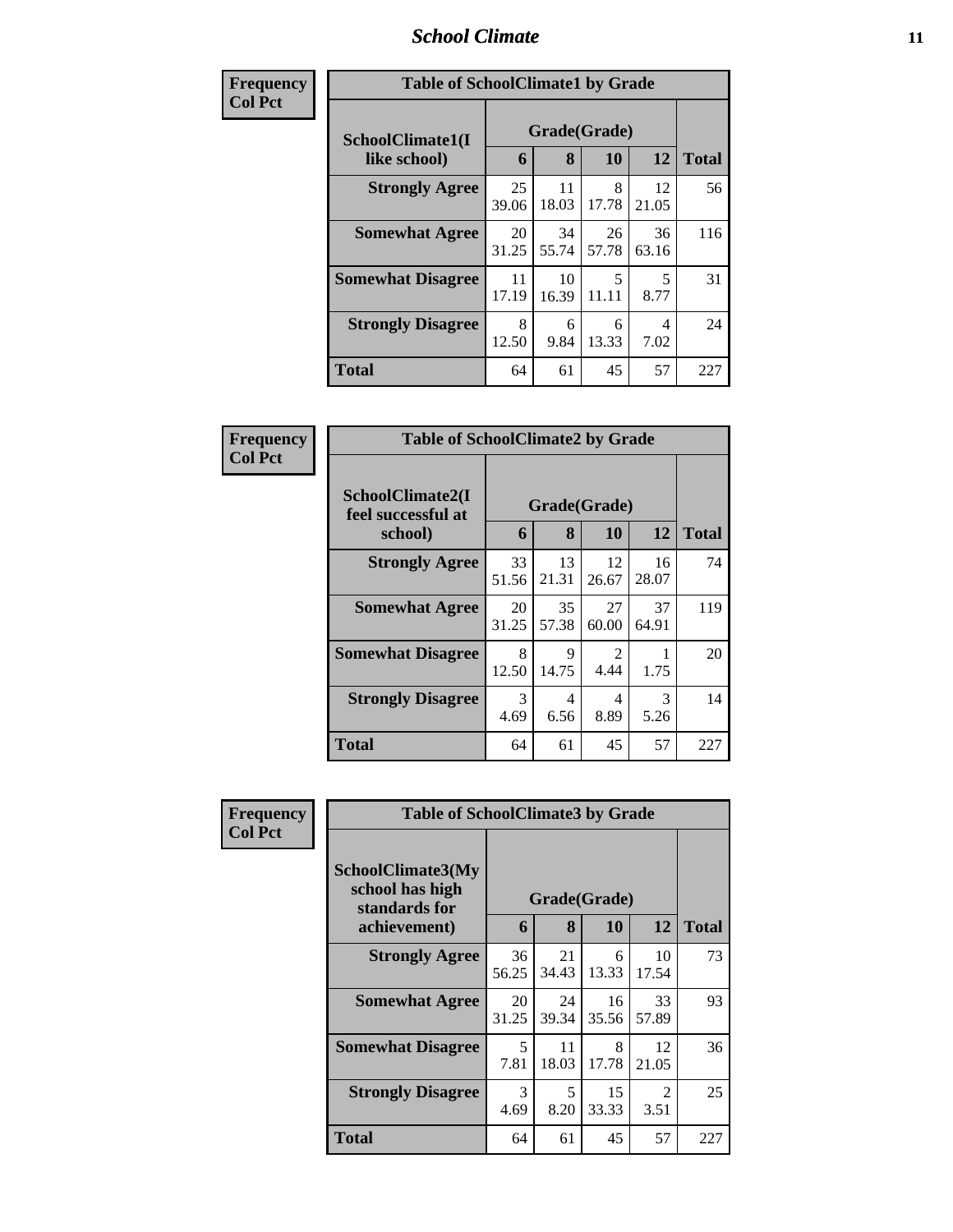### *School Climate* **12**

| Frequency      | <b>Table of SchoolClimate4 by Grade</b>                              |             |                   |             |             |              |  |
|----------------|----------------------------------------------------------------------|-------------|-------------------|-------------|-------------|--------------|--|
| <b>Col Pct</b> | <b>SchoolClimate4(My</b><br>school sets clear<br>rules for behavior) | 6           | Grade(Grade)<br>8 | <b>10</b>   | 12          | <b>Total</b> |  |
|                | <b>Strongly Agree</b>                                                | 41<br>64.06 | 34<br>55.74       | 13<br>28.89 | 27<br>47.37 | 115          |  |
|                | <b>Somewhat Agree</b>                                                | 14<br>21.88 | 14<br>22.95       | 22<br>48.89 | 28<br>49.12 | 78           |  |
|                | <b>Somewhat Disagree</b>                                             | 4<br>6.25   | 9<br>14.75        | 7<br>15.56  | 1.75        | 21           |  |
|                | <b>Strongly Disagree</b>                                             | 5<br>7.81   | 4<br>6.56         | 3<br>6.67   | 1.75        | 13           |  |
|                | <b>Total</b>                                                         | 64          | 61                | 45          | 57          | 227          |  |

| Frequency      | <b>Table of SchoolClimate5 by Grade</b>                   |             |              |             |                       |              |  |  |
|----------------|-----------------------------------------------------------|-------------|--------------|-------------|-----------------------|--------------|--|--|
| <b>Col Pct</b> | SchoolClimate5(I<br>know what to do in<br>an emergency at |             | Grade(Grade) |             |                       |              |  |  |
|                | school)                                                   | 6           | 8            | 10          | 12                    | <b>Total</b> |  |  |
|                | <b>Strongly Agree</b>                                     | 37<br>57.81 | 41<br>67.21  | 26<br>57.78 | 29<br>50.88           | 133          |  |  |
|                | <b>Somewhat Agree</b>                                     | 22<br>34.38 | 14<br>22.95  | 14<br>31.11 | 21<br>36.84           | 71           |  |  |
|                | <b>Somewhat Disagree</b>                                  | 3<br>4.69   | 2<br>3.28    | 4<br>8.89   | 4<br>7.02             | 13           |  |  |
|                | <b>Strongly Disagree</b>                                  | 2<br>3.13   | 4<br>6.56    | 2.22        | $\mathcal{E}$<br>5.26 | 10           |  |  |
|                | Total                                                     | 64          | 61           | 45          | 57                    | 227          |  |  |

| Frequency      | <b>Table of SchoolClimate6 by Grade</b>                  |             |                   |             |             |              |  |
|----------------|----------------------------------------------------------|-------------|-------------------|-------------|-------------|--------------|--|
| <b>Col Pct</b> | <b>SchoolClimate6(Teachers</b><br>treat me with respect) | 6           | Grade(Grade)<br>8 | 10          | 12          | <b>Total</b> |  |
|                | <b>Strongly Agree</b>                                    | 38<br>59.38 | 25<br>40.98       | 14<br>31.11 | 22<br>38.60 | 99           |  |
|                | <b>Somewhat Agree</b>                                    | 17<br>26.56 | 24<br>39.34       | 19<br>42.22 | 31<br>54.39 | 91           |  |
|                | <b>Somewhat Disagree</b>                                 | 3<br>4.69   | 8<br>13.11        | 6<br>13.33  | 3<br>5.26   | 20           |  |
|                | <b>Strongly Disagree</b>                                 | 6<br>9.38   | 4<br>6.56         | 6<br>13.33  | 1.75        | 17           |  |
|                | <b>Total</b>                                             | 64          | 61                | 45          | 57          | 227          |  |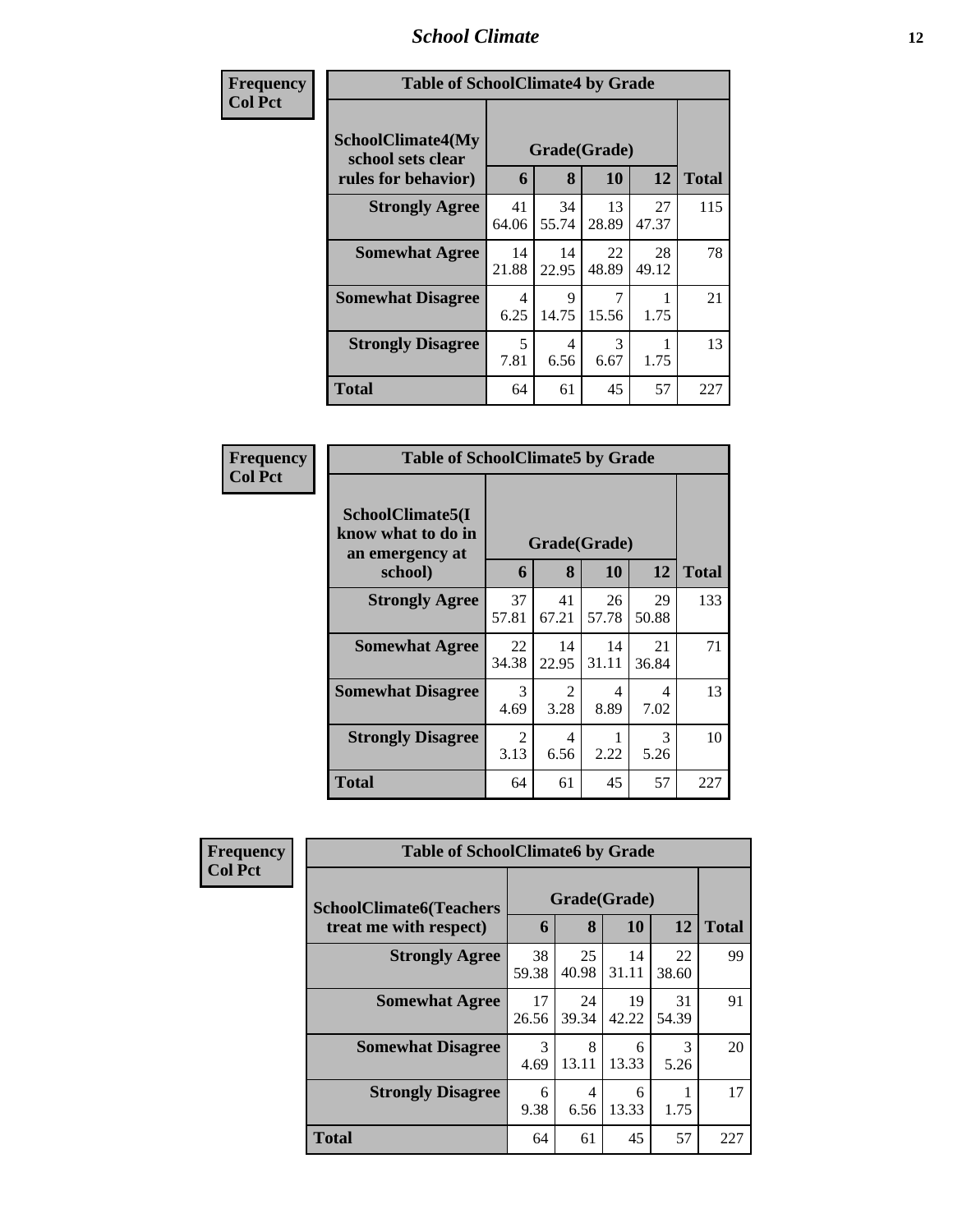#### *School Climate* **13**

| Frequency<br>Col Pet |
|----------------------|
|----------------------|

п

| ncy | <b>Table of SchoolClimate7 by Grade</b>                  |              |             |             |                        |              |  |  |
|-----|----------------------------------------------------------|--------------|-------------|-------------|------------------------|--------------|--|--|
|     | <b>SchoolClimate7(Behaviors</b><br>in my class allow the | Grade(Grade) |             |             |                        |              |  |  |
|     | teacher to teach)                                        | 6            | 8           | 10          | 12                     | <b>Total</b> |  |  |
|     | <b>Strongly Agree</b>                                    | 30<br>46.88  | 16<br>26.23 | 5<br>11.11  | 18<br>31.58            | 69           |  |  |
|     | <b>Somewhat Agree</b>                                    | 19<br>29.69  | 33<br>54.10 | 18<br>40.00 | 30<br>52.63            | 100          |  |  |
|     | <b>Somewhat Disagree</b>                                 | 10<br>15.63  | 8<br>13.11  | 14<br>31.11 | 7<br>12.28             | 39           |  |  |
|     | <b>Strongly Disagree</b>                                 | 5<br>7.81    | 4<br>6.56   | 8<br>17.78  | $\mathfrak{D}$<br>3.51 | 19           |  |  |
|     | <b>Total</b>                                             | 64           | 61          | 45          | 57                     | 227          |  |  |

| Frequency      | <b>Table of SchoolClimate8 by Grade</b>                                 |                        |             |              |             |              |
|----------------|-------------------------------------------------------------------------|------------------------|-------------|--------------|-------------|--------------|
| <b>Col Pct</b> | <b>SchoolClimate8(Students</b><br>are frequently<br>recognized for good |                        |             | Grade(Grade) |             |              |
|                | behavior)                                                               | 6                      | 8           | 10           | 12          | <b>Total</b> |
|                | <b>Strongly Agree</b>                                                   | 28<br>43.75            | 14<br>22.95 | 12<br>26.67  | 7<br>12.28  | 61           |
|                | <b>Somewhat Agree</b>                                                   | 25<br>39.06            | 27<br>44.26 | 14<br>31.11  | 29<br>50.88 | 95           |
|                | <b>Somewhat Disagree</b>                                                | 7<br>10.94             | 11<br>18.03 | 11<br>24.44  | 14<br>24.56 | 43           |
|                | <b>Strongly Disagree</b>                                                | $\overline{4}$<br>6.25 | 9<br>14.75  | 8<br>17.78   | 7<br>12.28  | 28           |
|                | <b>Total</b>                                                            | 64                     | 61          | 45           | 57          | 227          |

| Frequency<br><b>Col Pct</b> | <b>Table of SchoolClimate9 by Grade</b>                            |                        |             |                        |             |              |  |  |
|-----------------------------|--------------------------------------------------------------------|------------------------|-------------|------------------------|-------------|--------------|--|--|
|                             | SchoolClimate9(School<br>counselor would be<br>helpful if I needed | Grade(Grade)           |             |                        |             |              |  |  |
|                             | assistance)                                                        | 6                      | 8           | <b>10</b>              | 12          | <b>Total</b> |  |  |
|                             | <b>Strongly Agree</b>                                              | 55<br>85.94            | 39<br>63.93 | 14<br>31.11            | 16<br>28.07 | 124          |  |  |
|                             | <b>Somewhat Agree</b>                                              | 6<br>9.38              | 12<br>19.67 | 22<br>48.89            | 25<br>43.86 | 65           |  |  |
|                             | <b>Somewhat Disagree</b>                                           | $\mathfrak{D}$<br>3.13 | 5<br>8.20   | $\mathfrak{D}$<br>4.44 | 11<br>19.30 | 20           |  |  |
|                             | <b>Strongly Disagree</b>                                           | 1.56                   | 5<br>8.20   | 7<br>15.56             | 5<br>8.77   | 18           |  |  |
|                             | <b>Total</b>                                                       | 64                     | 61          | 45                     | 57          | 227          |  |  |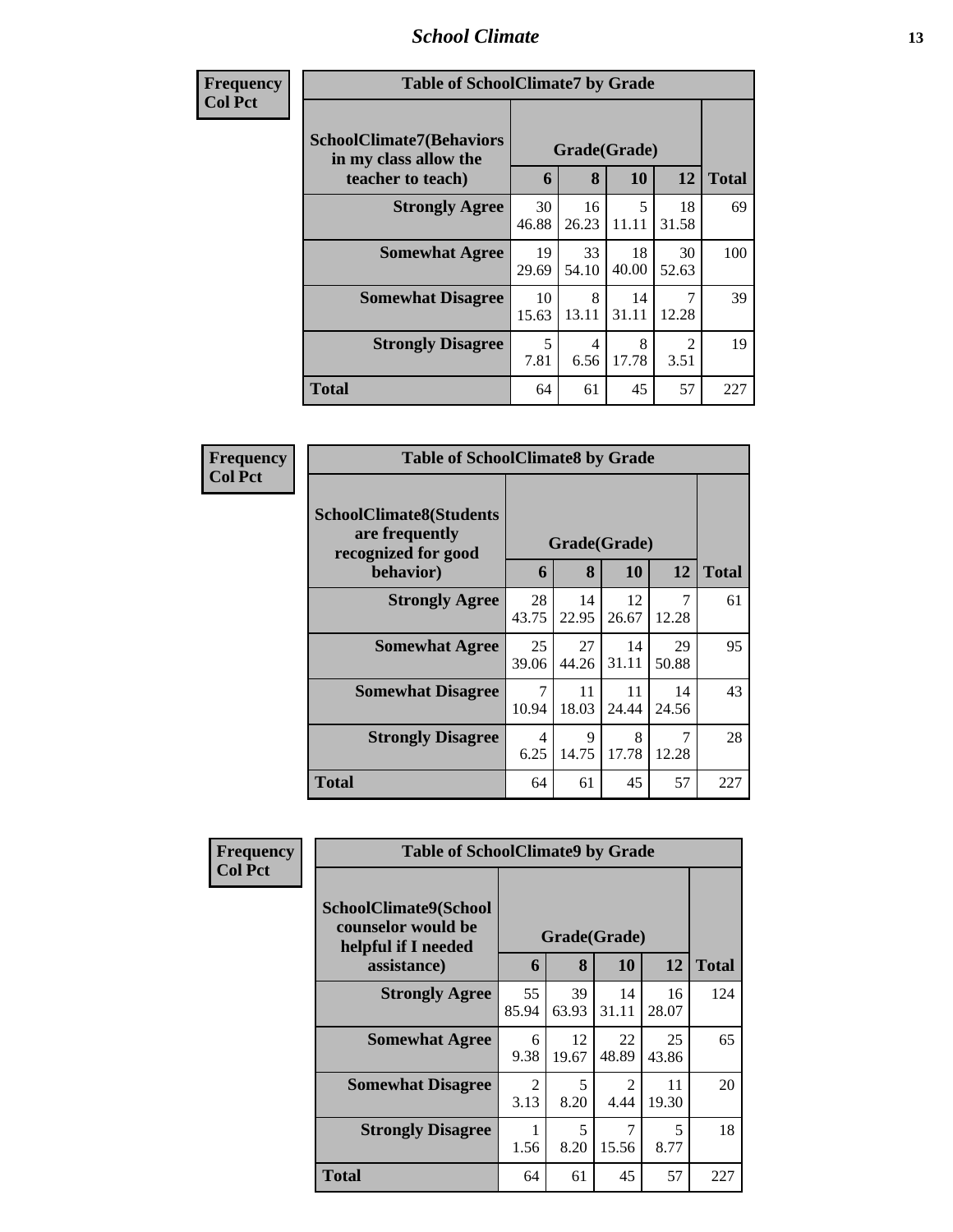# *Reasons for Dropping Out* **14**

| Frequency      | <b>Table of Dropoutreason by Grade</b>                                   |                   |              |             |                        |     |  |  |  |
|----------------|--------------------------------------------------------------------------|-------------------|--------------|-------------|------------------------|-----|--|--|--|
| <b>Col Pct</b> | Dropoutreason(If<br>I dropped out the<br>reason would<br>most likely be) | Grade(Grade)<br>6 | <b>Total</b> |             |                        |     |  |  |  |
|                | <b>Won't Drop out</b>                                                    | 36<br>56.25       | 30<br>49.18  | 18<br>40.00 | 41<br>71.93            | 125 |  |  |  |
|                | <b>Bored</b>                                                             | 8<br>12.50        | 8<br>13.11   | 9<br>20.00  | 0<br>0.00              | 25  |  |  |  |
|                | <b>Family Reasons</b>                                                    | 4<br>6.25         | 4<br>6.56    | 4<br>8.89   | $\overline{4}$<br>7.02 | 16  |  |  |  |
|                | <b>Being Bullied</b>                                                     | 8<br>12.50        | 2<br>3.28    | 2.22        | $\mathcal{R}$<br>5.26  | 14  |  |  |  |
|                | <b>Other</b>                                                             | 8<br>12.50        | 17<br>27.87  | 13<br>28.89 | 9<br>15.79             | 47  |  |  |  |
|                | Total                                                                    | 64                | 61           | 45          | 57                     | 227 |  |  |  |

| Frequency      | <b>Table of Dropout by Grade</b>                            |             |                   |             |             |              |  |  |
|----------------|-------------------------------------------------------------|-------------|-------------------|-------------|-------------|--------------|--|--|
| <b>Col Pct</b> | Dropout(I<br>have<br>thought<br>about<br>dropping<br>out of | 6           | Grade(Grade)<br>8 | 10          | 12          | <b>Total</b> |  |  |
|                | school)                                                     |             |                   |             |             |              |  |  |
|                | <b>Yes</b>                                                  | 15<br>23.44 | 29<br>47.54       | 18<br>40.00 | 11<br>19.30 | 73           |  |  |
|                | N <sub>0</sub>                                              | 49<br>76.56 | 32<br>52.46       | 27<br>60.00 | 46<br>80.70 | 154          |  |  |
|                | <b>Total</b>                                                | 64          | 61                | 45          | 57          | 227          |  |  |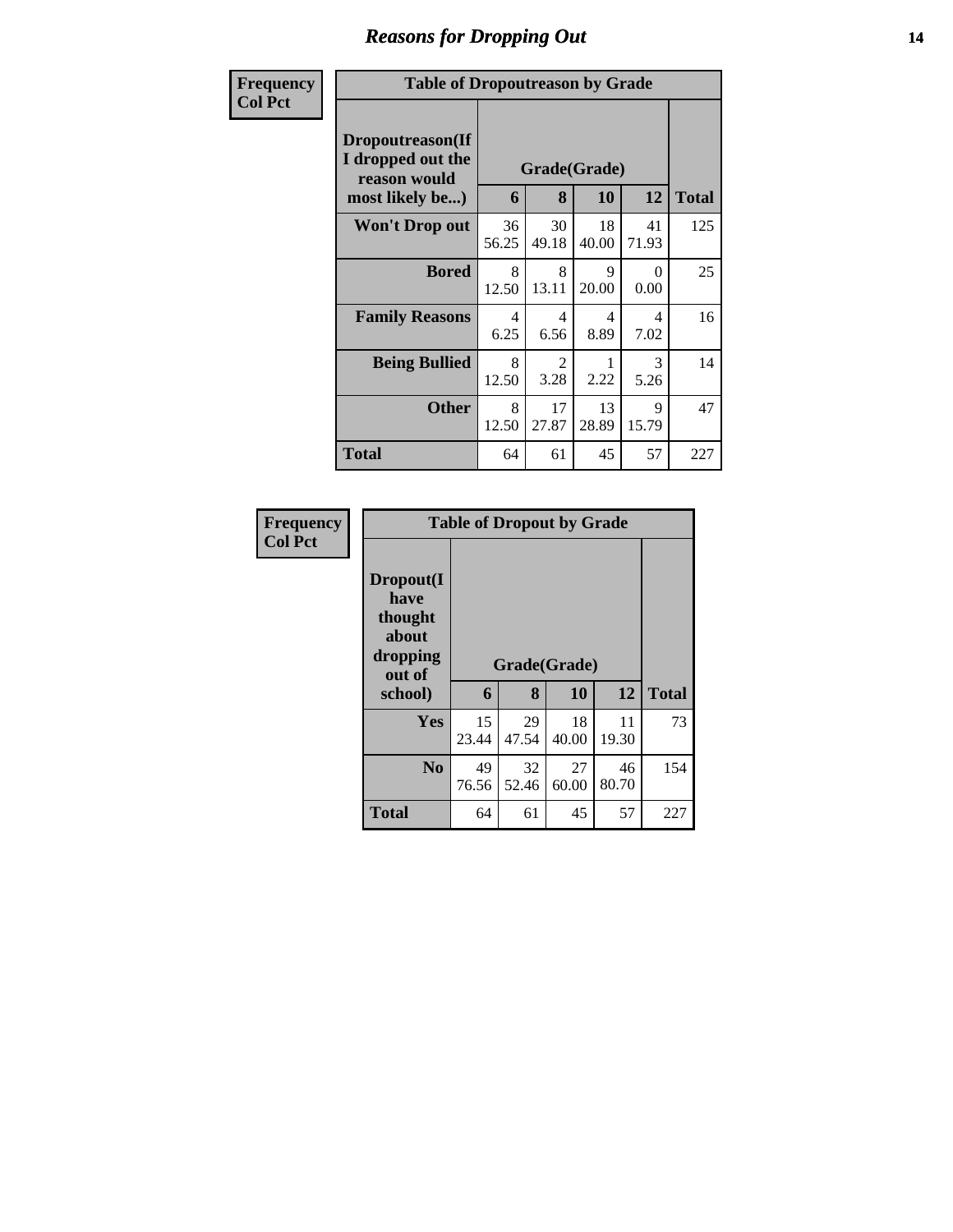*School Safety* **15**

| Frequency<br><b>Col Pct</b> | <b>Table of Gangself by Grade</b>                                                                 |             |             |                    |             |              |  |
|-----------------------------|---------------------------------------------------------------------------------------------------|-------------|-------------|--------------------|-------------|--------------|--|
|                             | Gangself(I<br>have<br>participated<br>in illegal<br>gang<br>activities in<br>the past 30<br>days) | 6           | 8           | Grade(Grade)<br>10 | 12          | <b>Total</b> |  |
|                             |                                                                                                   |             |             |                    |             |              |  |
|                             | Yes                                                                                               | 4<br>6.25   | 3<br>4.92   | 4<br>8.89          | 1.75        | 12           |  |
|                             | N <sub>0</sub>                                                                                    | 60<br>93.75 | 58<br>95.08 | 41<br>91.11        | 56<br>98.25 | 215          |  |
|                             | <b>Total</b>                                                                                      | 64          | 61          | 45                 | 57          | 227          |  |

| Frequency |
|-----------|
| Col Pet   |

| <b>Table of Gangpeers by Grade</b>                                                                                    |             |             |              |             |              |  |  |  |
|-----------------------------------------------------------------------------------------------------------------------|-------------|-------------|--------------|-------------|--------------|--|--|--|
| <b>Gangpeers</b> (I<br>have friends<br>who have<br>participated<br>in illegal<br>gang<br>activities in<br>the past 30 |             |             | Grade(Grade) |             |              |  |  |  |
| days)                                                                                                                 | 6           | 8           | 10           | 12          | <b>Total</b> |  |  |  |
| Yes                                                                                                                   | 10<br>15.63 | 12<br>19.67 | 14<br>31.11  | 10<br>17.54 | 46           |  |  |  |
| N <sub>0</sub>                                                                                                        | 54<br>84.38 | 49<br>80.33 | 31<br>68.89  | 47<br>82.46 | 181          |  |  |  |
| Total                                                                                                                 | 64          | 61          | 45           | 57          | 227          |  |  |  |

| Frequency<br><b>Col Pct</b> | <b>Table of Pickedon by Grade</b>                                   |             |              |            |             |              |
|-----------------------------|---------------------------------------------------------------------|-------------|--------------|------------|-------------|--------------|
|                             | <b>Pickedon</b> (I have<br>been picked on or<br>teased at school in |             | Grade(Grade) |            |             |              |
|                             | the past 30 days)                                                   | 6           | 8            | 10         | 12          | <b>Total</b> |
|                             | <b>Strongly Agree</b>                                               | 21<br>32.81 | 11.48        | 8<br>17.78 | 3<br>5.26   | 39           |
|                             | <b>Somewhat Agree</b>                                               | 10.94       | 15<br>24.59  | 8<br>17.78 | 11<br>19.30 | 41           |
|                             | <b>Somewhat Disagree</b>                                            | 6<br>9.38   | 4<br>6.56    | 4<br>8.89  | 3<br>5.26   | 17           |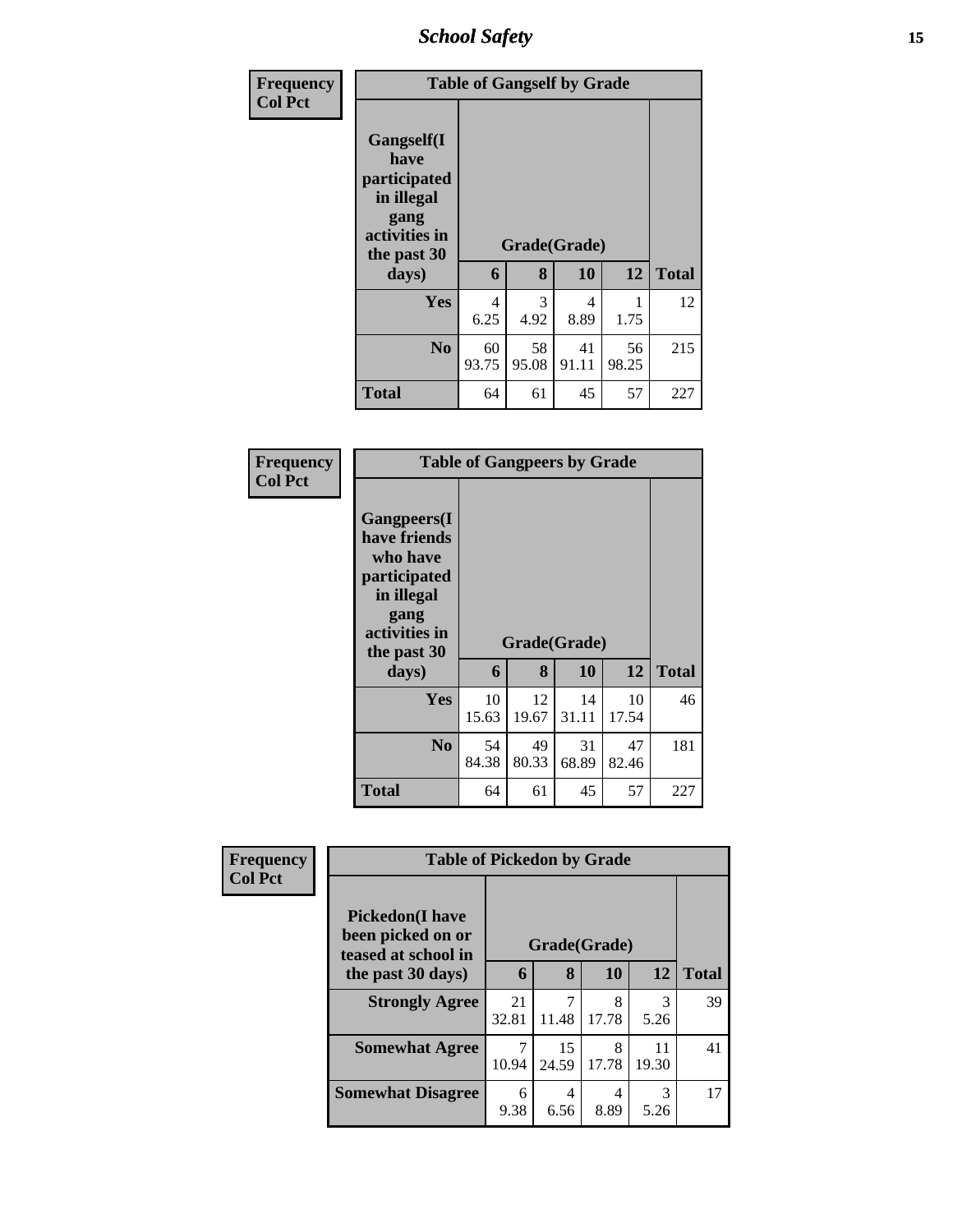## *School Safety* **16**

| <b>Frequency</b> | <b>Table of Pickedon by Grade</b>                                   |              |             |             |             |              |
|------------------|---------------------------------------------------------------------|--------------|-------------|-------------|-------------|--------------|
| <b>Col Pct</b>   | <b>Pickedon</b> (I have<br>been picked on or<br>teased at school in | Grade(Grade) |             |             |             |              |
|                  | the past 30 days)                                                   | 6            | 8           | 10          | 12          | <b>Total</b> |
|                  | <b>Strongly Disagree</b>                                            | 30<br>46.88  | 35<br>57.38 | 25<br>55.56 | 40<br>70.18 | 130          |
|                  | <b>Total</b>                                                        | 64           | 61          | 45          | 57          | 227          |

| Frequency      | <b>Table of Safeschool by Grade</b>        |              |             |             |             |              |
|----------------|--------------------------------------------|--------------|-------------|-------------|-------------|--------------|
| <b>Col Pct</b> | Safeschool(School<br>is a place at which I | Grade(Grade) |             |             |             |              |
|                | feel safe)                                 | 6            | 8           | 10          | 12          | <b>Total</b> |
|                | <b>Strongly Agree</b>                      | 25<br>39.06  | 19<br>31.15 | 10<br>22.22 | 13<br>22.81 | 67           |
|                | <b>Somewhat Agree</b>                      | 24<br>37.50  | 21<br>34.43 | 16<br>35.56 | 33<br>57.89 | 94           |
|                | <b>Somewhat Disagree</b>                   | 9<br>14.06   | 13<br>21.31 | 11<br>24.44 | 5<br>8.77   | 38           |
|                | <b>Strongly Disagree</b>                   | 6<br>9.38    | 8<br>13.11  | 8<br>17.78  | 6<br>10.53  | 28           |
|                | Total                                      | 64           | 61          | 45          | 57          | 227          |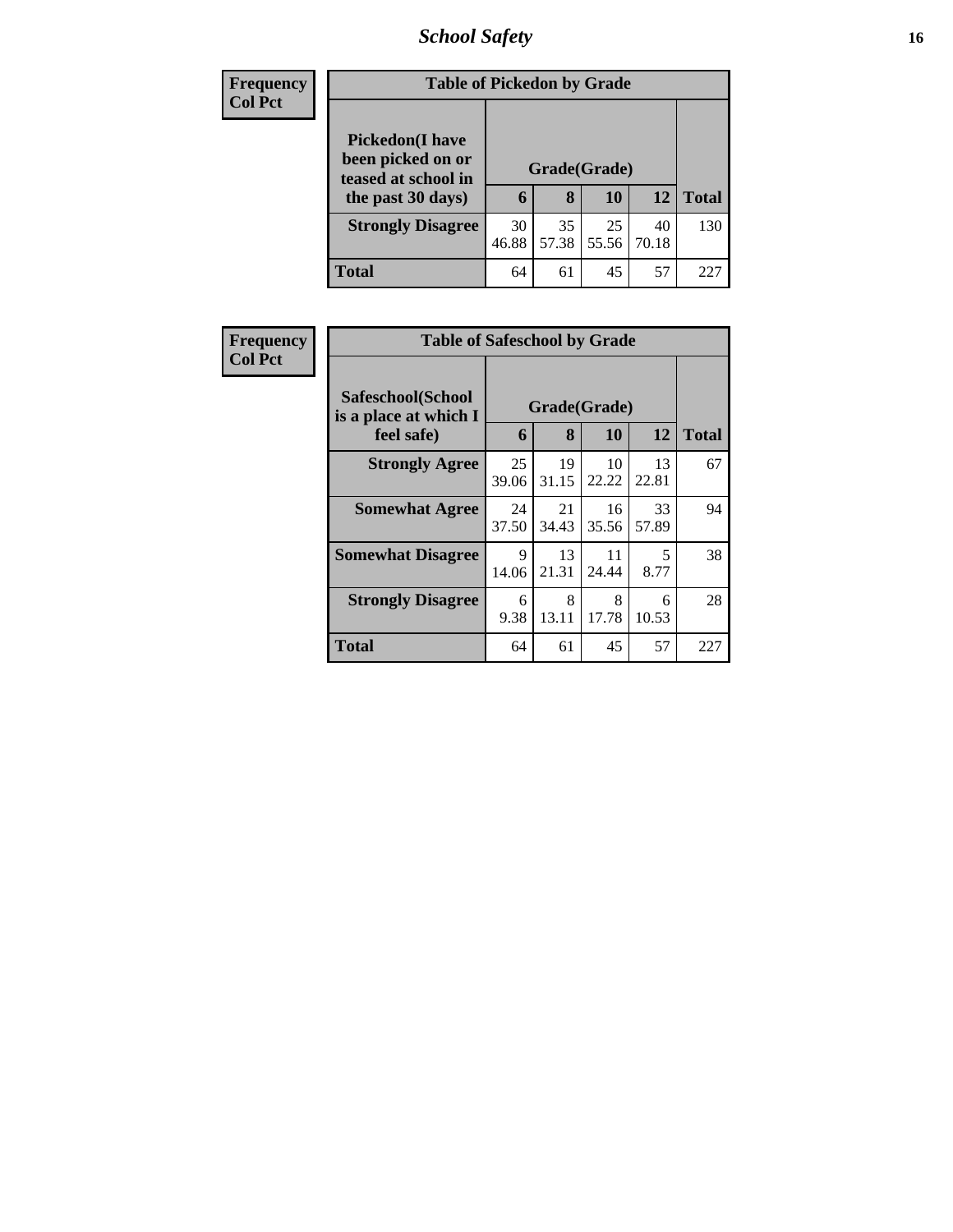*School Safety* **17**

**Frequency Row Pct**

Г

| <b>Table of Grade by Bullied</b> |                             |                                                                                            |                              |                   |                        |                               |                   |              |  |  |  |  |
|----------------------------------|-----------------------------|--------------------------------------------------------------------------------------------|------------------------------|-------------------|------------------------|-------------------------------|-------------------|--------------|--|--|--|--|
|                                  |                             | <b>Bullied</b> (I have been bullied by other<br>students in the past 30 days)              |                              |                   |                        |                               |                   |              |  |  |  |  |
| Grade(Grade)                     | $\mathbf{0}$<br><b>Days</b> | 1 or<br>$\mathbf{2}$<br>days                                                               | 3 <sub>to</sub><br>5<br>days | 6 to<br>9<br>days | 10<br>to<br>19<br>days | <b>20</b><br>to<br>29<br>days | All<br>30<br>days | <b>Total</b> |  |  |  |  |
| 6                                | 39<br>60.94                 | 7<br>10.94                                                                                 | 6<br>9.38                    | 3<br>4.69         | 7<br>10.94             | 1<br>1.56                     | 1.56              | 64           |  |  |  |  |
| 8                                | 52<br>85.25                 | 4<br>6.56                                                                                  | 2<br>3.28                    | 1<br>1.64         | 1<br>1.64              | $\Omega$<br>0.00              | 1.64              | 61           |  |  |  |  |
| 10                               | 33<br>73.33                 | $\overline{4}$<br>8.89                                                                     | 5<br>11.11                   | $\Omega$<br>0.00  | $\Omega$<br>0.00       | $\Omega$<br>0.00              | 3<br>6.67         | 45           |  |  |  |  |
| 12                               | 51<br>89.47                 | 3<br>2<br>$\Omega$<br>$\Omega$<br>$\Omega$<br>0.00<br>0.00<br>0.00<br>3.51<br>5.26<br>1.75 |                              |                   |                        |                               |                   |              |  |  |  |  |
| <b>Total</b>                     | 175                         | 18                                                                                         | 13                           | 4                 | 10                     | 1                             | 6                 | 227          |  |  |  |  |

| <b>Frequency</b> |                     | <b>Table of Grade by Bulliedothers</b> |                                               |                              |                        |                               |                   |              |
|------------------|---------------------|----------------------------------------|-----------------------------------------------|------------------------------|------------------------|-------------------------------|-------------------|--------------|
| <b>Row Pct</b>   |                     |                                        | <b>Bulliedothers</b> (I bullied others in the |                              | past 30 days)          |                               |                   |              |
|                  | <b>Grade(Grade)</b> | $\boldsymbol{0}$<br><b>Days</b>        | 1 or<br>2<br>days                             | 3 <sub>to</sub><br>5<br>days | 6 to<br>9<br>days      | <b>10</b><br>to<br>19<br>days | All<br>30<br>days | <b>Total</b> |
|                  | 6                   | 56<br>87.50                            | 6<br>9.38                                     | $\Omega$<br>0.00             | $\mathfrak{D}$<br>3.13 | $\Omega$<br>0.00              | $\Omega$<br>0.00  | 64           |
|                  | 8                   | 56<br>91.80                            | 3<br>4.92                                     | $\Omega$<br>0.00             | $\overline{2}$<br>3.28 | $\Omega$<br>0.00              | $\Omega$<br>0.00  | 61           |
|                  | 10                  | 38<br>84.44                            | 4<br>8.89                                     | 2.22                         | 2.22                   | 0<br>0.00                     | 2.22              | 45           |
|                  | 12                  | 52<br>91.23                            | 3<br>5.26                                     | 1.75                         | $\theta$<br>0.00       | 1.75                          | $\theta$<br>0.00  | 57           |
|                  | <b>Total</b>        | 202                                    | 16                                            | $\overline{2}$               | 5                      |                               | 1                 | 227          |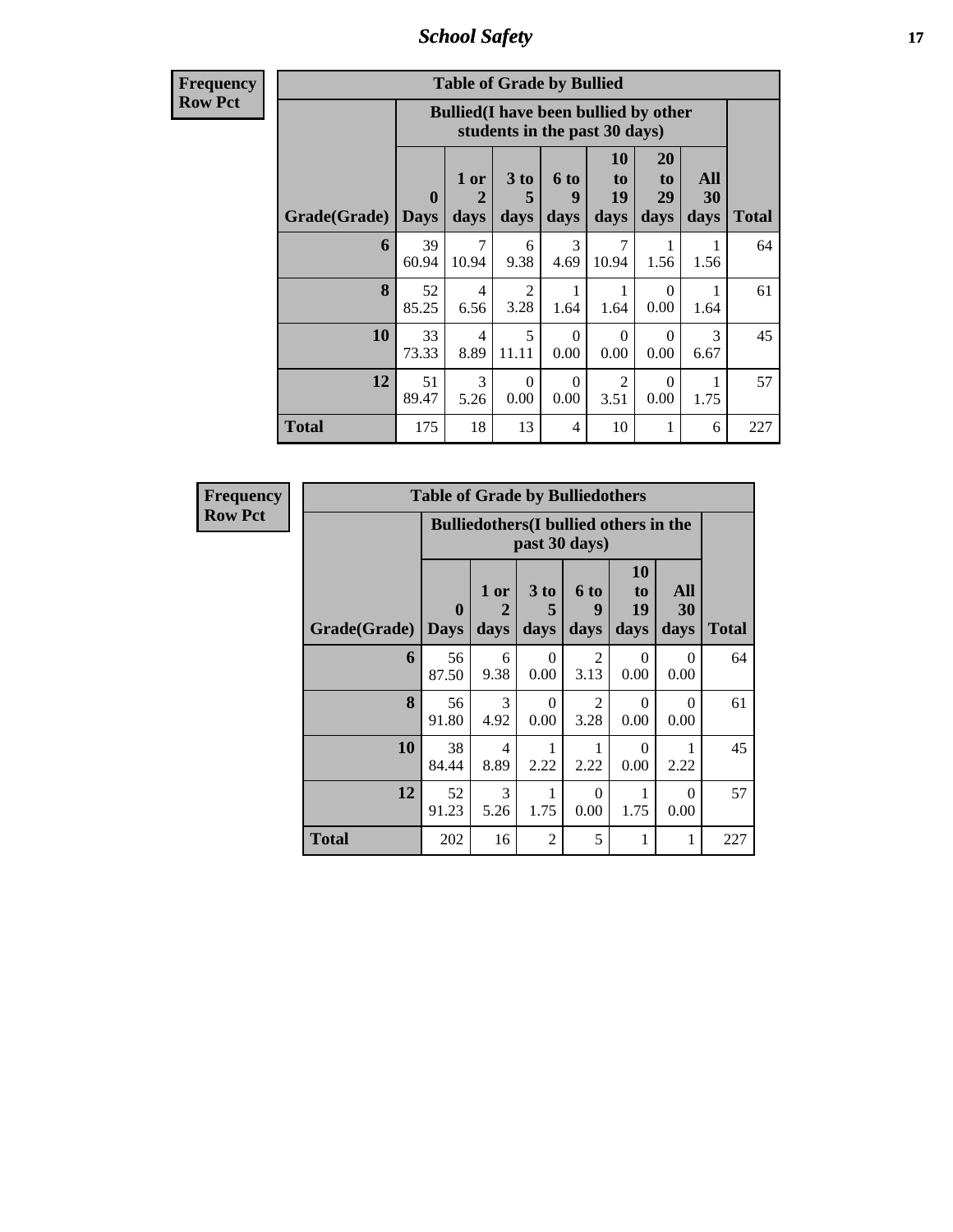*School Safety* **18**

| Frequency      | <b>Table of Grade by Weaponschool</b> |                                                                                 |                              |                  |              |
|----------------|---------------------------------------|---------------------------------------------------------------------------------|------------------------------|------------------|--------------|
| <b>Row Pct</b> |                                       | <b>Weaponschool</b> (I<br>brought a weapon<br>to school in the past<br>30 days) |                              |                  |              |
|                | Grade(Grade)                          | $\bf{0}$<br><b>Days</b>                                                         | 1 or<br>$\mathbf{2}$<br>days | $3$ to 5<br>days | <b>Total</b> |
|                | 6                                     | 64<br>100.00                                                                    | 0<br>0.00                    | $\Omega$<br>0.00 | 64           |
|                | 8                                     | 60<br>98.36                                                                     | 0<br>0.00                    | 1.64             | 61           |
|                | 10                                    | 43<br>95.56                                                                     | $\Omega$<br>0.00             | 2<br>4.44        | 45           |
|                | 12                                    | 53<br>92.98                                                                     | 2<br>3.51                    | 2<br>3.51        | 57           |
|                | Total                                 | 220                                                                             | 2                            | 5                | 227          |

| Frequency      | <b>Table of Grade by Absentunsafe</b> |                                                                                  |                   |                              |                   |              |
|----------------|---------------------------------------|----------------------------------------------------------------------------------|-------------------|------------------------------|-------------------|--------------|
| <b>Row Pct</b> |                                       | <b>Absentunsafe(I have</b><br>missed school because I<br>felt unsafe in the past |                   |                              |                   |              |
|                | Grade(Grade)   Days                   | 0                                                                                | 1 or<br>2<br>days | 3 <sub>to</sub><br>5<br>days | 6 to<br>9<br>days | <b>Total</b> |
|                | 6                                     | 58<br>90.63                                                                      | 5<br>7.81         | 1.56                         | $\Omega$<br>0.00  | 64           |
|                | 8                                     | 56<br>91.80                                                                      | 3<br>4.92         | 1.64                         | 1<br>1.64         | 61           |
|                | 10                                    | 42<br>93.33                                                                      | 2.22              | 2.22                         | 2.22              | 45           |
|                | 12                                    | 56<br>98.25                                                                      | 0<br>0.00         | 0<br>0.00                    | 1<br>1.75         | 57           |
|                | <b>Total</b>                          | 212                                                                              | 9                 | 3                            | 3                 | 227          |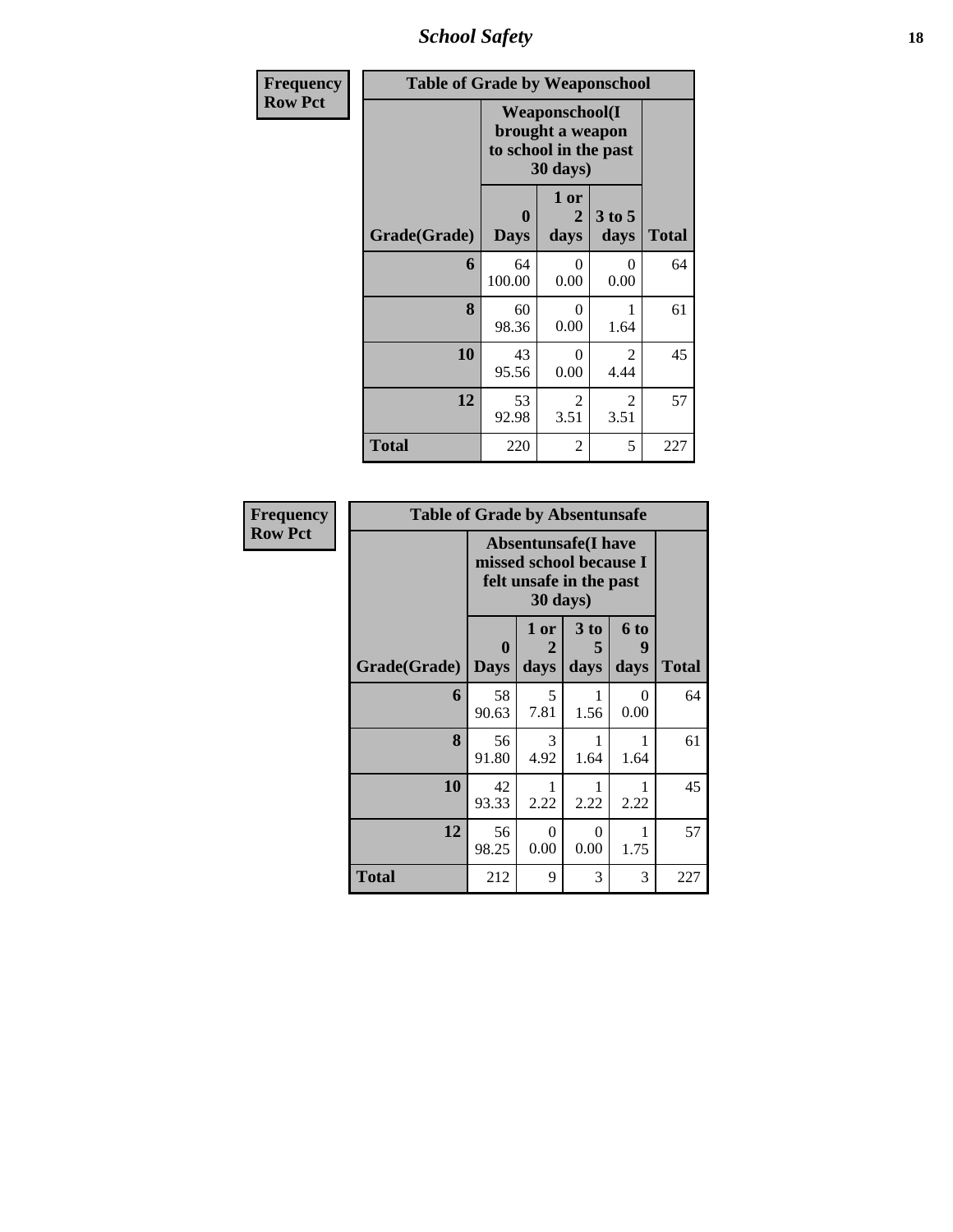**Frequency Row Pct**

| <b>Table of Grade by Alcohol</b> |                                 |                 |                  |                        |                 |                                    |                        |              |  |  |
|----------------------------------|---------------------------------|-----------------|------------------|------------------------|-----------------|------------------------------------|------------------------|--------------|--|--|
|                                  |                                 |                 |                  |                        |                 | Alcohol(Alcohol use, past 30 days) |                        |              |  |  |
| Grade(Grade)                     | <b>Did</b><br>not<br><b>use</b> | $1 - 2$<br>days | $3 - 5$<br>days  | $6-9$<br>days          | $10-19$<br>days | $20 - 29$<br>days                  | Every<br>day           | <b>Total</b> |  |  |
| 6                                | 59<br>92.19                     | 4<br>6.25       | $\Omega$<br>0.00 | 1<br>1.56              | 0<br>0.00       | $\Omega$<br>0.00                   | $\Omega$<br>0.00       | 64           |  |  |
| 8                                | 42<br>68.85                     | 10<br>16.39     | 1<br>1.64        | $\overline{2}$<br>3.28 | 2<br>3.28       | $\mathfrak{D}$<br>3.28             | $\mathfrak{D}$<br>3.28 | 61           |  |  |
| 10                               | 35<br>77.78                     | 2<br>4.44       | 3<br>6.67        | $\overline{2}$<br>4.44 | 2<br>4.44       | 2.22                               | $\Omega$<br>0.00       | 45           |  |  |
| 12                               | 39<br>68.42                     | 7<br>12.28      | 4<br>7.02        | 1<br>1.75              | 5<br>8.77       | 1.75                               | $\Omega$<br>0.00       | 57           |  |  |
| <b>Total</b>                     | 175                             | 23              | 8                | 6                      | 9               | $\overline{4}$                     | 2                      | 227          |  |  |

**Frequency Row Pct**

г

| <b>Table of Grade by Cigarettes</b> |                                 |                                                                                                 |                  |                        |                        |                  |     |  |  |  |  |  |  |  |
|-------------------------------------|---------------------------------|-------------------------------------------------------------------------------------------------|------------------|------------------------|------------------------|------------------|-----|--|--|--|--|--|--|--|
|                                     |                                 | Cigarettes (Smoking tobacco use,<br>past 30 days)                                               |                  |                        |                        |                  |     |  |  |  |  |  |  |  |
| Grade(Grade)                        | <b>Did</b><br>not<br><b>use</b> | $6 - 9$<br>$10-19$<br>$1 - 2$<br>$3 - 5$<br><b>Every</b><br>days<br>day<br>days<br>days<br>days |                  |                        |                        |                  |     |  |  |  |  |  |  |  |
| 6                                   | 63<br>98.44                     | 1<br>1.56                                                                                       | $\Omega$<br>0.00 | 0<br>0.00              | $\Omega$<br>0.00       | $\Omega$<br>0.00 | 64  |  |  |  |  |  |  |  |
| 8                                   | 54<br>88.52                     | 5<br>8.20                                                                                       | $\Omega$<br>0.00 | 1.64                   | $\Omega$<br>0.00       | 1<br>1.64        | 61  |  |  |  |  |  |  |  |
| 10                                  | 37<br>82.22                     | 3<br>6.67                                                                                       | 0<br>0.00        | $\mathfrak{D}$<br>4.44 | $\mathfrak{D}$<br>4.44 | 2.22             | 45  |  |  |  |  |  |  |  |
| 12                                  | 50<br>87.72                     | 2<br>3<br>0<br>3.51<br>1.75<br>1.75<br>0.00<br>5.26                                             |                  |                        |                        |                  |     |  |  |  |  |  |  |  |
| <b>Total</b>                        | 204                             | 11                                                                                              | 1                | 4                      | 2                      | 5                | 227 |  |  |  |  |  |  |  |

**Frequency Row Pct**

| <b>Table of Grade by Smokeless</b> |                                                                                                                        |                                                         |                 |                  |                  |                   |                        |              |  |  |
|------------------------------------|------------------------------------------------------------------------------------------------------------------------|---------------------------------------------------------|-----------------|------------------|------------------|-------------------|------------------------|--------------|--|--|
|                                    |                                                                                                                        | <b>Smokeless</b> (Chewing tobacco use,<br>past 30 days) |                 |                  |                  |                   |                        |              |  |  |
| Grade(Grade)                       | <b>Did</b><br>not<br><b>use</b>                                                                                        | $1 - 2$<br>days                                         | $3 - 5$<br>days | $6-9$<br>days    | $10-19$<br>days  | $20 - 29$<br>days | <b>Every</b><br>day    | <b>Total</b> |  |  |
| 6                                  | 61<br>95.31                                                                                                            | 1<br>1.56                                               | 1<br>1.56       | $\Omega$<br>0.00 | 1<br>1.56        | $\Omega$<br>0.00  | $\Omega$<br>0.00       | 64           |  |  |
| 8                                  | 51<br>83.61                                                                                                            | 4<br>6.56                                               | 1<br>1.64       | 1.64             | 1<br>1.64        | 1.64              | $\overline{2}$<br>3.28 | 61           |  |  |
| 10                                 | 37<br>82.22                                                                                                            | 4<br>8.89                                               | 1<br>2.22       | $\Omega$<br>0.00 | $\Omega$<br>0.00 | $\Omega$<br>0.00  | 3<br>6.67              | 45           |  |  |
| 12                                 | 53<br>$\overline{c}$<br>$\Omega$<br>1<br>$\Omega$<br>$\Omega$<br>92.98<br>0.00<br>1.75<br>0.00<br>0.00<br>3.51<br>1.75 |                                                         |                 |                  |                  |                   |                        |              |  |  |
| <b>Total</b>                       | 202                                                                                                                    | 11                                                      | 4               | 1                | $\overline{2}$   | 1                 | 6                      | 227          |  |  |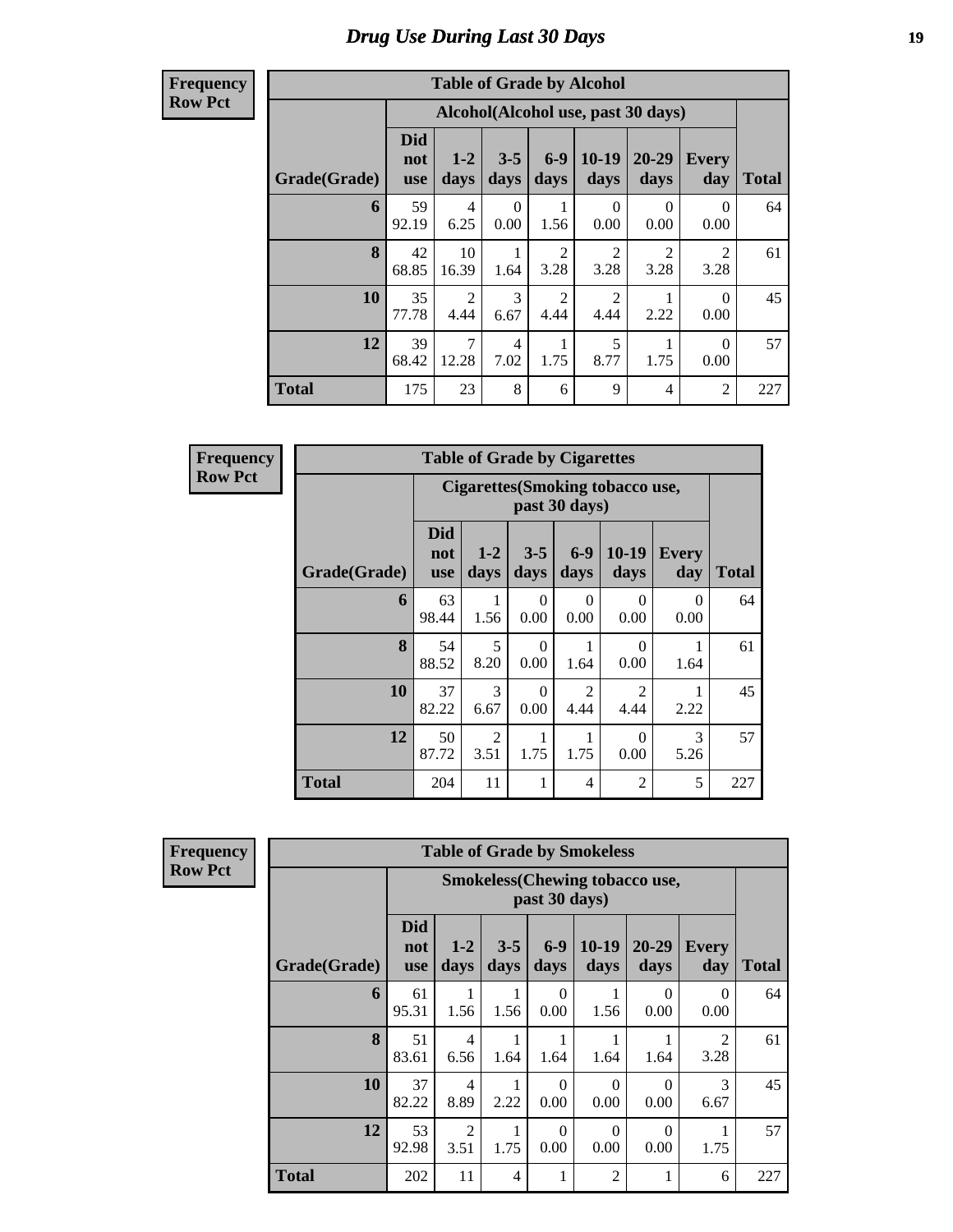#### **Row Pct**

| <b>Frequency</b> |              | <b>Table of Grade by Marijuana</b> |                           |                        |                 |                        |              |  |  |  |  |  |
|------------------|--------------|------------------------------------|---------------------------|------------------------|-----------------|------------------------|--------------|--|--|--|--|--|
| <b>Row Pct</b>   |              |                                    | Marijuana (Marijuana use, |                        |                 |                        |              |  |  |  |  |  |
|                  | Grade(Grade) | <b>Did</b><br>not<br><b>use</b>    | $1 - 2$<br>days           | $3 - 5$<br>days        | $10-19$<br>days | <b>Every</b><br>day    | <b>Total</b> |  |  |  |  |  |
|                  | 6            | 63<br>98.44                        | 1.56                      | 0<br>0.00              | 0<br>0.00       | 0<br>0.00              | 64           |  |  |  |  |  |
|                  | 8            | 56<br>91.80                        | 3<br>4.92                 | 1.64                   | 1.64            | 0<br>0.00              | 61           |  |  |  |  |  |
|                  | 10           | 39<br>86.67                        | 2.22                      | $\mathfrak{D}$<br>4.44 | 2.22            | $\mathfrak{D}$<br>4.44 | 45           |  |  |  |  |  |
|                  | 12           | 52<br>91.23                        | $\Omega$<br>0.00          | $\mathfrak{D}$<br>3.51 | 1.75            | $\mathfrak{D}$<br>3.51 | 57           |  |  |  |  |  |
|                  | <b>Total</b> | 210                                | 5                         | 5                      | 3               | 4                      | 227          |  |  |  |  |  |

| Frequency      |              | <b>Table of Grade by Cocaine</b> |                                              |                  |              |
|----------------|--------------|----------------------------------|----------------------------------------------|------------------|--------------|
| <b>Row Pct</b> |              |                                  | <b>Cocaine(Cocaine</b><br>use, past 30 days) |                  |              |
|                | Grade(Grade) | <b>Did</b><br>not<br><b>use</b>  | $1-2$<br>days                                | $3 - 5$<br>days  | <b>Total</b> |
|                | 6            | 64<br>100.00                     | 0<br>0.00                                    | 0<br>0.00        | 64           |
|                | 8            | 58<br>95.08                      | 2<br>3.28                                    | 1.64             | 61           |
|                | 10           | 44<br>97.78                      | $\theta$<br>0.00                             | 2.22             | 45           |
|                | 12           | 56<br>98.25                      | 1<br>1.75                                    | $\Omega$<br>0.00 | 57           |
|                | <b>Total</b> | 222                              | 3                                            | 2                | 227          |

| Frequency      |              | <b>Table of Grade by Inhalants</b> |                 |                  |                        |                  |              |
|----------------|--------------|------------------------------------|-----------------|------------------|------------------------|------------------|--------------|
| <b>Row Pct</b> |              | <b>Inhalants</b> (Inhalant use,    |                 |                  |                        |                  |              |
|                | Grade(Grade) | <b>Did</b><br>not<br><b>use</b>    | $1 - 2$<br>days | $3 - 5$<br>days  | $6 - 9$<br>days        | 10-19<br>days    | <b>Total</b> |
|                | 6            | 62<br>96.88                        | 1.56            | 1.56             | 0.00                   | $\theta$<br>0.00 | 64           |
|                | 8            | 56<br>91.80                        | 3<br>4.92       | $\theta$<br>0.00 | $\mathfrak{D}$<br>3.28 | 0<br>0.00        | 61           |
|                | 10           | 42<br>93.33                        | 2.22            | $\theta$<br>0.00 | 2.22                   | 2.22             | 45           |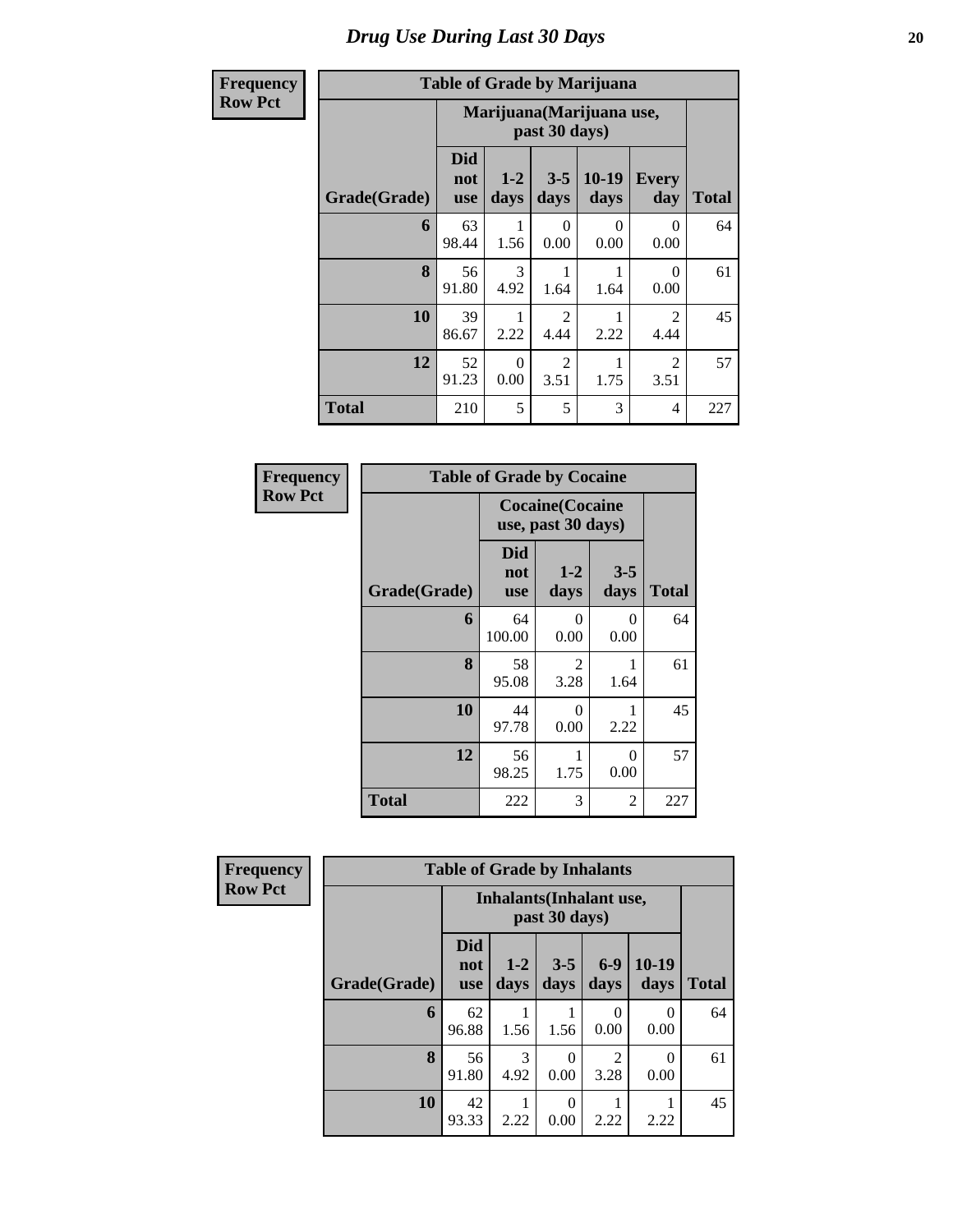| <b>Frequency</b> | <b>Table of Grade by Inhalants</b> |                          |                                 |                 |               |                 |              |  |  |
|------------------|------------------------------------|--------------------------|---------------------------------|-----------------|---------------|-----------------|--------------|--|--|
| <b>Row Pct</b>   |                                    |                          | <b>Inhalants</b> (Inhalant use, | past 30 days)   |               |                 |              |  |  |
|                  | Grade(Grade)                       | Did<br>not<br><b>use</b> | $1-2$<br>days                   | $3 - 5$<br>days | $6-9$<br>days | $10-19$<br>days | <b>Total</b> |  |  |
|                  | 12                                 | 56<br>98.25              | 0<br>0.00                       | 1.75            | 0.00          | 0.00            | 57           |  |  |
|                  | Total                              | 216                      | 5                               | $\overline{c}$  | 3             |                 | 227          |  |  |

| <b>Frequency</b> | <b>Table of Grade by Steroids</b> |                                 |                                         |                  |                     |              |  |  |
|------------------|-----------------------------------|---------------------------------|-----------------------------------------|------------------|---------------------|--------------|--|--|
| <b>Row Pct</b>   |                                   |                                 | Steroids (Steroid use,<br>past 30 days) |                  |                     |              |  |  |
|                  | Grade(Grade)                      | <b>Did</b><br>not<br><b>use</b> | $1-2$<br>days                           | $3 - 5$<br>days  | <b>Every</b><br>day | <b>Total</b> |  |  |
|                  | 6                                 | 64<br>100.00                    | 0<br>0.00                               | $\Omega$<br>0.00 | $\theta$<br>0.00    | 64           |  |  |
|                  | 8                                 | 58<br>95.08                     | 1.64                                    | 1.64             | 1.64                | 61           |  |  |
|                  | 10                                | 45<br>100.00                    | $\Omega$<br>0.00                        | $\Omega$<br>0.00 | 0<br>0.00           | 45           |  |  |
|                  | 12                                | 57<br>100.00                    | $\Omega$<br>0.00                        | $\Omega$<br>0.00 | $\Omega$<br>0.00    | 57           |  |  |
|                  | <b>Total</b>                      | 224                             | 1                                       | 1                | 1                   | 227          |  |  |

| Frequency      |              | <b>Table of Grade by Ecstasy</b> |                                       |                  |                  |              |  |  |
|----------------|--------------|----------------------------------|---------------------------------------|------------------|------------------|--------------|--|--|
| <b>Row Pct</b> |              |                                  | Ecstasy(Ecstasy use,<br>past 30 days) |                  |                  |              |  |  |
|                | Grade(Grade) | <b>Did</b><br>not<br><b>use</b>  | $1 - 2$<br>days                       | $3 - 5$<br>days  | $10-19$<br>days  | <b>Total</b> |  |  |
|                | 6            | 64<br>100.00                     | $\Omega$<br>0.00                      | 0<br>0.00        | $\Omega$<br>0.00 | 64           |  |  |
|                | 8            | 58<br>95.08                      | 2<br>3.28                             | 1.64             | $\Omega$<br>0.00 | 61           |  |  |
|                | 10           | 44<br>97.78                      | $\Omega$<br>0.00                      | $\Omega$<br>0.00 | 1<br>2.22        | 45           |  |  |
|                | 12           | 56<br>98.25                      | 1<br>1.75                             | $\Omega$<br>0.00 | $\Omega$<br>0.00 | 57           |  |  |
|                | <b>Total</b> | 222                              | 3                                     | 1                | 1                | 227          |  |  |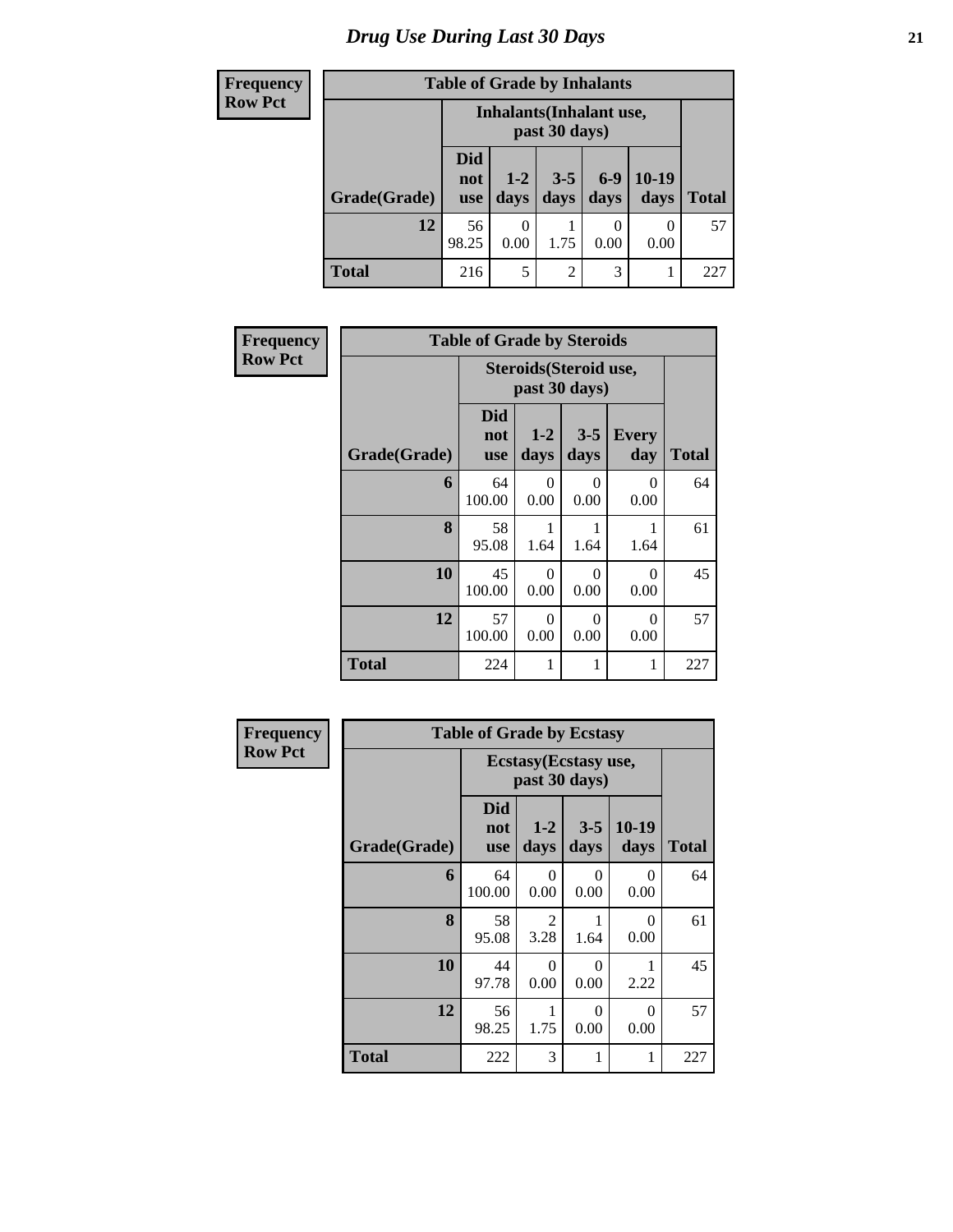| <b>Frequency</b> | <b>Table of Grade by Meth</b> |                                 |                                     |                           |                  |              |  |  |
|------------------|-------------------------------|---------------------------------|-------------------------------------|---------------------------|------------------|--------------|--|--|
| <b>Row Pct</b>   |                               |                                 | past 30 days)                       | Meth(Methamphetamine use, |                  |              |  |  |
|                  | Grade(Grade)                  | <b>Did</b><br>not<br><b>use</b> | $1 - 2$<br>days                     | $3 - 5$<br>days           | $10-19$<br>days  | <b>Total</b> |  |  |
|                  | 6                             | 64<br>100.00                    | $\Omega$<br>0.00                    | 0<br>0.00                 | 0<br>0.00        | 64           |  |  |
|                  | 8                             | 58<br>95.08                     | $\mathcal{D}_{\mathcal{L}}$<br>3.28 | 1.64                      | $\Omega$<br>0.00 | 61           |  |  |
|                  | 10                            | 44<br>97.78                     | $\Omega$<br>0.00                    | $\Omega$<br>0.00          | 2.22             | 45           |  |  |
|                  | 12                            | 57<br>100.00                    | $\Omega$<br>0.00                    | $\Omega$<br>0.00          | $\Omega$<br>0.00 | 57           |  |  |
|                  | <b>Total</b>                  | 223                             | $\overline{2}$                      | 1                         | 1                | 227          |  |  |

| Frequency      | <b>Table of Grade by Hallucinogens</b> |                                 |                                                   |                  |                  |                  |              |  |  |  |
|----------------|----------------------------------------|---------------------------------|---------------------------------------------------|------------------|------------------|------------------|--------------|--|--|--|
| <b>Row Pct</b> |                                        |                                 | Hallucinogens (Hallucinogen use,<br>past 30 days) |                  |                  |                  |              |  |  |  |
|                | Grade(Grade)                           | <b>Did</b><br>not<br><b>use</b> | $1 - 2$<br>days                                   | $3 - 5$<br>days  | $6-9$<br>days    | $10-19$<br>days  | <b>Total</b> |  |  |  |
|                | 6                                      | 64<br>100.00                    | 0<br>0.00                                         | 0<br>0.00        | $\Omega$<br>0.00 | 0<br>0.00        | 64           |  |  |  |
|                | 8                                      | 58<br>95.08                     | 1.64                                              | 1.64             | 1.64             | $\Omega$<br>0.00 | 61           |  |  |  |
|                | 10                                     | 44<br>97.78                     | 0<br>0.00                                         | 0<br>0.00        | $\Omega$<br>0.00 | 2.22             | 45           |  |  |  |
|                | 12                                     | 57<br>100.00                    | $\Omega$<br>0.00                                  | $\Omega$<br>0.00 | $\Omega$<br>0.00 | $\Omega$<br>0.00 | 57           |  |  |  |
|                | <b>Total</b>                           | 223                             |                                                   |                  | 1                | 1                | 227          |  |  |  |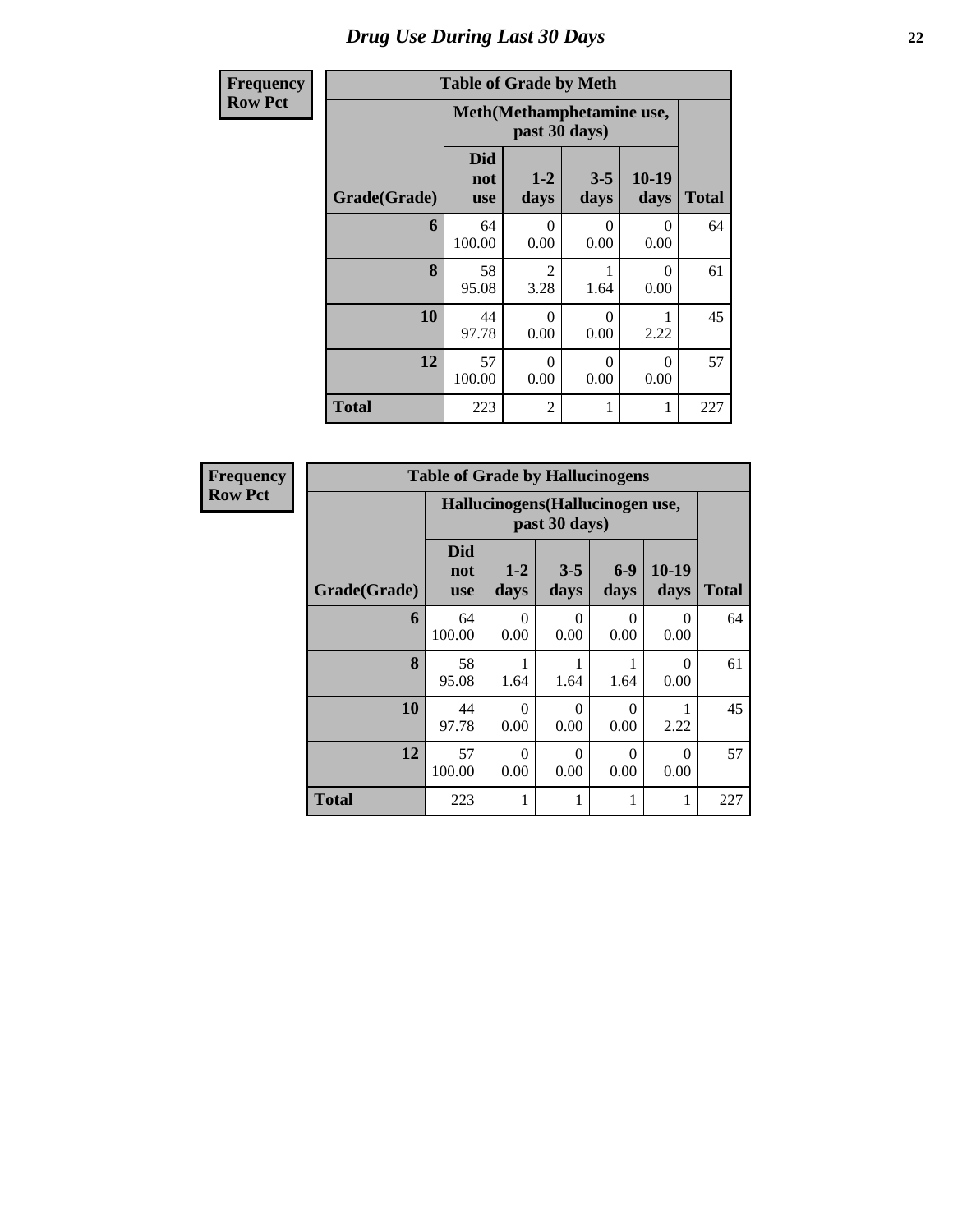| r requency     |  |
|----------------|--|
| <b>Row Pct</b> |  |

#### **Table of Grade by Prescription**

| $_{\rm{curv, y}}$ | Table of Graue by Frescription |                                 |                                                                                   |                  |                        |                  |              |  |  |  |
|-------------------|--------------------------------|---------------------------------|-----------------------------------------------------------------------------------|------------------|------------------------|------------------|--------------|--|--|--|
| Pct               |                                |                                 | <b>Prescription</b> (Prescription drugs<br>not prescribed to me,<br>past 30 days) |                  |                        |                  |              |  |  |  |
|                   | Grade(Grade)                   | <b>Did</b><br>not<br><b>use</b> | $1 - 2$<br>days                                                                   | $3 - 5$<br>days  | $6-9$<br>days          | 10-19<br>days    | <b>Total</b> |  |  |  |
|                   | 6                              | 62<br>96.88                     | 1<br>1.56                                                                         | $\theta$<br>0.00 | 0<br>0.00              | 1.56             | 64           |  |  |  |
|                   | 8                              | 54<br>88.52                     | 5<br>8.20                                                                         | 1.64             | $\Omega$<br>0.00       | 1<br>1.64        | 61           |  |  |  |
|                   | 10                             | 39<br>86.67                     | 1<br>2.22                                                                         | 4<br>8.89        | $\Omega$<br>0.00       | 1<br>2.22        | 45           |  |  |  |
|                   | 12                             | 54<br>94.74                     | $\theta$<br>0.00                                                                  | 1<br>1.75        | $\overline{2}$<br>3.51 | $\Omega$<br>0.00 | 57           |  |  |  |
|                   | <b>Total</b>                   | 209                             | 7                                                                                 | 6                | 2                      | 3                | 227          |  |  |  |

٦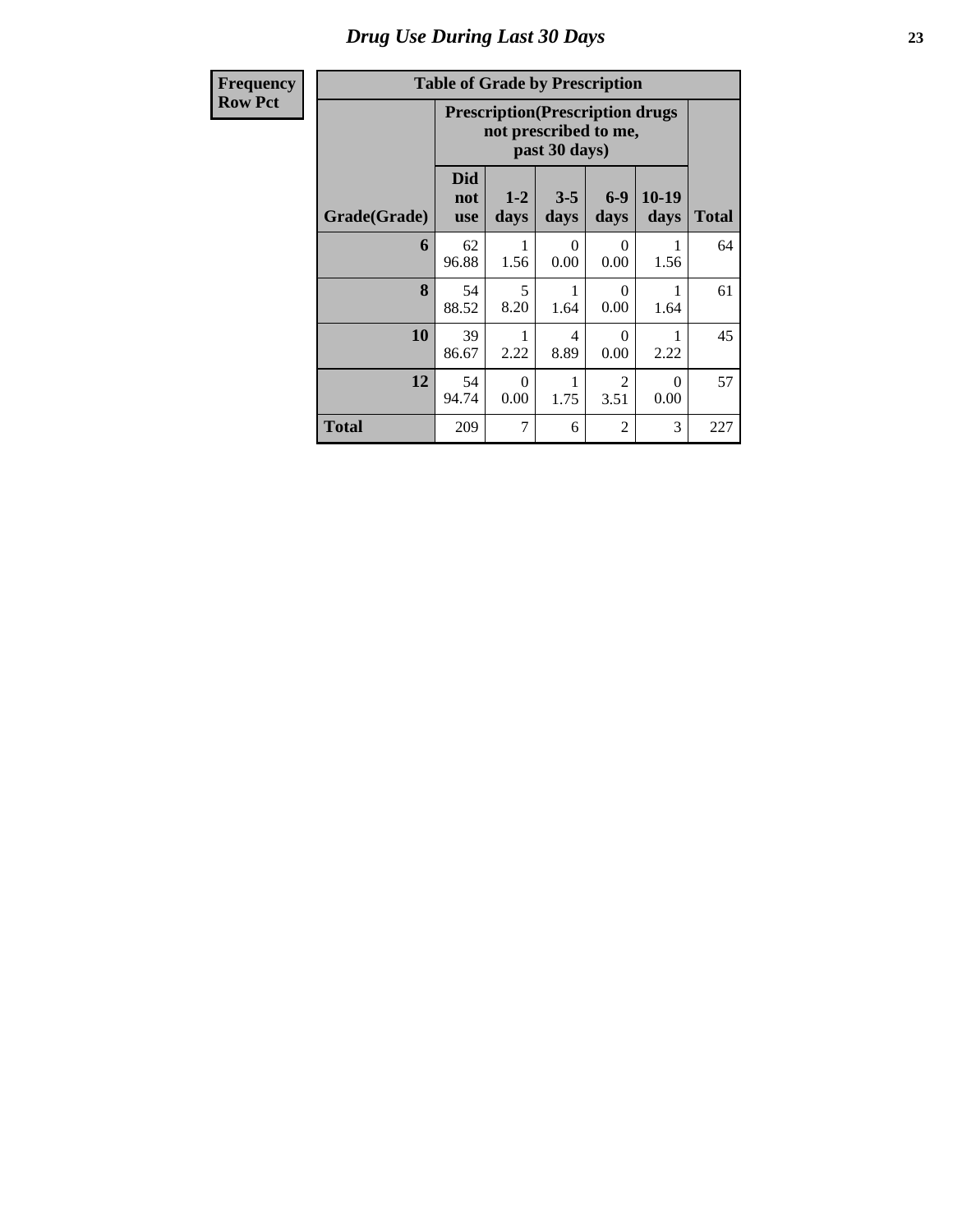#### **Frequen Col Pct**

| ncy | <b>Table of Alcoholease by Grade</b>                                            |             |             |             |             |              |  |
|-----|---------------------------------------------------------------------------------|-------------|-------------|-------------|-------------|--------------|--|
|     | Grade(Grade)<br>Alcoholease(It is<br>12<br>8<br>10<br>6<br>easy to get alcohol) |             |             |             |             |              |  |
|     |                                                                                 |             |             |             |             | <b>Total</b> |  |
|     | <b>Strongly Agree</b>                                                           | 7<br>10.94  | 11<br>18.03 | 10<br>22.22 | 21<br>36.84 | 49           |  |
|     | <b>Somewhat Agree</b>                                                           | 5<br>7.81   | 18<br>29.51 | 13<br>28.89 | 18<br>31.58 | 54           |  |
|     | <b>Somewhat Disagree</b>                                                        | 7<br>10.94  | 11.48       | 15.56       | 4<br>7.02   | 25           |  |
|     | <b>Strongly Disagree</b>                                                        | 45<br>70.31 | 25<br>40.98 | 15<br>33.33 | 14<br>24.56 | 99           |  |
|     | <b>Total</b>                                                                    | 64          | 61          | 45          | 57          | 227          |  |

| Frequency      | <b>Table of Cigarettesease by Grade</b>                 |             |                   |                                   |             |              |
|----------------|---------------------------------------------------------|-------------|-------------------|-----------------------------------|-------------|--------------|
| <b>Col Pct</b> | Cigarettesease(It is<br>easy to get smoking<br>tobacco) | 6           | Grade(Grade)<br>8 | 10                                | 12          | <b>Total</b> |
|                | <b>Strongly Agree</b>                                   | 6<br>9.38   | 9<br>14.75        | 12<br>26.67                       | 25<br>43.86 | 52           |
|                | <b>Somewhat Agree</b>                                   | 6<br>9.38   | 14<br>22.95       | 13<br>28.89                       | 11<br>19.30 | 44           |
|                | <b>Somewhat Disagree</b>                                | 6<br>9.38   | 4<br>6.56         | $\overline{\mathcal{L}}$<br>11.11 | 6<br>10.53  | 21           |
|                | <b>Strongly Disagree</b>                                | 46<br>71.88 | 34<br>55.74       | 15<br>33.33                       | 15<br>26.32 | 110          |
|                | Total                                                   | 64          | 61                | 45                                | 57          | 227          |

| <b>Frequency</b> | <b>Table of Smokelessease by Grade</b>                         |                                    |             |             |             |              |  |  |  |
|------------------|----------------------------------------------------------------|------------------------------------|-------------|-------------|-------------|--------------|--|--|--|
| <b>Col Pct</b>   | <b>Smokelessease</b> (It is<br>easy to get chewing<br>tobacco) | Grade(Grade)<br>8<br>12<br>10<br>6 |             |             |             | <b>Total</b> |  |  |  |
|                  | <b>Strongly Agree</b>                                          | 9<br>14.06                         | 16<br>26.23 | 10<br>22.22 | 25<br>43.86 | 60           |  |  |  |
|                  | <b>Somewhat Agree</b>                                          | 7<br>10.94                         | 10<br>16.39 | 11<br>24.44 | 11<br>19.30 | 39           |  |  |  |
|                  | <b>Somewhat Disagree</b>                                       | 9<br>14.06                         | 4<br>6.56   | 8<br>17.78  | 4<br>7.02   | 25           |  |  |  |
|                  | <b>Strongly Disagree</b>                                       | 39<br>60.94                        | 31<br>50.82 | 16<br>35.56 | 17<br>29.82 | 103          |  |  |  |
|                  | <b>Total</b>                                                   | 64                                 | 61          | 45          | 57          | 227          |  |  |  |

٦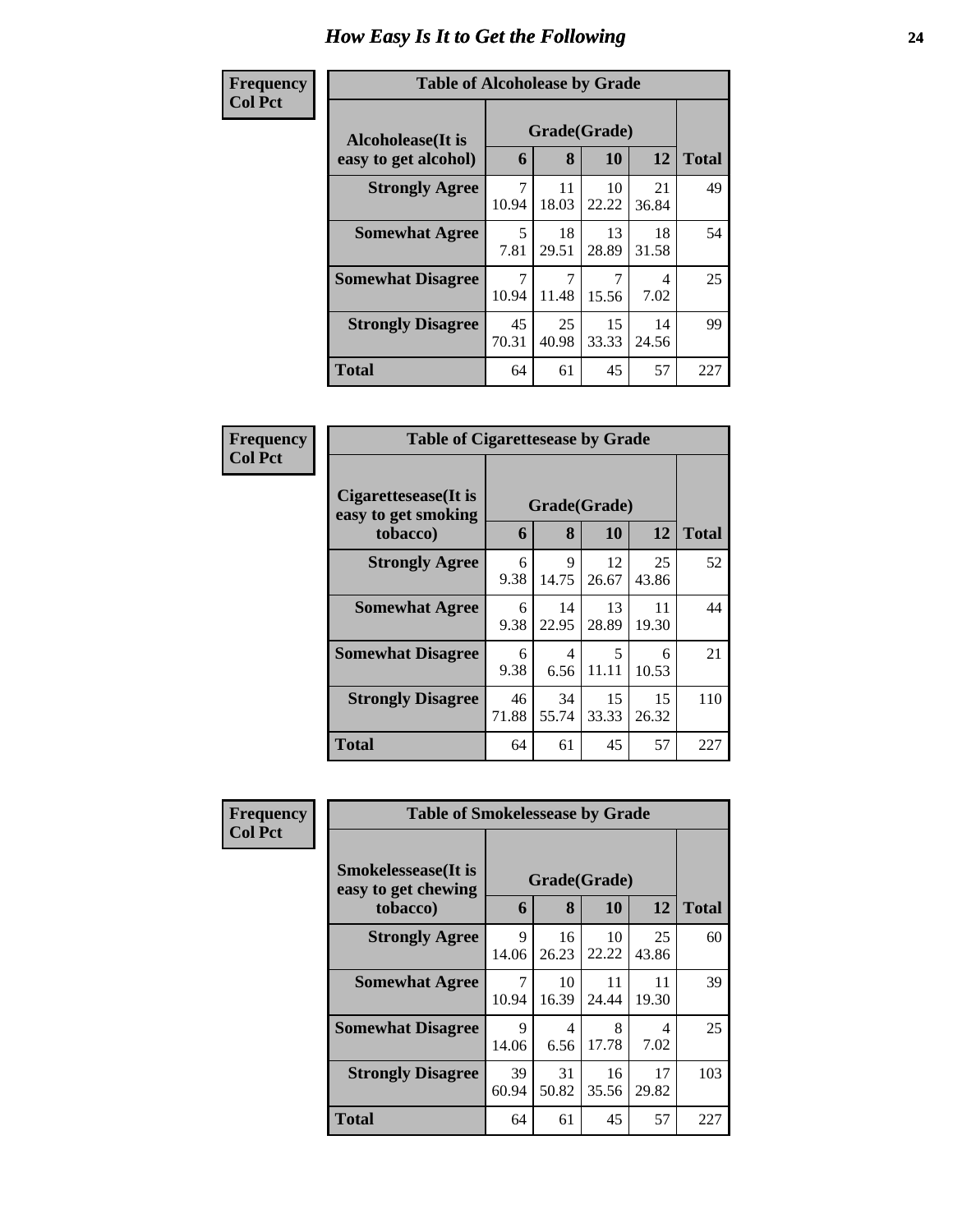| Frequency      | <b>Table of Marijuanaease by Grade</b>           |                       |             |                           |             |              |  |  |
|----------------|--------------------------------------------------|-----------------------|-------------|---------------------------|-------------|--------------|--|--|
| <b>Col Pct</b> | Marijuanaease(It is<br>easy to get<br>marijuana) | 6                     | 8           | Grade(Grade)<br><b>10</b> | 12          | <b>Total</b> |  |  |
|                | <b>Strongly Agree</b>                            | 4<br>6.25             | 5<br>8.20   | 5<br>11.11                | 16<br>28.07 | 30           |  |  |
|                | <b>Somewhat Agree</b>                            | $\mathcal{R}$<br>4.69 | 6<br>9.84   | 10<br>22.22               | 19<br>33.33 | 38           |  |  |
|                | <b>Somewhat Disagree</b>                         | 7<br>10.94            | 9<br>14.75  | 4<br>8.89                 | 5<br>8.77   | 25           |  |  |
|                | <b>Strongly Disagree</b>                         | 50<br>78.13           | 41<br>67.21 | 26<br>57.78               | 17<br>29.82 | 134          |  |  |
|                | Total                                            | 64                    | 61          | 45                        | 57          | 227          |  |  |

| Frequency      | <b>Table of Cocaineease by Grade</b>              |                        |                   |             |             |              |  |
|----------------|---------------------------------------------------|------------------------|-------------------|-------------|-------------|--------------|--|
| <b>Col Pct</b> | <b>Cocaineease</b> (It is<br>easy to get cocaine) | 6                      | Grade(Grade)<br>8 | 10          | 12          | <b>Total</b> |  |
|                | <b>Strongly Agree</b>                             | $\mathfrak{D}$<br>3.13 | 4<br>6.56         | 4<br>8.89   | 6<br>10.53  | 16           |  |
|                | <b>Somewhat Agree</b>                             | 4<br>6.25              | 3<br>4.92         | 4<br>8.89   | 16<br>28.07 | 27           |  |
|                | <b>Somewhat Disagree</b>                          | 5<br>7.81              | 7<br>11.48        | 9<br>20.00  | 12.28       | 28           |  |
|                | <b>Strongly Disagree</b>                          | 53<br>82.81            | 47<br>77.05       | 28<br>62.22 | 28<br>49.12 | 156          |  |
|                | <b>Total</b>                                      | 64                     | 61                | 45          | 57          | 227          |  |

| <b>Frequency</b> | <b>Table of Inhalantsease by Grade</b>           |                         |             |              |             |     |  |  |  |  |  |
|------------------|--------------------------------------------------|-------------------------|-------------|--------------|-------------|-----|--|--|--|--|--|
| <b>Col Pct</b>   | Inhalantsease(It is<br>easy to get<br>inhalants) | Grade(Grade)<br>6       | 12          | <b>Total</b> |             |     |  |  |  |  |  |
|                  | <b>Strongly Agree</b>                            | $\overline{7}$<br>10.94 | 13<br>21.31 | 7<br>15.56   | 13<br>22.81 | 40  |  |  |  |  |  |
|                  | <b>Somewhat Agree</b>                            | 5<br>7.81               | 6<br>9.84   | 8<br>17.78   | 12<br>21.05 | 31  |  |  |  |  |  |
|                  | <b>Somewhat Disagree</b>                         | 6<br>9.38               | 4<br>6.56   | 3<br>6.67    | 9<br>15.79  | 22  |  |  |  |  |  |
|                  | <b>Strongly Disagree</b>                         | 46<br>71.88             | 38<br>62.30 | 27<br>60.00  | 23<br>40.35 | 134 |  |  |  |  |  |
|                  | <b>Total</b>                                     | 64                      | 61          | 45           | 57          | 227 |  |  |  |  |  |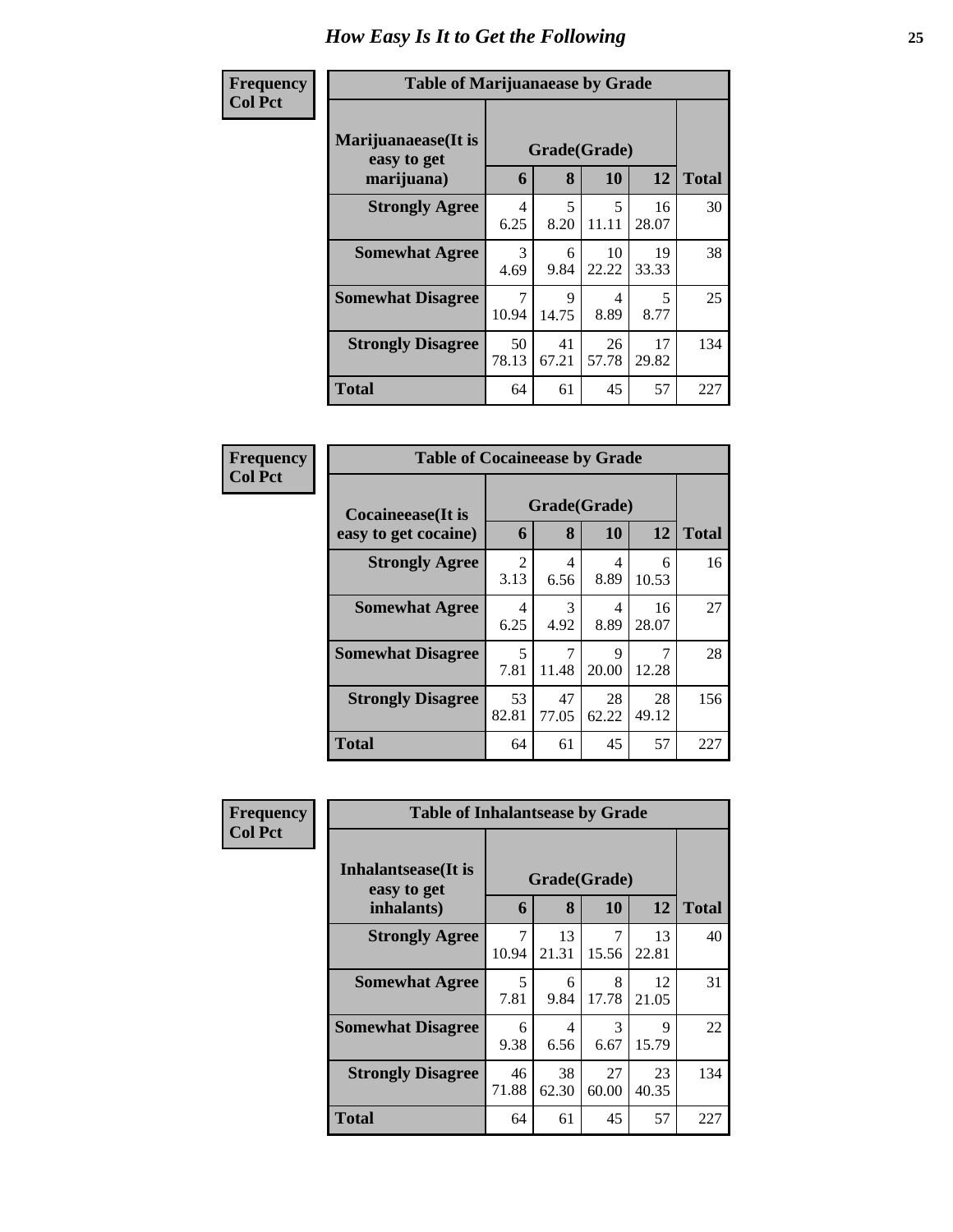| Frequency      |                            | <b>Table of Steroidsease by Grade</b> |             |             |             |              |  |  |  |  |  |  |  |
|----------------|----------------------------|---------------------------------------|-------------|-------------|-------------|--------------|--|--|--|--|--|--|--|
| <b>Col Pct</b> | <b>Steroidsease</b> (It is | Grade(Grade)                          |             |             |             |              |  |  |  |  |  |  |  |
|                | easy to get steroids)      | 6                                     | 8           | 10          | 12          | <b>Total</b> |  |  |  |  |  |  |  |
|                | <b>Strongly Agree</b>      | 5<br>7.81                             | 3<br>4.92   | 5<br>11.11  | 6<br>10.53  | 19           |  |  |  |  |  |  |  |
|                | <b>Somewhat Agree</b>      | 3<br>4.69                             | 6<br>9.84   | 8<br>17.78  | 13<br>22.81 | 30           |  |  |  |  |  |  |  |
|                | <b>Somewhat Disagree</b>   | 10.94                                 | 6<br>9.84   | 5<br>11.11  | 13<br>22.81 | 31           |  |  |  |  |  |  |  |
|                | <b>Strongly Disagree</b>   | 49<br>76.56                           | 46<br>75.41 | 27<br>60.00 | 25<br>43.86 | 147          |  |  |  |  |  |  |  |
|                | <b>Total</b>               | 64                                    | 61          | 45          | 57          | 227          |  |  |  |  |  |  |  |

| Frequency      | <b>Table of Ecstasyease by Grade</b>              |             |                   |             |             |              |  |  |  |  |  |
|----------------|---------------------------------------------------|-------------|-------------------|-------------|-------------|--------------|--|--|--|--|--|
| <b>Col Pct</b> | <b>Ecstasyease</b> (It is<br>easy to get ecstasy) | 6           | Grade(Grade)<br>8 | 10          | 12          | <b>Total</b> |  |  |  |  |  |
|                | <b>Strongly Agree</b>                             | 2<br>3.13   | 4<br>6.56         | 4<br>8.89   | 6<br>10.53  | 16           |  |  |  |  |  |
|                | <b>Somewhat Agree</b>                             | 2<br>3.13   | 8<br>13.11        | 6<br>13.33  | 10<br>17.54 | 26           |  |  |  |  |  |
|                | <b>Somewhat Disagree</b>                          | 6<br>9.38   | 5<br>8.20         | 5<br>11.11  | 12<br>21.05 | 28           |  |  |  |  |  |
|                | <b>Strongly Disagree</b>                          | 54<br>84.38 | 44<br>72.13       | 30<br>66.67 | 29<br>50.88 | 157          |  |  |  |  |  |
|                | <b>Total</b>                                      | 64          | 61                | 45          | 57          | 227          |  |  |  |  |  |

| <b>Frequency</b> | <b>Table of Methease by Grade</b>     |                        |                        |             |             |              |
|------------------|---------------------------------------|------------------------|------------------------|-------------|-------------|--------------|
| <b>Col Pct</b>   | <b>Methease</b> (It is easy<br>to get | Grade(Grade)           |                        |             |             |              |
|                  | methamphetamines)                     | 6                      | 8                      | 10          | 12          | <b>Total</b> |
|                  | <b>Strongly Agree</b>                 | 5<br>7.81              | $\overline{4}$<br>6.56 | 3<br>6.67   | 7<br>12.28  | 19           |
|                  | <b>Somewhat Agree</b>                 | $\mathfrak{D}$<br>3.13 | 5<br>8.20              | 7<br>15.56  | 11<br>19.30 | 25           |
|                  | <b>Somewhat Disagree</b>              | 5<br>7.81              | 5<br>8.20              | 5<br>11.11  | 10<br>17.54 | 25           |
|                  | <b>Strongly Disagree</b>              | 52<br>81.25            | 47<br>77.05            | 30<br>66.67 | 29<br>50.88 | 158          |
|                  | <b>Total</b>                          | 64                     | 61                     | 45          | 57          | 227          |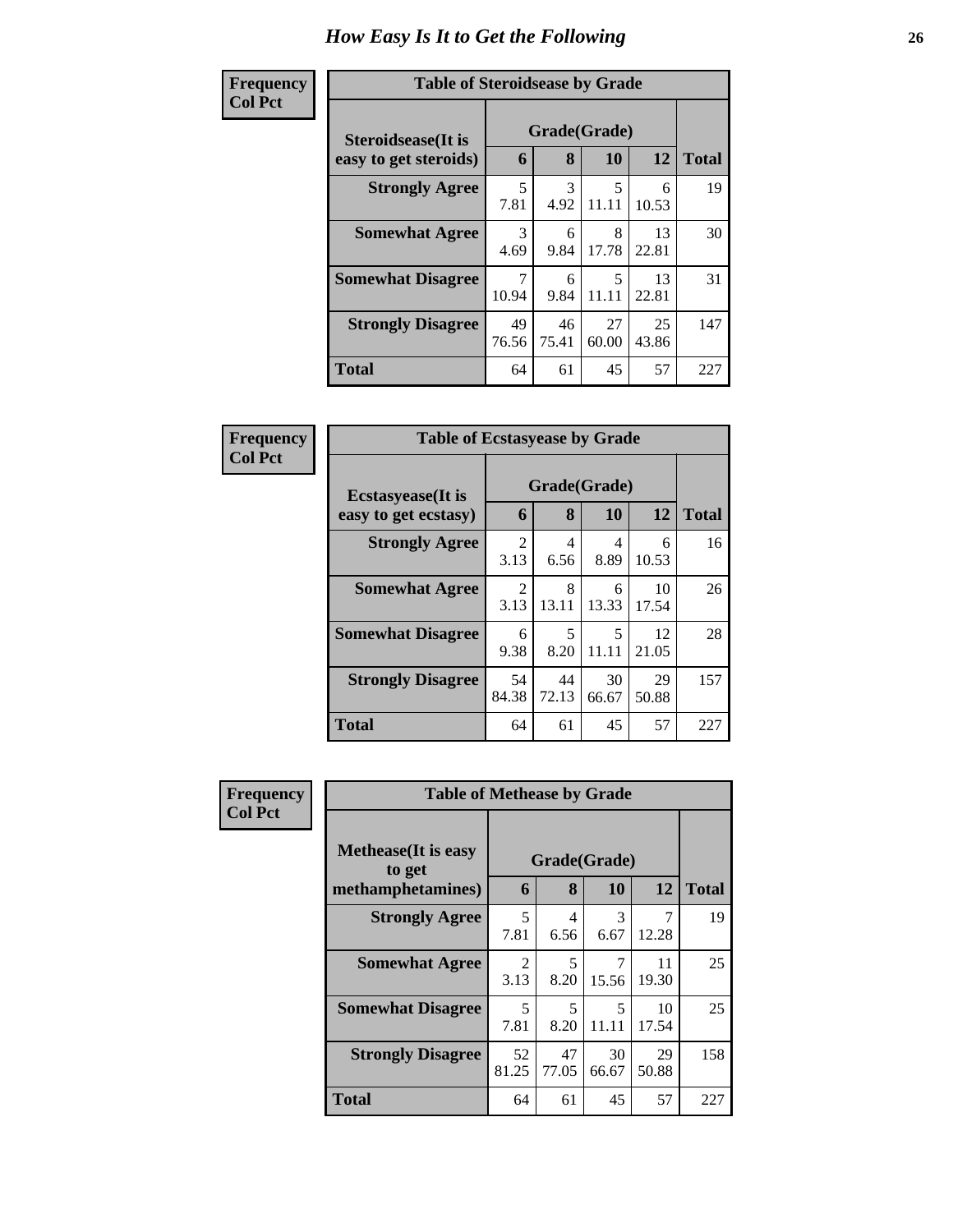| Frequency<br><b>Col Pct</b> | <b>Table of Hallucinogensease by Grade</b>               |             |                   |             |             |              |
|-----------------------------|----------------------------------------------------------|-------------|-------------------|-------------|-------------|--------------|
|                             | Hallucinogensease(It<br>is easy to get<br>hallucinogens) | 6           | Grade(Grade)<br>8 | <b>10</b>   | 12          | <b>Total</b> |
|                             | <b>Strongly Agree</b>                                    | 3<br>4.69   | 3<br>4.92         | 4<br>8.89   | 5<br>8.77   | 15           |
|                             | <b>Somewhat Agree</b>                                    | 2<br>3.13   | 4<br>6.56         | 6<br>13.33  | 11<br>19.30 | 23           |
|                             | <b>Somewhat Disagree</b>                                 | 6<br>9.38   | 6<br>9.84         | 4<br>8.89   | 9<br>15.79  | 25           |
|                             | <b>Strongly Disagree</b>                                 | 53<br>82.81 | 48<br>78.69       | 31<br>68.89 | 32<br>56.14 | 164          |
|                             | <b>Total</b>                                             | 64          | 61                | 45          | 57          | 227          |

| Frequency      | <b>Table of Prescriptionease by Grade</b>                                                |              |             |             |             |              |
|----------------|------------------------------------------------------------------------------------------|--------------|-------------|-------------|-------------|--------------|
| <b>Col Pct</b> | <b>Prescriptionease</b> (It<br>is easy to get<br>prescription drugs<br>not prescribed to | Grade(Grade) |             |             |             |              |
|                | me)                                                                                      | 6            | 8           | <b>10</b>   | 12          | <b>Total</b> |
|                | <b>Strongly Agree</b>                                                                    | 9<br>14.06   | 11<br>18.03 | 10<br>22.22 | 14<br>24.56 | 44           |
|                | <b>Somewhat Agree</b>                                                                    | 7<br>10.94   | 11<br>18.03 | 6<br>13.33  | 13<br>22.81 | 37           |
|                | <b>Somewhat Disagree</b>                                                                 | 9<br>14.06   | 4<br>6.56   | 6<br>13.33  | 6<br>10.53  | 25           |
|                | <b>Strongly Disagree</b>                                                                 | 39<br>60.94  | 35<br>57.38 | 23<br>51.11 | 24<br>42.11 | 121          |
|                | Total                                                                                    | 64           | 61          | 45          | 57          | 227          |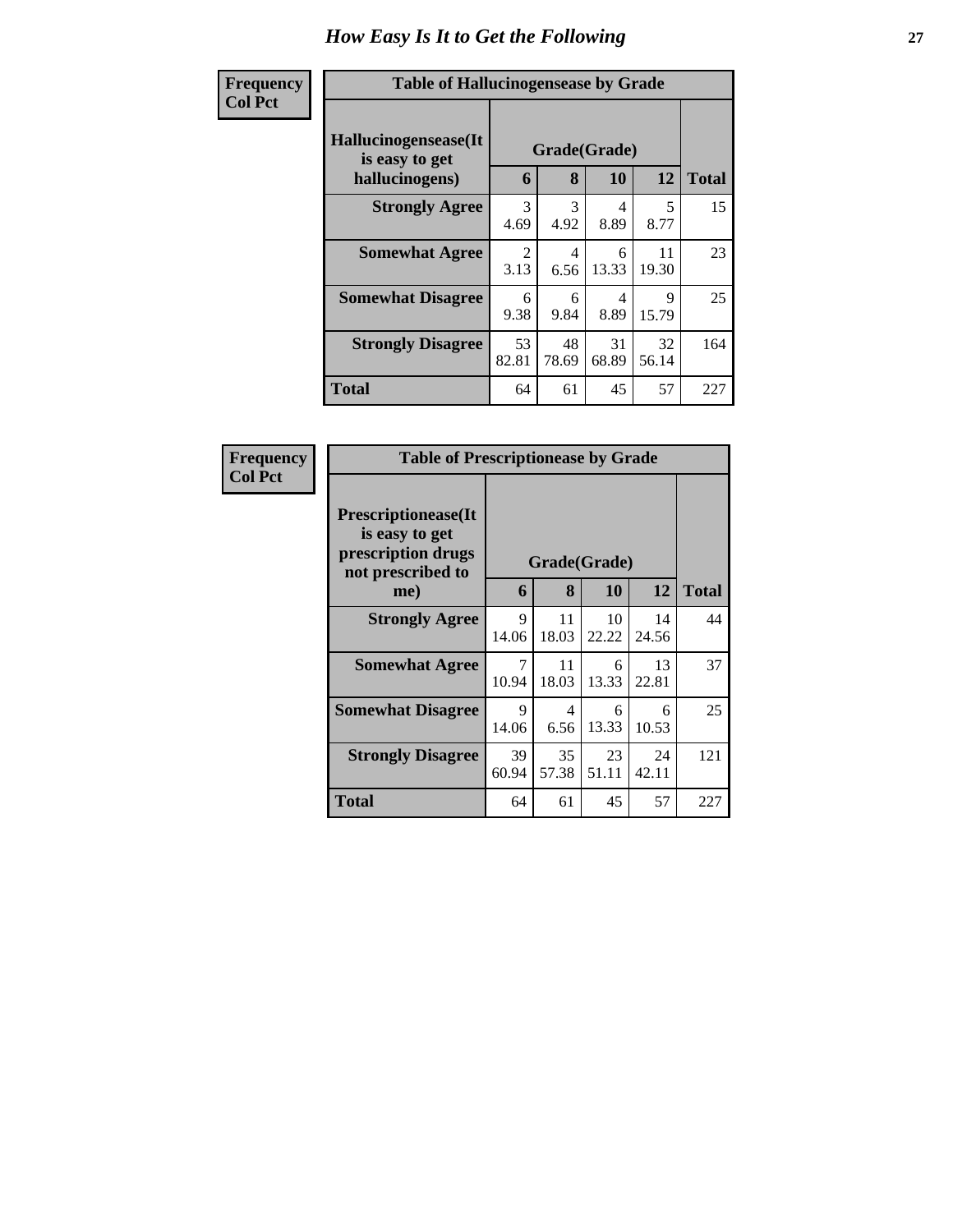*Age at Onset of Use* **28** *Results for "Age at Onset of Use" questions exclude students who said they did not use that substance*

| <b>Frequency</b> |              |            |                  |                        |                                             |                         | <b>Table of Grade by Alcoholinit</b>             |                        |                         |                  |                  |              |
|------------------|--------------|------------|------------------|------------------------|---------------------------------------------|-------------------------|--------------------------------------------------|------------------------|-------------------------|------------------|------------------|--------------|
| <b>Row Pct</b>   |              |            |                  |                        |                                             |                         | Alcoholinit (I started using alcohol when I was) |                        |                         |                  |                  |              |
|                  |              | 8 or       |                  |                        |                                             |                         |                                                  |                        |                         |                  |                  |              |
|                  | Grade(Grade) | younger    | 9                | 10                     | 11                                          | 12                      | 13                                               | 14                     | 15                      | <b>16</b>        | 17               | <b>Total</b> |
|                  | 6            | 3<br>21.43 | 21.43            | 3<br>21.43             | 2<br>14.29                                  | 3<br>21.43              | $\Omega$<br>0.00                                 | $\Omega$<br>0.00       | $\Omega$<br>0.00        | $\Omega$<br>0.00 | $\Omega$<br>0.00 | 14           |
|                  | 8            | 4<br>17.39 | $\Omega$<br>0.00 | $\overline{2}$<br>8.70 | 5<br>21.74                                  | $\overline{4}$<br>17.39 | 5<br>21.74                                       | $\mathfrak{D}$<br>8.70 | 4.35                    | $\Omega$<br>0.00 | $\Omega$<br>0.00 | 23           |
|                  | 10           | 3<br>17.65 | $\Omega$<br>0.00 | 5.88                   | $\Omega$<br>0.00                            | 3<br>17.65              | $\mathcal{D}$<br>11.76                           | 3<br>17.65             | $\mathfrak{D}$<br>11.76 | 2<br>11.76       | 5.88             | 17           |
|                  | 12           | 3.57       | 3.57             | $\Omega$<br>0.00       | $\Omega$<br>0.00                            | 3.57                    | 3<br>10.71                                       | 5<br>17.86             | 5<br>17.86              | 10<br>35.71      | 2<br>7.14        | 28           |
|                  | <b>Total</b> | 11         | 4                | 6                      | 7                                           | 11                      | 10                                               | 10                     | 8                       | 12               | 3                | 82           |
|                  |              |            |                  |                        | <b>Frequency Missing <math>= 145</math></b> |                         |                                                  |                        |                         |                  |                  |              |

|                                                                                     |                                                                                                                             |                                                      |                  |                  |                        | <b>Table of Grade by Cigarettesinit</b> |                  |                         |                  |                  |                  |    |  |  |
|-------------------------------------------------------------------------------------|-----------------------------------------------------------------------------------------------------------------------------|------------------------------------------------------|------------------|------------------|------------------------|-----------------------------------------|------------------|-------------------------|------------------|------------------|------------------|----|--|--|
|                                                                                     |                                                                                                                             | Cigarettesinit(I started smoking tobacco when I was) |                  |                  |                        |                                         |                  |                         |                  |                  |                  |    |  |  |
| Grade(Grade)                                                                        | 8 or<br><b>18 or</b><br>15<br>9<br>13<br><b>10</b><br>11<br>12<br>14<br><b>16</b><br>17<br>older<br><b>Total</b><br>younger |                                                      |                  |                  |                        |                                         |                  |                         |                  |                  |                  |    |  |  |
| 6                                                                                   | 16.67                                                                                                                       | 2<br>33.33                                           | 16.67            | 16.67            | 16.67                  | $\Omega$<br>0.00                        | $\Omega$<br>0.00 | $\theta$<br>0.00        | $\theta$<br>0.00 | $\Omega$<br>0.00 | $\theta$<br>0.00 | 6  |  |  |
| 8                                                                                   | 4<br>44.44                                                                                                                  | $\Omega$<br>0.00                                     | 11.11            | 2<br>22.22       | $\overline{0}$<br>0.00 | $\overline{2}$<br>22.22                 | $\theta$<br>0.00 | $\theta$<br>0.00        | $\Omega$<br>0.00 | $\Omega$<br>0.00 | $\theta$<br>0.00 | 9  |  |  |
| 10                                                                                  | $\overline{2}$<br>18.18                                                                                                     | $\Omega$<br>0.00                                     | $\theta$<br>0.00 | $\Omega$<br>0.00 | 2<br>18.18             | 4<br>36.36                              | 9.09             | $\overline{2}$<br>18.18 | $\Omega$<br>0.00 | $\Omega$<br>0.00 | $\Omega$<br>0.00 | 11 |  |  |
| 12                                                                                  | $\theta$<br>0.00                                                                                                            | 10.00                                                | $\Omega$<br>0.00 | $\Omega$<br>0.00 | 10.00                  | $\overline{2}$<br>20.00                 | $\theta$<br>0.00 | $\overline{2}$<br>20.00 | 2<br>20.00       | 10.00            | 10.00            | 10 |  |  |
| <b>Total</b><br>3<br>8<br>7<br>3<br>$\overline{2}$<br>$\overline{2}$<br>1<br>4<br>4 |                                                                                                                             |                                                      |                  |                  |                        |                                         |                  |                         |                  |                  |                  | 36 |  |  |
|                                                                                     |                                                                                                                             |                                                      |                  |                  |                        | <b>Frequency Missing = 191</b>          |                  |                         |                  |                  |                  |    |  |  |

| <b>Frequency</b> |  |
|------------------|--|
| <b>Row Pct</b>   |  |

**Freq**  $Row$ 

| <b>Table of Grade by Smokelessinit</b> |                         |                                                     |                  |                                      |                         |                  |                         |                  |                        |              |  |  |
|----------------------------------------|-------------------------|-----------------------------------------------------|------------------|--------------------------------------|-------------------------|------------------|-------------------------|------------------|------------------------|--------------|--|--|
|                                        |                         | Smokelessinit(I started chewing tobacco when I was) |                  |                                      |                         |                  |                         |                  |                        |              |  |  |
| Grade(Grade)                           | 8 or<br>younger         | <b>10</b>                                           | 11               | 12                                   | 13                      | 14               | 15                      | 16               | 17                     | <b>Total</b> |  |  |
| 6                                      | 2<br>50.00              | 25.00                                               | $\Omega$<br>0.00 | 0<br>0.00                            | 25.00                   | $\Omega$<br>0.00 | $\Omega$<br>0.00        | $\Omega$<br>0.00 | $\Omega$<br>0.00       | 4            |  |  |
| 8                                      | $\mathfrak{D}$<br>22.22 | $\mathfrak{D}$<br>22.22                             | 11.11            | $\mathcal{D}_{\mathcal{L}}$<br>22.22 | $\mathfrak{D}$<br>22.22 | $\theta$<br>0.00 | $\theta$<br>0.00        | 0.00             | $\Omega$<br>0.00       | 9            |  |  |
| 10                                     | 12.50                   | 12.50                                               | 12.50            | 0.00                                 | $\mathfrak{D}$<br>25.00 | $\Omega$<br>0.00 | $\overline{2}$<br>25.00 | 12.50            | $\Omega$<br>0.00       | 8            |  |  |
| 12                                     | $\theta$<br>0.00        | $\Omega$<br>0.00                                    | 0<br>0.00        | 16.67                                | 16.67                   | 16.67            | 16.67                   | 0.00             | $\mathcal{D}$<br>33.33 | 6            |  |  |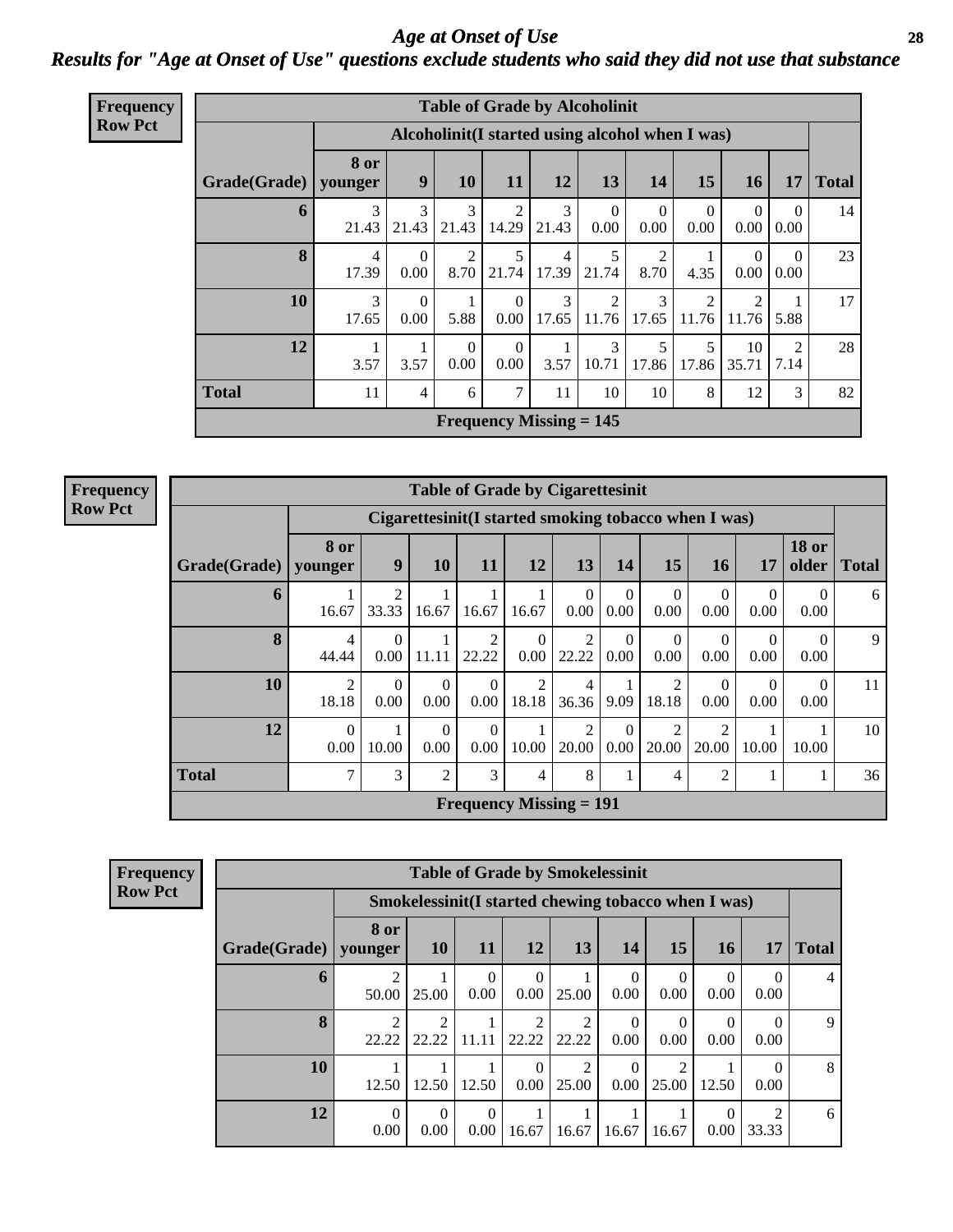#### *Results for "Age at Onset of Use" questions exclude students who said they did not use that substance*

| <b>Frequency</b> |
|------------------|
| <b>Row Pct</b>   |

| <b>Table of Grade by Smokelessinit</b> |      |                                                     |  |                 |    |    |    |    |  |                        |  |
|----------------------------------------|------|-----------------------------------------------------|--|-----------------|----|----|----|----|--|------------------------|--|
|                                        |      | Smokelessinit(I started chewing tobacco when I was) |  |                 |    |    |    |    |  |                        |  |
| $Grade(Grade)$ younger                 | 8 or | 10                                                  |  | 12 <sup>1</sup> | 13 | 14 | 15 | 16 |  | $17 \mid \text{Total}$ |  |
| <b>Total</b>                           |      | 4                                                   |  |                 | 6  |    | 3  |    |  |                        |  |
| <b>Frequency Missing = 200</b>         |      |                                                     |  |                 |    |    |    |    |  |                        |  |

| <b>Frequency</b><br>  Row Pct |
|-------------------------------|
|-------------------------------|

| <b>Table of Grade by Marijuanainit</b> |                         |                                                                           |                  |                  |                                |                  |                         |                  |                |  |
|----------------------------------------|-------------------------|---------------------------------------------------------------------------|------------------|------------------|--------------------------------|------------------|-------------------------|------------------|----------------|--|
|                                        |                         | Marijuanainit (I started using marijuana when I was)                      |                  |                  |                                |                  |                         |                  |                |  |
| Grade(Grade)                           | 8 or<br>younger         | <b>18 or</b><br>12<br>15<br>13<br>14<br>16<br>older<br>17<br><b>Total</b> |                  |                  |                                |                  |                         |                  |                |  |
| 6                                      | 100.00                  | $\Omega$<br>0.00                                                          | $\Omega$<br>0.00 | $\Omega$<br>0.00 | $\Omega$<br>0.00               | $\theta$<br>0.00 | $\Omega$<br>0.00        | $\Omega$<br>0.00 |                |  |
| 8                                      | 25.00                   | 25.00                                                                     | 25.00            | 25.00            | $\Omega$<br>0.00               | $\Omega$<br>0.00 | $\Omega$<br>0.00        | $\Omega$<br>0.00 | $\overline{4}$ |  |
| 10                                     | 16.67                   | $\Omega$<br>0.00                                                          | $\Omega$<br>0.00 | 16.67            | $\overline{2}$<br>33.33        | 16.67            | $\Omega$<br>0.00        | 16.67            | 6              |  |
| 12                                     | $\mathfrak{D}$<br>20.00 | $\Omega$<br>0.00                                                          | 10.00            | $\Omega$<br>0.00 | $\overline{4}$<br>40.00        | $\theta$<br>0.00 | $\overline{2}$<br>20.00 | 10.00            | 10             |  |
| <b>Total</b>                           | 5                       |                                                                           | $\overline{2}$   | $\overline{2}$   | 6                              | 1                | $\overline{2}$          | $\overline{2}$   | 21             |  |
|                                        |                         |                                                                           |                  |                  | <b>Frequency Missing = 206</b> |                  |                         |                  |                |  |

| Frequency      |                                | <b>Table of Grade by Cocaineinit</b>                 |                           |                  |              |  |  |  |
|----------------|--------------------------------|------------------------------------------------------|---------------------------|------------------|--------------|--|--|--|
| <b>Row Pct</b> |                                | <b>Cocaineinit(I started</b><br>using cocaine when I |                           |                  |              |  |  |  |
|                | Grade(Grade)                   | 8 or<br>younger                                      | 11                        | <b>16</b>        | <b>Total</b> |  |  |  |
|                | 6                              | $\Omega$<br>0.00                                     | 100.00                    | $\Omega$<br>0.00 |              |  |  |  |
|                | 8                              | 100.00                                               | $\mathbf{\Omega}$<br>0.00 | 0<br>0.00        |              |  |  |  |
|                | 10                             | 100.00                                               | 0<br>0.00                 | 0<br>0.00        | 1            |  |  |  |
|                | 12                             | 0<br>0.00                                            | 0<br>0.00                 | 100.00           |              |  |  |  |
|                | <b>Total</b>                   | 2                                                    |                           | 1                | 4            |  |  |  |
|                | <b>Frequency Missing = 223</b> |                                                      |                           |                  |              |  |  |  |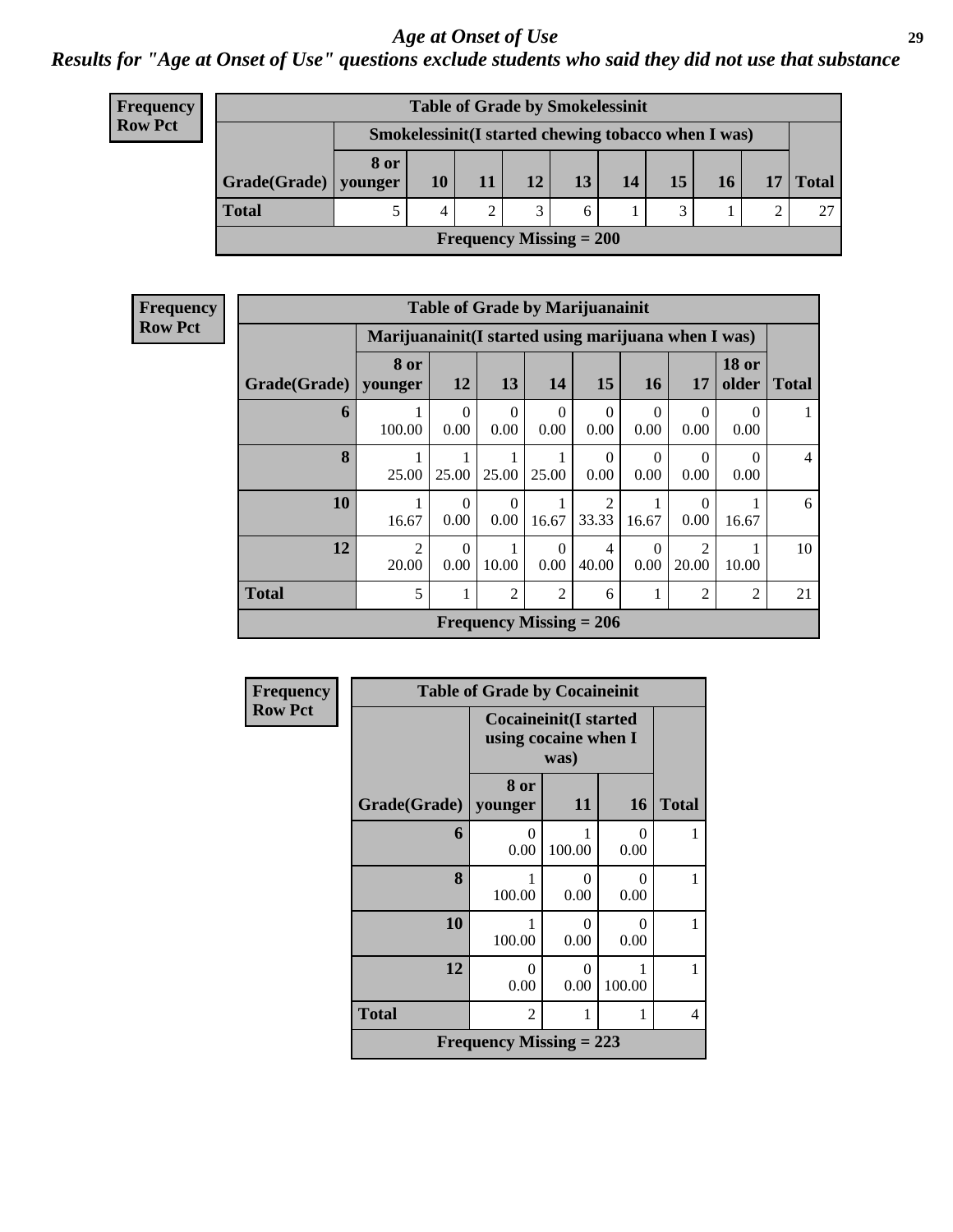#### *Results for "Age at Onset of Use" questions exclude students who said they did not use that substance*

| Frequency      |                        | <b>Table of Grade by Inhalantsinit</b> |                                                        |                  |                                |                  |                  |              |  |  |
|----------------|------------------------|----------------------------------------|--------------------------------------------------------|------------------|--------------------------------|------------------|------------------|--------------|--|--|
| <b>Row Pct</b> |                        |                                        | Inhalantsinit(I started using inhalants<br>when I was) |                  |                                |                  |                  |              |  |  |
|                | Grade(Grade)   younger | 8 or                                   | <b>10</b>                                              | 12               | 13                             | 14               | 15               | <b>Total</b> |  |  |
|                | 6                      | $\Omega$                               | $\Omega$                                               | $\Omega$         | $\Omega$                       | $\Omega$         | $\Omega$         | $\Omega$     |  |  |
|                | 8                      | 20.00                                  | 20.00                                                  | 20.00            | 20.00                          | 20.00            | $\Omega$<br>0.00 | 5            |  |  |
|                | 10                     | $\overline{2}$<br>66.67                | $\Omega$<br>0.00                                       | $\Omega$<br>0.00 | $\Omega$<br>0.00               | $\Omega$<br>0.00 | 33.33            | 3            |  |  |
|                | 12                     | $\Omega$<br>0.00                       | $\theta$<br>0.00                                       | $\Omega$<br>0.00 | 100.00                         | $\Omega$<br>0.00 | $\Omega$<br>0.00 |              |  |  |
|                | <b>Total</b>           | 3                                      |                                                        |                  | $\overline{2}$                 |                  |                  | 9            |  |  |
|                |                        |                                        |                                                        |                  | <b>Frequency Missing = 218</b> |                  |                  |              |  |  |

| Frequency      |              | <b>Table of Grade by Steroidsinit</b>                      |              |
|----------------|--------------|------------------------------------------------------------|--------------|
| <b>Row Pct</b> |              | Steroidsinit(I<br>started using<br>steroids<br>when I was) |              |
|                | Grade(Grade) | 8 or younger                                               | <b>Total</b> |
|                | 6            | 100.00                                                     |              |
|                | 8            | 100.00                                                     |              |
|                | 10           | 100.00                                                     | 1            |
|                | 12           | 0                                                          | 0            |
|                | <b>Total</b> | 3                                                          | 3            |
|                |              | <b>Frequency Missing = 224</b>                             |              |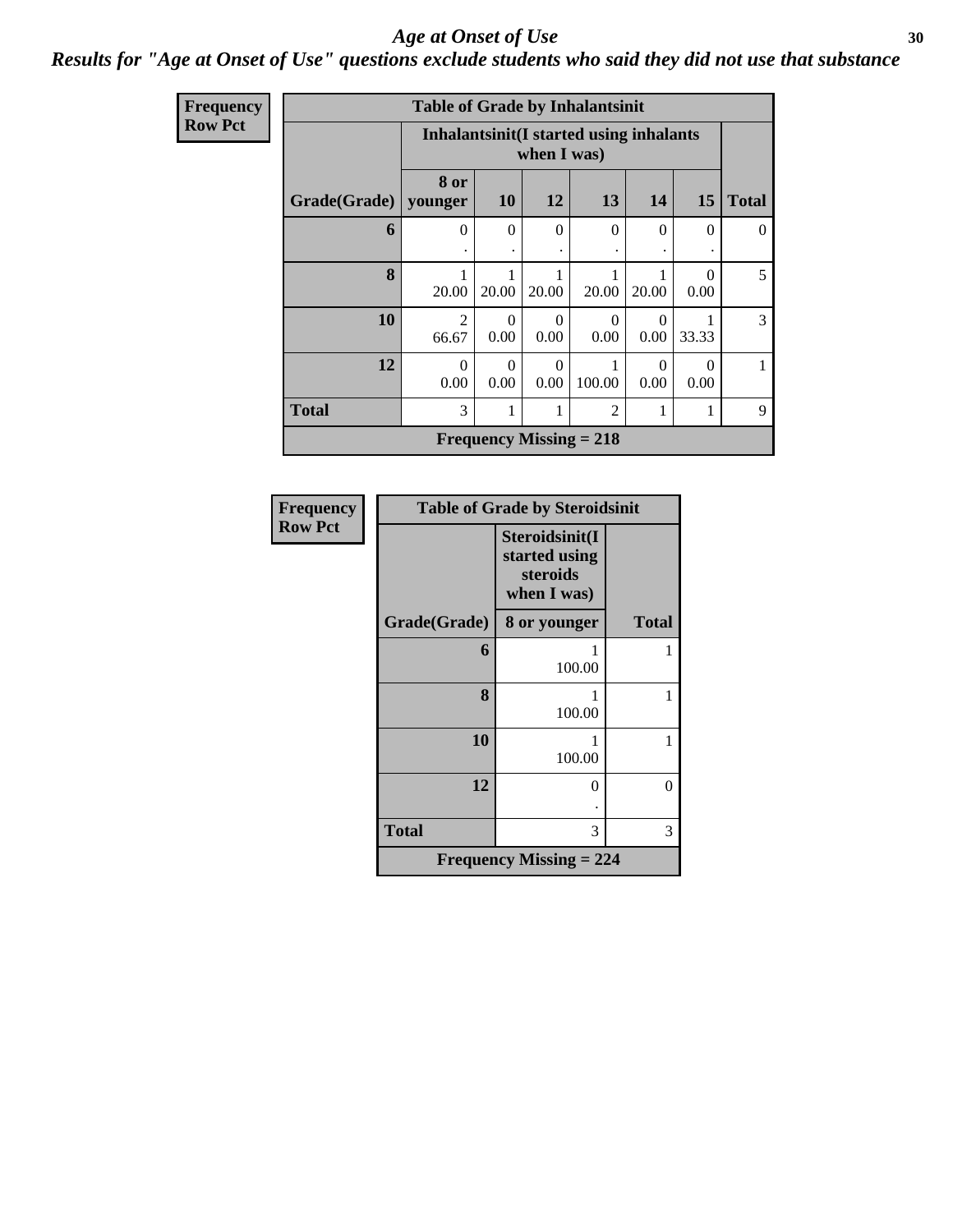*Results for "Age at Onset of Use" questions exclude students who said they did not use that substance*

| Frequency      |                     | <b>Table of Grade by Ecstasyinit</b> |                                                              |                          |              |  |  |
|----------------|---------------------|--------------------------------------|--------------------------------------------------------------|--------------------------|--------------|--|--|
| <b>Row Pct</b> |                     |                                      | <b>Ecstasyinit(I started</b><br>using ecstasy when I<br>was) |                          |              |  |  |
|                | <b>Grade(Grade)</b> | 8 or<br>younger                      | 14                                                           | <b>16</b>                | <b>Total</b> |  |  |
|                | 6                   | 0<br>۰                               | $\Omega$                                                     | 0                        | 0            |  |  |
|                | 8                   | 100.00                               | 0<br>0.00                                                    | $\theta$<br>0.00         | 1            |  |  |
|                | 10                  | 0<br>0.00                            | 0<br>0.00                                                    | $\mathfrak{D}$<br>100.00 | 2            |  |  |
|                | 12                  | $\Omega$<br>0.00                     | 100.00                                                       | $\Omega$<br>0.00         | 1            |  |  |
|                | <b>Total</b>        | $\overline{2}$                       |                                                              |                          |              |  |  |
|                |                     | <b>Frequency Missing = 223</b>       |                                                              |                          |              |  |  |

| <b>Frequency</b> |              | <b>Table of Grade by Methinit</b>                                   |                           |           |              |  |  |  |  |  |
|------------------|--------------|---------------------------------------------------------------------|---------------------------|-----------|--------------|--|--|--|--|--|
| <b>Row Pct</b>   |              | <b>Methinit</b> (I started using<br>methamphetamines<br>when I was) |                           |           |              |  |  |  |  |  |
|                  | Grade(Grade) | 8 or<br>  younger                                                   | 14                        | <b>16</b> | <b>Total</b> |  |  |  |  |  |
|                  | 6            | 0                                                                   | $\Omega$                  | $\Omega$  | 0            |  |  |  |  |  |
|                  | 8            | 100.00                                                              | $\mathbf{\Omega}$<br>0.00 | 0<br>0.00 |              |  |  |  |  |  |
|                  | 10           | 0<br>0.00                                                           | $\Omega$<br>0.00          | 100.00    | 1            |  |  |  |  |  |
|                  | 12           | $\mathbf{\Omega}$<br>0.00                                           | 100.00                    | 0<br>0.00 | 1            |  |  |  |  |  |
|                  | <b>Total</b> | 1                                                                   |                           | 1         | 3            |  |  |  |  |  |
|                  |              | <b>Frequency Missing = 224</b>                                      |                           |           |              |  |  |  |  |  |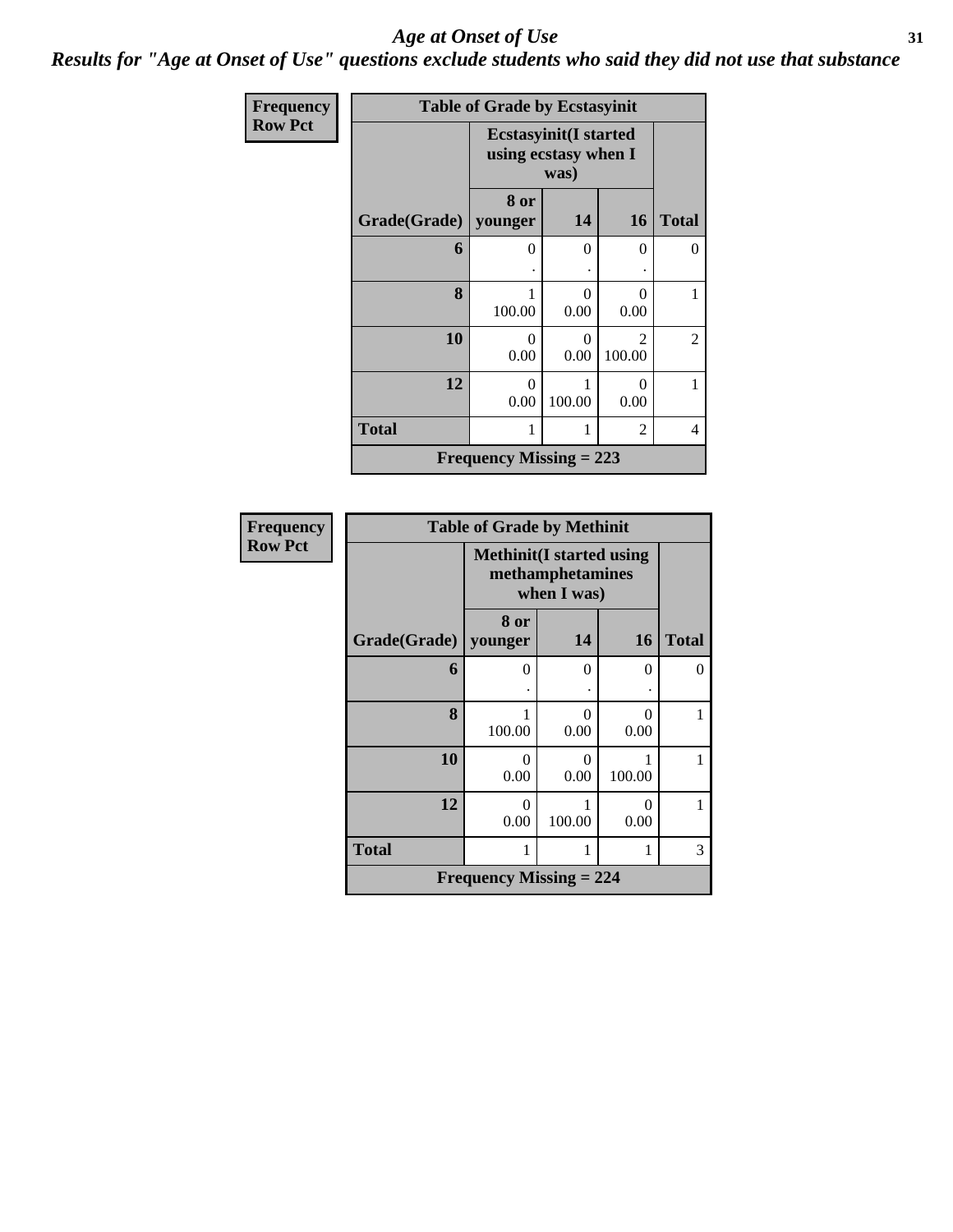*Results for "Age at Onset of Use" questions exclude students who said they did not use that substance*

| Frequency      |                     | <b>Table of Grade by Hallucinogensinit</b>                           |             |              |
|----------------|---------------------|----------------------------------------------------------------------|-------------|--------------|
| <b>Row Pct</b> |                     | Hallucinogensinit(I<br>started using<br>hallucinogens when<br>I was) |             |              |
|                | <b>Grade(Grade)</b> | 8 or<br>younger                                                      | 15          | <b>Total</b> |
|                | 6                   | 0                                                                    | 0           | 0            |
|                | 8                   | 1<br>100.00                                                          | 0<br>0.00   | 1            |
|                | 10                  | $\theta$<br>0.00                                                     | 1<br>100.00 | 1            |
|                | 12                  | $\theta$                                                             | $\theta$    | $\theta$     |
|                | <b>Total</b>        | 1                                                                    | 1           | 2            |
|                |                     | <b>Frequency Missing = 225</b>                                       |             |              |

| <b>Frequency</b> |              | <b>Table of Grade by Prescriptioninit</b> |                                                                                            |                  |                                |                  |                  |                  |                        |                |
|------------------|--------------|-------------------------------------------|--------------------------------------------------------------------------------------------|------------------|--------------------------------|------------------|------------------|------------------|------------------------|----------------|
| <b>Row Pct</b>   |              |                                           | Prescription in it (I started using prescription drugs not<br>prescribed to me when I was) |                  |                                |                  |                  |                  |                        |                |
|                  | Grade(Grade) | 8 or<br>younger                           | 11                                                                                         | <b>12</b>        | 13                             | 14               | 15               | <b>16</b>        | 17                     | <b>Total</b>   |
|                  | 6            | $\mathfrak{D}$<br>66.67                   | $\Omega$<br>0.00                                                                           | 33.33            | $\Omega$<br>0.00               | $\Omega$<br>0.00 | $\Omega$<br>0.00 | $\Omega$<br>0.00 | 0<br>0.00              | 3              |
|                  | 8            | 3<br>50.00                                | 16.67                                                                                      | $\Omega$<br>0.00 | 2<br>33.33                     | $\Omega$<br>0.00 | $\Omega$<br>0.00 | $\theta$<br>0.00 | 0.00                   | 6              |
|                  | 10           | $\Omega$<br>0.00                          | $\theta$<br>0.00                                                                           | 20.00            | 20.00                          | 20.00            | 20.00            | 20.00            | 0.00                   | 5              |
|                  | 12           | $\Omega$<br>0.00                          | $\Omega$<br>0.00                                                                           | 0<br>0.00        | $\Omega$<br>$0.00\,$           | $\Omega$<br>0.00 | 25.00            | 25.00            | $\mathcal{D}$<br>50.00 | $\overline{4}$ |
|                  | <b>Total</b> | 5                                         | 1                                                                                          | $\overline{c}$   | 3                              |                  | $\overline{2}$   | $\overline{2}$   | $\overline{2}$         | 18             |
|                  |              |                                           |                                                                                            |                  | <b>Frequency Missing = 209</b> |                  |                  |                  |                        |                |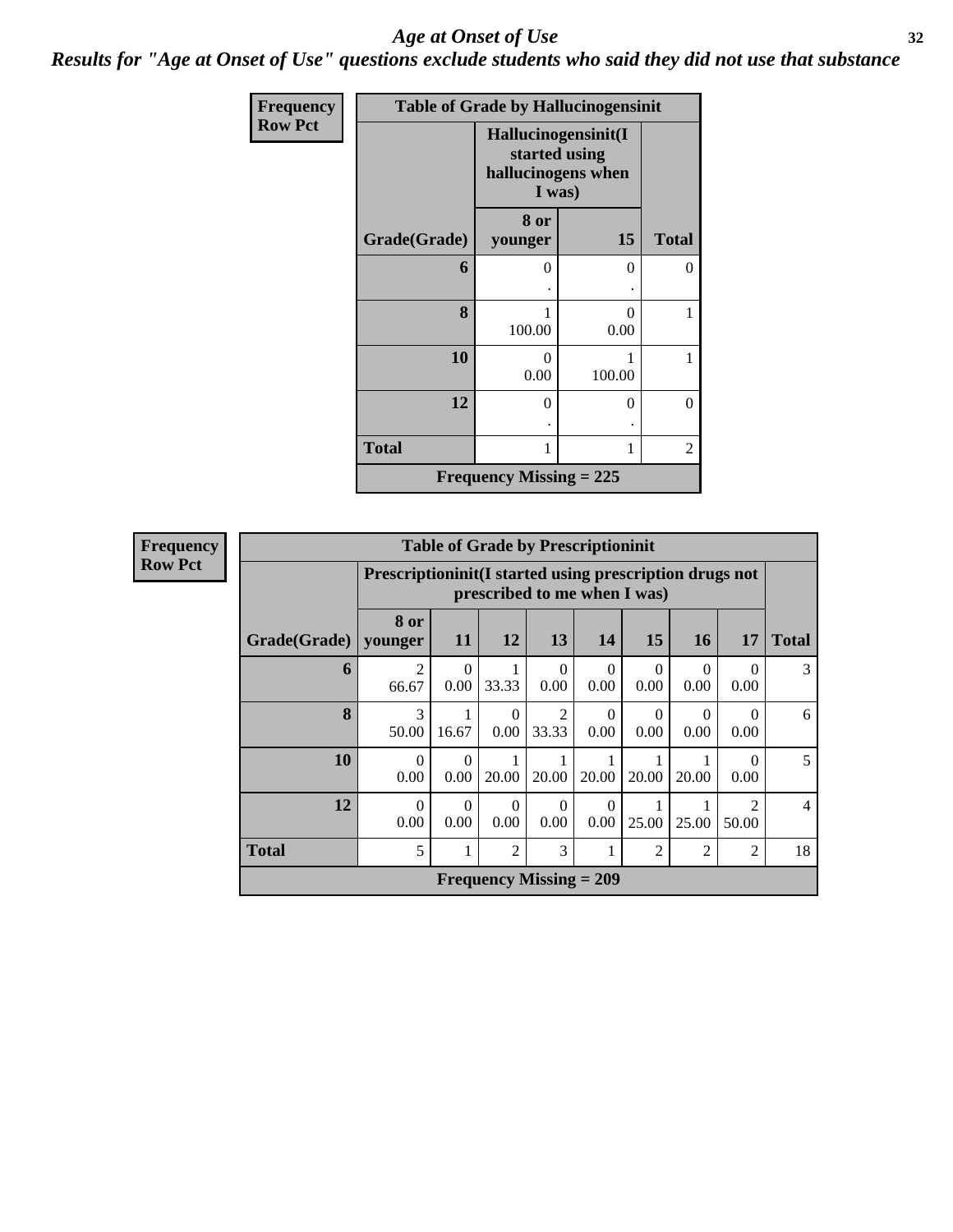| Frequency<br><b>Col Pct</b> | <b>Table of Alcoholharm by Grade</b>          |                                     |                   |                                   |             |              |  |
|-----------------------------|-----------------------------------------------|-------------------------------------|-------------------|-----------------------------------|-------------|--------------|--|
|                             | Alcoholharm(I<br>think alcohol is<br>harmful) | 6                                   | Grade(Grade)<br>8 | <b>10</b>                         | 12          | <b>Total</b> |  |
|                             | <b>Strongly Agree</b>                         | 47<br>73.44                         | 29<br>47.54       | 27<br>60.00                       | 29<br>50.88 | 132          |  |
|                             | <b>Somewhat Agree</b>                         | 7<br>10.94                          | 14<br>22.95       | 9<br>20.00                        | 13<br>22.81 | 43           |  |
|                             | <b>Somewhat Disagree</b>                      | $\mathcal{D}_{\mathcal{L}}$<br>3.13 | 5<br>8.20         | $\overline{\mathcal{L}}$<br>11.11 | 8<br>14.04  | 20           |  |
|                             | <b>Strongly Disagree</b>                      | 8<br>12.50                          | 13<br>21.31       | 4<br>8.89                         | 7<br>12.28  | 32           |  |
|                             | <b>Total</b>                                  | 64                                  | 61                | 45                                | 57          | 227          |  |

| Frequency      | <b>Table of Cigarettesharm by Grade</b>                  |                        |             |                    |             |              |  |
|----------------|----------------------------------------------------------|------------------------|-------------|--------------------|-------------|--------------|--|
| <b>Col Pct</b> | Cigarettesharm(I<br>think smoking<br>tobacco is harmful) | 6                      | 8           | Grade(Grade)<br>10 | 12          | <b>Total</b> |  |
|                | <b>Strongly Agree</b>                                    | 53<br>82.81            | 44<br>72.13 | 35<br>77.78        | 45<br>78.95 | 177          |  |
|                | <b>Somewhat Agree</b>                                    | 1.56                   | 3<br>4.92   | 3<br>6.67          | 8<br>14.04  | 15           |  |
|                | <b>Somewhat Disagree</b>                                 | $\mathfrak{D}$<br>3.13 | 3<br>4.92   | 4<br>8.89          | ∩<br>0.00   | 9            |  |
|                | <b>Strongly Disagree</b>                                 | 8<br>12.50             | 11<br>18.03 | 3<br>6.67          | 4<br>7.02   | 26           |  |
|                | Total                                                    | 64                     | 61          | 45                 | 57          | 227          |  |

| Frequency      | <b>Table of Smokelessharm by Grade</b> |              |             |             |             |              |  |
|----------------|----------------------------------------|--------------|-------------|-------------|-------------|--------------|--|
| <b>Col Pct</b> | Smokelessharm(I<br>think chewing       | Grade(Grade) |             |             |             |              |  |
|                | tobacco is harmful)                    | 6            | 8           | 10          | 12          | <b>Total</b> |  |
|                | <b>Strongly Agree</b>                  | 51<br>79.69  | 39<br>63.93 | 33<br>73.33 | 43<br>75.44 | 166          |  |
|                | <b>Somewhat Agree</b>                  | 4<br>6.25    | 6<br>9.84   | 4<br>8.89   | 8<br>14.04  | 22           |  |
|                | <b>Somewhat Disagree</b>               | 1.56         | 3<br>4.92   | 3<br>6.67   | 1.75        | 8            |  |
|                | <b>Strongly Disagree</b>               | 8<br>12.50   | 13<br>21.31 | 5<br>11.11  | 5<br>8.77   | 31           |  |
|                | <b>Total</b>                           | 64           | 61          | 45          | 57          | 227          |  |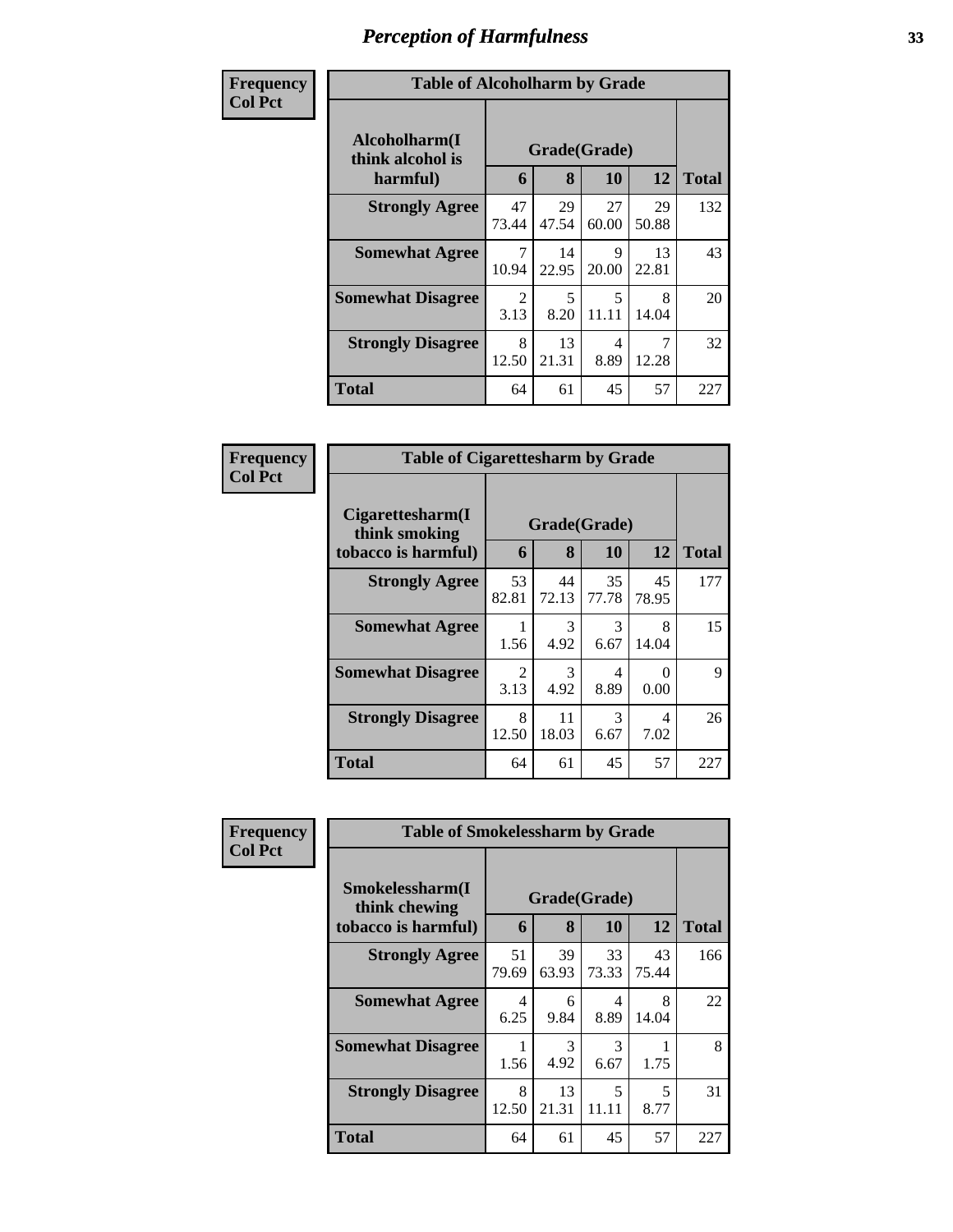| Frequency      | <b>Table of Marijuanaharm by Grade</b>            |                        |                        |                        |                        |              |  |
|----------------|---------------------------------------------------|------------------------|------------------------|------------------------|------------------------|--------------|--|
| <b>Col Pct</b> | Marijuanaharm(I<br>think marijuana is<br>harmful) | 6                      | Grade(Grade)<br>8      | 10                     | 12                     | <b>Total</b> |  |
|                | <b>Strongly Agree</b>                             | 52<br>81.25            | 46<br>75.41            | 35<br>77.78            | 44<br>77.19            | 177          |  |
|                | <b>Somewhat Agree</b>                             | 2<br>3.13              | 4<br>6.56              | $\mathfrak{D}$<br>4.44 | 7<br>12.28             | 15           |  |
|                | <b>Somewhat Disagree</b>                          | $\mathfrak{D}$<br>3.13 | $\overline{2}$<br>3.28 | $\mathfrak{D}$<br>4.44 | $\mathfrak{D}$<br>3.51 | 8            |  |
|                | <b>Strongly Disagree</b>                          | 8<br>12.50             | $\mathbf Q$<br>14.75   | 6<br>13.33             | 4<br>7.02              | 27           |  |
|                | <b>Total</b>                                      | 64                     | 61                     | 45                     | 57                     | 227          |  |

| Frequency      | <b>Table of Cocaineharm by Grade</b>          |                        |                        |             |                                     |               |
|----------------|-----------------------------------------------|------------------------|------------------------|-------------|-------------------------------------|---------------|
| <b>Col Pct</b> | Cocaineharm(I<br>think cocaine is<br>harmful) | 6                      | Grade(Grade)<br>8      | 10          | 12                                  | <b>Total</b>  |
|                | <b>Strongly Agree</b>                         | 53<br>82.81            | 50<br>81.97            | 39<br>86.67 | 51<br>89.47                         | 193           |
|                | <b>Somewhat Agree</b>                         | $\mathfrak{D}$<br>3.13 | $\mathfrak{D}$<br>3.28 | 0<br>0.00   | $\mathcal{D}_{\mathcal{A}}$<br>3.51 | 6             |
|                | <b>Somewhat Disagree</b>                      | 1.56                   | 1.64                   | 2.22        | 0.00                                | $\mathcal{R}$ |
|                | <b>Strongly Disagree</b>                      | 8<br>12.50             | 8<br>13.11             | 5<br>11.11  | 4<br>7.02                           | 25            |
|                | Total                                         | 64                     | 61                     | 45          | 57                                  | 227           |

| Frequency      | <b>Table of Inhalantsharm by Grade</b>                  |             |                       |             |             |              |  |
|----------------|---------------------------------------------------------|-------------|-----------------------|-------------|-------------|--------------|--|
| <b>Col Pct</b> | Inhalantsharm(I)<br>Grade(Grade)<br>think inhalants are |             |                       |             |             |              |  |
|                | harmful)                                                | 6           | 8                     | 10          | 12          | <b>Total</b> |  |
|                | <b>Strongly Agree</b>                                   | 48<br>75.00 | 46<br>75.41           | 38<br>84.44 | 48<br>84.21 | 180          |  |
|                | <b>Somewhat Agree</b>                                   | 5<br>7.81   | 5<br>8.20             | 2.22        | 4<br>7.02   | 15           |  |
|                | <b>Somewhat Disagree</b>                                | 1.56        | $\mathcal{L}$<br>3.28 | 2.22        | 1.75        | 5            |  |
|                | <b>Strongly Disagree</b>                                | 10<br>15.63 | 8<br>13.11            | 5<br>11.11  | 4<br>7.02   | 27           |  |
|                | <b>Total</b>                                            | 64          | 61                    | 45          | 57          | 227          |  |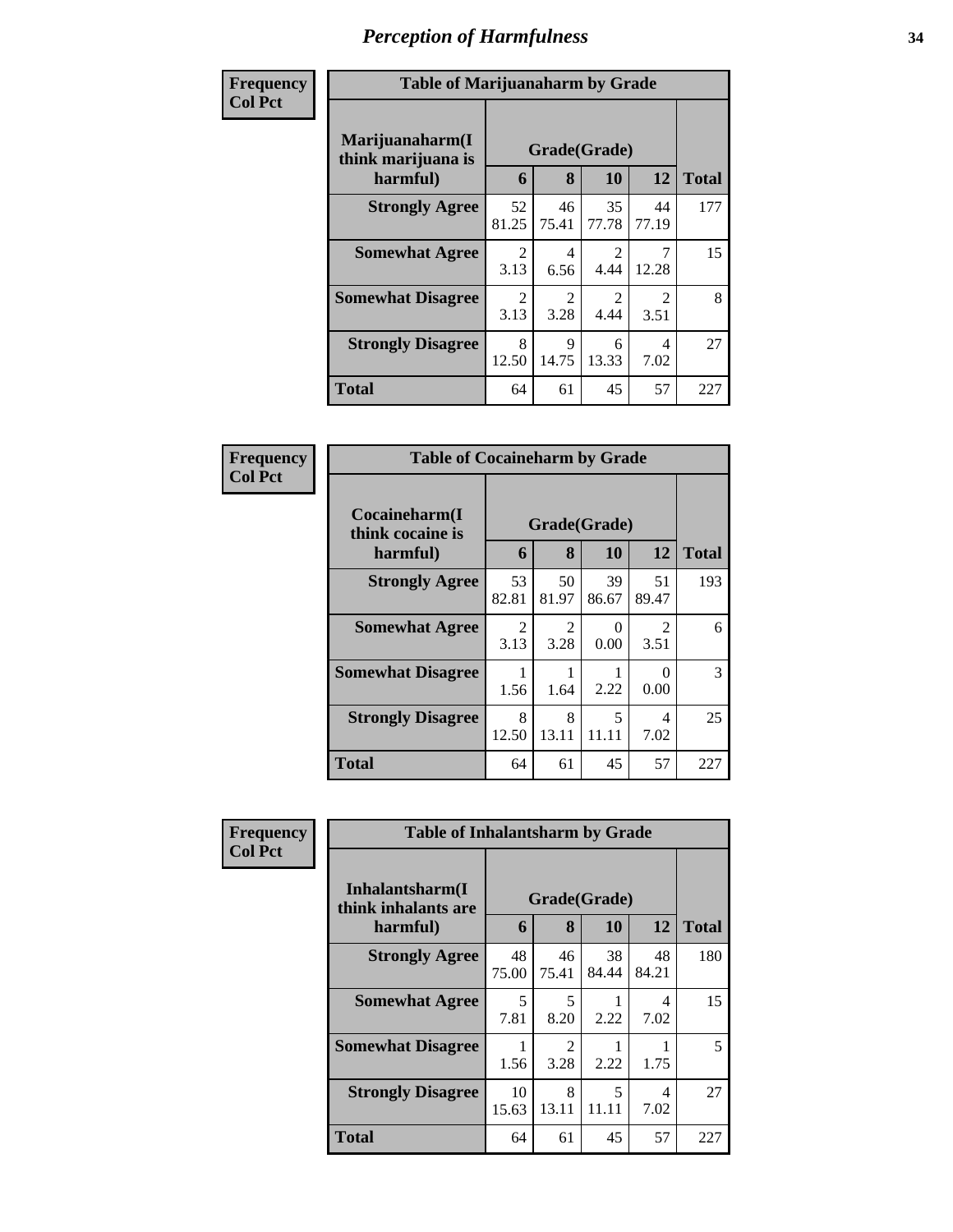| Frequency      | <b>Table of Steroidsharm by Grade</b>            |                        |                        |                           |                                     |                |  |  |
|----------------|--------------------------------------------------|------------------------|------------------------|---------------------------|-------------------------------------|----------------|--|--|
| <b>Col Pct</b> | Steroidsharm(I<br>think steroids are<br>harmful) | 6                      | 8                      | Grade(Grade)<br><b>10</b> | 12                                  | <b>Total</b>   |  |  |
|                | <b>Strongly Agree</b>                            | 49<br>76.56            | 47<br>77.05            | 36<br>80.00               | 48<br>84.21                         | 180            |  |  |
|                | <b>Somewhat Agree</b>                            | 4<br>6.25              | 4<br>6.56              | 3<br>6.67                 | $\mathcal{R}$<br>5.26               | 14             |  |  |
|                | <b>Somewhat Disagree</b>                         | $\mathfrak{D}$<br>3.13 | $\overline{2}$<br>3.28 | 2.22                      | $\mathcal{D}_{\mathcal{L}}$<br>3.51 | $\overline{7}$ |  |  |
|                | <b>Strongly Disagree</b>                         | $\mathbf Q$<br>14.06   | 8<br>13.11             | 5<br>11.11                | 4<br>7.02                           | 26             |  |  |
|                | Total                                            | 64                     | 61                     | 45                        | 57                                  | 227            |  |  |

| Frequency      | <b>Table of Ecstasyharm by Grade</b>                |                                     |             |                    |                                     |              |  |
|----------------|-----------------------------------------------------|-------------------------------------|-------------|--------------------|-------------------------------------|--------------|--|
| <b>Col Pct</b> | $E$ cstasyharm $(I$<br>think ecstasy is<br>harmful) | 6                                   | 8           | Grade(Grade)<br>10 | 12                                  | <b>Total</b> |  |
|                | <b>Strongly Agree</b>                               | 53<br>82.81                         | 47<br>77.05 | 38<br>84.44        | 50<br>87.72                         | 188          |  |
|                | <b>Somewhat Agree</b>                               | $\mathcal{D}_{\mathcal{L}}$<br>3.13 | 4<br>6.56   | 0<br>0.00          | $\mathcal{D}_{\mathcal{L}}$<br>3.51 | 8            |  |
|                | <b>Somewhat Disagree</b>                            | 1.56                                | 2<br>3.28   | 2.22               | 0<br>0.00                           | 4            |  |
|                | <b>Strongly Disagree</b>                            | 8<br>12.50                          | 8<br>13.11  | 6<br>13.33         | 5<br>8.77                           | 27           |  |
|                | <b>Total</b>                                        | 64                                  | 61          | 45                 | 57                                  | 227          |  |

| Frequency      | <b>Table of Methharm by Grade</b>            |                        |             |             |                                     |              |  |
|----------------|----------------------------------------------|------------------------|-------------|-------------|-------------------------------------|--------------|--|
| <b>Col Pct</b> | <b>Methharm</b> (I think<br>methamphetamines | Grade(Grade)           |             |             |                                     |              |  |
|                | are harmful)                                 | 6                      | 8           | 10          | 12                                  | <b>Total</b> |  |
|                | <b>Strongly Agree</b>                        | 53<br>82.81            | 50<br>81.97 | 39<br>86.67 | 51<br>89.47                         | 193          |  |
|                | <b>Somewhat Agree</b>                        | $\mathfrak{D}$<br>3.13 | 2<br>3.28   | 0<br>0.00   | $\mathcal{D}_{\mathcal{L}}$<br>3.51 | 6            |  |
|                | <b>Somewhat Disagree</b>                     | 0<br>0.00              | 0<br>0.00   | 2.22        | 0.00                                |              |  |
|                | <b>Strongly Disagree</b>                     | 9<br>14.06             | 9<br>14.75  | 5<br>11.11  | $\overline{4}$<br>7.02              | 27           |  |
|                | <b>Total</b>                                 | 64                     | 61          | 45          | 57                                  | 227          |  |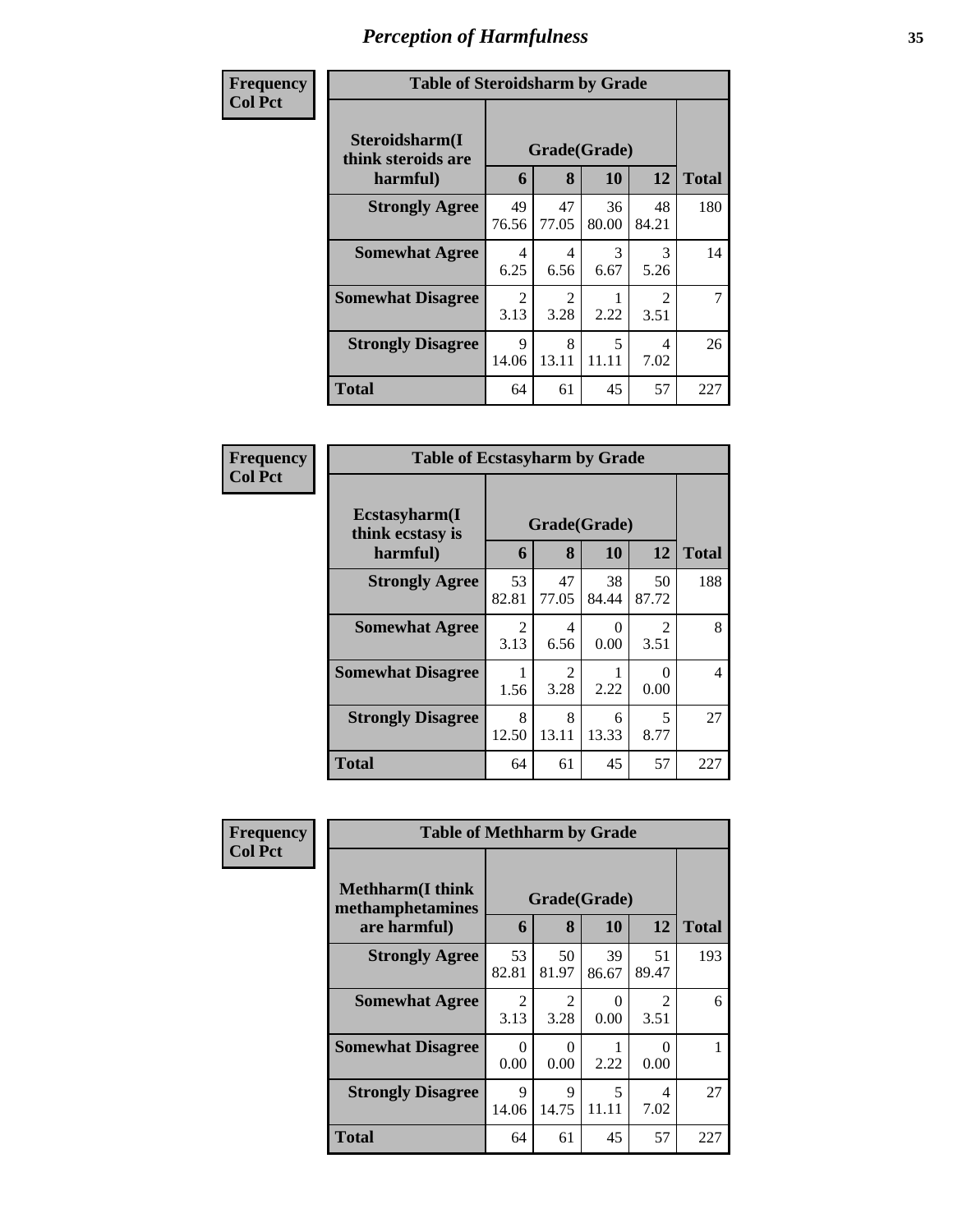| Frequency<br><b>Col Pct</b> | <b>Table of Hallucinogensharm by Grade</b>                                                       |             |             |             |             |                |  |
|-----------------------------|--------------------------------------------------------------------------------------------------|-------------|-------------|-------------|-------------|----------------|--|
|                             | Hallucinogensharm(I<br>Grade(Grade)<br>think hallucinogens<br>12<br>are harmful)<br>10<br>8<br>6 |             |             |             |             | <b>Total</b>   |  |
|                             | <b>Strongly Agree</b>                                                                            | 51<br>79.69 | 51<br>83.61 | 38<br>84.44 | 51<br>89.47 | 191            |  |
|                             | <b>Somewhat Agree</b>                                                                            | 4<br>6.25   | 1.64        | 2.22        | 1.75        |                |  |
|                             | <b>Somewhat Disagree</b>                                                                         | 1.56        | ∩<br>0.00   | 2.22        | ∩<br>0.00   | $\overline{2}$ |  |
|                             | <b>Strongly Disagree</b>                                                                         | 8<br>12.50  | 9<br>14.75  | 5<br>11.11  | 5<br>8.77   | 27             |  |
|                             | <b>Total</b>                                                                                     | 64          | 61          | 45          | 57          | 227            |  |

| Frequency      | <b>Table of Prescriptionharm by Grade</b>                                         |                        |              |             |                        |              |  |  |
|----------------|-----------------------------------------------------------------------------------|------------------------|--------------|-------------|------------------------|--------------|--|--|
| <b>Col Pct</b> | <b>Prescriptionharm(I)</b><br>think prescription<br>drugs not<br>prescribed to me |                        | Grade(Grade) |             |                        |              |  |  |
|                | are harmful)                                                                      | 6                      | 8            | <b>10</b>   | 12                     | <b>Total</b> |  |  |
|                | <b>Strongly Agree</b>                                                             | 48<br>75.00            | 43<br>70.49  | 35<br>77.78 | 42<br>73.68            | 168          |  |  |
|                | <b>Somewhat Agree</b>                                                             | $\overline{4}$<br>6.25 | 7<br>11.48   | 2.22        | 8<br>14.04             | 20           |  |  |
|                | <b>Somewhat Disagree</b>                                                          | 1<br>1.56              | 3<br>4.92    | 3<br>6.67   | $\mathcal{F}$<br>5.26  | 10           |  |  |
|                | <b>Strongly Disagree</b>                                                          | 11<br>17.19            | 8<br>13.11   | 6<br>13.33  | $\overline{4}$<br>7.02 | 29           |  |  |
|                | Total                                                                             | 64                     | 61           | 45          | 57                     | 227          |  |  |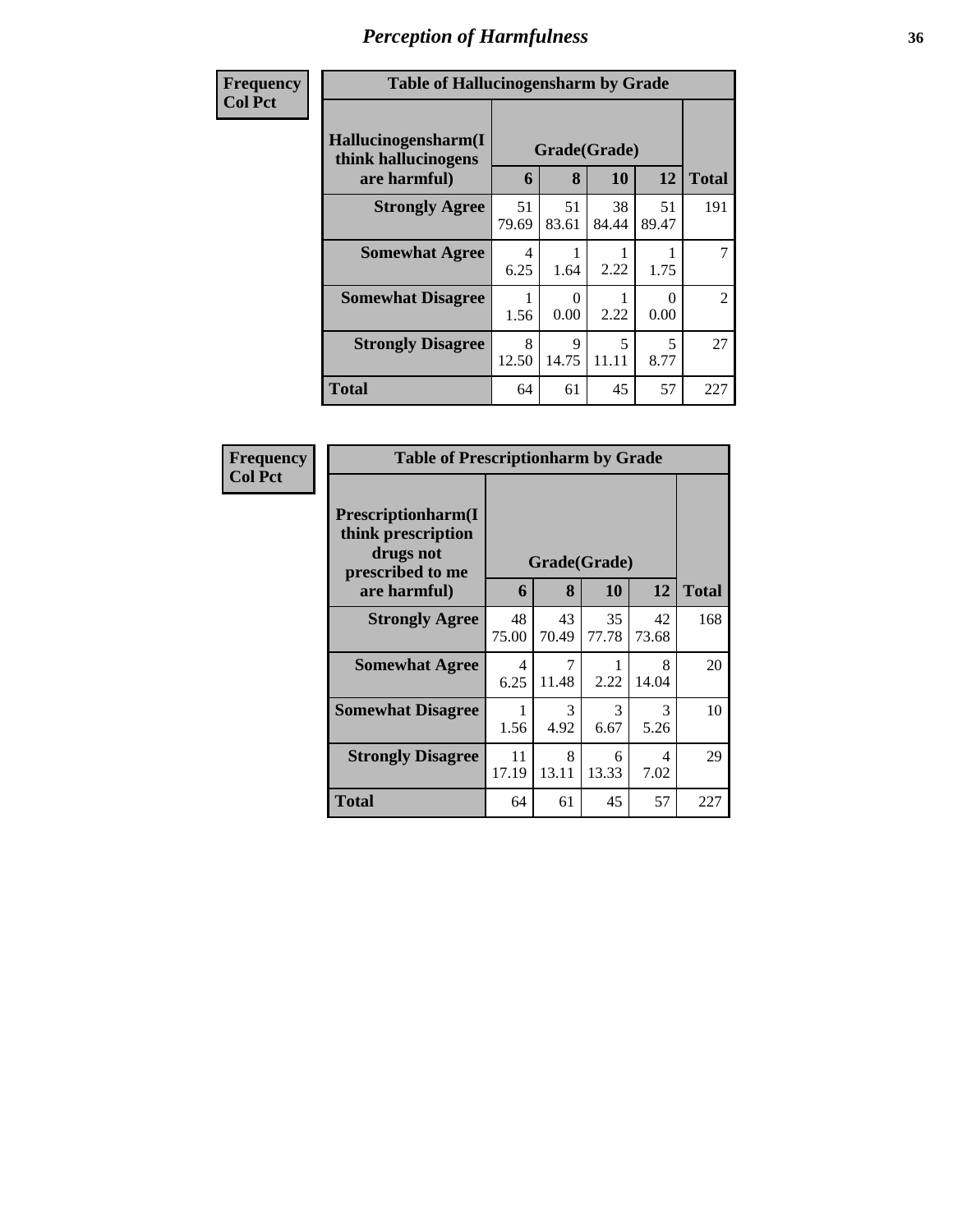# *Disapproval by Adults* **37**

| <b>Frequency</b> | <b>Table of Alcoholadult by Grade</b>                                 |             |                   |             |             |              |  |  |  |
|------------------|-----------------------------------------------------------------------|-------------|-------------------|-------------|-------------|--------------|--|--|--|
| <b>Col Pct</b>   | <b>Alcoholadult</b> (Adults<br>would disapprove if<br>I used alcohol) | 6           | Grade(Grade)<br>8 | 10          | 12          | <b>Total</b> |  |  |  |
|                  | <b>Strongly Agree</b>                                                 | 46<br>71.88 | 39<br>63.93       | 35<br>77.78 | 30<br>52.63 | 150          |  |  |  |
|                  | <b>Somewhat Agree</b>                                                 | 7<br>10.94  | 11<br>18.03       | 4<br>8.89   | 14<br>24.56 | 36           |  |  |  |
|                  | <b>Somewhat Disagree</b>                                              | 1.56        | 7<br>11.48        | 3<br>6.67   | 8<br>14.04  | 19           |  |  |  |
|                  | <b>Strongly Disagree</b>                                              | 10<br>15.63 | 4<br>6.56         | 3<br>6.67   | 5<br>8.77   | 22           |  |  |  |
|                  | <b>Total</b>                                                          | 64          | 61                | 45          | 57          | 227          |  |  |  |

| Frequency      | <b>Table of Tobaccoadult by Grade</b>                         |             |             |                                   |             |              |  |
|----------------|---------------------------------------------------------------|-------------|-------------|-----------------------------------|-------------|--------------|--|
| <b>Col Pct</b> | Tobaccoadult(Adults<br>would disapprove if<br>I used tobacco) | 6           | 8           | Grade(Grade)<br><b>10</b>         | 12          | <b>Total</b> |  |
|                | <b>Strongly Agree</b>                                         | 48<br>75.00 | 45<br>73.77 | 34<br>75.56                       | 38<br>66.67 | 165          |  |
|                | <b>Somewhat Agree</b>                                         | 5<br>7.81   | 5<br>8.20   | $\overline{\phantom{0}}$<br>11.11 | 11<br>19.30 | 26           |  |
|                | <b>Somewhat Disagree</b>                                      | 1.56        | 5<br>8.20   | $\mathfrak{D}$<br>4.44            | 3<br>5.26   | 11           |  |
|                | <b>Strongly Disagree</b>                                      | 10<br>15.63 | 6<br>9.84   | 4<br>8.89                         | 5<br>8.77   | 25           |  |
|                | <b>Total</b>                                                  | 64          | 61          | 45                                | 57          | 227          |  |

| Frequency      | <b>Table of Marijuanaadult by Grade</b>        |                        |             |                        |             |                |
|----------------|------------------------------------------------|------------------------|-------------|------------------------|-------------|----------------|
| <b>Col Pct</b> | Marijuanaadult(Adults<br>would disapprove if I | Grade(Grade)           |             |                        |             |                |
|                | used marijuana)                                | 6                      | 8           | 10                     | 12          | <b>Total</b>   |
|                | <b>Strongly Agree</b>                          | 50<br>78.13            | 48<br>78.69 | 40<br>88.89            | 46<br>80.70 | 184            |
|                | <b>Somewhat Agree</b>                          | $\mathfrak{D}$<br>3.13 | 4<br>6.56   | $\Omega$<br>0.00       | 12.28       | 13             |
|                | <b>Somewhat Disagree</b>                       | 0<br>0.00              | 0<br>0.00   | $\mathfrak{D}$<br>4.44 | 0<br>0.00   | $\overline{2}$ |
|                | <b>Strongly Disagree</b>                       | 12<br>18.75            | 9<br>14.75  | 3<br>6.67              | 4<br>7.02   | 28             |
|                | <b>Total</b>                                   | 64                     | 61          | 45                     | 57          | 227            |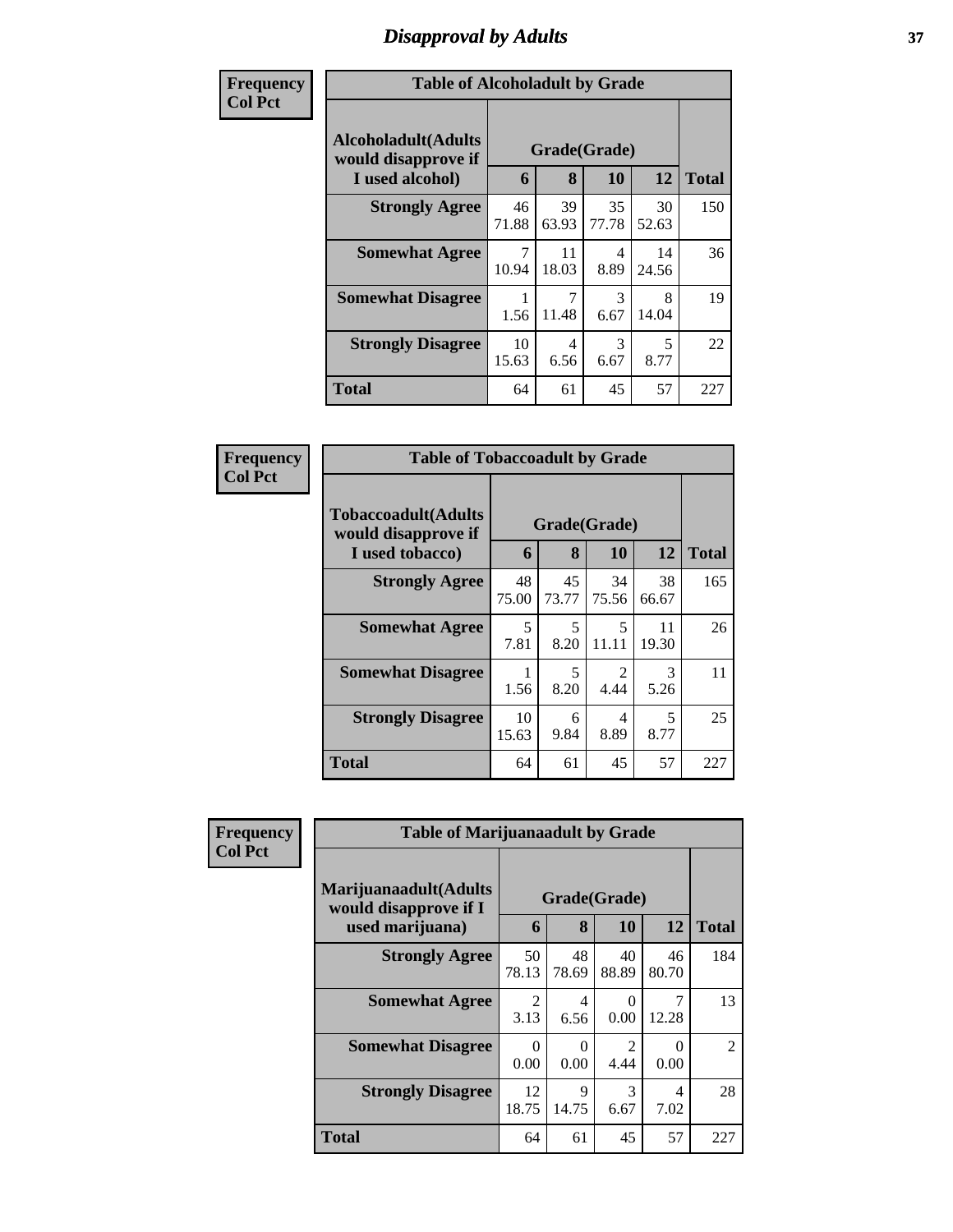# *Disapproval by Adults* **38**

| <b>Frequency</b> | <b>Table of Otherdrugadult by Grade</b>                |             |                        |                        |                                  |              |  |
|------------------|--------------------------------------------------------|-------------|------------------------|------------------------|----------------------------------|--------------|--|
| <b>Col Pct</b>   | <b>Otherdrugadult</b> (Adults<br>would disapprove if I |             | Grade(Grade)           |                        |                                  |              |  |
|                  | used other drugs)                                      | 6           | 8                      | 10                     | 12                               | <b>Total</b> |  |
|                  | <b>Strongly Agree</b>                                  | 51<br>79.69 | 52<br>85.25            | 39<br>86.67            | 49<br>85.96                      | 191          |  |
|                  | <b>Somewhat Agree</b>                                  | 1<br>1.56   | $\overline{2}$<br>3.28 | $\overline{c}$<br>4.44 | $\overline{\mathcal{A}}$<br>7.02 | 9            |  |
|                  | <b>Somewhat Disagree</b>                               | 1<br>1.56   | 1.64                   | 2.22                   | $\Omega$<br>0.00                 | 3            |  |
|                  | <b>Strongly Disagree</b>                               | 11<br>17.19 | 6<br>9.84              | 3<br>6.67              | 4<br>7.02                        | 24           |  |
|                  | <b>Total</b>                                           | 64          | 61                     | 45                     | 57                               | 227          |  |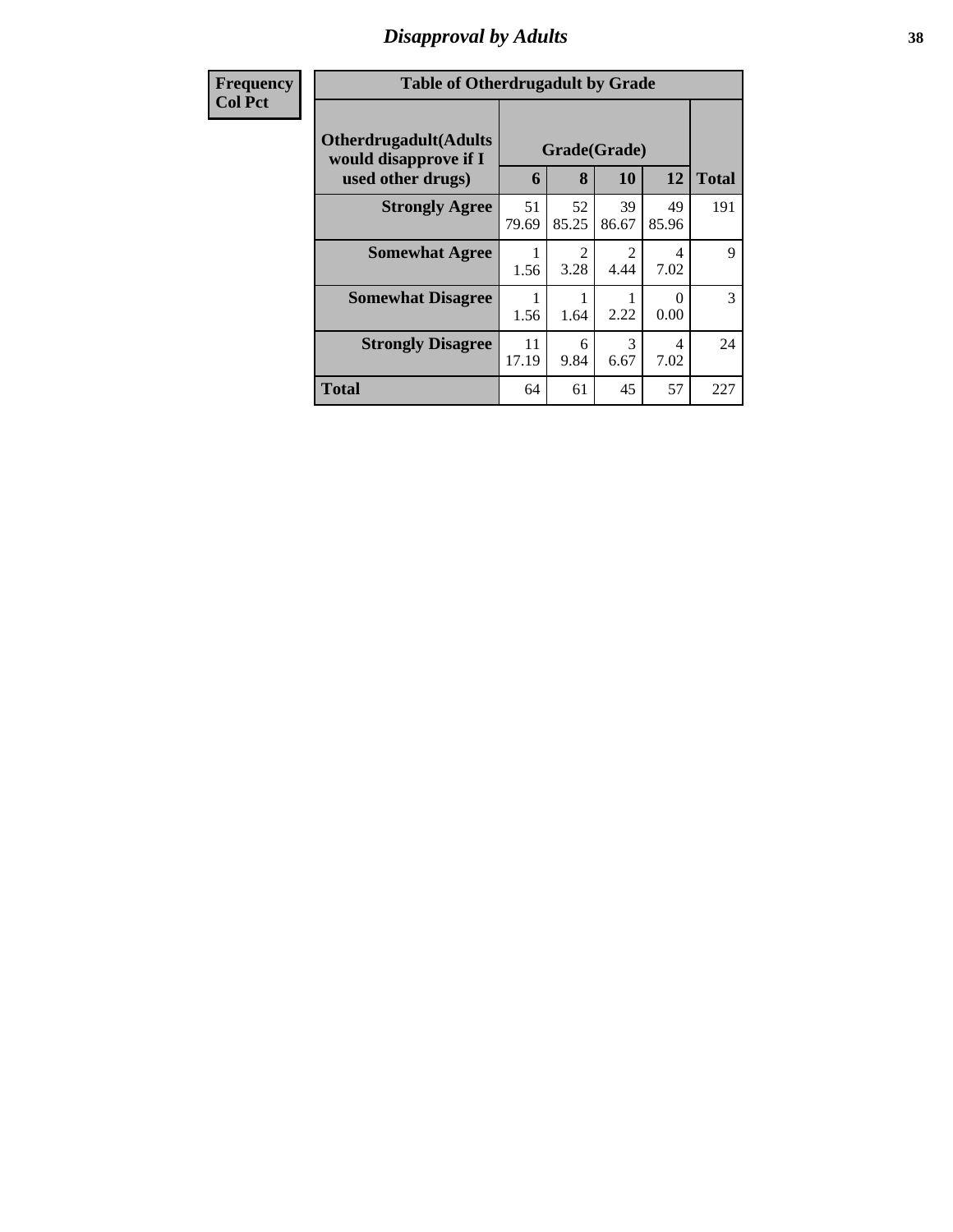# *Disapproval by Peers* **39**

| Frequency      | <b>Table of Alcoholpeer by Grade</b>                    |             |              |             |             |              |
|----------------|---------------------------------------------------------|-------------|--------------|-------------|-------------|--------------|
| <b>Col Pct</b> | Alcoholpeer(My<br>friends would<br>disapprove if I used |             | Grade(Grade) |             |             |              |
|                | alcohol)                                                | 6           | 8            | 10          | 12          | <b>Total</b> |
|                | <b>Strongly Agree</b>                                   | 36<br>56.25 | 17<br>27.87  | 9<br>20.00  | 17<br>29.82 | 79           |
|                | <b>Somewhat Agree</b>                                   | 9<br>14.06  | 14<br>22.95  | 7<br>15.56  | 10<br>17.54 | 40           |
|                | <b>Somewhat Disagree</b>                                | 7<br>10.94  | 17<br>27.87  | 17<br>37.78 | 12<br>21.05 | 53           |
|                | <b>Strongly Disagree</b>                                | 12<br>18.75 | 13<br>21.31  | 12<br>26.67 | 18<br>31.58 | 55           |
|                | Total                                                   | 64          | 61           | 45          | 57          | 227          |

| Frequency      | <b>Table of Tobaccopeer by Grade</b>                    |                 |              |             |             |              |
|----------------|---------------------------------------------------------|-----------------|--------------|-------------|-------------|--------------|
| <b>Col Pct</b> | Tobaccopeer(My<br>friends would<br>disapprove if I used |                 | Grade(Grade) |             |             |              |
|                | tobacco)                                                | 6               | 8            | 10          | 12          | <b>Total</b> |
|                | <b>Strongly Agree</b>                                   | 38<br>59.38     | 23<br>37.70  | 15<br>33.33 | 23<br>40.35 | 99           |
|                | <b>Somewhat Agree</b>                                   | $\tau$<br>10.94 | 15<br>24.59  | 6<br>13.33  | 12<br>21.05 | 40           |
|                | <b>Somewhat Disagree</b>                                | 7<br>10.94      | 9<br>14.75   | 11<br>24.44 | 10<br>17.54 | 37           |
|                | <b>Strongly Disagree</b>                                | 12<br>18.75     | 14<br>22.95  | 13<br>28.89 | 12<br>21.05 | 51           |
|                | Total                                                   | 64              | 61           | 45          | 57          | 227          |

| Frequency<br><b>Col Pct</b> | <b>Table of Marijuanapeer by Grade</b>                    |              |             |             |             |              |
|-----------------------------|-----------------------------------------------------------|--------------|-------------|-------------|-------------|--------------|
|                             | Marijuanapeer(My<br>friends would<br>disapprove if I used | Grade(Grade) |             |             |             |              |
|                             | marijuana)                                                | 6            | 8           | 10          | 12          | <b>Total</b> |
|                             | <b>Strongly Agree</b>                                     | 41<br>64.06  | 36<br>59.02 | 22<br>48.89 | 33<br>57.89 | 132          |
|                             | <b>Somewhat Agree</b>                                     | 5<br>7.81    | 8<br>13.11  | 6<br>13.33  | 11<br>19.30 | 30           |
|                             | <b>Somewhat Disagree</b>                                  | 10.94        | 5<br>8.20   | 9<br>20.00  | 3<br>5.26   | 24           |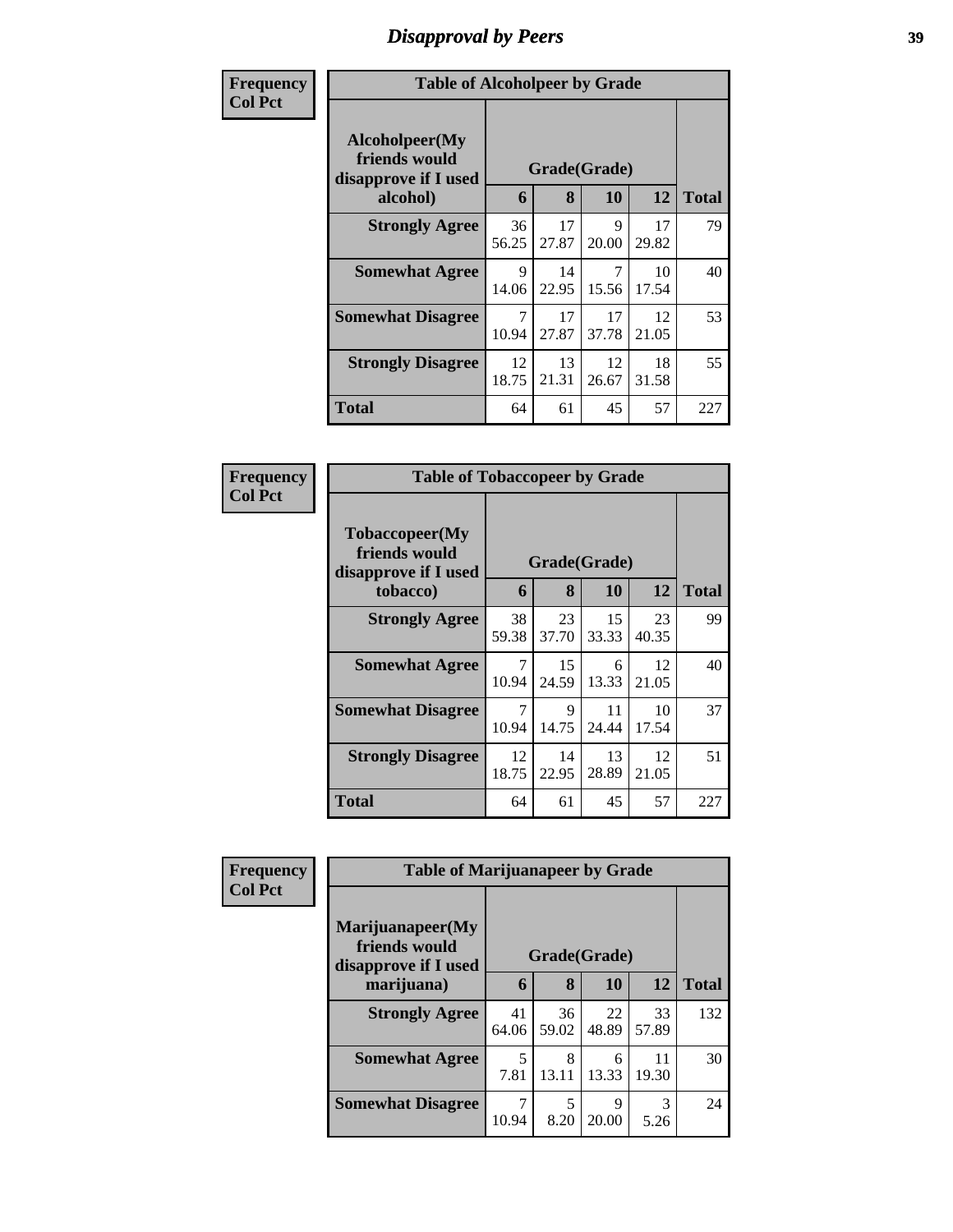# *Disapproval by Peers* **40**

| <b>Frequency</b> | <b>Table of Marijuanapeer by Grade</b>                    |             |              |            |             |              |  |  |
|------------------|-----------------------------------------------------------|-------------|--------------|------------|-------------|--------------|--|--|
| <b>Col Pct</b>   | Marijuanapeer(My<br>friends would<br>disapprove if I used |             | Grade(Grade) |            |             |              |  |  |
|                  | marijuana)                                                | 6           | 8            | 10         | 12          | <b>Total</b> |  |  |
|                  | <b>Strongly Disagree</b>                                  | 11<br>17.19 | 12<br>19.67  | 8<br>17.78 | 10<br>17.54 | 41           |  |  |
|                  | <b>Total</b>                                              | 64          | 61           | 45         | 57          | 227          |  |  |

| <b>Frequency</b> | <b>Table of Otherdrugpeer by Grade</b>                                    |             |                                  |                                   |             |              |
|------------------|---------------------------------------------------------------------------|-------------|----------------------------------|-----------------------------------|-------------|--------------|
| <b>Col Pct</b>   | Otherdrugpeer(My<br>friends would<br>disapprove if I used<br>other drugs) | 6           | 8                                | Grade(Grade)<br><b>10</b>         | 12          | <b>Total</b> |
|                  | <b>Strongly Agree</b>                                                     | 41<br>64.06 | 40<br>65.57                      | 26<br>57.78                       | 38<br>66.67 | 145          |
|                  | <b>Somewhat Agree</b>                                                     | 5<br>7.81   | $\overline{\mathcal{A}}$<br>6.56 | $\overline{\mathcal{L}}$<br>11.11 | 8<br>14.04  | 22           |
|                  | <b>Somewhat Disagree</b>                                                  | 6<br>9.38   | 11.48                            | 7<br>15.56                        | 1.75        | 21           |
|                  | <b>Strongly Disagree</b>                                                  | 12<br>18.75 | 10<br>16.39                      | 7<br>15.56                        | 10<br>17.54 | 39           |
|                  | Total                                                                     | 64          | 61                               | 45                                | 57          | 227          |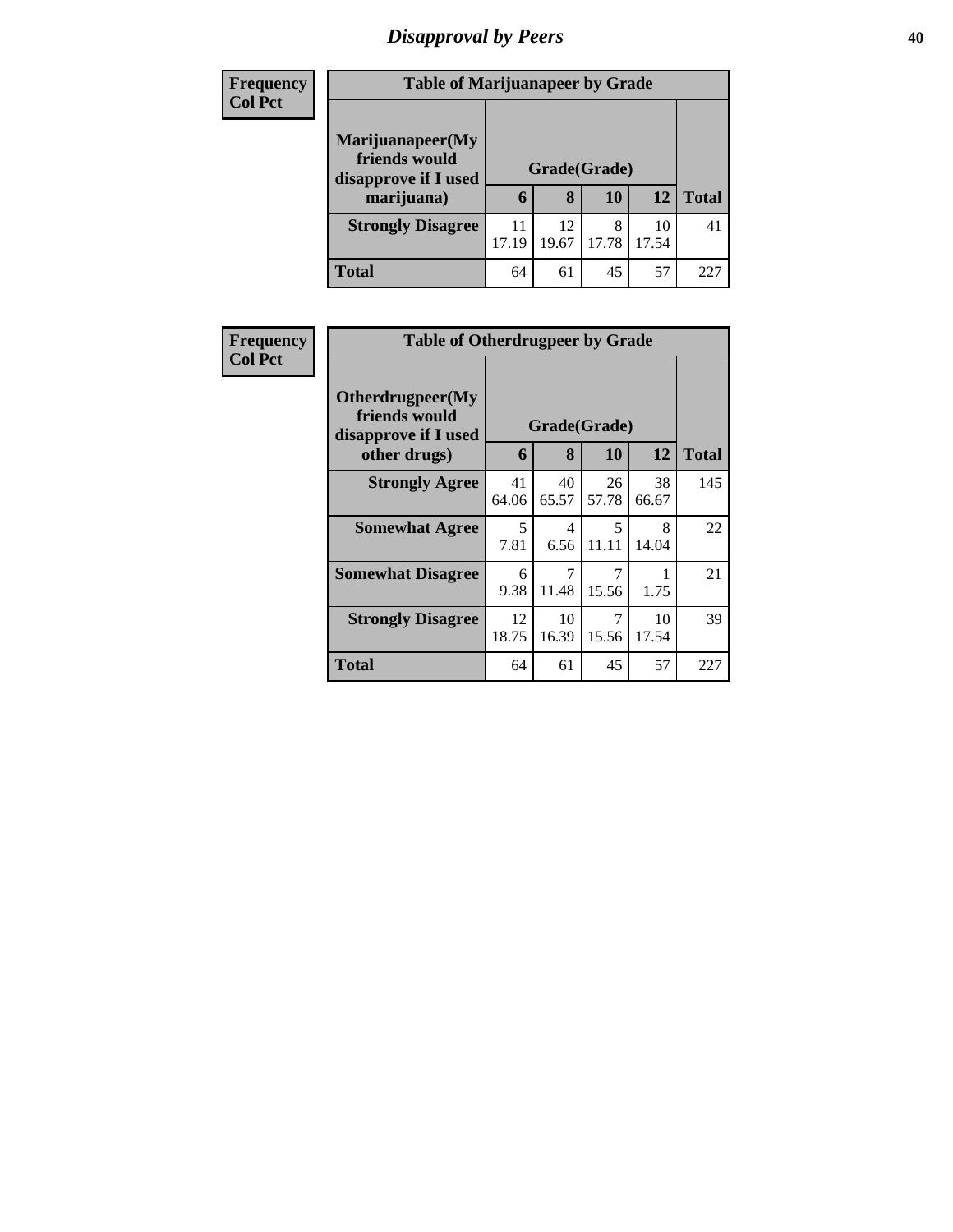| Frequency<br><b>Col Pct</b> | <b>Table of Alcohollocation1 by Grade</b> |              |                   |             |             |              |  |  |
|-----------------------------|-------------------------------------------|--------------|-------------------|-------------|-------------|--------------|--|--|
|                             | <b>Alcohollocation1(Places</b>            | Grade(Grade) |                   |             |             |              |  |  |
|                             | <b>Friends Use Alcohol)</b>               | 6            | 8                 | 10          | 12          | <b>Total</b> |  |  |
|                             |                                           | 15<br>23.44  | 33<br>54.10       | 31<br>68.89 | 35<br>61.40 | 114          |  |  |
|                             | Do Not Use                                | 49<br>76.56  | 28<br>45.90 31.11 | 14          | 22<br>38.60 | 113          |  |  |
|                             | <b>Total</b>                              | 64           | 61                | 45          | 57          | 227          |  |  |

| <b>Frequency</b> | <b>Table of Alcohollocation2 by Grade</b> |       |              |       |       |              |  |  |
|------------------|-------------------------------------------|-------|--------------|-------|-------|--------------|--|--|
| <b>Col Pct</b>   | <b>Alcohollocation2(Places</b>            |       | Grade(Grade) |       |       |              |  |  |
|                  | <b>Friends Use Alcohol)</b>               | 6     | 8            | 10    | 12    | <b>Total</b> |  |  |
|                  |                                           | 54    | 39           | 27    | 30    | 150          |  |  |
|                  |                                           | 84.38 | 63.93        | 60.00 | 52.63 |              |  |  |
|                  | Home                                      | 10    | 22           | 18    | 27    | 77           |  |  |
|                  |                                           | 15.63 | 36.07        | 40.00 | 47.37 |              |  |  |
|                  | <b>Total</b>                              | 64    | 61           | 45    | 57    | 227          |  |  |

| Frequency      | <b>Table of Alcohollocation 3 by Grade</b> |             |              |             |             |              |  |
|----------------|--------------------------------------------|-------------|--------------|-------------|-------------|--------------|--|
| <b>Col Pct</b> | <b>Alcohollocation3(Places</b>             |             | Grade(Grade) |             |             |              |  |
|                | <b>Friends Use Alcohol)</b>                | 6           | 8            | 10          | 12          | <b>Total</b> |  |
|                |                                            | 62<br>96.88 | 58<br>95.08  | 43<br>95.56 | 56<br>98.25 | 219          |  |
|                | <b>School</b>                              | ∍<br>3.13   | 3<br>4.92    | 4.44        | 1.75        | 8            |  |
|                | <b>Total</b>                               | 64          | 61           | 45          | 57          | 227          |  |

| Frequency      |                                | <b>Table of Alcohollocation4 by Grade</b> |                        |             |             |              |  |  |  |
|----------------|--------------------------------|-------------------------------------------|------------------------|-------------|-------------|--------------|--|--|--|
| <b>Col Pct</b> | <b>Alcohollocation4(Places</b> | Grade(Grade)                              |                        |             |             |              |  |  |  |
|                | <b>Friends Use Alcohol)</b>    | 6                                         | 8                      | 10          | 12          | <b>Total</b> |  |  |  |
|                |                                | 63<br>98.44                               | 59<br>96.72            | 36<br>80.00 | 45<br>78.95 | 203          |  |  |  |
|                | Car                            | 1.56                                      | $\overline{2}$<br>3.28 | 9<br>20.00  | 12<br>21.05 | 24           |  |  |  |
|                | <b>Total</b>                   | 64                                        | 61                     | 45          | 57          | 227          |  |  |  |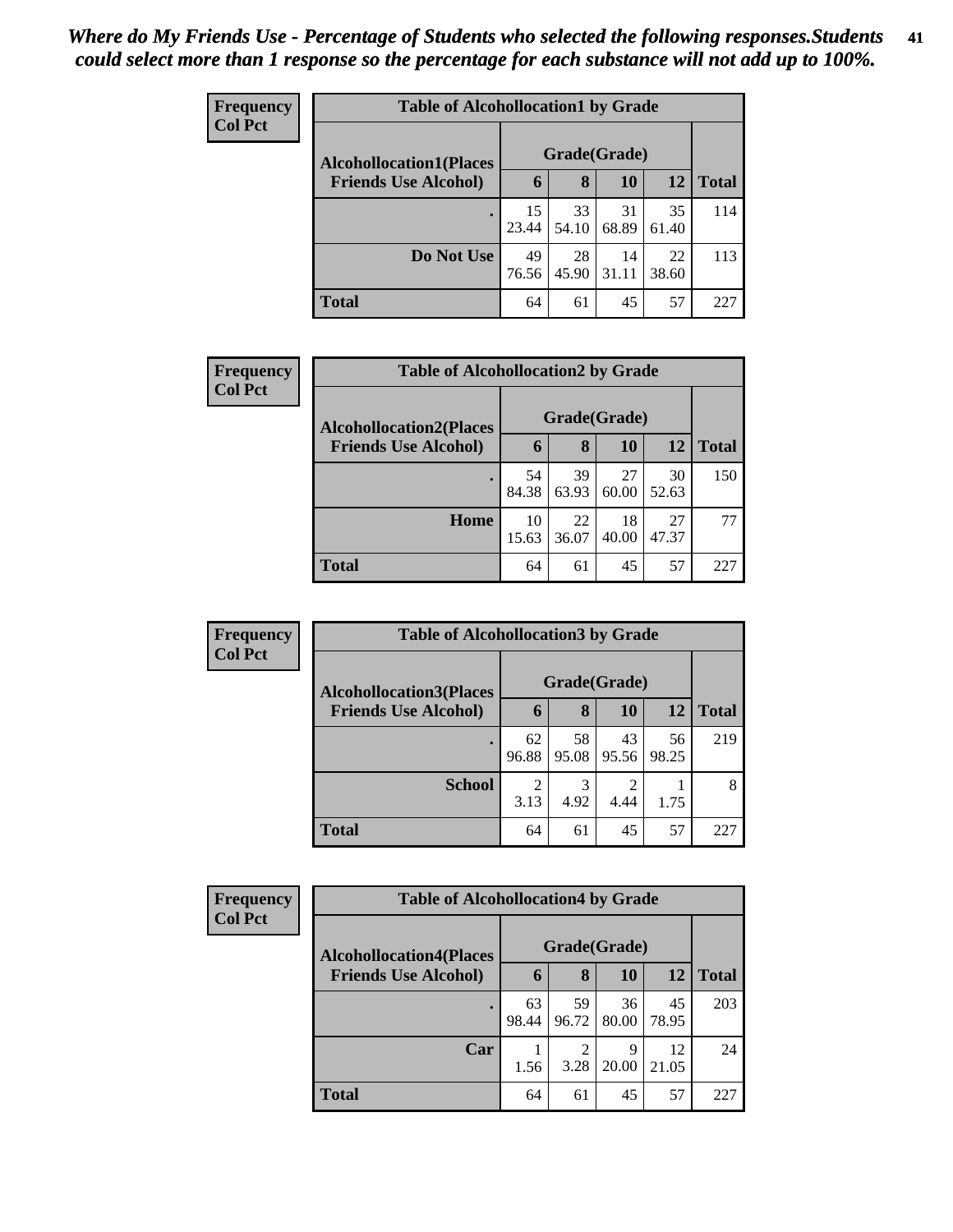| <b>Frequency</b> | <b>Table of Alcohollocation5 by Grade</b> |              |             |             |             |              |  |  |  |
|------------------|-------------------------------------------|--------------|-------------|-------------|-------------|--------------|--|--|--|
| <b>Col Pct</b>   | <b>Alcohollocation5(Places</b>            | Grade(Grade) |             |             |             |              |  |  |  |
|                  | <b>Friends Use Alcohol)</b>               | $\mathbf b$  | 8           | 10          | 12          | <b>Total</b> |  |  |  |
|                  |                                           | 61<br>95.31  | 44<br>72.13 | 22<br>48.89 | 28<br>49.12 | 155          |  |  |  |
|                  | <b>Friend's House</b>                     | 3<br>4.69    | 17<br>27.87 | 23<br>51.11 | 29<br>50.88 | 72           |  |  |  |
|                  | <b>Total</b>                              | 64           | 61          | 45          | 57          | 227          |  |  |  |

| Frequency      | <b>Table of Alcohollocation6 by Grade</b> |             |             |              |             |              |  |  |  |
|----------------|-------------------------------------------|-------------|-------------|--------------|-------------|--------------|--|--|--|
| <b>Col Pct</b> | <b>Alcohollocation6(Places</b>            |             |             | Grade(Grade) |             |              |  |  |  |
|                | <b>Friends Use Alcohol)</b>               | 6           | 8           | <b>10</b>    | <b>12</b>   | <b>Total</b> |  |  |  |
|                |                                           | 59<br>92.19 | 48<br>78.69 | 28<br>62.22  | 31<br>54.39 | 166          |  |  |  |
|                | <b>Other</b>                              | 5<br>7.81   | 13<br>21.31 | 17<br>37.78  | 26<br>45.61 | 61           |  |  |  |
|                | <b>Total</b>                              | 64          | 61          | 45           | 57          | 227          |  |  |  |

| Frequency      | <b>Table of Tobaccolocation1 by Grade</b> |              |             |             |             |              |  |  |  |
|----------------|-------------------------------------------|--------------|-------------|-------------|-------------|--------------|--|--|--|
| <b>Col Pct</b> | <b>Tobaccolocation1(Places</b>            | Grade(Grade) |             |             |             |              |  |  |  |
|                | <b>Friends Use Tobacco)</b>               | 6            | 8           | 10          | <b>12</b>   | <b>Total</b> |  |  |  |
|                |                                           | 19<br>29.69  | 28<br>45.90 | 24<br>53.33 | 34<br>59.65 | 105          |  |  |  |
|                | Do Not Use                                | 45<br>70.31  | 33<br>54.10 | 21<br>46.67 | 23<br>40.35 | 122          |  |  |  |
|                | <b>Total</b>                              | 64           | 61          | 45          | 57          | 227          |  |  |  |

| Frequency      |                                | <b>Table of Tobaccolocation2 by Grade</b> |             |             |             |              |  |  |  |  |
|----------------|--------------------------------|-------------------------------------------|-------------|-------------|-------------|--------------|--|--|--|--|
| <b>Col Pct</b> | <b>Tobaccolocation2(Places</b> | Grade(Grade)                              |             |             |             |              |  |  |  |  |
|                | <b>Friends Use Tobacco)</b>    | 6                                         | 8           | 10          | 12          | <b>Total</b> |  |  |  |  |
|                |                                | 50<br>78.13                               | 39<br>63.93 | 30<br>66.67 | 31<br>54.39 | 150          |  |  |  |  |
|                | Home                           | 14<br>21.88                               | 22<br>36.07 | 15<br>33.33 | 26<br>45.61 | 77           |  |  |  |  |
|                | <b>Total</b>                   | 64                                        | 61          | 45          | 57          | 227          |  |  |  |  |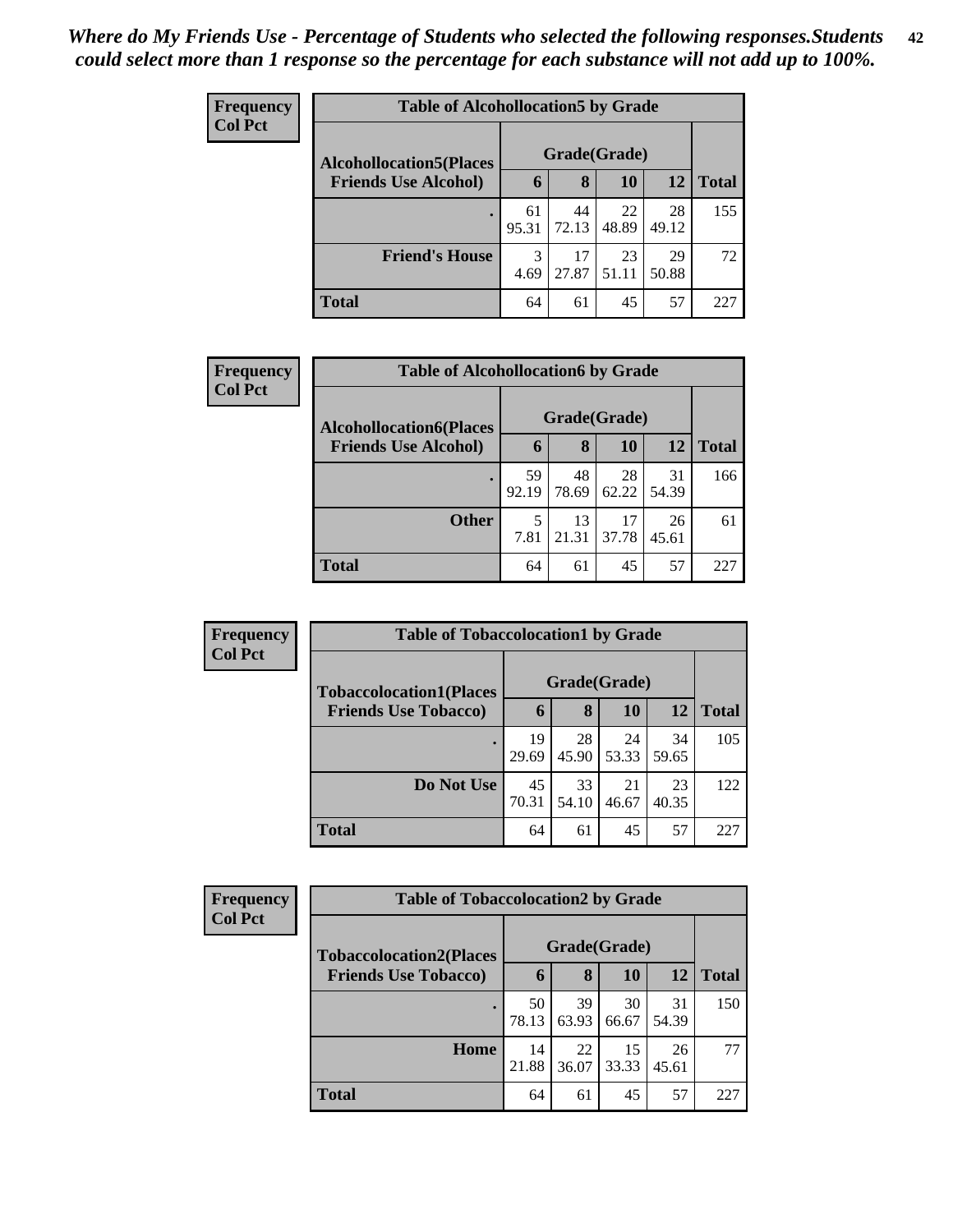| <b>Frequency</b><br><b>Col Pct</b> | <b>Table of Tobaccolocation 3 by Grade</b> |              |             |             |             |              |  |  |
|------------------------------------|--------------------------------------------|--------------|-------------|-------------|-------------|--------------|--|--|
|                                    | <b>Tobaccolocation3(Places</b>             | Grade(Grade) |             |             |             |              |  |  |
|                                    | <b>Friends Use Tobacco)</b>                | 6            | 8           | 10          | 12          | <b>Total</b> |  |  |
|                                    |                                            | 58<br>90.63  | 45<br>73.77 | 38<br>84.44 | 39<br>68.42 | 180          |  |  |
|                                    | <b>School</b>                              | 6<br>9.38    | 16<br>26.23 | 7<br>15.56  | 18<br>31.58 | 47           |  |  |
|                                    | <b>Total</b>                               | 64           | 61          | 45          | 57          | 227          |  |  |

| Frequency      | <b>Table of Tobaccolocation4 by Grade</b> |              |             |              |             |              |
|----------------|-------------------------------------------|--------------|-------------|--------------|-------------|--------------|
| <b>Col Pct</b> | <b>Tobaccolocation4(Places</b>            |              |             | Grade(Grade) |             |              |
|                | <b>Friends Use Tobacco)</b>               | 6            | 8           | <b>10</b>    | 12          | <b>Total</b> |
|                |                                           | 64<br>100.00 | 48<br>78.69 | 35<br>77.78  | 37<br>64.91 | 184          |
|                | Car                                       | 0<br>0.00    | 13<br>21.31 | 10<br>22.22  | 20<br>35.09 | 43           |
|                | <b>Total</b>                              | 64           | 61          | 45           | 57          | 227          |

| Frequency      | <b>Table of Tobaccolocation5 by Grade</b> |              |             |             |             |              |  |  |
|----------------|-------------------------------------------|--------------|-------------|-------------|-------------|--------------|--|--|
| <b>Col Pct</b> | <b>Tobaccolocation5(Places</b>            | Grade(Grade) |             |             |             |              |  |  |
|                | <b>Friends Use Tobacco)</b>               | 6            | 8           | 10          | 12          | <b>Total</b> |  |  |
|                |                                           | 61<br>95.31  | 42<br>68.85 | 30<br>66.67 | 35<br>61.40 | 168          |  |  |
|                | <b>Friend's House</b>                     | 3<br>4.69    | 19<br>31.15 | 15<br>33.33 | 22<br>38.60 | 59           |  |  |
|                | <b>Total</b>                              | 64           | 61          | 45          | 57          | 227          |  |  |

| <b>Frequency</b> |                                | <b>Table of Tobaccolocation6 by Grade</b> |             |             |             |              |  |  |  |
|------------------|--------------------------------|-------------------------------------------|-------------|-------------|-------------|--------------|--|--|--|
| <b>Col Pct</b>   | <b>Tobaccolocation6(Places</b> | Grade(Grade)                              |             |             |             |              |  |  |  |
|                  | <b>Friends Use Tobacco)</b>    | 6                                         | 8           | 10          | 12          | <b>Total</b> |  |  |  |
|                  |                                | 58<br>90.63                               | 42<br>68.85 | 31<br>68.89 | 33<br>57.89 | 164          |  |  |  |
|                  | <b>Other</b>                   | 6<br>9.38                                 | 19<br>31.15 | 14<br>31.11 | 24<br>42.11 | 63           |  |  |  |
|                  | <b>Total</b>                   | 64                                        | 61          | 45          | 57          | 227          |  |  |  |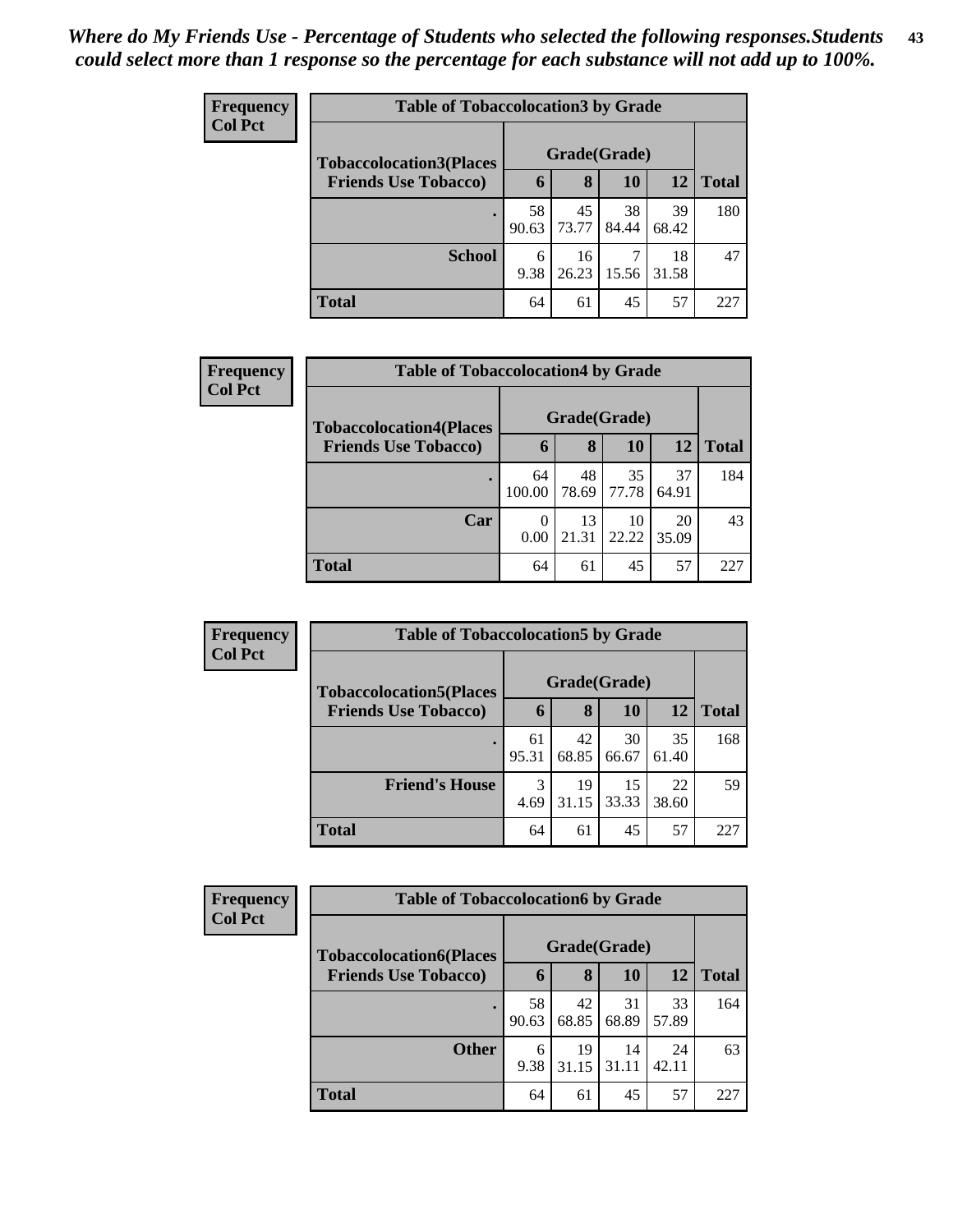| <b>Frequency</b> | <b>Table of Marijuanalocation1 by Grade</b> |             |              |             |             |              |
|------------------|---------------------------------------------|-------------|--------------|-------------|-------------|--------------|
| <b>Col Pct</b>   | <b>Marijuanalocation1(Places</b>            |             | Grade(Grade) |             |             |              |
|                  | <b>Friends Use Marijuana</b> )              | 6           | 8            | 10          | 12          | <b>Total</b> |
|                  |                                             | 8<br>12.50  | 11<br>18.03  | 16<br>35.56 | 16<br>28.07 | 51           |
|                  | Do Not Use                                  | 56<br>87.50 | 50<br>81.97  | 29<br>64.44 | 41<br>71.93 | 176          |
|                  | Total                                       | 64          | 61           | 45          | 57          | 227          |

| <b>Frequency</b> | <b>Table of Marijuanalocation2 by Grade</b> |             |              |             |             |              |  |  |  |
|------------------|---------------------------------------------|-------------|--------------|-------------|-------------|--------------|--|--|--|
| <b>Col Pct</b>   | <b>Marijuanalocation2(Places</b>            |             | Grade(Grade) |             |             |              |  |  |  |
|                  | <b>Friends Use Marijuana</b> )              | 6           | 8            | 10          | 12          | <b>Total</b> |  |  |  |
|                  | $\bullet$                                   | 61<br>95.31 | 58<br>95.08  | 39<br>86.67 | 44<br>77.19 | 202          |  |  |  |
|                  | Home                                        | 3<br>4.69   | 3<br>4.92    | 6<br>13.33  | 13<br>22.81 | 25           |  |  |  |
|                  | <b>Total</b>                                | 64          | 61           | 45          | 57          | 227          |  |  |  |

| Frequency      | <b>Table of Marijuanalocation3 by Grade</b> |              |             |             |             |                |  |  |  |
|----------------|---------------------------------------------|--------------|-------------|-------------|-------------|----------------|--|--|--|
| <b>Col Pct</b> | <b>Marijuanalocation3(Places</b>            | Grade(Grade) |             |             |             |                |  |  |  |
|                | <b>Friends Use Marijuana</b> )              | $\mathbf b$  | 8           | 10          | 12          | <b>Total</b>   |  |  |  |
|                |                                             | 64<br>100.00 | 59<br>96.72 | 44<br>97.78 | 56<br>98.25 | 223            |  |  |  |
|                | <b>School</b>                               | 0<br>0.00    | ◠<br>3.28   | 2.22        | 1.75        | $\overline{4}$ |  |  |  |
|                | <b>Total</b>                                | 64           | 61          | 45          | 57          | 227            |  |  |  |

| Frequency      |                                   | <b>Table of Marijuanalocation4 by Grade</b> |             |             |             |              |  |  |  |  |
|----------------|-----------------------------------|---------------------------------------------|-------------|-------------|-------------|--------------|--|--|--|--|
| <b>Col Pct</b> | <b>Marijuanalocation4(Places)</b> | Grade(Grade)                                |             |             |             |              |  |  |  |  |
|                | <b>Friends Use Marijuana</b> )    | 6                                           | 8           | <b>10</b>   | 12          | <b>Total</b> |  |  |  |  |
|                | $\bullet$                         | 63<br>98.44                                 | 60<br>98.36 | 40<br>88.89 | 49<br>85.96 | 212          |  |  |  |  |
|                | Car                               | 1.56                                        | 1.64        |             | 8<br>14.04  | 15           |  |  |  |  |
|                | <b>Total</b>                      | 64                                          | 61          | 45          | 57          | 227          |  |  |  |  |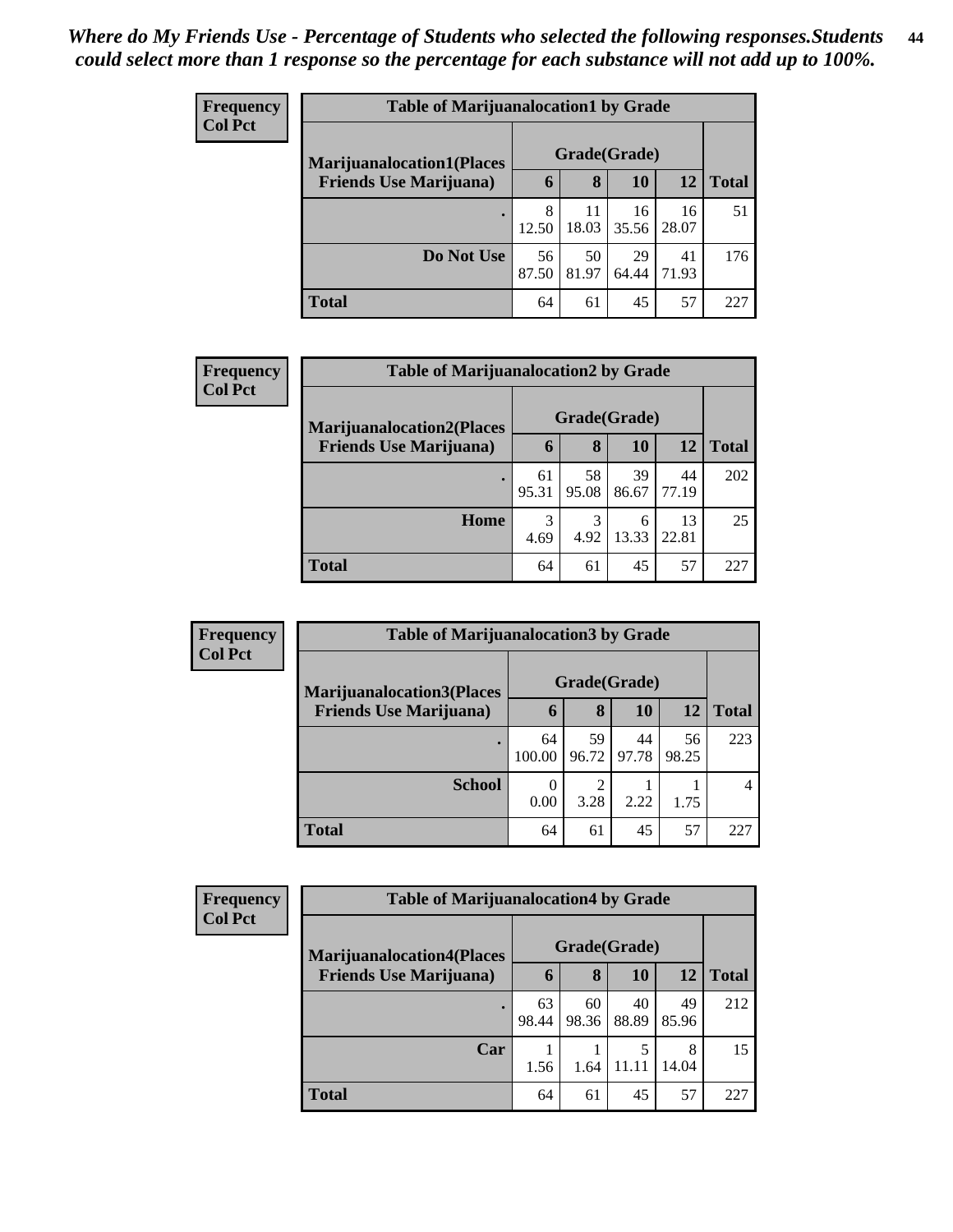| <b>Frequency</b> | <b>Table of Marijuanalocation5 by Grade</b> |                        |             |             |             |              |
|------------------|---------------------------------------------|------------------------|-------------|-------------|-------------|--------------|
| <b>Col Pct</b>   | <b>Marijuanalocation5</b> (Places           | Grade(Grade)           |             |             |             |              |
|                  | <b>Friends Use Marijuana</b> )              | 6                      | 8           | 10          | 12          | <b>Total</b> |
|                  |                                             | 62<br>96.88            | 57<br>93.44 | 36<br>80.00 | 42<br>73.68 | 197          |
|                  | <b>Friend's House</b>                       | $\mathfrak{D}$<br>3.13 | 4<br>6.56   | 9<br>20.00  | 15<br>26.32 | 30           |
|                  | <b>Total</b>                                | 64                     | 61          | 45          | 57          | 227          |

| Frequency      |                                  | <b>Table of Marijuanalocation6 by Grade</b> |             |             |             |              |  |  |  |  |
|----------------|----------------------------------|---------------------------------------------|-------------|-------------|-------------|--------------|--|--|--|--|
| <b>Col Pct</b> | <b>Marijuanalocation6(Places</b> | Grade(Grade)                                |             |             |             |              |  |  |  |  |
|                | <b>Friends Use Marijuana</b> )   | 6                                           | 8           | 10          | <b>12</b>   | <b>Total</b> |  |  |  |  |
|                | $\bullet$                        | 59<br>92.19                                 | 55<br>90.16 | 33<br>73.33 | 45<br>78.95 | 192          |  |  |  |  |
|                | <b>Other</b>                     | 5<br>7.81                                   | 6<br>9.84   | 12<br>26.67 | 12<br>21.05 | 35           |  |  |  |  |
|                | <b>Total</b>                     | 64                                          | 61          | 45          | 57          | 227          |  |  |  |  |

| Frequency      | <b>Table of Otherdruglocation1 by Grade</b>                          |              |             |             |             |              |
|----------------|----------------------------------------------------------------------|--------------|-------------|-------------|-------------|--------------|
| <b>Col Pct</b> | <b>Otherdruglocation1(Places</b><br><b>Friends Use Other Illegal</b> | Grade(Grade) |             |             |             |              |
|                | Drugs)                                                               | 6            | 8           | <b>10</b>   | 12          | <b>Total</b> |
|                |                                                                      | 8<br>12.50   | 9<br>14.75  | 14<br>31.11 | 9<br>15.79  | 40           |
|                | Do Not Use                                                           | 56<br>87.50  | 52<br>85.25 | 31<br>68.89 | 48<br>84.21 | 187          |
|                | <b>Total</b>                                                         | 64           | 61          | 45          | 57          | 227          |

| <b>Frequency</b> |                                                                       | <b>Table of Otherdruglocation2 by Grade</b> |             |             |             |              |  |
|------------------|-----------------------------------------------------------------------|---------------------------------------------|-------------|-------------|-------------|--------------|--|
| <b>Col Pct</b>   | <b>Otherdruglocation2(Places)</b><br><b>Friends Use Other Illegal</b> | Grade(Grade)                                |             |             |             |              |  |
|                  | Drugs)                                                                | 6                                           | 8           | 10          | 12          | <b>Total</b> |  |
|                  |                                                                       | 63<br>98.44                                 | 60<br>98.36 | 41<br>91.11 | 52<br>91.23 | 216          |  |
|                  | Home                                                                  | 1.56                                        | 1.64        | 8.89        | 8.77        | 11           |  |
|                  | <b>Total</b>                                                          | 64                                          | 61          | 45          | 57          | 227          |  |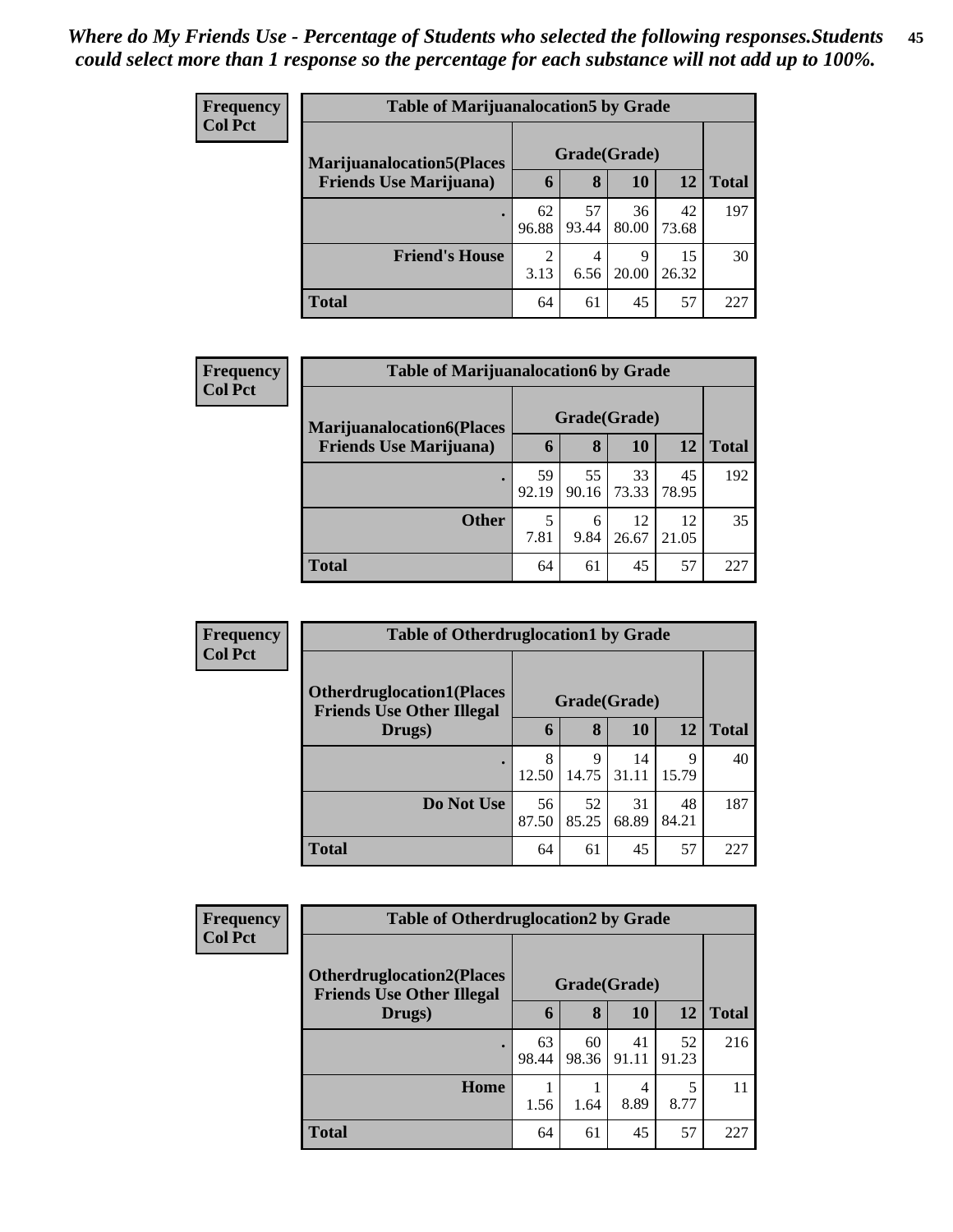| <b>Frequency</b> | <b>Table of Otherdruglocation3 by Grade</b>                          |              |             |                        |             |              |  |
|------------------|----------------------------------------------------------------------|--------------|-------------|------------------------|-------------|--------------|--|
| <b>Col Pct</b>   | <b>Otherdruglocation3(Places</b><br><b>Friends Use Other Illegal</b> | Grade(Grade) |             |                        |             |              |  |
|                  | Drugs)                                                               | 6            | 8           | 10                     | 12          | <b>Total</b> |  |
|                  |                                                                      | 62<br>96.88  | 59<br>96.72 | 43<br>95.56            | 56<br>98.25 | 220          |  |
|                  | <b>School</b>                                                        | 2<br>3.13    | ↑<br>3.28   | $\mathfrak{D}$<br>4.44 | 1.75        |              |  |
|                  | <b>Total</b>                                                         | 64           | 61          | 45                     | 57          | 227          |  |

| <b>Frequency</b> | <b>Table of Otherdruglocation4 by Grade</b>                           |              |                  |             |             |              |  |  |
|------------------|-----------------------------------------------------------------------|--------------|------------------|-------------|-------------|--------------|--|--|
| <b>Col Pct</b>   | <b>Otherdruglocation4(Places)</b><br><b>Friends Use Other Illegal</b> | Grade(Grade) |                  |             |             |              |  |  |
|                  | Drugs)                                                                | 6            | 8                | 10          | 12          | <b>Total</b> |  |  |
|                  | $\bullet$                                                             | 63<br>98.44  | 61<br>100.00     | 42<br>93.33 | 54<br>94.74 | 220          |  |  |
|                  | Car                                                                   | 1.56         | $\theta$<br>0.00 | 3<br>6.67   | 3<br>5.26   |              |  |  |
|                  | <b>Total</b>                                                          | 64           | 61               | 45          | 57          | 227          |  |  |

| Frequency      | <b>Table of Otherdruglocation5 by Grade</b>                           |              |             |             |             |              |  |
|----------------|-----------------------------------------------------------------------|--------------|-------------|-------------|-------------|--------------|--|
| <b>Col Pct</b> | <b>Otherdruglocation5(Places)</b><br><b>Friends Use Other Illegal</b> | Grade(Grade) |             |             |             |              |  |
|                | Drugs)                                                                | 6            | 8           | <b>10</b>   | 12          | <b>Total</b> |  |
|                | $\bullet$                                                             | 60<br>93.75  | 56<br>91.80 | 37<br>82.22 | 51<br>89.47 | 204          |  |
|                | <b>Friend's House</b>                                                 | 4<br>6.25    | 5<br>8.20   | 8<br>17.78  | 6<br>10.53  | 23           |  |
|                | <b>Total</b>                                                          | 64           | 61          | 45          | 57          | 227          |  |

| <b>Frequency</b> | <b>Table of Otherdruglocation6 by Grade</b>                          |              |             |             |             |              |  |
|------------------|----------------------------------------------------------------------|--------------|-------------|-------------|-------------|--------------|--|
| <b>Col Pct</b>   | <b>Otherdruglocation6(Places</b><br><b>Friends Use Other Illegal</b> | Grade(Grade) |             |             |             |              |  |
|                  | Drugs)                                                               | 6            | 8           | 10          | 12          | <b>Total</b> |  |
|                  | $\bullet$                                                            | 59<br>92.19  | 56<br>91.80 | 32<br>71.11 | 46<br>80.70 | 193          |  |
|                  | <b>Other</b>                                                         | 5<br>7.81    | 5<br>8.20   | 13<br>28.89 | 11<br>19.30 | 34           |  |
|                  | <b>Total</b>                                                         | 64           | 61          | 45          | 57          | 227          |  |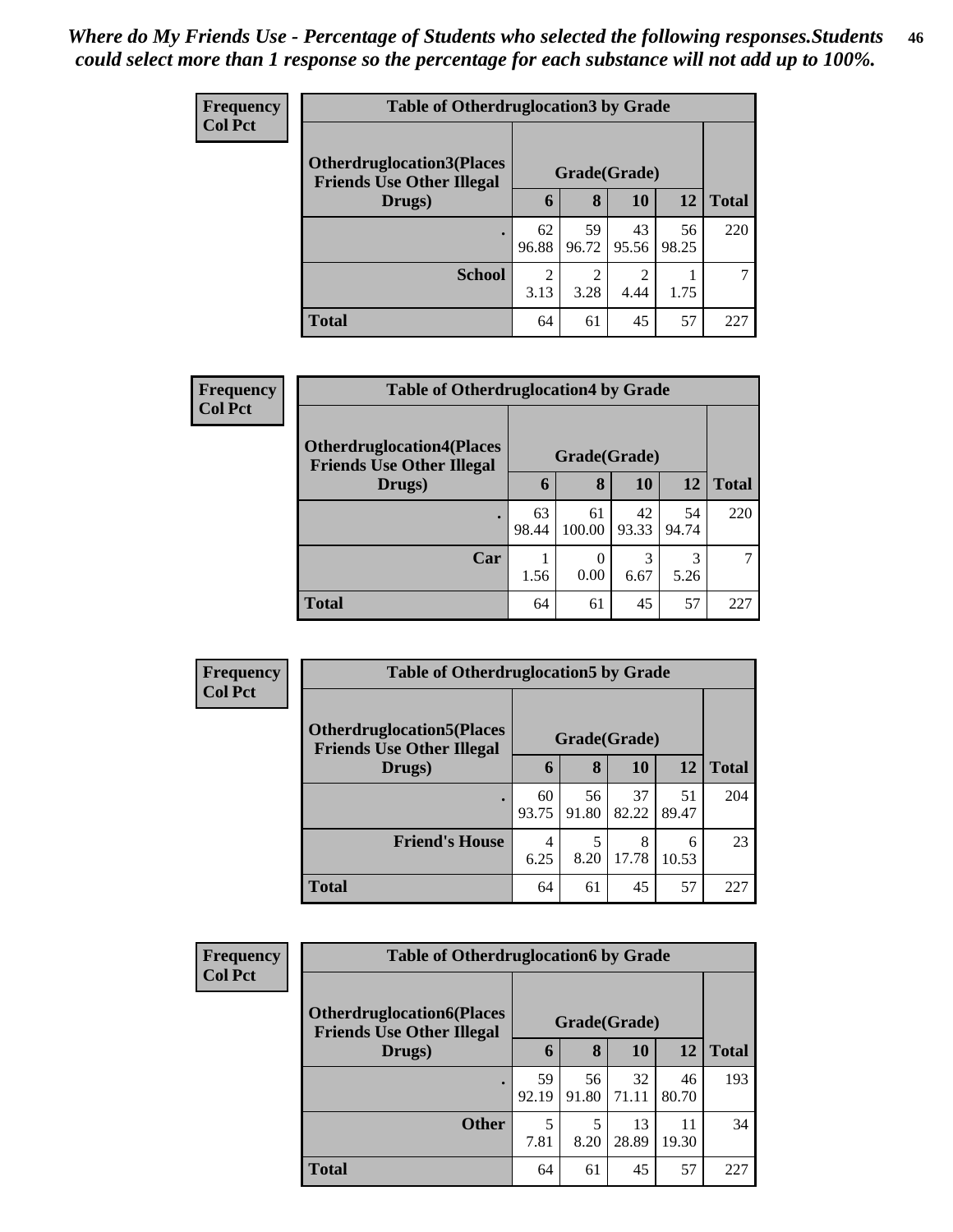| <b>Frequency</b> | <b>Table of Alcoholtime1 by Grade</b> |                                    |             |             |             |              |  |  |
|------------------|---------------------------------------|------------------------------------|-------------|-------------|-------------|--------------|--|--|
| <b>Col Pct</b>   | <b>Alcoholtime1(Times</b>             | Grade(Grade)<br><b>Friends Use</b> |             |             |             |              |  |  |
|                  | Alcohol)                              | 6                                  | 8           | 10          | 12          | <b>Total</b> |  |  |
|                  |                                       | 13<br>20.31                        | 29<br>47.54 | 32<br>71.11 | 33<br>57.89 | 107          |  |  |
|                  | Do Not Use                            | 51<br>79.69                        | 32<br>52.46 | 13<br>28.89 | 24<br>42.11 | 120          |  |  |
|                  | Total                                 | 64                                 | 61          | 45          | 57          | 227          |  |  |

| Frequency      | <b>Table of Alcoholtime2 by Grade</b>           |                        |                        |             |             |              |  |  |  |
|----------------|-------------------------------------------------|------------------------|------------------------|-------------|-------------|--------------|--|--|--|
| <b>Col Pct</b> | <b>Alcoholtime2(Times</b><br><b>Friends Use</b> | Grade(Grade)           |                        |             |             |              |  |  |  |
|                | Alcohol)                                        | 6                      | 8                      | 10          | 12          | <b>Total</b> |  |  |  |
|                |                                                 | 62<br>96.88            | 59<br>96.72            | 42<br>93.33 | 56<br>98.25 | 219          |  |  |  |
|                | <b>On Way to School</b>                         | $\overline{2}$<br>3.13 | $\mathfrak{D}$<br>3.28 | 3<br>6.67   | 1.75        | 8            |  |  |  |
|                | <b>Total</b>                                    | 64                     | 61                     | 45          | 57          | 227          |  |  |  |

| Frequency<br><b>Col Pct</b> | <b>Table of Alcoholtime3 by Grade</b>           |              |                        |                        |                        |              |
|-----------------------------|-------------------------------------------------|--------------|------------------------|------------------------|------------------------|--------------|
|                             | <b>Alcoholtime3(Times</b><br><b>Friends Use</b> |              |                        | Grade(Grade)           |                        |              |
|                             | Alcohol)                                        | 6            | 8                      | 10                     | 12                     | <b>Total</b> |
|                             | $\bullet$                                       | 64<br>100.00 | 59<br>96.72            | 43<br>95.56            | 55<br>96.49            | 221          |
|                             | <b>During School</b>                            | 0<br>0.00    | $\mathfrak{D}$<br>3.28 | $\overline{2}$<br>4.44 | $\mathfrak{D}$<br>3.51 | 6            |
|                             | <b>Total</b>                                    | 64           | 61                     | 45                     | 57                     | 227          |

| <b>Frequency</b><br><b>Col Pct</b> | <b>Table of Alcoholtime4 by Grade</b> |              |             |             |             |              |  |
|------------------------------------|---------------------------------------|--------------|-------------|-------------|-------------|--------------|--|
|                                    | <b>Alcoholtime4(Times</b>             | Grade(Grade) |             |             |             |              |  |
|                                    | <b>Friends Use Alcohol)</b>           | O            | 8           | 10          | 12          | <b>Total</b> |  |
|                                    |                                       | 63<br>98.44  | 59<br>96.72 | 42<br>93.33 | 55<br>96.49 | 219          |  |
|                                    | <b>On Way Home From School</b>        | 1.56         | 3.28        | 6.67        | 3.51        | 8            |  |
|                                    | <b>Total</b>                          | 64           | 61          | 45          | 57          | 227          |  |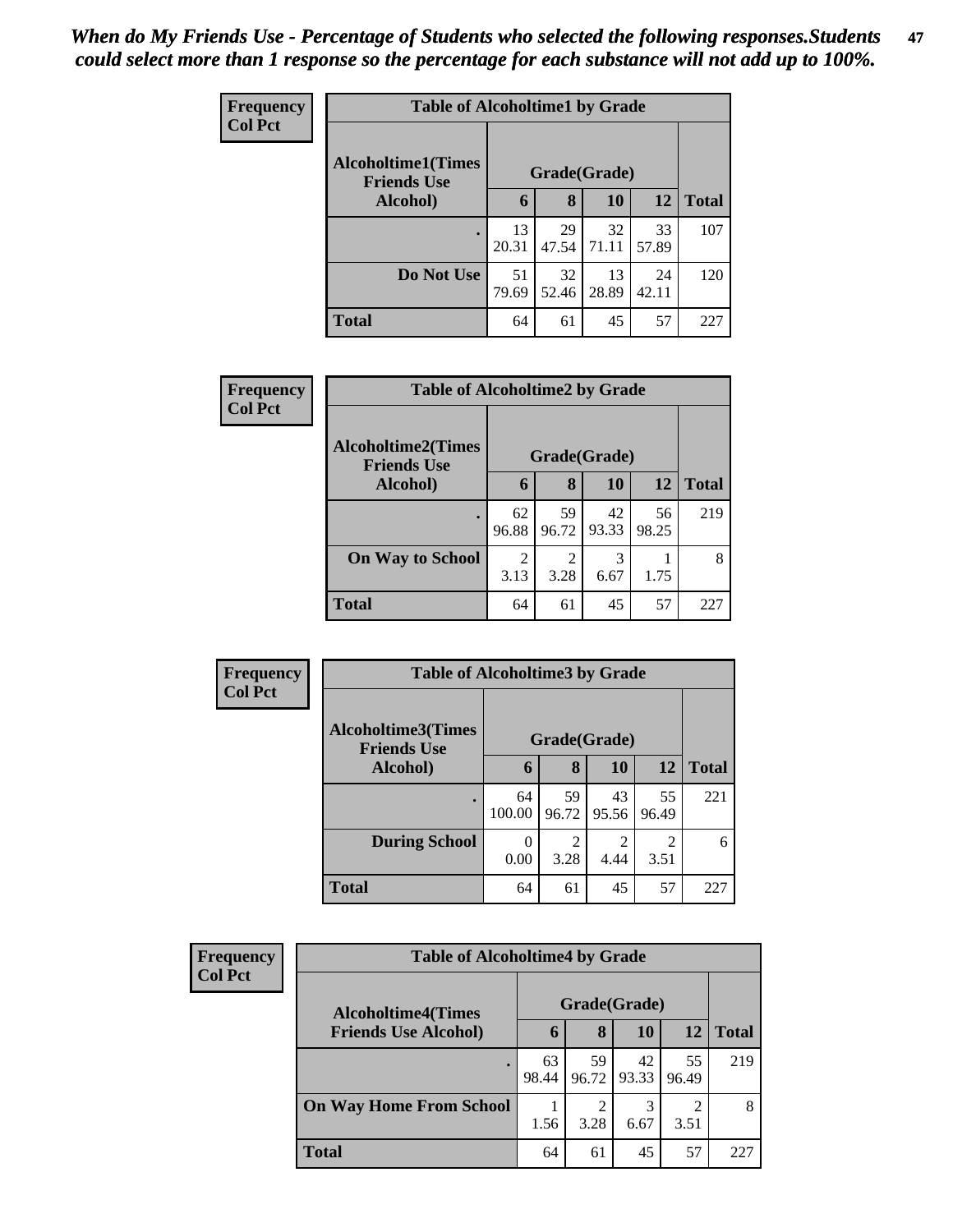| <b>Frequency</b> | <b>Table of Alcoholtime5 by Grade</b>                           |             |             |             |             |              |  |  |
|------------------|-----------------------------------------------------------------|-------------|-------------|-------------|-------------|--------------|--|--|
| <b>Col Pct</b>   | <b>Alcoholtime5(Times</b><br>Grade(Grade)<br><b>Friends Use</b> |             |             |             |             |              |  |  |
|                  | Alcohol)                                                        | 6           | 8           | <b>10</b>   | 12          | <b>Total</b> |  |  |
|                  |                                                                 | 58<br>90.63 | 52<br>85.25 | 36<br>80.00 | 47<br>82.46 | 193          |  |  |
|                  | <b>Weeknights</b>                                               | 6<br>9.38   | 9<br>14.75  | 9<br>20.00  | 10<br>17.54 | 34           |  |  |
|                  | <b>Total</b>                                                    | 64          | 61          | 45          | 57          | 227          |  |  |

| <b>Frequency</b> | <b>Table of Alcoholtime6 by Grade</b>           |             |              |             |             |              |
|------------------|-------------------------------------------------|-------------|--------------|-------------|-------------|--------------|
| <b>Col Pct</b>   | <b>Alcoholtime6(Times</b><br><b>Friends Use</b> |             | Grade(Grade) |             |             |              |
|                  | Alcohol)                                        | 6           | 8            | <b>10</b>   | 12          | <b>Total</b> |
|                  |                                                 | 51<br>79.69 | 30<br>49.18  | 12<br>26.67 | 21<br>36.84 | 114          |
|                  | Weekends                                        | 13<br>20.31 | 31<br>50.82  | 33<br>73.33 | 36<br>63.16 | 113          |
|                  | <b>Total</b>                                    | 64          | 61           | 45          | 57          | 227          |

| <b>Frequency</b> | <b>Table of Tobaccotime1 by Grade</b>           |              |                       |             |             |              |
|------------------|-------------------------------------------------|--------------|-----------------------|-------------|-------------|--------------|
| <b>Col Pct</b>   | <b>Tobaccotime1(Times</b><br><b>Friends Use</b> | Grade(Grade) |                       |             |             |              |
|                  | <b>Tobacco</b> )                                | 6            | 8                     | 10          | <b>12</b>   | <b>Total</b> |
|                  |                                                 | 20<br>31.25  | 26<br>$42.62$   51.11 | 23          | 32<br>56.14 | 101          |
|                  | Do Not Use                                      | 44<br>68.75  | 35<br>57.38           | 22<br>48.89 | 25<br>43.86 | 126          |
|                  | <b>Total</b>                                    | 64           | 61                    | 45          | 57          | 227          |

| Frequency      | <b>Table of Tobaccotime2 by Grade</b>                           |             |             |             |             |              |
|----------------|-----------------------------------------------------------------|-------------|-------------|-------------|-------------|--------------|
| <b>Col Pct</b> | <b>Tobaccotime2(Times</b><br>Grade(Grade)<br><b>Friends Use</b> |             |             |             |             |              |
|                | <b>Tobacco</b> )                                                | 6           | 8           | 10          | 12          | <b>Total</b> |
|                |                                                                 | 57<br>89.06 | 48<br>78.69 | 32<br>71.11 | 38<br>66.67 | 175          |
|                | <b>On Way to School</b>                                         | 7<br>10.94  | 13<br>21.31 | 13<br>28.89 | 19<br>33.33 | 52           |
|                | <b>Total</b>                                                    | 64          | 61          | 45          | 57          | 227          |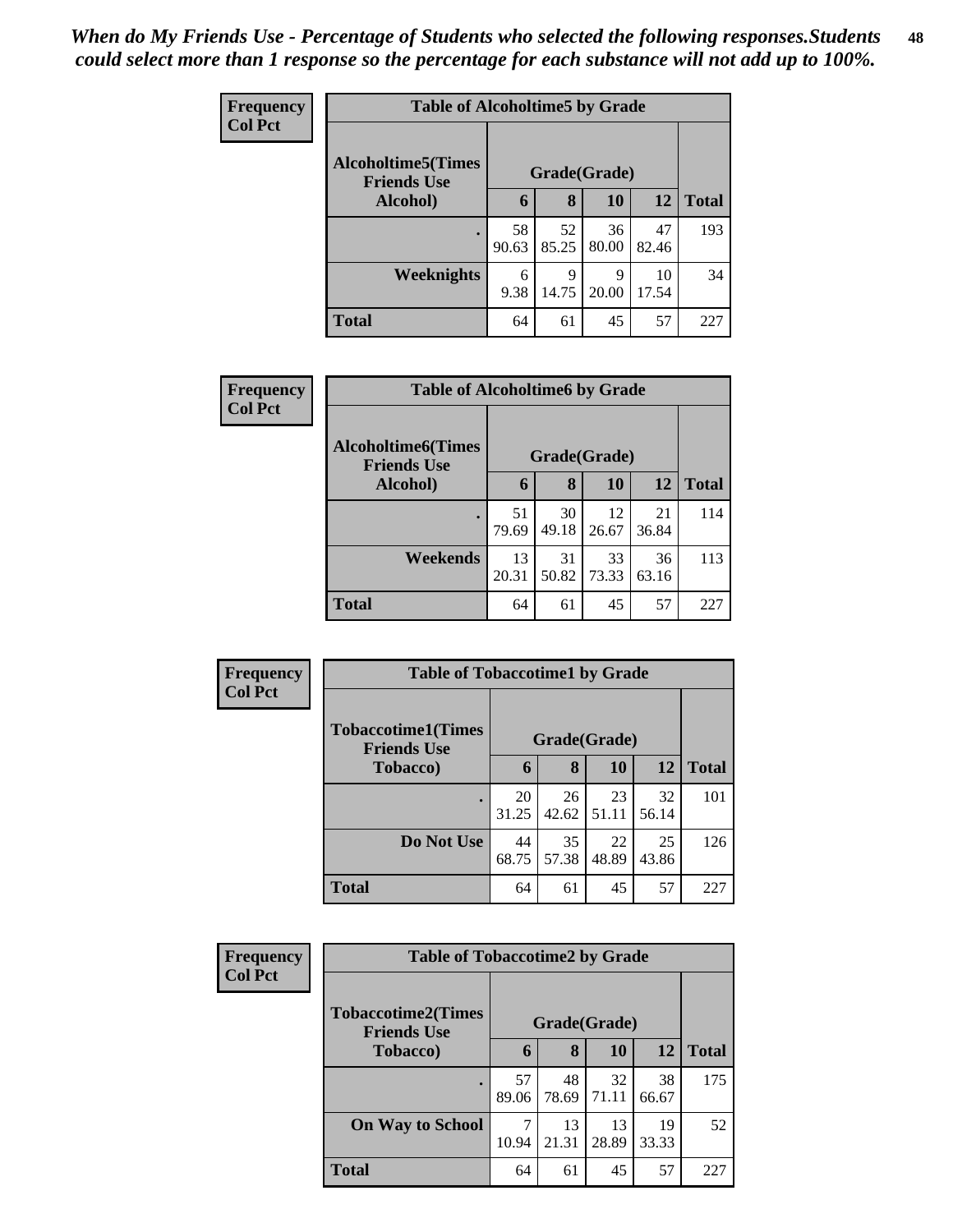| <b>Frequency</b> | <b>Table of Tobaccotime3 by Grade</b>                           |             |             |             |             |              |  |  |
|------------------|-----------------------------------------------------------------|-------------|-------------|-------------|-------------|--------------|--|--|
| <b>Col Pct</b>   | <b>Tobaccotime3(Times</b><br>Grade(Grade)<br><b>Friends Use</b> |             |             |             |             |              |  |  |
|                  | <b>Tobacco</b> )                                                | 6           | 8           | 10          | 12          | <b>Total</b> |  |  |
|                  |                                                                 | 58<br>90.63 | 49<br>80.33 | 38<br>84.44 | 42<br>73.68 | 187          |  |  |
|                  | <b>During School</b>                                            | 6<br>9.38   | 12<br>19.67 | 7<br>15.56  | 15<br>26.32 | 40           |  |  |
|                  | <b>Total</b>                                                    | 64          | 61          | 45          | 57          | 227          |  |  |

| Frequency<br><b>Col Pct</b> | <b>Table of Tobaccotime4 by Grade</b> |              |             |             |                        |              |  |  |
|-----------------------------|---------------------------------------|--------------|-------------|-------------|------------------------|--------------|--|--|
|                             | <b>Tobaccotime4(Times</b>             | Grade(Grade) |             |             |                        |              |  |  |
|                             | <b>Friends Use Tobacco)</b>           | h            | 8           | 10          | 12                     | <b>Total</b> |  |  |
|                             |                                       | 63<br>98.44  | 59<br>96.72 | 42<br>93.33 | 55<br>96.49            | 219          |  |  |
|                             | <b>On Way Home From School</b>        | 1.56         | 3.28        | 6.67        | $\mathfrak{D}$<br>3.51 | 8            |  |  |
|                             | <b>Total</b>                          | 64           | 61          | 45          | 57                     | 227          |  |  |

| <b>Frequency</b> | <b>Table of Tobaccotime5 by Grade</b>           |              |             |             |             |              |  |
|------------------|-------------------------------------------------|--------------|-------------|-------------|-------------|--------------|--|
| <b>Col Pct</b>   | <b>Tobaccotime5(Times</b><br><b>Friends Use</b> | Grade(Grade) |             |             |             |              |  |
|                  | <b>Tobacco</b> )                                | 6            | 8           | 10          | 12          | <b>Total</b> |  |
|                  |                                                 | 55<br>85.94  | 39<br>63.93 | 30<br>66.67 | 30<br>52.63 | 154          |  |
|                  | <b>Weeknights</b>                               | 9<br>14.06   | 22<br>36.07 | 15<br>33.33 | 27<br>47.37 | 73           |  |
|                  | <b>Total</b>                                    | 64           | 61          | 45          | 57          | 227          |  |

| Frequency      | <b>Table of Tobaccotime6 by Grade</b>           |              |             |             |             |              |  |
|----------------|-------------------------------------------------|--------------|-------------|-------------|-------------|--------------|--|
| <b>Col Pct</b> | <b>Tobaccotime6(Times</b><br><b>Friends Use</b> | Grade(Grade) |             |             |             |              |  |
|                | Tobacco)                                        | 6            | 8           | 10          | 12          | <b>Total</b> |  |
|                |                                                 | 52<br>81.25  | 37<br>60.66 | 22<br>48.89 | 25<br>43.86 | 136          |  |
|                | <b>Weekends</b>                                 | 12<br>18.75  | 24<br>39.34 | 23<br>51.11 | 32<br>56.14 | 91           |  |
|                | <b>Total</b>                                    | 64           | 61          | 45          | 57          | 227          |  |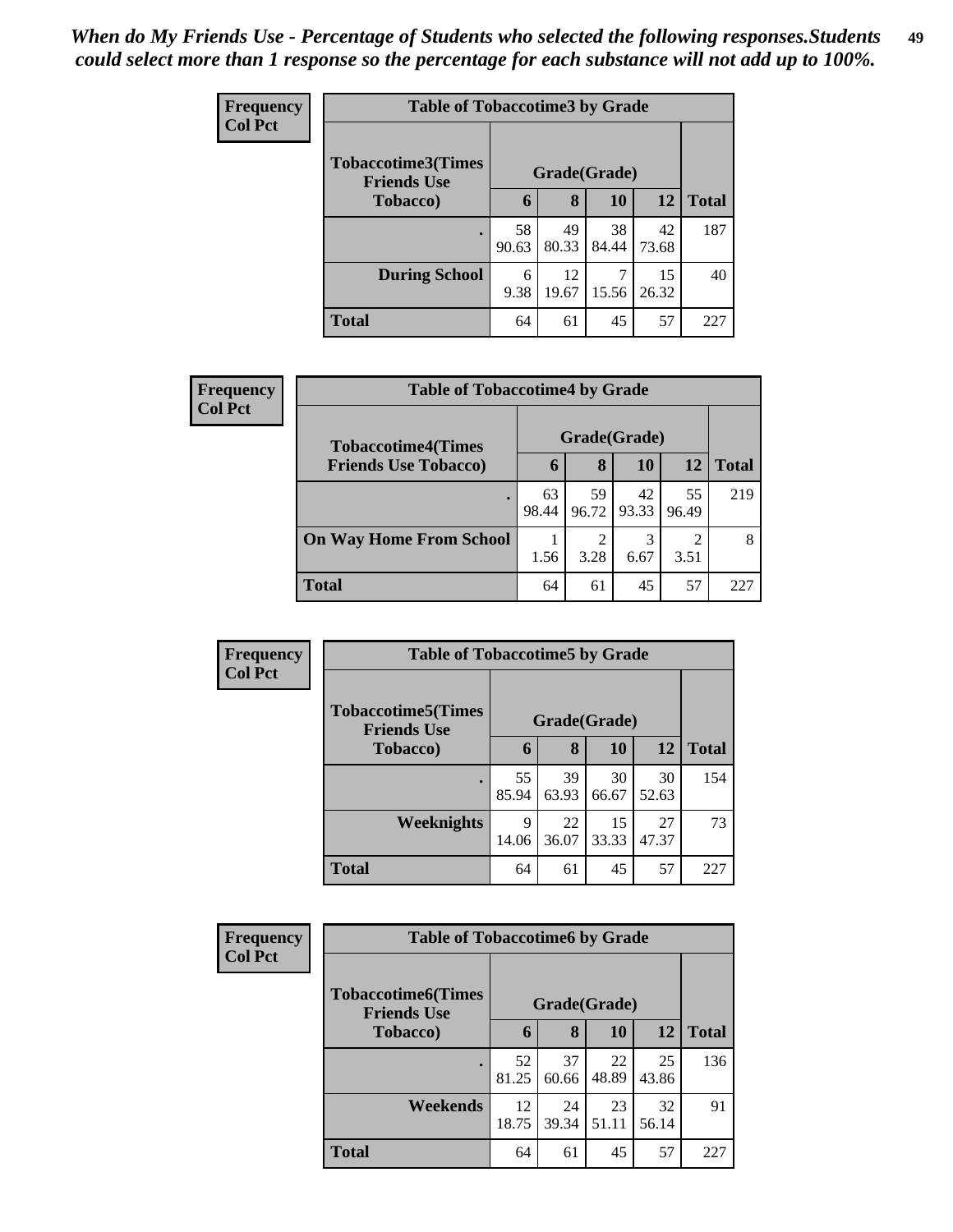| <b>Frequency</b> | <b>Table of Marijuanatime1 by Grade</b>            |             |              |             |             |              |  |
|------------------|----------------------------------------------------|-------------|--------------|-------------|-------------|--------------|--|
| <b>Col Pct</b>   | <b>Marijuanatime1</b> (Times<br><b>Friends Use</b> |             | Grade(Grade) |             |             |              |  |
|                  | Marijuana)                                         | 6           | 8            | 10          | 12          | <b>Total</b> |  |
|                  |                                                    | 5<br>7.81   | 9<br>14.75   | 16<br>35.56 | 16<br>28.07 | 46           |  |
|                  | Do Not Use                                         | 59<br>92.19 | 52<br>85.25  | 29<br>64.44 | 41<br>71.93 | 181          |  |
|                  | <b>Total</b>                                       | 64          | 61           | 45          | 57          | 227          |  |

| Frequency      | <b>Table of Marijuanatime2 by Grade</b>           |                  |             |             |                        |              |
|----------------|---------------------------------------------------|------------------|-------------|-------------|------------------------|--------------|
| <b>Col Pct</b> | <b>Marijuanatime2(Times</b><br><b>Friends Use</b> | Grade(Grade)     |             |             |                        |              |
|                | Marijuana)                                        | 6                | 8           | <b>10</b>   | <b>12</b>              | <b>Total</b> |
|                |                                                   | 64<br>100.00     | 60<br>98.36 | 44<br>97.78 | 55<br>96.49            | 223          |
|                | <b>On Way to School</b>                           | $\Omega$<br>0.00 | 1.64        | 2.22        | $\mathfrak{D}$<br>3.51 | 4            |
|                | <b>Total</b>                                      | 64               | 61          | 45          | 57                     | 227          |

| <b>Frequency</b> | <b>Table of Marijuanatime3 by Grade</b>            |              |             |                        |              |              |  |  |
|------------------|----------------------------------------------------|--------------|-------------|------------------------|--------------|--------------|--|--|
| <b>Col Pct</b>   | <b>Marijuanatime3</b> (Times<br><b>Friends Use</b> | Grade(Grade) |             |                        |              |              |  |  |
|                  | Marijuana)                                         | 6            | 8           | 10                     | 12           | <b>Total</b> |  |  |
|                  |                                                    | 63<br>98.44  | 60<br>98.36 | 43<br>95.56            | 57<br>100.00 | 223          |  |  |
|                  | <b>During School</b>                               | 1.56         | 1.64        | $\mathfrak{D}$<br>4.44 | 0.00         | 4            |  |  |
|                  | <b>Total</b>                                       | 64           | 61          | 45                     | 57           | 227          |  |  |

| <b>Frequency</b> | <b>Table of Marijuanatime4 by Grade</b> |              |              |             |                        |              |  |  |
|------------------|-----------------------------------------|--------------|--------------|-------------|------------------------|--------------|--|--|
| <b>Col Pct</b>   | <b>Marijuanatime4(Times</b>             |              | Grade(Grade) |             |                        |              |  |  |
|                  | <b>Friends Use Marijuana</b> )          | $\mathbf b$  | 8            | 10          | 12                     | <b>Total</b> |  |  |
|                  |                                         | 64<br>100.00 | 59<br>96.72  | 42<br>93.33 | 53<br>92.98            | 218          |  |  |
|                  | <b>On Way Home From School</b>          | 0.00         | 2<br>3.28    | 3<br>6.67   | $\overline{4}$<br>7.02 | 9            |  |  |
|                  | <b>Total</b>                            | 64           | 61           | 45          | 57                     | 227          |  |  |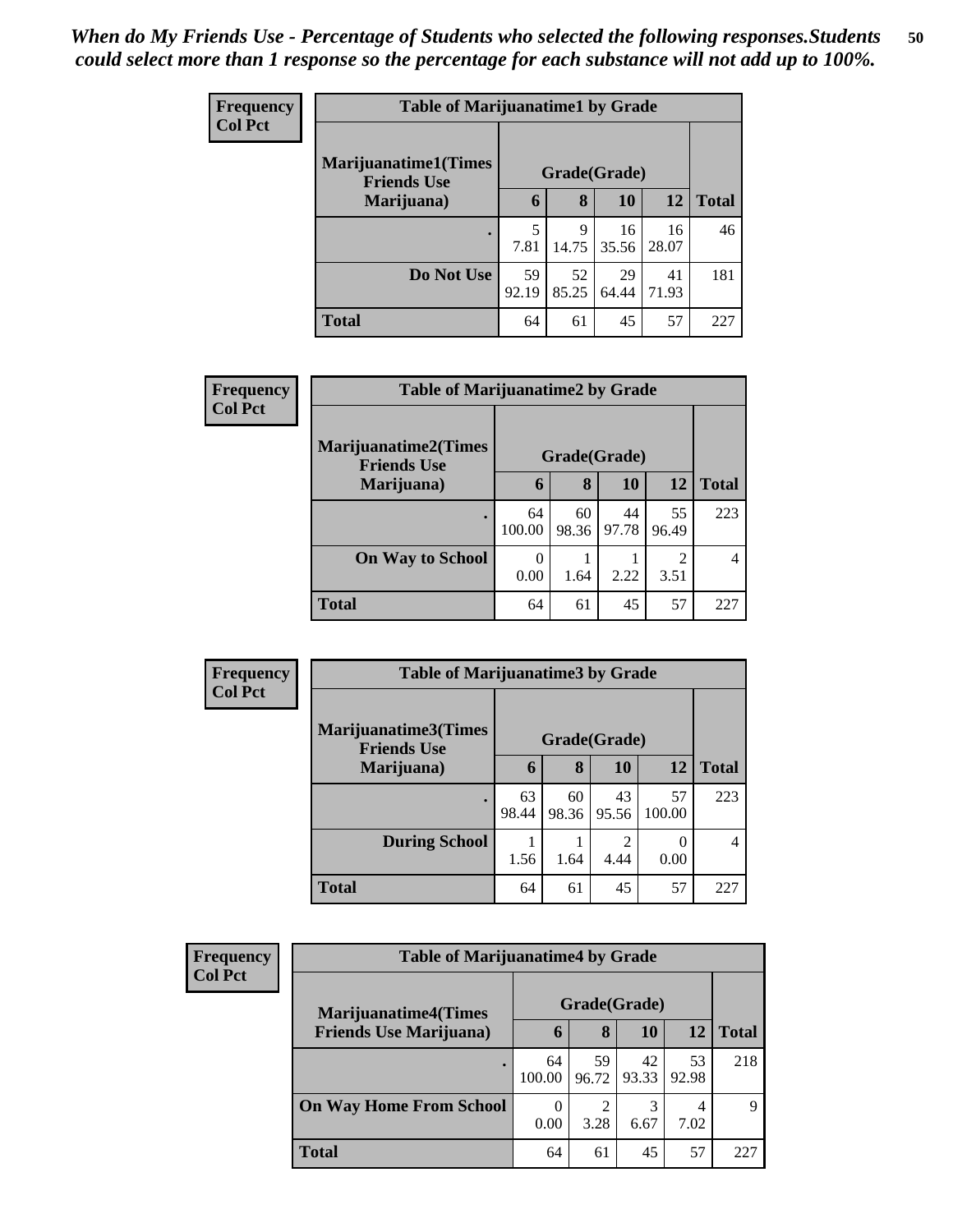| <b>Frequency</b> | <b>Table of Marijuanatime5 by Grade</b>            |                        |                        |             |             |              |  |
|------------------|----------------------------------------------------|------------------------|------------------------|-------------|-------------|--------------|--|
| <b>Col Pct</b>   | <b>Marijuanatime5</b> (Times<br><b>Friends Use</b> | Grade(Grade)           |                        |             |             |              |  |
|                  | Marijuana)                                         | 6                      | 8                      | 10          | 12          | <b>Total</b> |  |
|                  |                                                    | 62<br>96.88            | 59<br>96.72            | 35<br>77.78 | 50<br>87.72 | 206          |  |
|                  | <b>Weeknights</b>                                  | $\overline{2}$<br>3.13 | $\overline{2}$<br>3.28 | 10<br>22.22 | 12.28       | 21           |  |
|                  | <b>Total</b>                                       | 64                     | 61                     | 45          | 57          | 227          |  |

| Frequency      | <b>Table of Marijuanatime6 by Grade</b>           |              |             |             |             |              |  |
|----------------|---------------------------------------------------|--------------|-------------|-------------|-------------|--------------|--|
| <b>Col Pct</b> | <b>Marijuanatime6(Times</b><br><b>Friends Use</b> | Grade(Grade) |             |             |             |              |  |
|                | Marijuana)                                        | 6            | 8           | <b>10</b>   | 12          | <b>Total</b> |  |
|                |                                                   | 59<br>92.19  | 53<br>86.89 | 29<br>64.44 | 40<br>70.18 | 181          |  |
|                | Weekends                                          | 5<br>7.81    | 8<br>13.11  | 16<br>35.56 | 17<br>29.82 | 46           |  |
|                | <b>Total</b>                                      | 64           | 61          | 45          | 57          | 227          |  |

| Frequency      | <b>Table of Otherdrugtime1 by Grade</b>                 |              |             |             |             |              |  |
|----------------|---------------------------------------------------------|--------------|-------------|-------------|-------------|--------------|--|
| <b>Col Pct</b> | <b>Otherdrugtime1(Times</b><br><b>Friends Use Other</b> | Grade(Grade) |             |             |             |              |  |
|                | <b>Illegal Drugs)</b>                                   | 6            | 8           | 10          | <b>12</b>   | <b>Total</b> |  |
|                |                                                         | 8<br>12.50   | 4<br>6.56   | 13<br>28.89 | 11<br>19.30 | 36           |  |
|                | Do Not Use                                              | 56<br>87.50  | 57<br>93.44 | 32<br>71.11 | 46<br>80.70 | 191          |  |
|                | <b>Total</b>                                            | 64           | 61          | 45          | 57          | 227          |  |

| Frequency      | <b>Table of Otherdrugtime2 by Grade</b>                 |              |             |                        |             |              |
|----------------|---------------------------------------------------------|--------------|-------------|------------------------|-------------|--------------|
| <b>Col Pct</b> | <b>Otherdrugtime2(Times</b><br><b>Friends Use Other</b> | Grade(Grade) |             |                        |             |              |
|                | <b>Illegal Drugs</b> )                                  | 6            | 8           | <b>10</b>              | 12          | <b>Total</b> |
|                | $\bullet$                                               | 62<br>96.88  | 60<br>98.36 | 43<br>95.56            | 55<br>96.49 | 220          |
|                | <b>On Way to School</b>                                 | 2<br>3.13    | 1.64        | $\overline{2}$<br>4.44 | っ<br>3.51   |              |
|                | <b>Total</b>                                            | 64           | 61          | 45                     | 57          | 227          |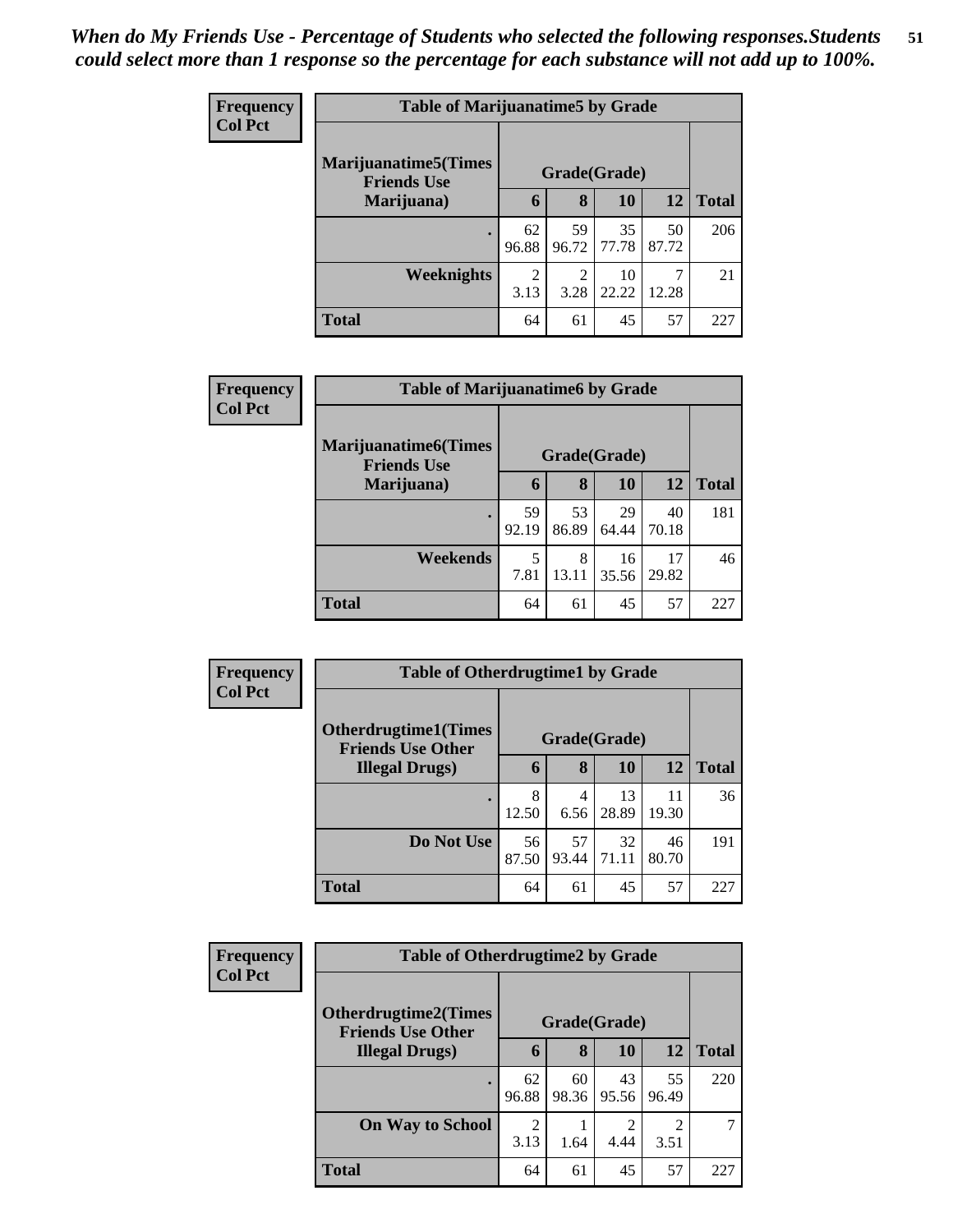| <b>Frequency</b> | <b>Table of Otherdrugtime3 by Grade</b>            |             |             |              |              |              |  |
|------------------|----------------------------------------------------|-------------|-------------|--------------|--------------|--------------|--|
| <b>Col Pct</b>   | <b>Otherdrugtime3(Times</b>                        |             |             | Grade(Grade) |              |              |  |
|                  | <b>Friends Use Other</b><br><b>Illegal Drugs</b> ) | 6           | 8           | 10           | 12           | <b>Total</b> |  |
|                  | $\bullet$                                          | 61<br>95.31 | 60<br>98.36 | 42<br>93.33  | 57<br>100.00 | 220          |  |
|                  | <b>During School</b>                               | 3<br>4.69   | 1.64        | 3<br>6.67    | 0<br>0.00    |              |  |
|                  | <b>Total</b>                                       | 64          | 61          | 45           | 57           | 227          |  |

| <b>Frequency</b> | <b>Table of Otherdrugtime4 by Grade</b>                         |              |             |             |                        |              |  |  |
|------------------|-----------------------------------------------------------------|--------------|-------------|-------------|------------------------|--------------|--|--|
| <b>Col Pct</b>   | <b>Otherdrugtime4(Times</b><br><b>Friends Use Other Illegal</b> | Grade(Grade) |             |             |                        |              |  |  |
|                  | Drugs)                                                          | 6            | 8           | 10          | 12                     | <b>Total</b> |  |  |
|                  |                                                                 | 61<br>95.31  | 60<br>98.36 | 43<br>95.56 | 55<br>96.49            | 219          |  |  |
|                  | <b>On Way Home From School</b>                                  | 3<br>4.69    | 1.64        | 2<br>4.44   | $\overline{c}$<br>3.51 | 8            |  |  |
|                  | <b>Total</b>                                                    | 64           | 61          | 45          | 57                     | 227          |  |  |

| Frequency      | <b>Table of Otherdrugtime5 by Grade</b>                  |              |                        |             |             |              |  |  |
|----------------|----------------------------------------------------------|--------------|------------------------|-------------|-------------|--------------|--|--|
| <b>Col Pct</b> | <b>Otherdrugtime5</b> (Times<br><b>Friends Use Other</b> | Grade(Grade) |                        |             |             |              |  |  |
|                | <b>Illegal Drugs</b> )                                   | 6            | 8                      | 10          | 12          | <b>Total</b> |  |  |
|                |                                                          | 59<br>92.19  | 59<br>96.72            | 41<br>91.11 | 51<br>89.47 | 210          |  |  |
|                | Weeknights                                               | 5<br>7.81    | $\mathfrak{D}$<br>3.28 | 4<br>8.89   | 6<br>10.53  | 17           |  |  |
|                | <b>Total</b>                                             | 64           | 61                     | 45          | 57          | 227          |  |  |

| Frequency      | <b>Table of Otherdrugtime6 by Grade</b>                  |              |             |             |             |              |  |
|----------------|----------------------------------------------------------|--------------|-------------|-------------|-------------|--------------|--|
| <b>Col Pct</b> | <b>Otherdrugtime6</b> (Times<br><b>Friends Use Other</b> | Grade(Grade) |             |             |             |              |  |
|                | <b>Illegal Drugs</b> )                                   | 6            | 8           | 10          | 12          | <b>Total</b> |  |
|                | $\bullet$                                                | 57<br>89.06  | 57<br>93.44 | 32<br>71.11 | 44<br>77.19 | 190          |  |
|                | Weekends                                                 | 7<br>10.94   | 4<br>6.56   | 13<br>28.89 | 13<br>22.81 | 37           |  |
|                | <b>Total</b>                                             | 64           | 61          | 45          | 57          | 227          |  |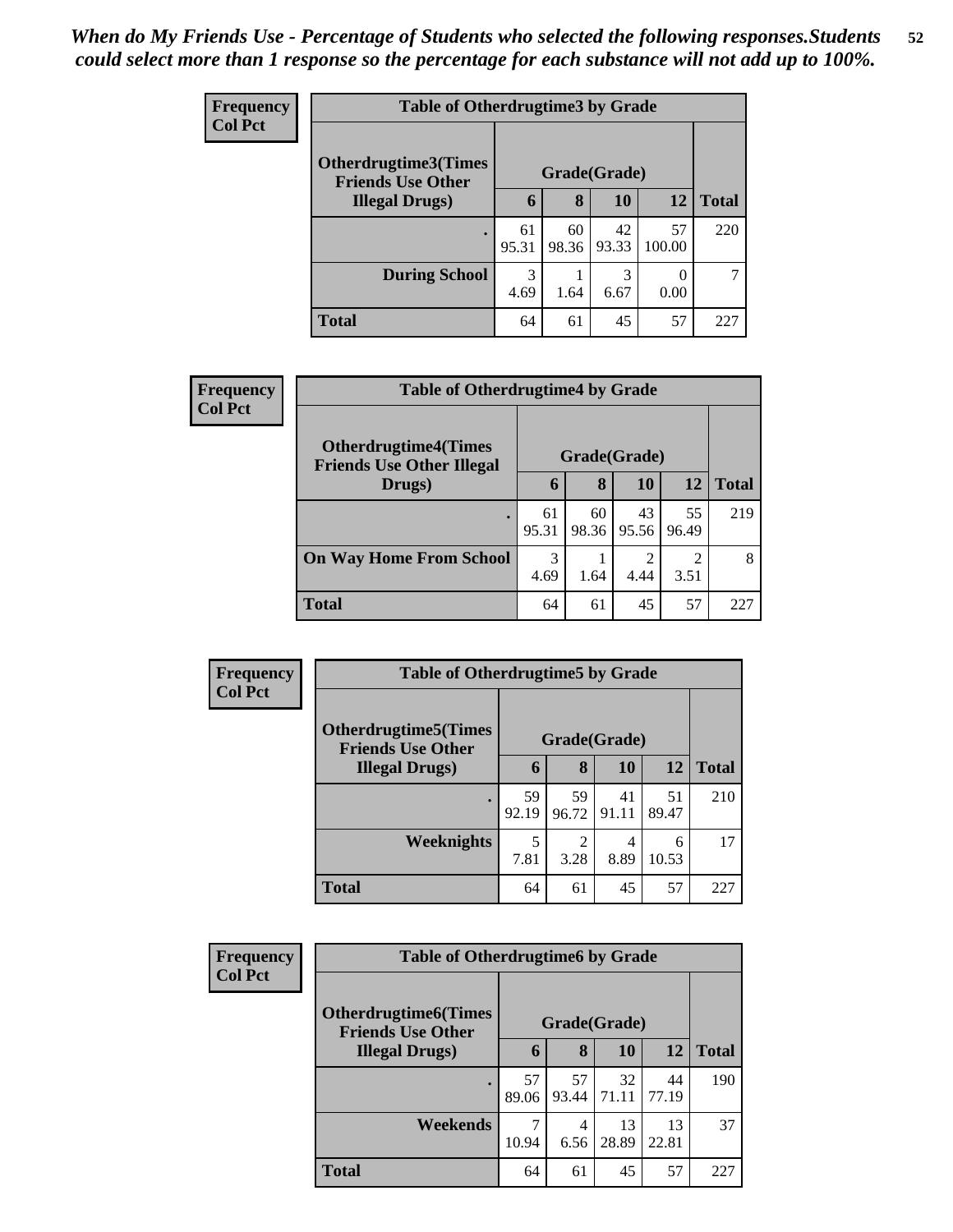| <b>Frequency</b> | <b>Table of Educationalcohol by Grade</b>                                                                                     |             |             |                    |             |              |
|------------------|-------------------------------------------------------------------------------------------------------------------------------|-------------|-------------|--------------------|-------------|--------------|
| <b>Col Pct</b>   | Educationalcohol(I<br>have been taught<br>about alcohol,<br>tobacco,<br>and other drugs<br>within the last<br>year at school) | 6           | 8           | Grade(Grade)<br>10 | 12          | <b>Total</b> |
|                  | Yes                                                                                                                           | 50<br>78.13 | 46<br>75.41 | 38<br>84.44        | 29<br>50.88 | 163          |
|                  | N <sub>0</sub>                                                                                                                | 14<br>21.88 | 15<br>24.59 | 7<br>15.56         | 28<br>49.12 | 64           |
|                  | <b>Total</b>                                                                                                                  | 64          | 61          | 45                 | 57          | 227          |

| Frequency      |                             | <b>Table of Eversmoked by Grade</b> |             |             |             |              |  |  |  |
|----------------|-----------------------------|-------------------------------------|-------------|-------------|-------------|--------------|--|--|--|
| <b>Col Pct</b> | Eversmoked(I<br>have smoked |                                     |             |             |             |              |  |  |  |
|                | a cigarette)                | 6                                   | 8           | 10          | 12          | <b>Total</b> |  |  |  |
|                | Yes                         | 14<br>21.88                         | 20<br>32.79 | 18<br>40.00 | 23<br>40.35 | 75           |  |  |  |
|                | N <sub>0</sub>              | 50<br>78.13                         | 41<br>67.21 | 27<br>60.00 | 34<br>59.65 | 152          |  |  |  |
|                | <b>Total</b>                | 64                                  | 61          | 45          | 57          | 227          |  |  |  |

| Frequency      | <b>Table of Drovedrinking by Grade</b>                                                         |          |          |              |           |              |
|----------------|------------------------------------------------------------------------------------------------|----------|----------|--------------|-----------|--------------|
| <b>Col Pct</b> | Drovedrinking(In<br>the past 30 days I<br>have driven a car<br>or other vehicle<br>while I was |          |          | Grade(Grade) |           |              |
|                | drinking alcohol)                                                                              | 6        | 8        | 10           | 12        | <b>Total</b> |
|                | Yes                                                                                            | 0        | $\Omega$ | 4<br>8.89    | 3<br>5.26 |              |
|                |                                                                                                |          |          |              |           |              |
|                | No                                                                                             | $\Omega$ | $\Omega$ | 41           | 54        | 95           |
|                |                                                                                                |          |          | 91.11        | 94.74     |              |
|                | <b>Total</b>                                                                                   | 0        | $\Omega$ | 45           | 57        | 102          |
|                | Frequency Missing $= 125$                                                                      |          |          |              |           |              |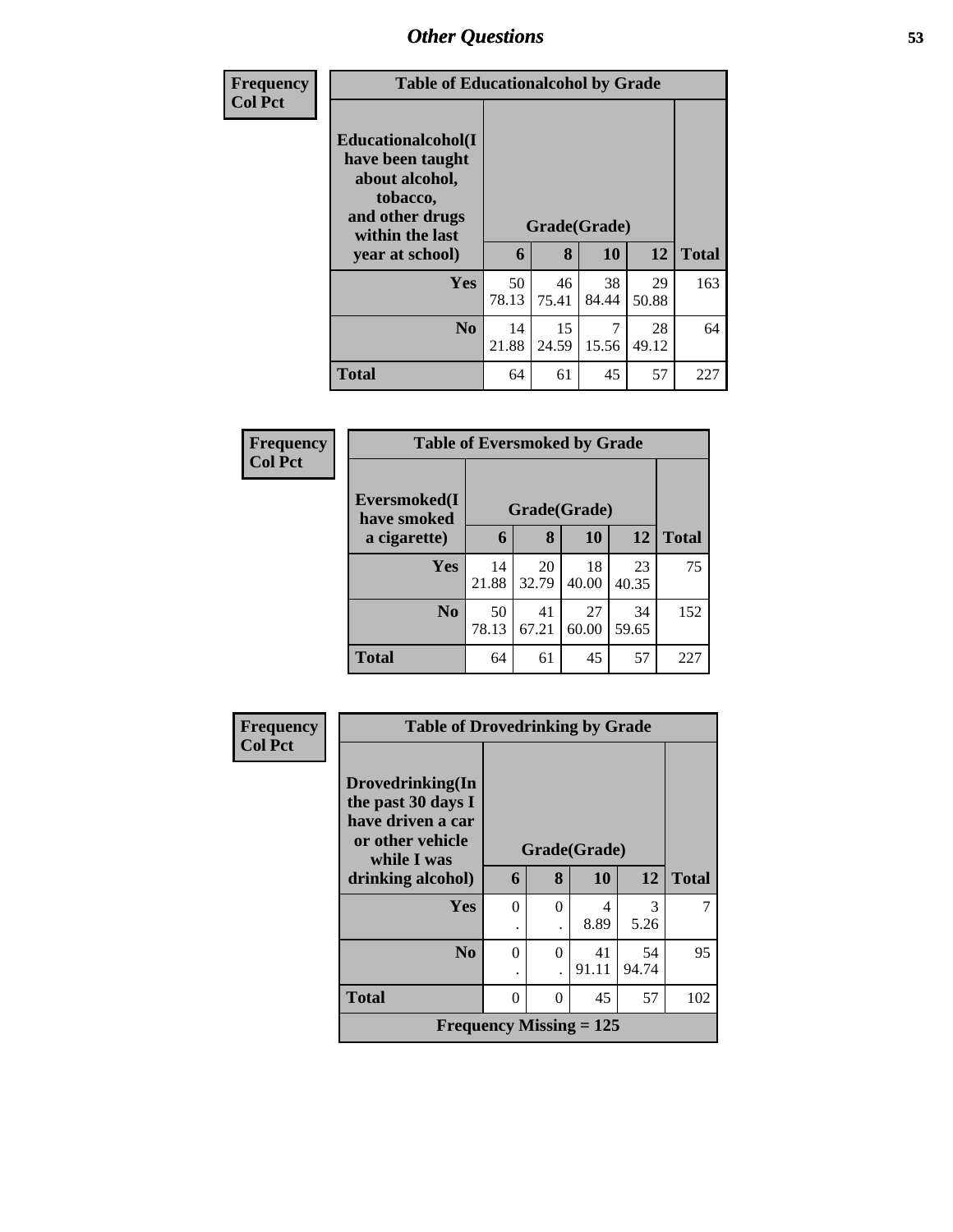| <b>Frequency</b> | <b>Table of Rodedrinking by Grade</b>                                                                                  |             |                   |             |             |              |  |
|------------------|------------------------------------------------------------------------------------------------------------------------|-------------|-------------------|-------------|-------------|--------------|--|
| <b>Col Pct</b>   | Rodedrinking(In<br>the past 30 days<br>I have ridden in<br>a car with a<br>driver who had<br>been drinking<br>alcohol) | 6           | Grade(Grade)<br>8 | 10          | 12          | <b>Total</b> |  |
|                  | Yes                                                                                                                    | 12<br>18.75 | 13<br>21.31       | 11<br>24.44 | 13<br>22.81 | 49           |  |
|                  | N <sub>0</sub>                                                                                                         | 52<br>81.25 | 48<br>78.69       | 34<br>75.56 | 44<br>77.19 | 178          |  |
|                  | <b>Total</b>                                                                                                           | 64          | 61                | 45          | 57          | 227          |  |

| Frequency      | <b>Table of Drugsschool by Grade</b>                                                                                                   |             |             |                    |             |              |  |  |  |  |
|----------------|----------------------------------------------------------------------------------------------------------------------------------------|-------------|-------------|--------------------|-------------|--------------|--|--|--|--|
| <b>Col Pct</b> | <b>Drugsschool</b> (During<br>the past 12 months,<br>I have been offered,<br>sold,<br>or given illegal<br>drugs on school<br>property) | 6           | 8           | Grade(Grade)<br>10 | 12          | <b>Total</b> |  |  |  |  |
|                | <b>Yes</b>                                                                                                                             | 7<br>10.94  | 8<br>13.11  | 5<br>11.11         | 4<br>7.02   | 24           |  |  |  |  |
|                | N <sub>0</sub>                                                                                                                         | 57<br>89.06 | 53<br>86.89 | 40<br>88.89        | 53<br>92.98 | 203          |  |  |  |  |
|                | Total                                                                                                                                  | 64          | 61          | 45                 | 57          | 227          |  |  |  |  |

| <b>Frequency</b> | <b>Table of Helpbullied by Grade</b>                              |             |                        |                    |                                     |              |  |  |
|------------------|-------------------------------------------------------------------|-------------|------------------------|--------------------|-------------------------------------|--------------|--|--|
| <b>Col Pct</b>   | Helpbullied(I)<br>would help<br>someone who was<br>being bullied) | 6           | 8                      | Grade(Grade)<br>10 | 12                                  | <b>Total</b> |  |  |
|                  | <b>Strongly Agree</b>                                             | 34<br>53.13 | 42<br>68.85            | 23<br>51.11        | 31<br>54.39                         | 130          |  |  |
|                  | <b>Somewhat Agree</b>                                             | 15<br>23.44 | 12<br>19.67            | 15<br>33.33        | 22<br>38.60                         | 64           |  |  |
|                  | <b>Somewhat Disagree</b>                                          | 9<br>14.06  | $\mathfrak{D}$<br>3.28 | 6<br>13.33         | $\mathcal{D}_{\mathcal{L}}$<br>3.51 | 19           |  |  |
|                  | <b>Strongly Disagree</b>                                          | 6<br>9.38   | 5<br>8.20              | 2.22               | $\mathfrak{D}$<br>3.51              | 14           |  |  |
|                  | <b>Total</b>                                                      | 64          | 61                     | 45                 | 57                                  | 227          |  |  |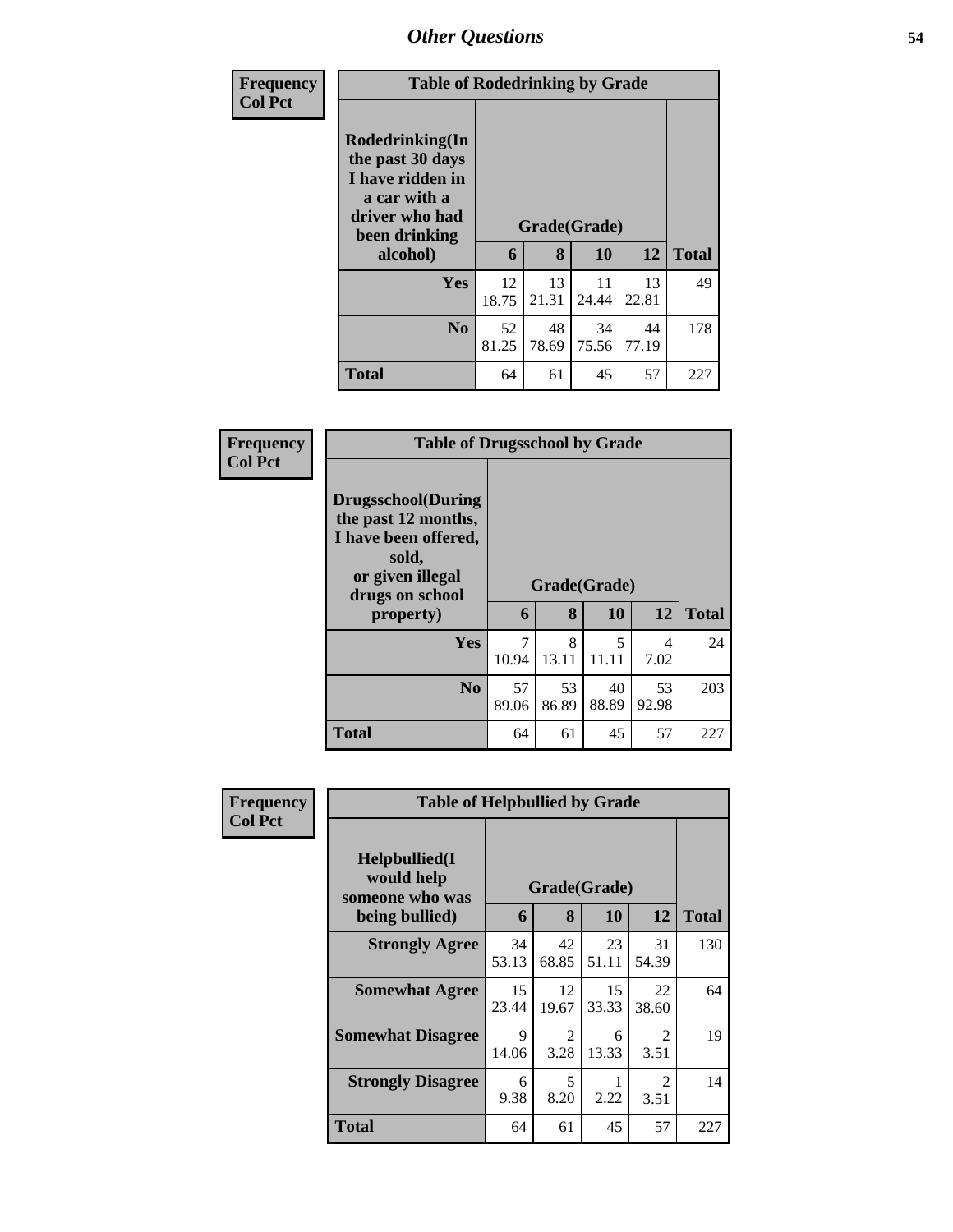| Frequency      |              |                             |                        | <b>Table of Grade by Bingedrinking</b> |                                                                                                         |                        |                        |                   |              |
|----------------|--------------|-----------------------------|------------------------|----------------------------------------|---------------------------------------------------------------------------------------------------------|------------------------|------------------------|-------------------|--------------|
| <b>Row Pct</b> |              |                             |                        |                                        | Bingedrinking(I have drunk five or more<br>drinks of alcohol at one sitting during the<br>last 30 days) |                        |                        |                   |              |
|                | Grade(Grade) | $\mathbf{0}$<br><b>Days</b> | 1 or<br>2<br>days      | 3 to<br>5<br>days                      | <b>6 to</b><br>9<br>days                                                                                | 10<br>to<br>19<br>days | 20<br>to<br>29<br>days | All<br>30<br>days | <b>Total</b> |
|                | 6            | 58<br>90.63                 | 3<br>4.69              | $\Omega$<br>0.00                       | $\mathfrak{D}$<br>3.13                                                                                  | $\Omega$<br>0.00       | $\Omega$<br>0.00       | 1<br>1.56         | 64           |
|                | $\mathbf{8}$ | 52<br>85.25                 | 1.64                   | $\overline{2}$<br>3.28                 | $\overline{2}$<br>3.28                                                                                  | 1.64                   | $\Omega$<br>0.00       | 3<br>4.92         | 61           |
|                | 10           | 35<br>77.78                 | 2.22                   | $\Omega$<br>0.00                       | 3<br>6.67                                                                                               | 2.22                   | 2.22                   | 4<br>8.89         | 45           |
|                | 12           | 50<br>87.72                 | $\overline{2}$<br>3.51 | 3<br>5.26                              | 1.75                                                                                                    | 1.75                   | $\Omega$<br>0.00       | $\Omega$<br>0.00  | 57           |
|                | <b>Total</b> | 195                         | 7                      | 5                                      | 8                                                                                                       | 3                      | 1                      | 8                 | 227          |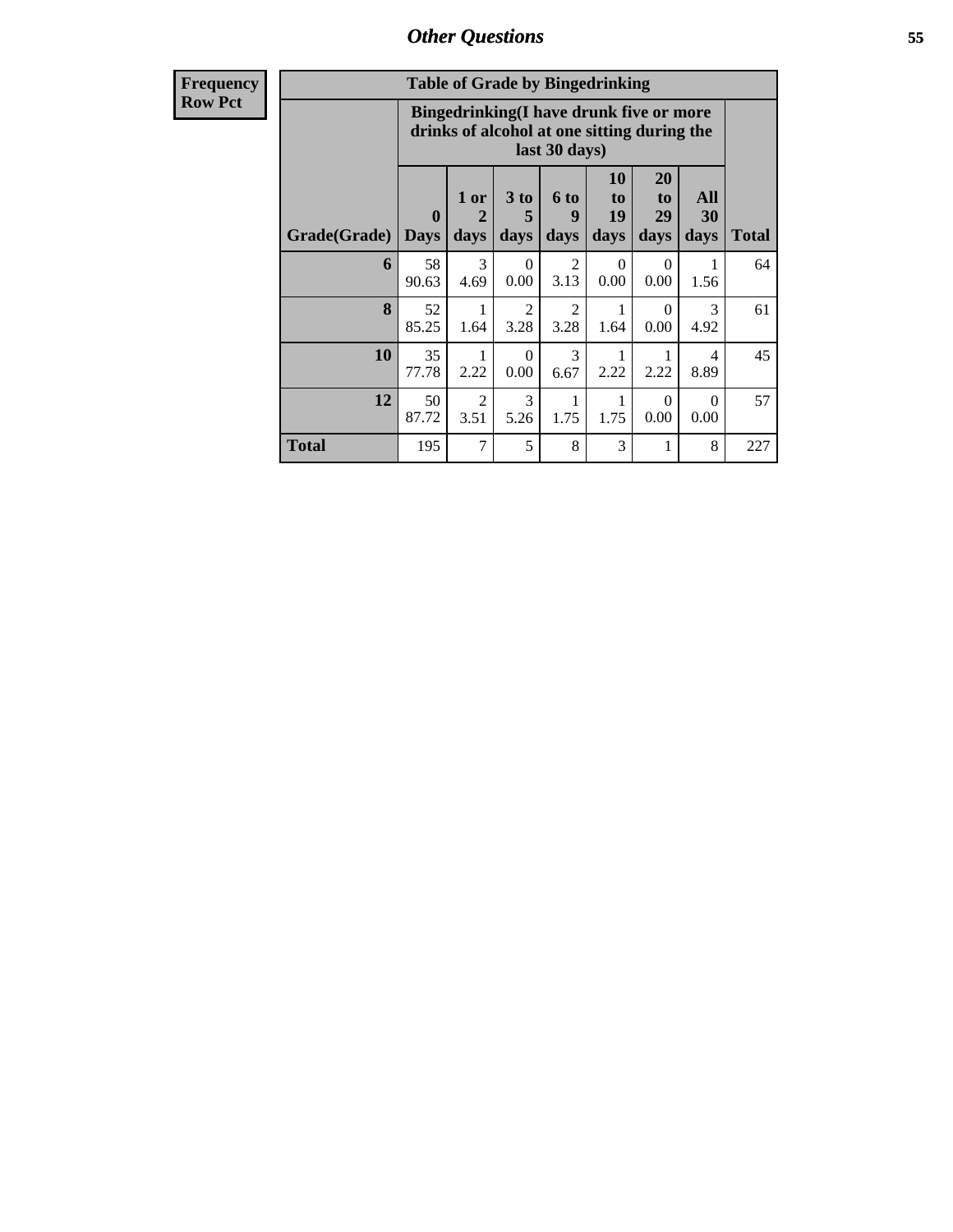**Frequency Row Pct**

| <b>Table of Grade by Dairy</b> |                          |                                                                 |                                    |                                    |              |  |  |  |  |
|--------------------------------|--------------------------|-----------------------------------------------------------------|------------------------------------|------------------------------------|--------------|--|--|--|--|
|                                |                          | Dairy (I eat at least 3 servings of dairy<br>products each day) |                                    |                                    |              |  |  |  |  |
| Grade(Grade)                   | <b>Strongly</b><br>Agree | <b>Somewhat</b><br>Agree                                        | <b>Somewhat</b><br><b>Disagree</b> | <b>Strongly</b><br><b>Disagree</b> | <b>Total</b> |  |  |  |  |
| 6                              | 28<br>43.75              | 20<br>31.25                                                     | 9<br>14.06                         | 10.94                              | 64           |  |  |  |  |
| 8                              | 22<br>36.07              | 29<br>47.54                                                     | 6<br>9.84                          | 4<br>6.56                          | 61           |  |  |  |  |
| 10                             | 12<br>26.67              | 18<br>40.00                                                     | 8<br>17.78                         | 7<br>15.56                         | 45           |  |  |  |  |
| 12                             | 10<br>17.54              | 30<br>11<br>6<br>19.30<br>10.53<br>52.63                        |                                    |                                    |              |  |  |  |  |
| <b>Total</b>                   | 72                       | 97                                                              | 34                                 | 24                                 | 227          |  |  |  |  |

**Frequency Row Pct**

| <b>Table of Grade by Fruitveg</b> |                          |                                                                          |                             |                                    |              |  |  |  |  |
|-----------------------------------|--------------------------|--------------------------------------------------------------------------|-----------------------------|------------------------------------|--------------|--|--|--|--|
|                                   |                          | Fruitveg(I eat at least 5 servings of fruits<br>and vegetables each day) |                             |                                    |              |  |  |  |  |
| Grade(Grade)                      | <b>Strongly</b><br>Agree | Somewhat  <br>Agree                                                      | Somewhat<br><b>Disagree</b> | <b>Strongly</b><br><b>Disagree</b> | <b>Total</b> |  |  |  |  |
| 6                                 | 22<br>34.38              | 25<br>39.06                                                              | 8<br>12.50                  | 9<br>14.06                         | 64           |  |  |  |  |
| $\mathbf{8}$                      | 13<br>21.31              | 26<br>42.62                                                              | 13<br>21.31                 | $\mathbf Q$<br>14.75               | 61           |  |  |  |  |
| 10                                | 9<br>20.00               | 12<br>26.67                                                              | 15<br>33.33                 | 9<br>20.00                         | 45           |  |  |  |  |
| 12                                | 4<br>7.02                | 10<br>19<br>24<br>42.11<br>33.33<br>17.54                                |                             |                                    |              |  |  |  |  |
| <b>Total</b>                      | 48                       | 87                                                                       | 55                          | 37                                 | 227          |  |  |  |  |

| <b>Table of Grade by Cafeteriahealthy</b> |                          |                                                                       |                                    |                                    |              |  |  |  |  |  |
|-------------------------------------------|--------------------------|-----------------------------------------------------------------------|------------------------------------|------------------------------------|--------------|--|--|--|--|--|
|                                           |                          | Cafeteriahealthy (School meals in my<br>school cafeteria are healthy) |                                    |                                    |              |  |  |  |  |  |
| Grade(Grade)                              | <b>Strongly</b><br>Agree | <b>Somewhat</b><br>Agree                                              | <b>Somewhat</b><br><b>Disagree</b> | <b>Strongly</b><br><b>Disagree</b> | <b>Total</b> |  |  |  |  |  |
| 6                                         | 23<br>35.94              | 25<br>39.06                                                           | 8<br>12.50                         | 8<br>12.50                         | 64           |  |  |  |  |  |
| 8                                         | 9<br>14.75               | 28<br>45.90                                                           | 15<br>24.59                        | 9<br>14.75                         | 61           |  |  |  |  |  |
| 10                                        | 5<br>11.11               | 12<br>26.67                                                           | 10<br>22.22                        | 18<br>40.00                        | 45           |  |  |  |  |  |
| 12                                        | 6<br>10.53               | 21<br>16<br>14<br>28.07<br>36.84<br>24.56                             |                                    |                                    |              |  |  |  |  |  |
| <b>Total</b>                              | 43                       | 86                                                                    | 49                                 | 49                                 | 227          |  |  |  |  |  |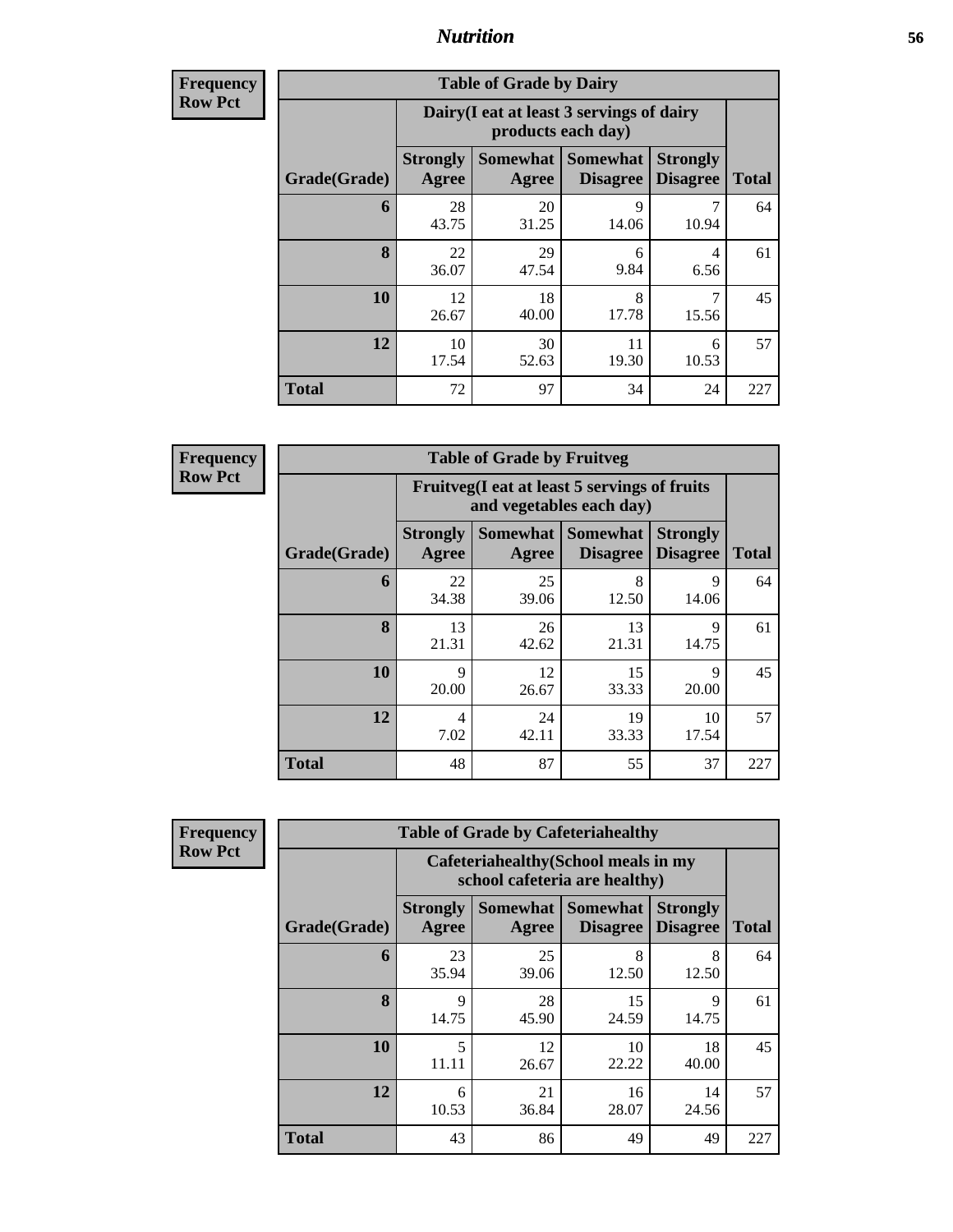| <b>Frequency</b> |
|------------------|
| <b>Row Pct</b>   |

| <b>Table of Grade by Cafeterianutrition</b> |                          |                                                                                           |                                      |                                    |              |  |  |  |
|---------------------------------------------|--------------------------|-------------------------------------------------------------------------------------------|--------------------------------------|------------------------------------|--------------|--|--|--|
|                                             |                          | <b>Cafeterianutrition</b> (Facts about nutrition<br>are available in my school cafeteria) |                                      |                                    |              |  |  |  |
| Grade(Grade)                                | <b>Strongly</b><br>Agree | Agree                                                                                     | Somewhat Somewhat<br><b>Disagree</b> | <b>Strongly</b><br><b>Disagree</b> | <b>Total</b> |  |  |  |
| 6                                           | 30<br>46.88              | 19<br>29.69                                                                               | 7<br>10.94                           | 8<br>12.50                         | 64           |  |  |  |
| 8                                           | 17<br>27.87              | 24<br>39.34                                                                               | 12<br>19.67                          | 8<br>13.11                         | 61           |  |  |  |
| 10                                          | 8<br>17.78               | $\mathbf Q$<br>20.00                                                                      | 12<br>26.67                          | 16<br>35.56                        | 45           |  |  |  |
| 12                                          | 7<br>12.28               | 24<br>42.11                                                                               | 15<br>26.32                          | 11<br>19.30                        | 57           |  |  |  |
| <b>Total</b>                                | 62                       | 76                                                                                        | 46                                   | 43                                 | 227          |  |  |  |

**Frequency Row Pct**

| <b>Table of Grade by Schoollunch</b> |                          |                                                                 |                                   |                                    |              |  |  |  |  |
|--------------------------------------|--------------------------|-----------------------------------------------------------------|-----------------------------------|------------------------------------|--------------|--|--|--|--|
|                                      |                          | Schoollunch(I eat school lunch three or<br>more times per week) |                                   |                                    |              |  |  |  |  |
| Grade(Grade)                         | <b>Strongly</b><br>Agree | Agree                                                           | Somewhat   Somewhat  <br>Disagree | <b>Strongly</b><br><b>Disagree</b> | <b>Total</b> |  |  |  |  |
| 6                                    | 45<br>70.31              | 12<br>18.75                                                     | 2<br>3.13                         | 5<br>7.81                          | 64           |  |  |  |  |
| 8                                    | 44<br>72.13              | 4<br>6.56                                                       | 5<br>8.20                         | 8<br>13.11                         | 61           |  |  |  |  |
| 10                                   | 21<br>46.67              | $\mathbf Q$<br>20.00                                            | 4<br>8.89                         | 11<br>24.44                        | 45           |  |  |  |  |
| 12                                   | 29<br>50.88              | 5<br>12<br>11<br>19.30<br>8.77<br>21.05                         |                                   |                                    |              |  |  |  |  |
| <b>Total</b>                         | 139                      | 37                                                              | 16                                | 35                                 | 227          |  |  |  |  |

| <b>Table of Grade by Foodchoices</b> |                          |                                                                            |                                    |                                    |              |  |  |  |
|--------------------------------------|--------------------------|----------------------------------------------------------------------------|------------------------------------|------------------------------------|--------------|--|--|--|
|                                      |                          | <b>Foodchoices</b> (I make healthy food choices in<br>my school cafeteria) |                                    |                                    |              |  |  |  |
| Grade(Grade)                         | <b>Strongly</b><br>Agree | <b>Somewhat</b><br>Agree                                                   | <b>Somewhat</b><br><b>Disagree</b> | <b>Strongly</b><br><b>Disagree</b> | <b>Total</b> |  |  |  |
| 6                                    | 24<br>37.50              | 23<br>35.94                                                                | 10<br>15.63                        | 10.94                              | 64           |  |  |  |
| 8                                    | 19<br>31.15              | 24<br>39.34                                                                | 9<br>14.75                         | $\mathbf Q$<br>14.75               | 61           |  |  |  |
| 10                                   | 7<br>15.56               | 13<br>28.89                                                                | 10<br>22.22                        | 15<br>33.33                        | 45           |  |  |  |
| 12                                   | 10<br>17.54              | 20<br>35.09                                                                | 17<br>29.82                        | 10<br>17.54                        | 57           |  |  |  |
| <b>Total</b>                         | 60                       | 80                                                                         | 46                                 | 41                                 | 227          |  |  |  |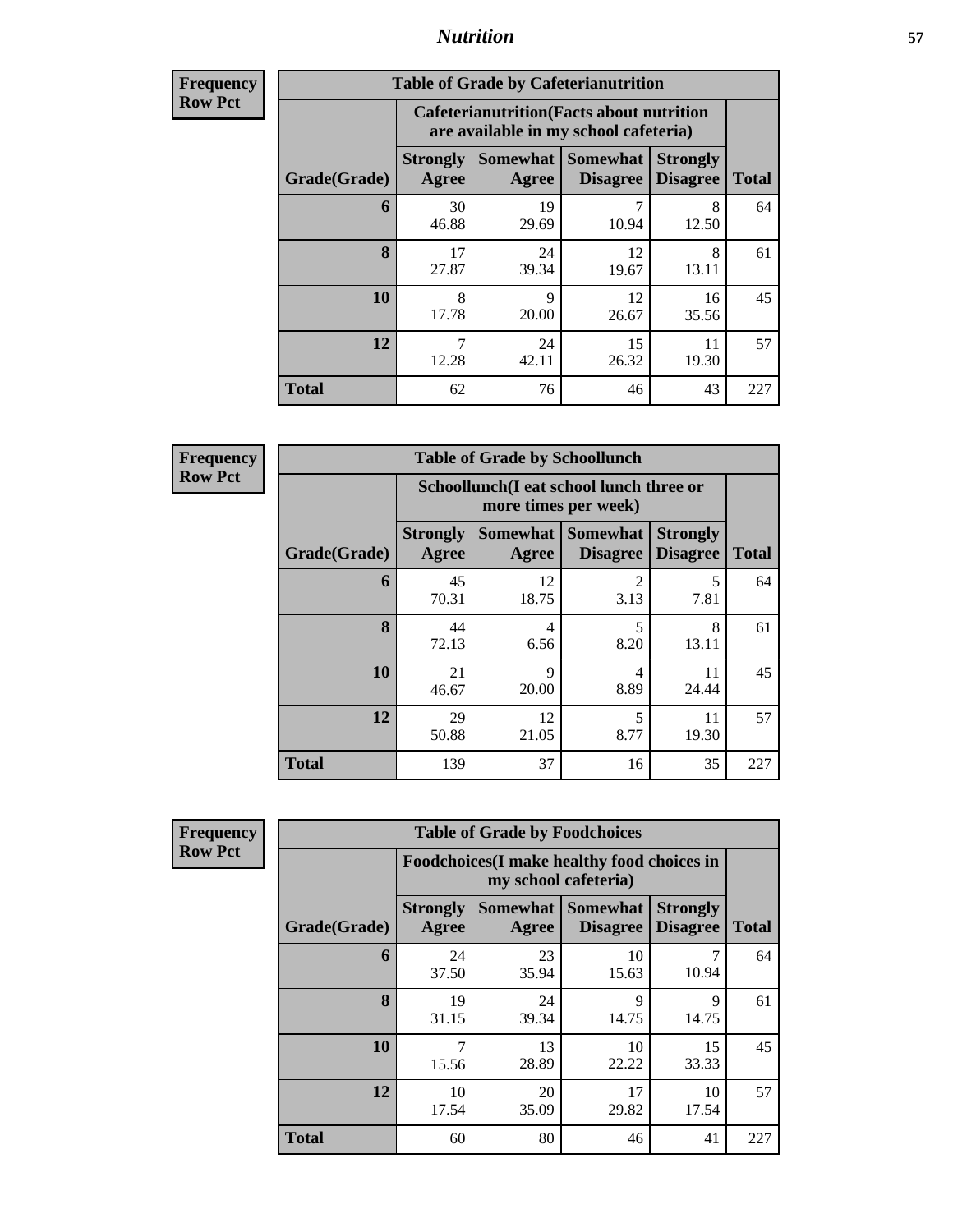**Frequency Row Pct**

| <b>Table of Grade by Wholewheat</b> |                                                                                                             |             |                                        |                                    |              |  |  |  |
|-------------------------------------|-------------------------------------------------------------------------------------------------------------|-------------|----------------------------------------|------------------------------------|--------------|--|--|--|
|                                     | Wholewheat (There are whole wheat and<br>multigrain breads and cereals available in<br>my school cafeteria) |             |                                        |                                    |              |  |  |  |
| Grade(Grade)                        | <b>Strongly</b><br>Agree                                                                                    | Agree       | Somewhat   Somewhat<br><b>Disagree</b> | <b>Strongly</b><br><b>Disagree</b> | <b>Total</b> |  |  |  |
| 6                                   | 30<br>46.88                                                                                                 | 23<br>35.94 | 5<br>7.81                              | 6<br>9.38                          | 64           |  |  |  |
| 8                                   | 24<br>39.34                                                                                                 | 20<br>32.79 | 8<br>13.11                             | 9<br>14.75                         | 61           |  |  |  |
| 10                                  | 8<br>17.78                                                                                                  | 16<br>35.56 | 6<br>13.33                             | 15<br>33.33                        | 45           |  |  |  |
| 12                                  | 14<br>24.56                                                                                                 | 23<br>40.35 | 9<br>15.79                             | 11<br>19.30                        | 57           |  |  |  |
| <b>Total</b>                        | 76                                                                                                          | 82          | 28                                     | 41                                 | 227          |  |  |  |

| <b>Table of Grade by Healthyvending</b> |                                                                                                                                               |                   |                             |                                    |              |  |  |  |  |
|-----------------------------------------|-----------------------------------------------------------------------------------------------------------------------------------------------|-------------------|-----------------------------|------------------------------------|--------------|--|--|--|--|
|                                         | Healthyvending (If only healthy snacks and<br>beverages were available in the vending<br>machines during the school day,<br>I would buy them) |                   |                             |                                    |              |  |  |  |  |
| Grade(Grade)                            | <b>Strongly</b><br>Agree                                                                                                                      | Somewhat<br>Agree | Somewhat<br><b>Disagree</b> | <b>Strongly</b><br><b>Disagree</b> | <b>Total</b> |  |  |  |  |
| 6                                       | 35<br>54.69                                                                                                                                   | 16<br>25.00       | 6<br>9.38                   | 7<br>10.94                         | 64           |  |  |  |  |
| 8                                       | 27<br>44.26                                                                                                                                   | 18<br>29.51       | 6<br>9.84                   | 10<br>16.39                        | 61           |  |  |  |  |
| 10                                      | 14<br>31.11                                                                                                                                   | 10<br>22.22       | 9<br>20.00                  | 12<br>26.67                        | 45           |  |  |  |  |
| 12                                      | 16<br>28.07                                                                                                                                   | 23<br>40.35       | 5<br>8.77                   | 13<br>22.81                        | 57           |  |  |  |  |
| <b>Total</b>                            | 92                                                                                                                                            | 67                | 26                          | 42                                 | 227          |  |  |  |  |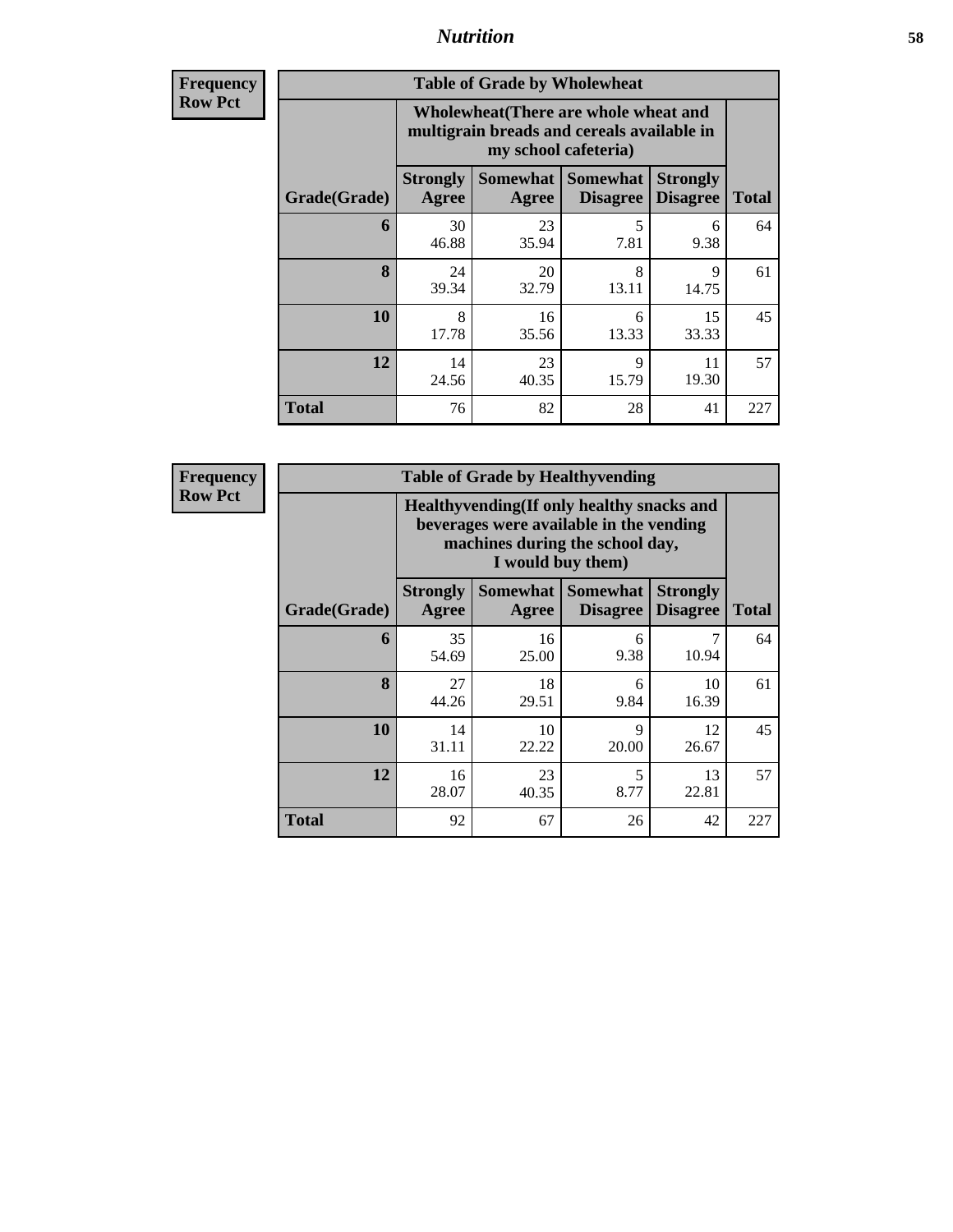|              | <b>Table of Grade by Schoolbreakfast</b>                |                                                                                                                                        |                                        |                                    |              |  |  |  |
|--------------|---------------------------------------------------------|----------------------------------------------------------------------------------------------------------------------------------------|----------------------------------------|------------------------------------|--------------|--|--|--|
|              |                                                         | Schoolbreakfast(If breakfast were<br>available at school,<br>but outside the cafeteria,<br>I would eat breakfast at school more often) |                                        |                                    |              |  |  |  |
| Grade(Grade) | <b>Strongly</b><br>Agree                                | Agree                                                                                                                                  | Somewhat   Somewhat<br><b>Disagree</b> | <b>Strongly</b><br><b>Disagree</b> | <b>Total</b> |  |  |  |
| 6            | 27<br>42.19                                             | 17<br>26.56                                                                                                                            | 4<br>6.25                              | 16<br>25.00                        | 64           |  |  |  |
| 8            | 29<br>47.54                                             | 16<br>26.23                                                                                                                            | 6<br>9.84                              | 10<br>16.39                        | 61           |  |  |  |
| 10           | 16<br>35.56                                             | 11<br>24.44                                                                                                                            | 7<br>15.56                             | 11<br>24.44                        | 45           |  |  |  |
| 12           | 10<br>22<br>Q<br>16<br>28.07<br>15.79<br>38.60<br>17.54 |                                                                                                                                        |                                        |                                    |              |  |  |  |
| Total        | 88                                                      | 66                                                                                                                                     | 27                                     | 46                                 | 227          |  |  |  |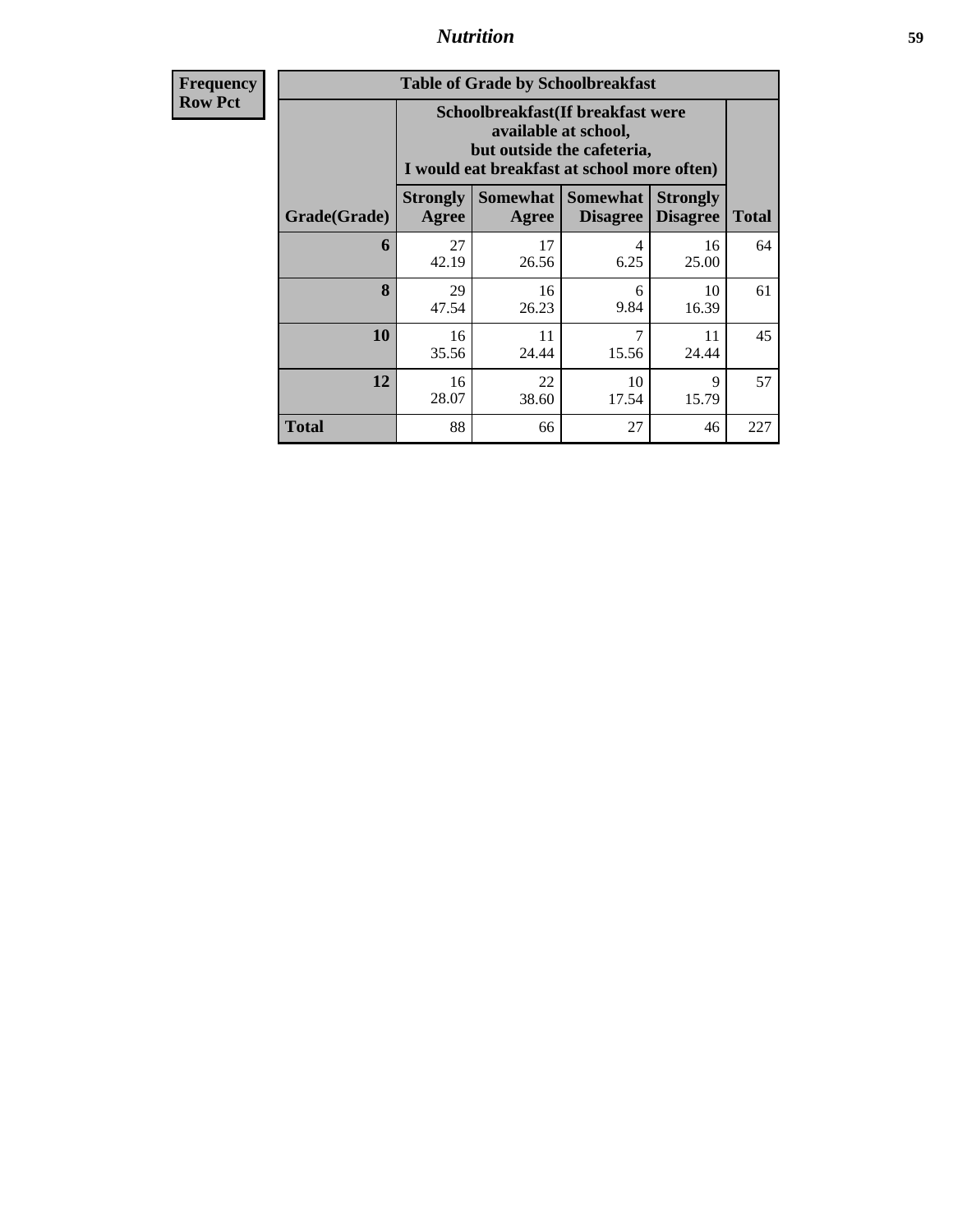| <b>Frequency</b> |                                                                                             | <b>Table of Educationaids by Grade</b> |              |       |       |              |  |  |
|------------------|---------------------------------------------------------------------------------------------|----------------------------------------|--------------|-------|-------|--------------|--|--|
| <b>Col Pct</b>   | <b>Educationaids</b> (I<br>have been<br>taught about<br><b>HIV/AIDS</b> at<br>school in the |                                        | Grade(Grade) |       |       |              |  |  |
|                  | past year)                                                                                  | 6                                      | 8            | 10    | 12    | <b>Total</b> |  |  |
|                  | <b>Yes</b>                                                                                  | 23                                     | 37           | 39    | 35    | 134          |  |  |
|                  |                                                                                             | 35.94                                  | 60.66        | 86.67 | 61.40 |              |  |  |
|                  | N <sub>0</sub>                                                                              | 41                                     | 24           | 6     | 22    | 93           |  |  |
|                  |                                                                                             | 64.06                                  | 39.34        | 13.33 | 38.60 |              |  |  |
|                  | <b>Total</b>                                                                                | 64                                     | 61           | 45    | 57    | 227          |  |  |

| Frequency      | <b>Table of Educationcharacter by Grade</b>                                          |              |             |             |             |              |
|----------------|--------------------------------------------------------------------------------------|--------------|-------------|-------------|-------------|--------------|
| <b>Col Pct</b> | Educationcharacter(I<br>have been taught<br>about character<br>education in the past | Grade(Grade) |             |             |             |              |
|                | year at school)                                                                      | 6            | 8           | 10          | 12          | <b>Total</b> |
|                | <b>Yes</b>                                                                           | 37<br>57.81  | 42<br>68.85 | 31<br>68.89 | 33<br>57.89 | 143          |
|                | No.                                                                                  | 27<br>42.19  | 19<br>31.15 | 14<br>31.11 | 24<br>42.11 | 84           |
|                | <b>Total</b>                                                                         | 64           | 61          | 45          | 57          | 227          |

| <b>Frequency</b> |                                                  | <b>Table of Gradcoach1 by Grade</b> |             |             |             |              |  |
|------------------|--------------------------------------------------|-------------------------------------|-------------|-------------|-------------|--------------|--|
| <b>Col Pct</b>   | Gradcoach1(I<br>know who my<br><b>Graduation</b> | Grade(Grade)                        |             |             |             |              |  |
|                  | Coach is)                                        | 6                                   | 8           | 10          | 12          | <b>Total</b> |  |
|                  | <b>Yes</b>                                       | 21<br>32.81                         | 24<br>39.34 | 23<br>51.11 | 42<br>73.68 | 110          |  |
|                  | N <sub>o</sub>                                   | 43<br>67.19                         | 37<br>60.66 | 22<br>48.89 | 15<br>26.32 | 117          |  |
|                  | <b>Total</b>                                     | 64                                  | 61          | 45          | 57          | 227          |  |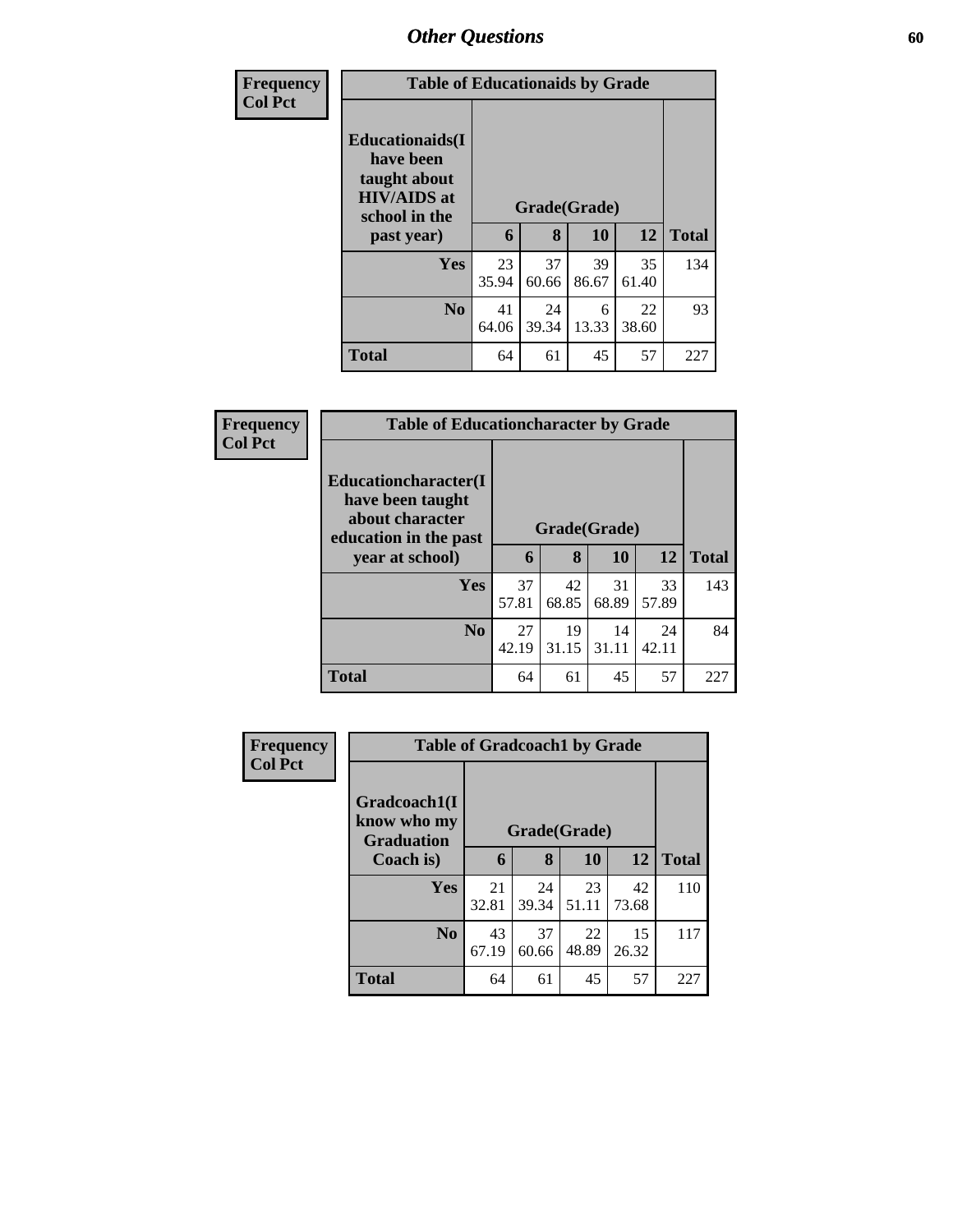| Frequency<br><b>Col Pct</b> | <b>Table of Gradcoach2 by Grade</b>                       |              |             |             |             |              |
|-----------------------------|-----------------------------------------------------------|--------------|-------------|-------------|-------------|--------------|
|                             | Gradcoach2(I<br>have<br>contacted my<br><b>Graduation</b> | Grade(Grade) |             |             |             |              |
|                             | Coach)                                                    | 6            | 8           | 10          | <b>12</b>   | <b>Total</b> |
|                             | <b>Yes</b>                                                | 7<br>10.94   | 8<br>13.11  | 10<br>22.22 | 23<br>40.35 | 48           |
|                             | $\bf No$                                                  | 57<br>89.06  | 53<br>86.89 | 35<br>77.78 | 34<br>59.65 | 179          |
|                             | <b>Total</b>                                              | 64           | 61          | 45          | 57          | 227          |

| Frequency      |                                                                             | <b>Table of Gradcoach3 by Grade</b> |              |             |             |              |  |
|----------------|-----------------------------------------------------------------------------|-------------------------------------|--------------|-------------|-------------|--------------|--|
| <b>Col Pct</b> | Gradcoach3(I<br>have received<br>assistance<br>from my<br><b>Graduation</b> |                                     | Grade(Grade) |             |             |              |  |
|                | Coach)                                                                      | 6                                   | 8            | 10          | 12          | <b>Total</b> |  |
|                | Yes                                                                         | 10<br>15.63                         | 5<br>8.20    | 9<br>20.00  | 19<br>33.33 | 43           |  |
|                | N <sub>0</sub>                                                              | 46<br>71.88                         | 26<br>42.62  | 17<br>37.78 | 16<br>28.07 | 105          |  |
|                | Don't know                                                                  | 8<br>12.50                          | 30<br>49.18  | 19<br>42.22 | 22<br>38.60 | 79           |  |
|                | <b>Total</b>                                                                | 64                                  | 61           | 45          | 57          | 227          |  |

| <b>Frequency</b><br><b>Col Pct</b> | <b>Table of Selfharm by Grade</b>                                                                                                                                          |                        |              |             |             |              |
|------------------------------------|----------------------------------------------------------------------------------------------------------------------------------------------------------------------------|------------------------|--------------|-------------|-------------|--------------|
|                                    | <b>Selfharm</b> (During<br>the past 12<br>months,<br>I harmed myself<br>on purpose<br><b>Suicideconsider</b><br>During the past<br>12 months,<br>I seriously<br>considered |                        | Grade(Grade) |             |             |              |
|                                    | suicide)                                                                                                                                                                   | 6                      | 8            | <b>10</b>   | 12          | <b>Total</b> |
|                                    | <b>Yes</b>                                                                                                                                                                 | $\overline{4}$<br>6.25 | 8<br>13.11   | 6<br>13.33  | 2<br>3.51   | 20           |
|                                    | N <sub>0</sub>                                                                                                                                                             | 60<br>93.75            | 53<br>86.89  | 39<br>86.67 | 55<br>96.49 | 207          |
|                                    | <b>Total</b>                                                                                                                                                               | 64                     | 61           | 45          | 57          | 227          |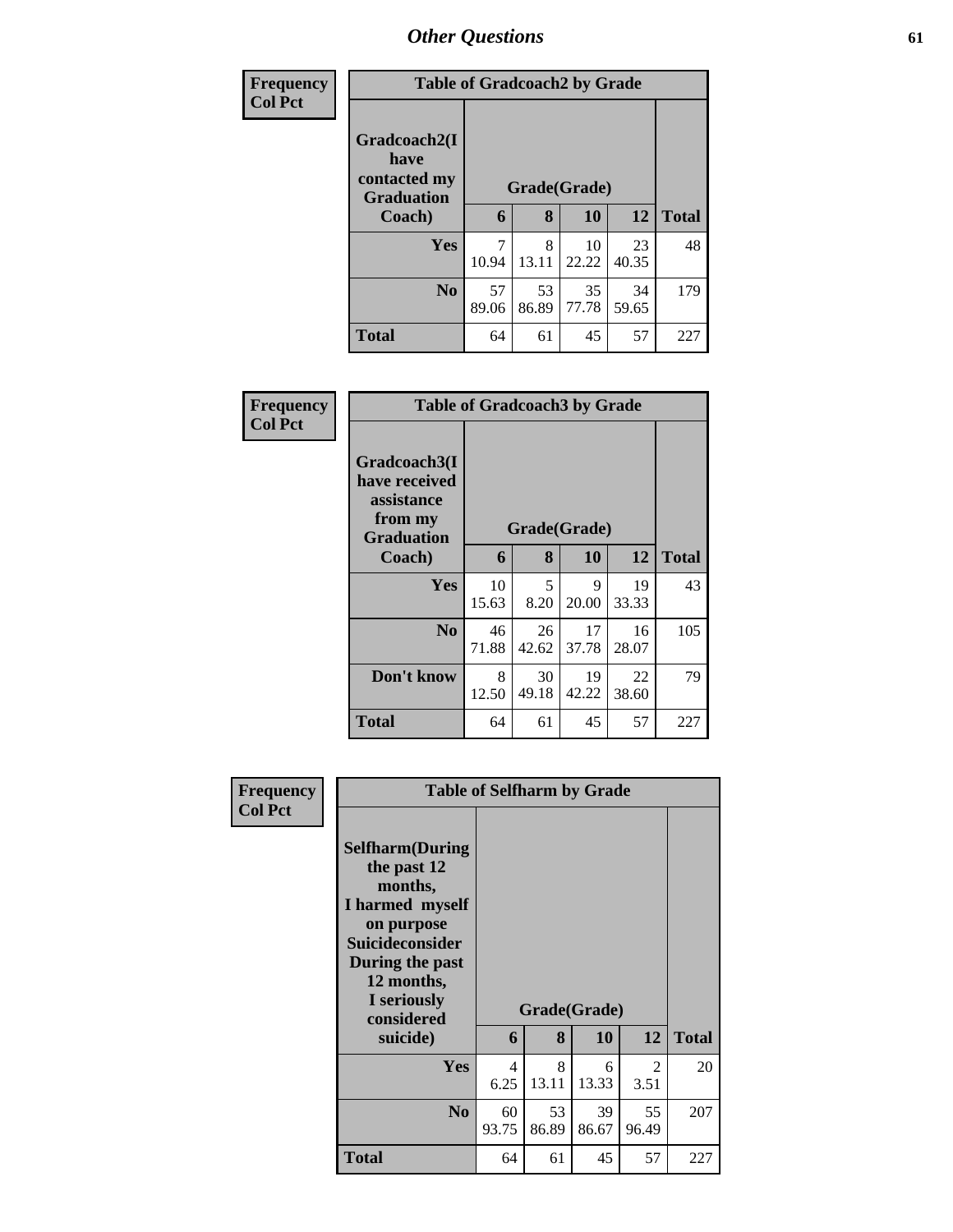| <b>Frequency</b> | <b>Table of Suicideconsider by Grade</b> |             |              |             |             |              |
|------------------|------------------------------------------|-------------|--------------|-------------|-------------|--------------|
| <b>Col Pct</b>   |                                          |             | Grade(Grade) |             |             |              |
|                  | Suicideconsider                          | $\mathbf b$ | 8            | 10          | <b>12</b>   | <b>Total</b> |
|                  | Yes                                      | 3<br>4.69   | 10<br>16.39  | 6<br>13.33  | 2<br>3.51   | 21           |
|                  | N <sub>0</sub>                           | 61<br>95.31 | 51<br>83.61  | 39<br>86.67 | 55<br>96.49 | 206          |
|                  | <b>Total</b>                             | 64          | 61           | 45          | 57          | 227          |

| <b>Frequency</b> | <b>Table of Suicideattempt by Grade</b>              |                        |             |             |                  |              |
|------------------|------------------------------------------------------|------------------------|-------------|-------------|------------------|--------------|
| <b>Col Pct</b>   | Suicideattempt(I<br>have attempted<br>suicide in the | Grade(Grade)           |             |             |                  |              |
|                  | last year)                                           | 6                      | 8           | 10          | 12               | <b>Total</b> |
|                  | Yes                                                  | $\mathfrak{D}$<br>3.13 | 3<br>4.92   | 4<br>8.89   | $\Omega$<br>0.00 | 9            |
|                  | N <sub>0</sub>                                       | 62<br>96.88            | 58<br>95.08 | 41<br>91.11 | 57<br>100.00     | 218          |
|                  | <b>Total</b>                                         | 64                     | 61          | 45          | 57               | 227          |

| Frequency      | <b>Table of Instantmessaged by Grade</b>               |              |             |             |             |              |  |  |
|----------------|--------------------------------------------------------|--------------|-------------|-------------|-------------|--------------|--|--|
| <b>Col Pct</b> | Instantmessaged(I<br>have instant<br>messaged people I | Grade(Grade) |             |             |             |              |  |  |
|                | do not even know)                                      | 6            | 8           | <b>10</b>   | 12          | <b>Total</b> |  |  |
|                | <b>Yes</b>                                             | 9<br>14.06   | 18<br>29.51 | 15<br>33.33 | 18<br>31.58 | 60           |  |  |
|                | No.                                                    | 55<br>85.94  | 43<br>70.49 | 30<br>66.67 | 39<br>68.42 | 167          |  |  |
|                | <b>Total</b>                                           | 64           | 61          | 45          | 57          | 227          |  |  |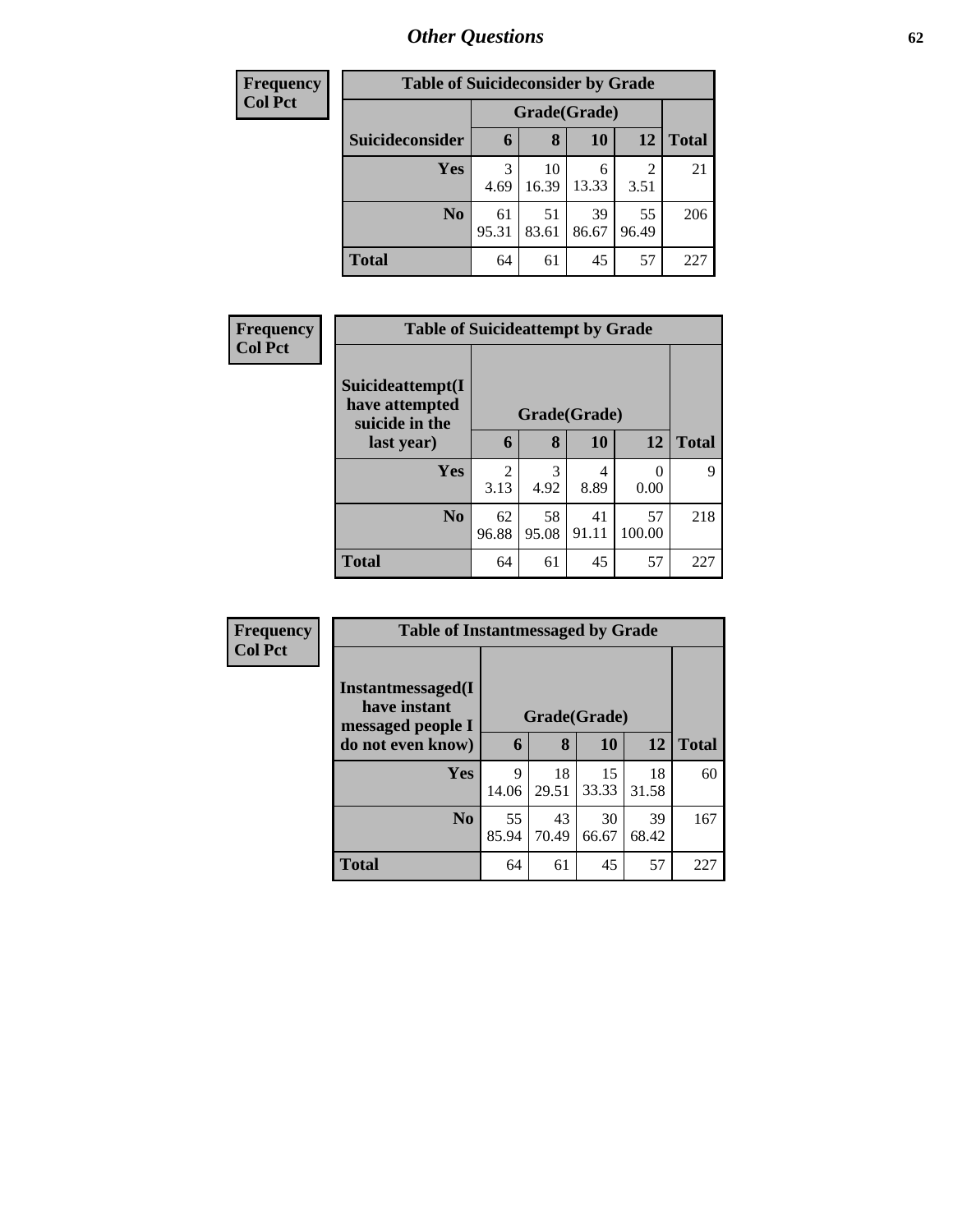| Frequency      | <b>Table of Getsalong by Grade</b>                  |                        |                         |             |             |              |
|----------------|-----------------------------------------------------|------------------------|-------------------------|-------------|-------------|--------------|
| <b>Col Pct</b> | Getsalong(I get<br>along with other<br>students and |                        | Grade(Grade)            |             |             |              |
|                | adults)                                             | 6                      | 8                       | 10          | 12          | <b>Total</b> |
|                | <b>Strongly Agree</b>                               | 32<br>50.00            | 26<br>42.62             | 21<br>46.67 | 30<br>52.63 | 109          |
|                | <b>Somewhat Agree</b>                               | 23<br>35.94            | 21<br>34.43             | 17<br>37.78 | 21<br>36.84 | 82           |
|                | <b>Somewhat Disagree</b>                            | 7<br>10.94             | 7<br>11.48              | 4<br>8.89   | 3<br>5.26   | 21           |
|                | <b>Strongly Disagree</b>                            | $\mathfrak{D}$<br>3.13 | $\overline{7}$<br>11.48 | 3<br>6.67   | 3<br>5.26   | 15           |
|                | Total                                               | 64                     | 61                      | 45          | 57          | 227          |

| Frequency      | <b>Table of Safehome by Grade</b> |                   |              |             |                        |     |  |  |  |
|----------------|-----------------------------------|-------------------|--------------|-------------|------------------------|-----|--|--|--|
| <b>Col Pct</b> | Safehome(I feel<br>safe at home)  | Grade(Grade)<br>6 | <b>Total</b> |             |                        |     |  |  |  |
|                | <b>Strongly Agree</b>             | 45<br>70.31       | 37<br>60.66  | 26<br>57.78 | 42<br>73.68            | 150 |  |  |  |
|                | <b>Somewhat Agree</b>             | 11<br>17.19       | 17<br>27.87  | 11<br>24.44 | 12<br>21.05            | 51  |  |  |  |
|                | <b>Somewhat Disagree</b>          | 3<br>4.69         | 2<br>3.28    | 5<br>11.11  | $\mathfrak{D}$<br>3.51 | 12  |  |  |  |
|                | <b>Strongly Disagree</b>          | 5<br>7.81         | 5<br>8.20    | 3<br>6.67   | 1.75                   | 14  |  |  |  |
|                | <b>Total</b>                      | 64                | 61           | 45          | 57                     | 227 |  |  |  |

| Frequency      |                                                                                                   | <b>Table of Adulttalk by Grade</b> |             |                    |             |              |
|----------------|---------------------------------------------------------------------------------------------------|------------------------------------|-------------|--------------------|-------------|--------------|
| <b>Col Pct</b> | <b>Adulttalk(I</b><br>know an<br>adult at<br>school that<br>I can talk<br>with if I<br>need help) | 6                                  | 8           | Grade(Grade)<br>10 | 12          | <b>Total</b> |
|                | <b>Yes</b>                                                                                        | 52<br>81.25                        | 47<br>77.05 | 25<br>55.56        | 49<br>85.96 | 173          |
|                | N <sub>0</sub>                                                                                    | 12<br>18.75                        | 14<br>22.95 | 20<br>44.44        | 8<br>14.04  | 54           |
|                | <b>Total</b>                                                                                      | 64                                 | 61          | 45                 | 57          | 227          |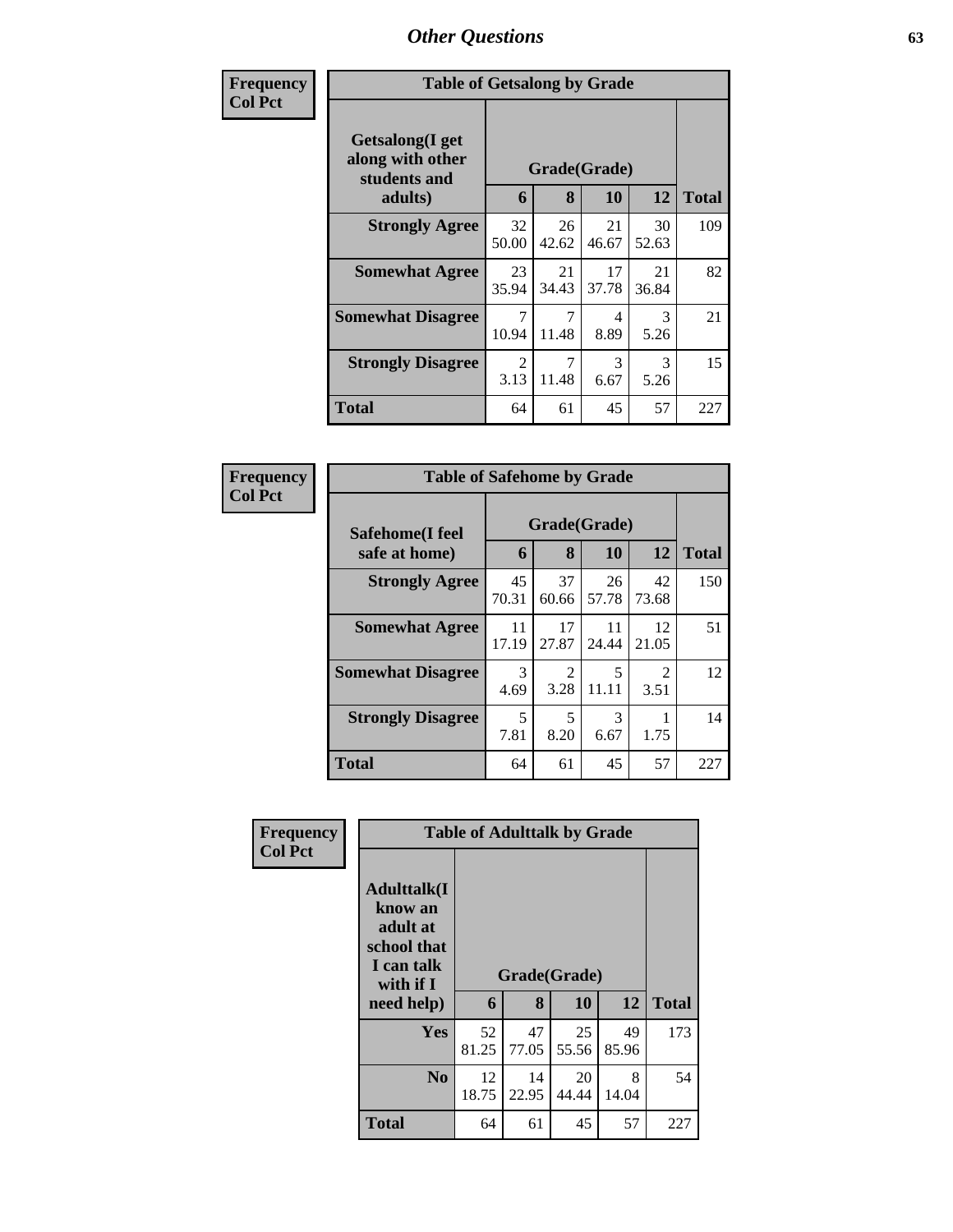**Frequency Row Pct**

| <b>Table of Grade by Tvtime</b> |             |                                                                                        |                     |                      |                                  |                      |              |  |  |  |
|---------------------------------|-------------|----------------------------------------------------------------------------------------|---------------------|----------------------|----------------------------------|----------------------|--------------|--|--|--|
|                                 |             | Tvtime(On an average school day,<br>how much unsupervised time do I spend watching TV) |                     |                      |                                  |                      |              |  |  |  |
| Grade(Grade)   None             |             | <b>Less that</b>                                                                       | hour/day   hour/day | $2 - 3$<br>hours/day | $4 - 5$<br>hours/day   hours/day | $6+$                 | <b>Total</b> |  |  |  |
| 6                               | 10<br>15.63 | 8<br>12.50                                                                             | 8<br>12.50          | 16<br>25.00          | 10.94                            | 15<br>23.44          | 64           |  |  |  |
| 8                               | 6<br>9.84   | 6<br>9.84                                                                              | 6<br>9.84           | 23<br>37.70          | 8<br>13.11                       | 12<br>19.67          | 61           |  |  |  |
| 10                              | 5<br>11.11  | $\mathcal{D}_{\mathcal{L}}$<br>4.44                                                    | 15.56               | 18<br>40.00          | 6<br>13.33                       | 15.56                | 45           |  |  |  |
| 12                              | 8<br>14.04  | 13<br>22.81                                                                            | 8.77                | 19<br>33.33          | 3<br>5.26                        | $\mathbf Q$<br>15.79 | 57           |  |  |  |
| <b>Total</b>                    | 29          | 29                                                                                     | 26                  | 76                   | 24                               | 43                   | 227          |  |  |  |

| <b>Table of Grade by Computertime</b> |             |                                                                                                  |                       |                      |                      |                   |              |  |  |  |
|---------------------------------------|-------------|--------------------------------------------------------------------------------------------------|-----------------------|----------------------|----------------------|-------------------|--------------|--|--|--|
|                                       |             | Computertime(On an average school day,<br>how much unsupervised time do I spend on the computer) |                       |                      |                      |                   |              |  |  |  |
| Grade(Grade)                          | <b>None</b> | <b>Less that</b><br>hour/day                                                                     | hour/day              | $2 - 3$<br>hours/day | $4 - 5$<br>hours/day | $6+$<br>hours/day | <b>Total</b> |  |  |  |
| 6                                     | 26<br>40.63 | 11<br>17.19                                                                                      | 11<br>17.19           | q<br>14.06           | 2<br>3.13            | 5<br>7.81         | 64           |  |  |  |
| $\mathbf{8}$                          | 19<br>31.15 | 15<br>24.59                                                                                      | $\mathcal{D}$<br>3.28 | 13<br>21.31          | 4<br>6.56            | 8<br>13.11        | 61           |  |  |  |
| 10                                    | 8<br>17.78  | 4<br>8.89                                                                                        | 10<br>22.22           | 16<br>35.56          | 4<br>8.89            | 3<br>6.67         | 45           |  |  |  |
| 12                                    | 8<br>14.04  | 12<br>21.05                                                                                      | 12<br>21.05           | 16<br>28.07          | 3<br>5.26            | 6<br>10.53        | 57           |  |  |  |
| <b>Total</b>                          | 61          | 42                                                                                               | 35                    | 54                   | 13                   | 22                | 227          |  |  |  |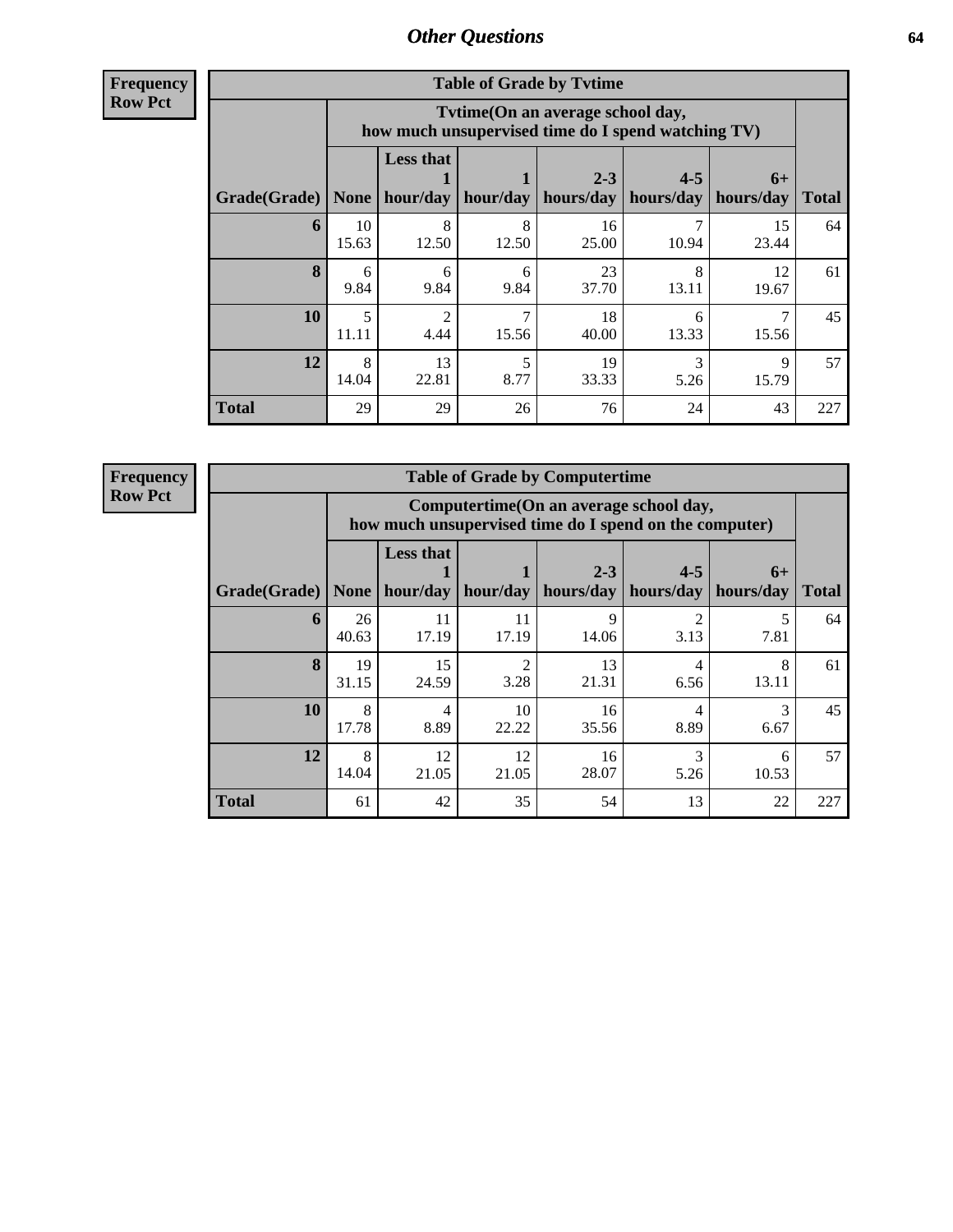### *Questions about Driving Laws* **65** *Driving Questions were asked only of high school students.*

| <b>Frequency</b> |  |
|------------------|--|
| <b>I Row Pct</b> |  |

| <b>Table of Grade by License1</b> |                                                                                                                                           |                                            |                  |               |                      |              |  |  |  |
|-----------------------------------|-------------------------------------------------------------------------------------------------------------------------------------------|--------------------------------------------|------------------|---------------|----------------------|--------------|--|--|--|
|                                   | License1(During the first 6 months of driving<br>with a provisional license,<br>the only passengers who can ride with the<br>driver are:) |                                            |                  |               |                      |              |  |  |  |
| Grade(Grade)                      | <b>Parent or</b>                                                                                                                          | <b>Family</b><br><b>Guardian</b>   Members | <b>Friends</b>   | <b>Anyone</b> | Don't<br><b>Know</b> | <b>Total</b> |  |  |  |
| 6                                 |                                                                                                                                           | 0                                          | 0                | 0             | 0                    | 0            |  |  |  |
| 8                                 | 0                                                                                                                                         | $\Omega$                                   | $\theta$         | 0             | $\Omega$             | $\Omega$     |  |  |  |
| 10                                | 16<br>35.56                                                                                                                               | 15<br>33.33                                | $\Omega$<br>0.00 | 6<br>13.33    | 8<br>17.78           | 45           |  |  |  |
| 12                                | 23<br>40.35                                                                                                                               | 20<br>35.09                                | 1.75             | 6<br>10.53    | 12.28                | 57           |  |  |  |
| <b>Total</b>                      | 39                                                                                                                                        | 35                                         |                  | 12            | 15                   | 102          |  |  |  |
|                                   |                                                                                                                                           | Frequency Missing $= 125$                  |                  |               |                      |              |  |  |  |

| <b>Frequency</b> |              | <b>Table of Grade by License2</b> |                        |                         |                                                                                                          |               |              |
|------------------|--------------|-----------------------------------|------------------------|-------------------------|----------------------------------------------------------------------------------------------------------|---------------|--------------|
| <b>Row Pct</b>   |              |                                   |                        |                         | License2(17 yr old drivers with a<br>provisional driver's license cannot<br>drive between the hours of:) |               |              |
|                  | Grade(Grade) | <b>Midnight</b><br>to 6am         | 1am<br>to<br>5am       | 1am<br>to<br><b>6am</b> | N <sub>0</sub><br>curfew<br>for $17$<br>year<br>olds                                                     | Don't<br>Know | <b>Total</b> |
|                  | 6            | $\theta$<br>$\bullet$             | $\Omega$               | $\Omega$                | $\Omega$                                                                                                 | $\Omega$      | $\Omega$     |
|                  | 8            | $\theta$                          | $\Omega$               | $\theta$                | $\theta$                                                                                                 | $\Omega$      | $\Omega$     |
|                  | 10           | 19<br>42.22                       | $\mathfrak{D}$<br>4.44 | 5<br>11.11              | 5<br>11.11                                                                                               | 14<br>31.11   | 45           |
|                  | 12           | 29<br>50.88                       | 3<br>5.26              | 5<br>8.77               | 4<br>7.02                                                                                                | 16<br>28.07   | 57           |
|                  | <b>Total</b> | 48                                | 5                      | 10                      | 9                                                                                                        | 30            | 102          |
|                  |              | <b>Frequency Missing = 125</b>    |                        |                         |                                                                                                          |               |              |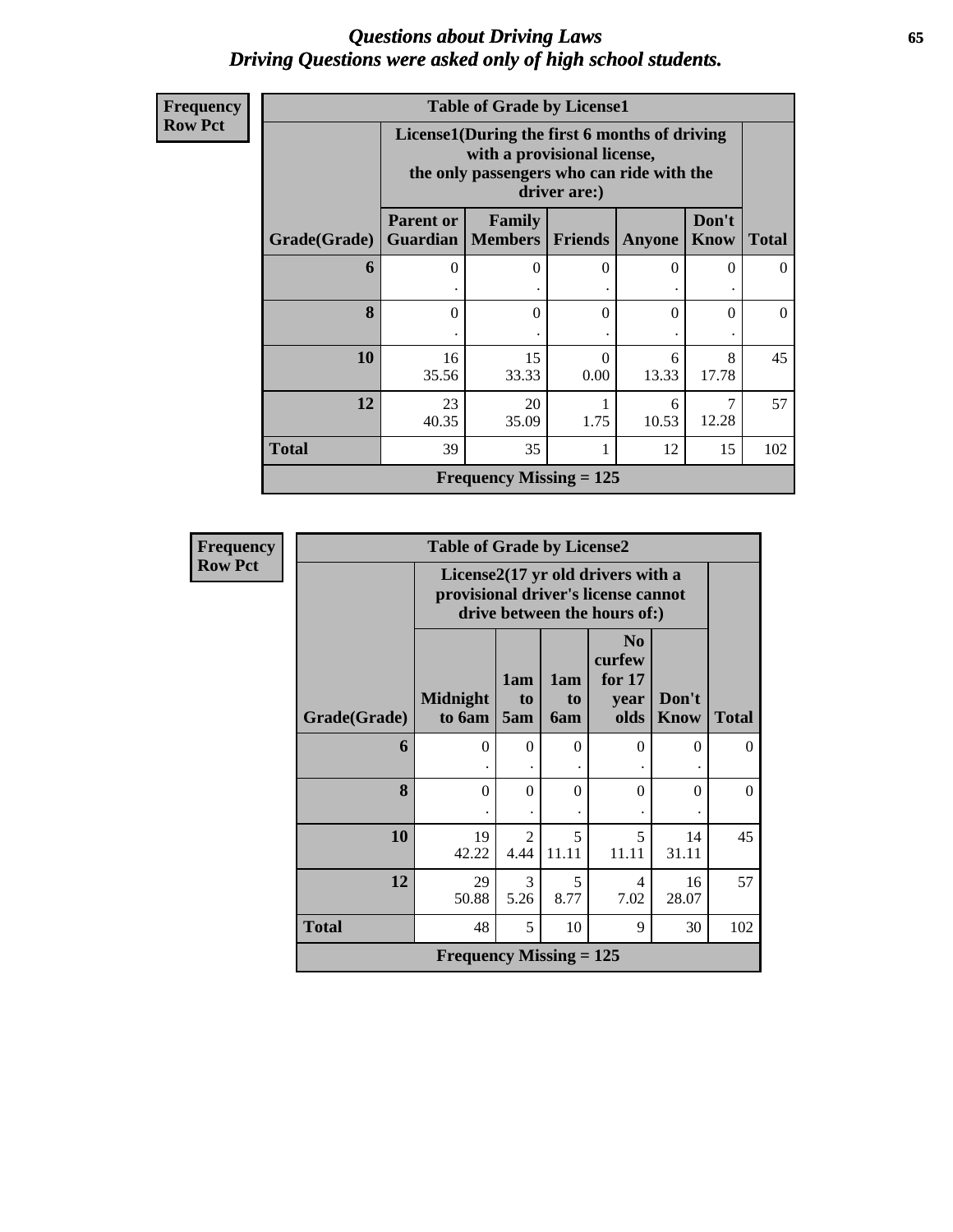### *Questions about Driving Laws* **66** *Driving Questions were asked only of high school students.*

| Frequency      |              | <b>Table of Grade by License3</b> |                                                                                                 |           |                                |            |               |              |  |
|----------------|--------------|-----------------------------------|-------------------------------------------------------------------------------------------------|-----------|--------------------------------|------------|---------------|--------------|--|
| <b>Row Pct</b> |              |                                   | License3(For drivers under the age of<br>21,<br>what level of alcohol is considered<br>$DUI$ ?) |           |                                |            |               |              |  |
|                | Grade(Grade) | Any<br>Amount                     | 0.02                                                                                            | 0.04      | 0.06                           | 0.08       | Don't<br>know | <b>Total</b> |  |
|                | 6            | $\theta$                          | $\Omega$                                                                                        | $\Omega$  | $\Omega$                       | $\Omega$   | $\theta$<br>۰ | $\Omega$     |  |
|                | 8            | $\theta$                          | $\Omega$                                                                                        | $\theta$  | $\Omega$                       | $\Omega$   | $\mathbf{0}$  | $\theta$     |  |
|                | 10           | 6<br>13.33                        | $\overline{4}$<br>8.89                                                                          | 3<br>6.67 | 7<br>15.56                     | 9<br>20.00 | 16<br>35.56   | 45           |  |
|                | 12           | 14<br>24.56                       | 4<br>7.02                                                                                       | 5<br>8.77 | 5<br>8.77                      | 9<br>15.79 | 20<br>35.09   | 57           |  |
|                | <b>Total</b> | 20                                | 8                                                                                               | 8         | 12                             | 18         | 36            | 102          |  |
|                |              |                                   |                                                                                                 |           | <b>Frequency Missing = 125</b> |            |               |              |  |

| <b>Frequency</b> |              |                         |                       |                      | <b>Table of Grade by License4</b> |                                                                                           |               |              |
|------------------|--------------|-------------------------|-----------------------|----------------------|-----------------------------------|-------------------------------------------------------------------------------------------|---------------|--------------|
| <b>Row Pct</b>   |              |                         |                       |                      | posted speet limit by:)           | License4(A driver under 21 automatically<br>loses his/her license if caught exceeding the |               |              |
|                  | Grade(Grade) | $15+$<br>mph            | $25+$<br>mph          | $35+$<br>mph         | <b>Depends</b><br>on<br>judge     | Can't<br>lose<br>license<br>for<br>speeding                                               | Don't<br>know | <b>Total</b> |
|                  | 6            | $\Omega$                | $\theta$              | $\Omega$             | $\Omega$                          | $\Omega$                                                                                  | $\Omega$      | $\theta$     |
|                  | 8            | $\theta$                | $\theta$              | $\Omega$             | $\Omega$                          | $\Omega$                                                                                  | $\theta$      | $\Omega$     |
|                  | 10           | $\overline{7}$<br>15.56 | $\mathcal{E}$<br>6.67 | $\mathbf Q$<br>20.00 | $\overline{7}$<br>15.56           | $\overline{2}$<br>4.44                                                                    | 17<br>37.78   | 45           |
|                  | 12           | 9<br>15.79              | 12<br>21.05           | 4<br>7.02            | $\overline{7}$<br>12.28           | 1<br>1.75                                                                                 | 24<br>42.11   | 57           |
|                  | <b>Total</b> | 16                      | 15                    | 13                   | 14                                | 3                                                                                         | 41            | 102          |
|                  |              |                         |                       |                      | <b>Frequency Missing = 125</b>    |                                                                                           |               |              |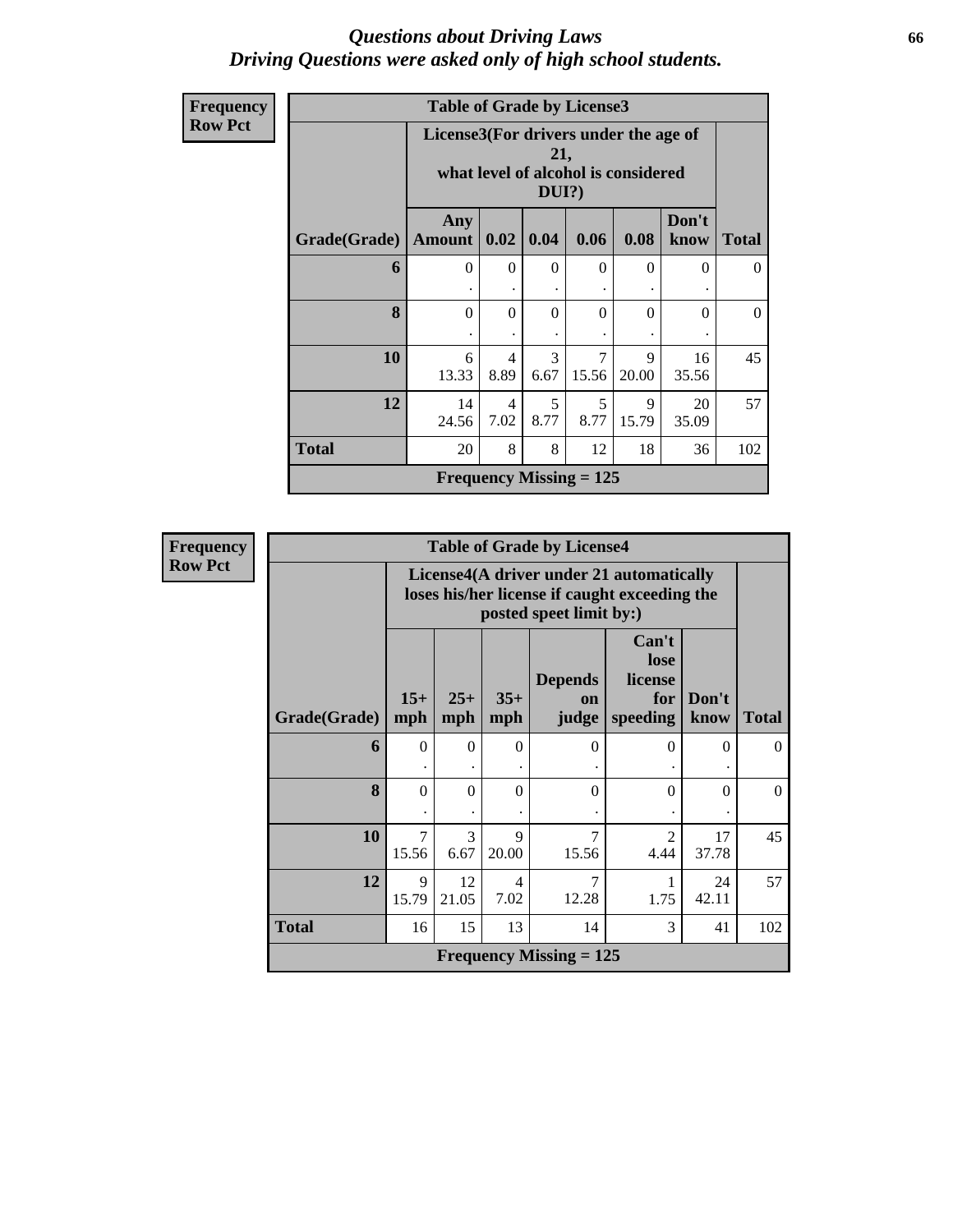### *Questions about Driving Laws* **67** *Driving Questions were asked only of high school students.*

| Frequency      | <b>Table of Grade by License5</b> |                                |                                                                                                                                                             |               |              |  |  |  |  |
|----------------|-----------------------------------|--------------------------------|-------------------------------------------------------------------------------------------------------------------------------------------------------------|---------------|--------------|--|--|--|--|
| <b>Row Pct</b> |                                   |                                | License5(A)<br>Georgia teenager<br>with family<br>connections or a<br>good lawyer can<br>break a teen<br>driving law and<br>keep their driver's<br>license) |               |              |  |  |  |  |
|                | Grade(Grade)                      | Yes                            | N <sub>0</sub>                                                                                                                                              | Don't<br>know | <b>Total</b> |  |  |  |  |
|                | 6                                 | $\theta$                       | $\theta$                                                                                                                                                    | 0             | $\Omega$     |  |  |  |  |
|                | 8                                 | $\theta$                       | $\theta$                                                                                                                                                    | $\theta$      | $\Omega$     |  |  |  |  |
|                | 10                                | 6<br>13.33                     | 20<br>44.44                                                                                                                                                 | 19<br>42.22   | 45           |  |  |  |  |
|                | 12                                | 13<br>22.81                    | 28<br>49.12                                                                                                                                                 | 16<br>28.07   | 57           |  |  |  |  |
|                | <b>Total</b>                      | 19                             | 48                                                                                                                                                          | 35            | 102          |  |  |  |  |
|                |                                   | <b>Frequency Missing = 125</b> |                                                                                                                                                             |               |              |  |  |  |  |

| <b>Frequency</b> | <b>Table of Grade by License6</b> |                                                                                                                                              |                |               |              |
|------------------|-----------------------------------|----------------------------------------------------------------------------------------------------------------------------------------------|----------------|---------------|--------------|
| <b>Row Pct</b>   |                                   | License <sub>6</sub> (I know a<br>friend or classmate<br>that broke a teen<br>driving law,<br>but was allowed to<br>keep his/her<br>license) |                |               |              |
|                  | Grade(Grade)                      | Yes                                                                                                                                          | N <sub>0</sub> | Don't<br>know | <b>Total</b> |
|                  | 6                                 | $\theta$                                                                                                                                     | 0              | 0             | 0            |
|                  | 8                                 | $\theta$                                                                                                                                     | 0              | 0             | 0            |
|                  | 10                                | 10<br>22.22                                                                                                                                  | 15<br>33.33    | 20<br>44.44   | 45           |
|                  | 12                                | 17<br>29.82                                                                                                                                  | 23<br>40.35    | 17<br>29.82   | 57           |
|                  | <b>Total</b>                      | 27                                                                                                                                           | 38             | 37            | 102          |
|                  |                                   | <b>Frequency Missing = 125</b>                                                                                                               |                |               |              |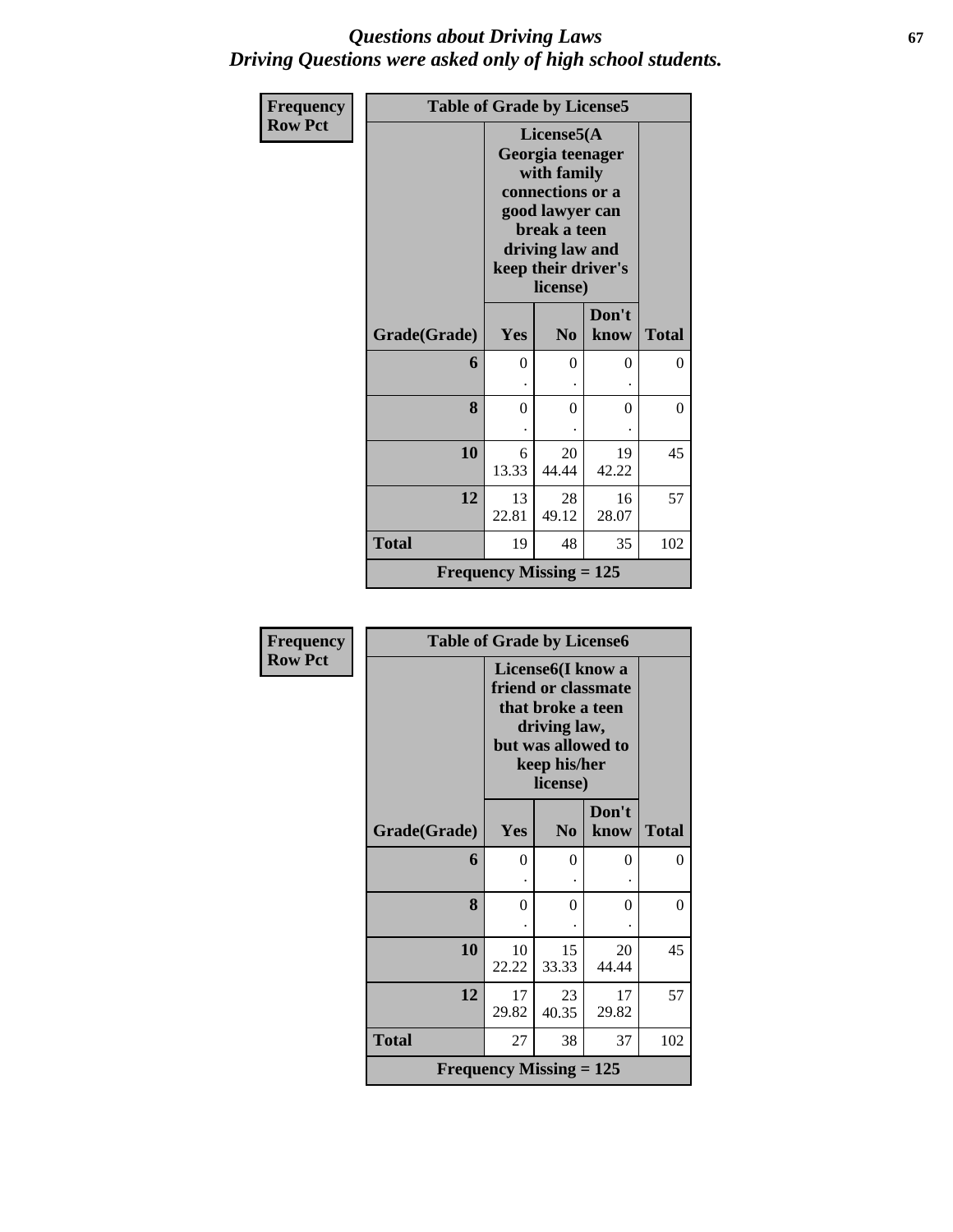### *Questions about Driving Laws* **68** *Driving Questions were asked only of high school students.*

| <b>Frequency</b> |                     | <b>Table of Grade by License7</b>                                            |                                |                                                                                               |               |                |  |  |  |  |
|------------------|---------------------|------------------------------------------------------------------------------|--------------------------------|-----------------------------------------------------------------------------------------------|---------------|----------------|--|--|--|--|
| <b>Row Pct</b>   |                     |                                                                              |                                | License7(A student under the age of 18 cam loser<br>his/her driving privileges if he or she:) |               |                |  |  |  |  |
|                  |                     | <b>Have</b><br>more than<br><b>10</b><br>unexcused<br>absences<br>per school | Drop out<br>without            | <b>Bring</b><br>alcohol/drugs/weapon                                                          | All of<br>the |                |  |  |  |  |
|                  | <b>Grade(Grade)</b> | yr                                                                           | graduating                     | to school above                                                                               |               | <b>Total</b>   |  |  |  |  |
|                  | 6                   | $\Omega$                                                                     | 0                              | $\Omega$                                                                                      | $\Omega$      | $\theta$       |  |  |  |  |
|                  | 8                   | $\Omega$                                                                     | 0                              | $\Omega$                                                                                      | $\Omega$      | $\overline{0}$ |  |  |  |  |
|                  | 10                  | 6<br>13.33                                                                   | 7<br>15.56                     | 5<br>11.11                                                                                    | 27<br>60.00   | 45             |  |  |  |  |
|                  | 12                  | 5<br>8.77                                                                    | 9<br>15.79                     | 4<br>7.02                                                                                     | 39<br>68.42   | 57             |  |  |  |  |
|                  | <b>Total</b>        | 11                                                                           | 16                             | 9                                                                                             | 66            | 102            |  |  |  |  |
|                  |                     |                                                                              | <b>Frequency Missing = 125</b> |                                                                                               |               |                |  |  |  |  |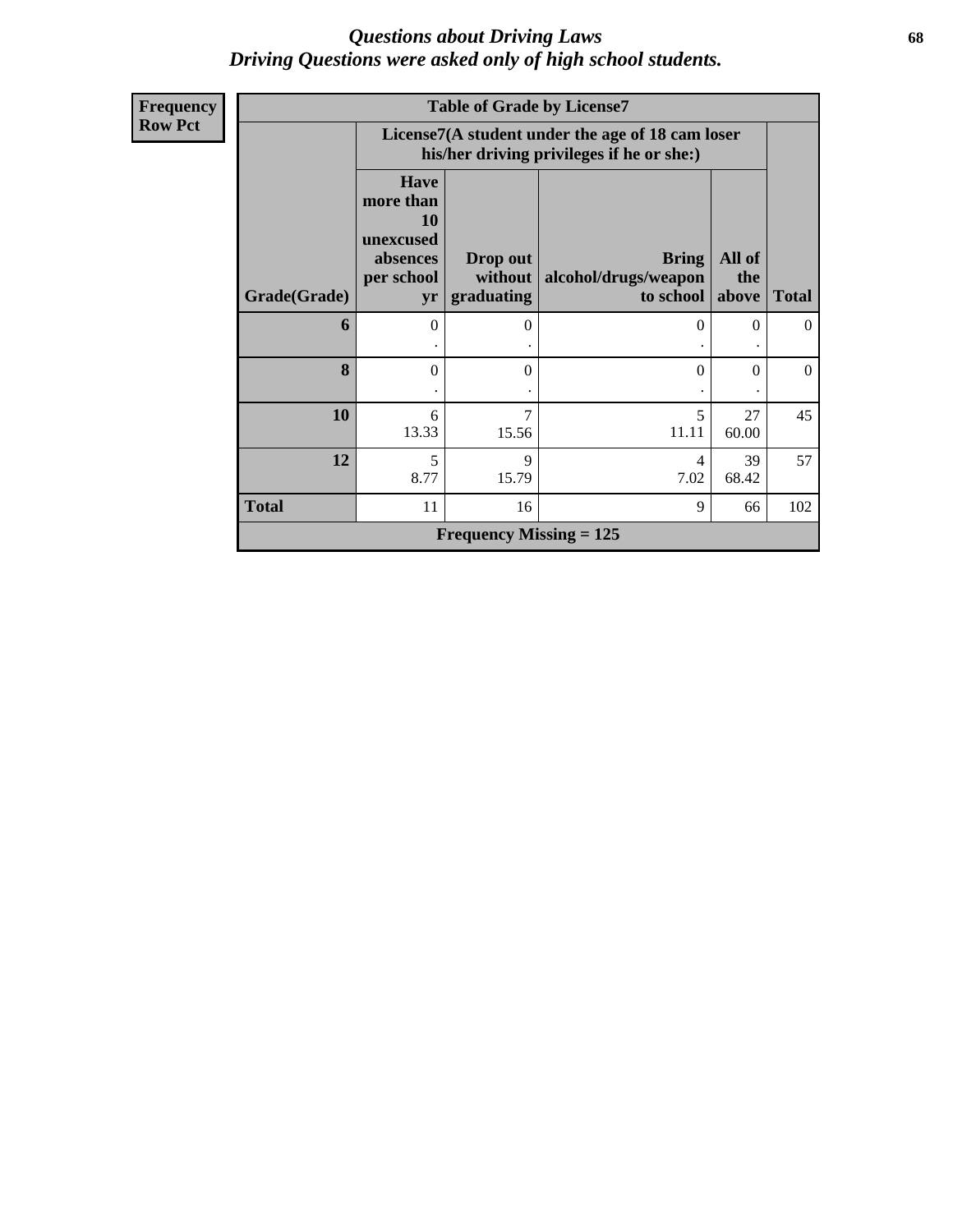# *Select Results by Gender* **69**

| Frequency      | <b>Table of SchoolClimate2 by Gender</b>          |                                 |             |              |
|----------------|---------------------------------------------------|---------------------------------|-------------|--------------|
| <b>Col Pct</b> | SchoolClimate2(I<br>feel successful at<br>school) | Gender(Gender)<br><b>Female</b> | <b>Male</b> | <b>Total</b> |
|                | <b>Strongly Agree</b>                             | 34<br>29.31                     | 40<br>36.04 | 74           |
|                | <b>Somewhat Agree</b>                             | 69<br>59.48                     | 50<br>45.05 | 119          |
|                | <b>Somewhat Disagree</b>                          | 9<br>7.76                       | 11<br>9.91  | 20           |
|                | <b>Strongly Disagree</b>                          | 4<br>3.45                       | 10<br>9.01  | 14           |
|                | <b>Total</b>                                      | 116                             | 111         | 227          |

| <b>Frequency</b> | <b>Table of SchoolClimate6 by Gender</b> |               |                |              |  |  |
|------------------|------------------------------------------|---------------|----------------|--------------|--|--|
| <b>Col Pct</b>   | <b>SchoolClimate6(Teachers</b>           |               | Gender(Gender) |              |  |  |
|                  | treat me with respect)                   | <b>Female</b> | <b>Male</b>    | <b>Total</b> |  |  |
|                  | <b>Strongly Agree</b>                    | 50<br>43.10   | 49<br>44.14    | 99           |  |  |
|                  | <b>Somewhat Agree</b>                    | 49<br>42.24   | 42<br>37.84    | 91           |  |  |
|                  | <b>Somewhat Disagree</b>                 | 11<br>9.48    | 9<br>8.11      | 20           |  |  |
|                  | <b>Strongly Disagree</b>                 | 6<br>5.17     | 11<br>9.91     | 17           |  |  |
|                  | <b>Total</b>                             | 116           | 111            | 227          |  |  |

| <b>Frequency</b> | <b>Table of SchoolClimate8 by Gender</b>                                             |                                 |             |              |
|------------------|--------------------------------------------------------------------------------------|---------------------------------|-------------|--------------|
| <b>Col Pct</b>   | <b>SchoolClimate8(Students</b><br>are frequently<br>recognized for good<br>behavior) | Gender(Gender)<br><b>Female</b> | <b>Male</b> | <b>Total</b> |
|                  | <b>Strongly Agree</b>                                                                | 25<br>21.55                     | 36<br>32.43 | 61           |
|                  | <b>Somewhat Agree</b>                                                                | 58<br>50.00                     | 37<br>33.33 | 95           |
|                  | <b>Somewhat Disagree</b>                                                             | 23<br>19.83                     | 20<br>18.02 | 43           |
|                  | <b>Strongly Disagree</b>                                                             | 10<br>8.62                      | 18<br>16.22 | 28           |
|                  | Total                                                                                | 116                             | 111         | 227          |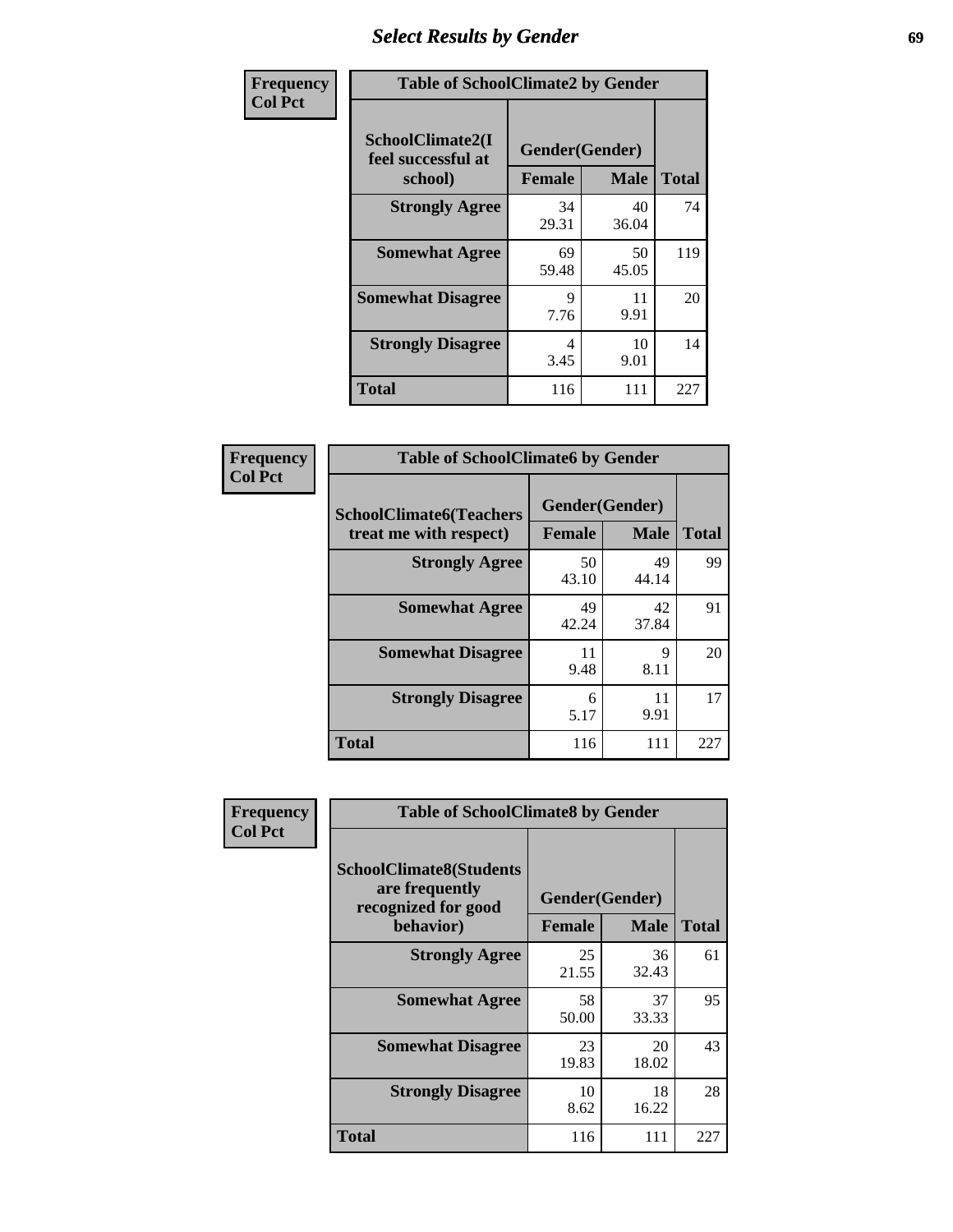# **Select Results by Gender 70**

| Frequency      | <b>Table of Gender by Dropout</b> |                                                                        |                |              |
|----------------|-----------------------------------|------------------------------------------------------------------------|----------------|--------------|
| <b>Row Pct</b> |                                   | Dropout(I<br>have<br>thought<br>about<br>dropping<br>out of<br>school) |                |              |
|                | Gender(Gender)                    | <b>Yes</b>                                                             | N <sub>0</sub> | <b>Total</b> |
|                | <b>Female</b>                     | 38<br>32.76                                                            | 78<br>67.24    | 116          |
|                | <b>Male</b>                       | 35<br>31.53                                                            | 76<br>68.47    | 111          |
|                | <b>Total</b>                      | 73                                                                     | 154            | 227          |

| <b>Frequency</b> | <b>Table of Gender by Dropoutreason</b> |                                                                    |              |                          |                                |              |              |
|------------------|-----------------------------------------|--------------------------------------------------------------------|--------------|--------------------------|--------------------------------|--------------|--------------|
| <b>Row Pct</b>   |                                         | Dropoutreason(If I dropped out the<br>reason would most likely be) |              |                          |                                |              |              |
|                  | Gender(Gender)                          | Won't<br><b>Drop</b><br>out                                        | <b>Bored</b> | Family<br><b>Reasons</b> | <b>Being</b><br><b>Bullied</b> | <b>Other</b> | <b>Total</b> |
|                  | Female                                  | 68<br>58.62                                                        | 9<br>7.76    | 10<br>8.62               | 6<br>5.17                      | 23<br>19.83  | 116          |
|                  | <b>Male</b>                             | 57<br>51.35                                                        | 16<br>14.41  | 6<br>5.41                | 8<br>7.21                      | 24<br>21.62  | 111          |
|                  | <b>Total</b>                            | 125                                                                | 25           | 16                       | 14                             | 47           | 227          |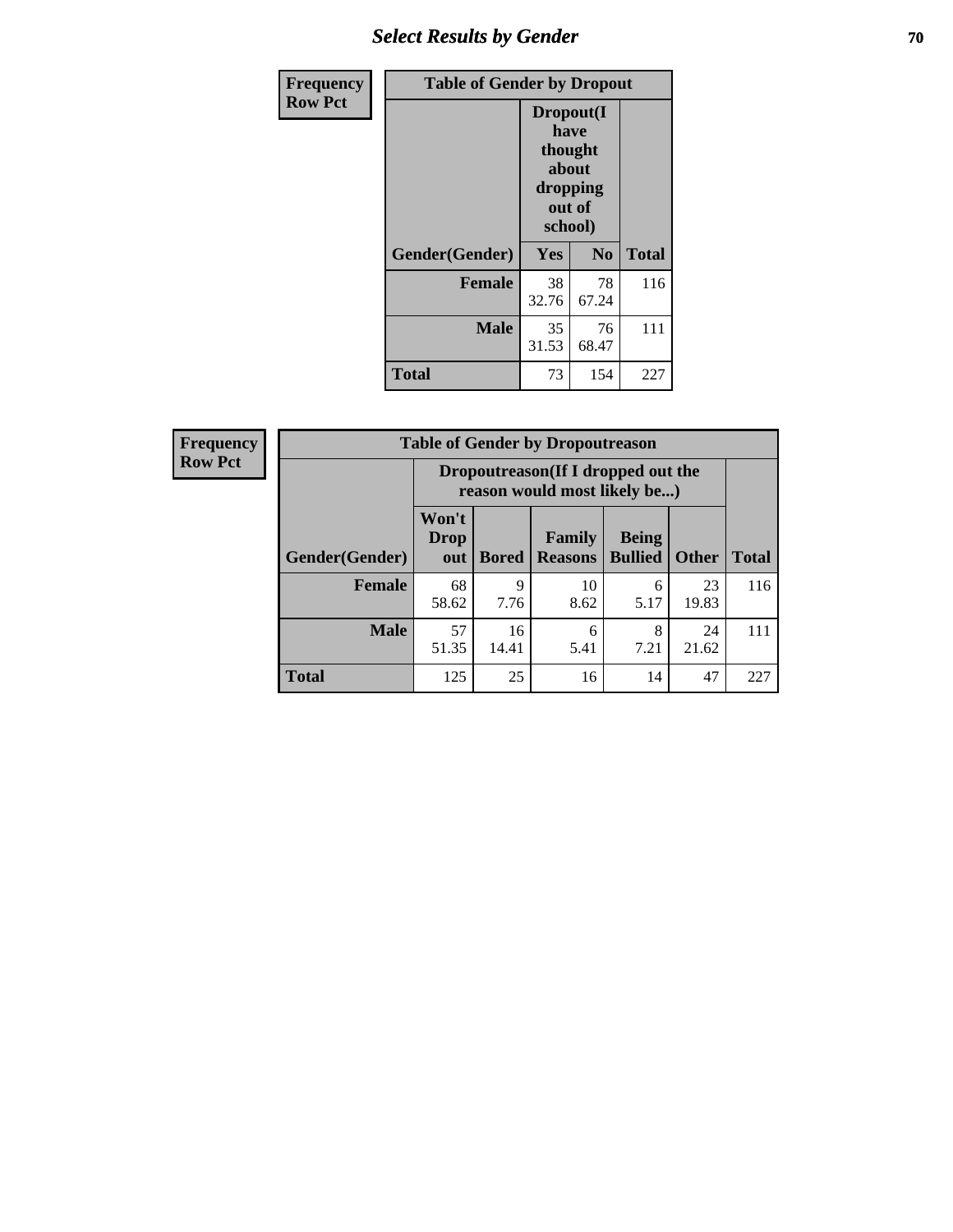*School Safety* **71**

| Frequency      | <b>Table of Gender by Bullied2</b> |                 |                |              |
|----------------|------------------------------------|-----------------|----------------|--------------|
| <b>Row Pct</b> |                                    | <b>Bullied2</b> |                |              |
|                | Gender(Gender)                     | <b>Yes</b>      | N <sub>0</sub> | <b>Total</b> |
|                | <b>Female</b>                      | 25<br>21.55     | 91<br>78.45    | 116          |
|                | <b>Male</b>                        | 27<br>24.32     | 84<br>75.68    | 111          |
|                | <b>Total</b>                       | 52              | 175            | 227          |

| Frequency      | <b>Table of Gender by Bulliedothers2</b> |                       |                |              |
|----------------|------------------------------------------|-----------------------|----------------|--------------|
| <b>Row Pct</b> |                                          | <b>Bulliedothers2</b> |                |              |
|                | Gender(Gender)                           | Yes                   | N <sub>0</sub> | <b>Total</b> |
|                | <b>Female</b>                            | 14<br>12.07           | 102<br>87.93   | 116          |
|                | <b>Male</b>                              | 11<br>9.91            | 100<br>90.09   | 111          |
|                | <b>Total</b>                             | 25                    | 202            | 227          |

| <b>Frequency</b> | <b>Table of Gender by Weaponschool2</b> |                      |                |              |
|------------------|-----------------------------------------|----------------------|----------------|--------------|
| <b>Row Pct</b>   |                                         | <b>Weaponschool2</b> |                |              |
|                  | Gender(Gender)                          | Yes                  | N <sub>0</sub> | <b>Total</b> |
|                  | <b>Female</b>                           | 0.00                 | 116<br>100.00  | 116          |
|                  | <b>Male</b>                             | 6.31                 | 104<br>93.69   |              |
|                  | <b>Total</b>                            |                      | 220            | 227          |

| Frequency      | <b>Table of Gender by Absentunsafe2</b> |               |                |              |
|----------------|-----------------------------------------|---------------|----------------|--------------|
| <b>Row Pct</b> |                                         | Absentunsafe2 |                |              |
|                | Gender(Gender)                          | Yes           | N <sub>0</sub> | <b>Total</b> |
|                | <b>Female</b>                           | 10<br>8.62    | 106<br>91.38   | 116          |
|                | <b>Male</b>                             | 4.50          | 106<br>95.50   | 111          |
|                | <b>Total</b>                            | 15            | 212            | 227          |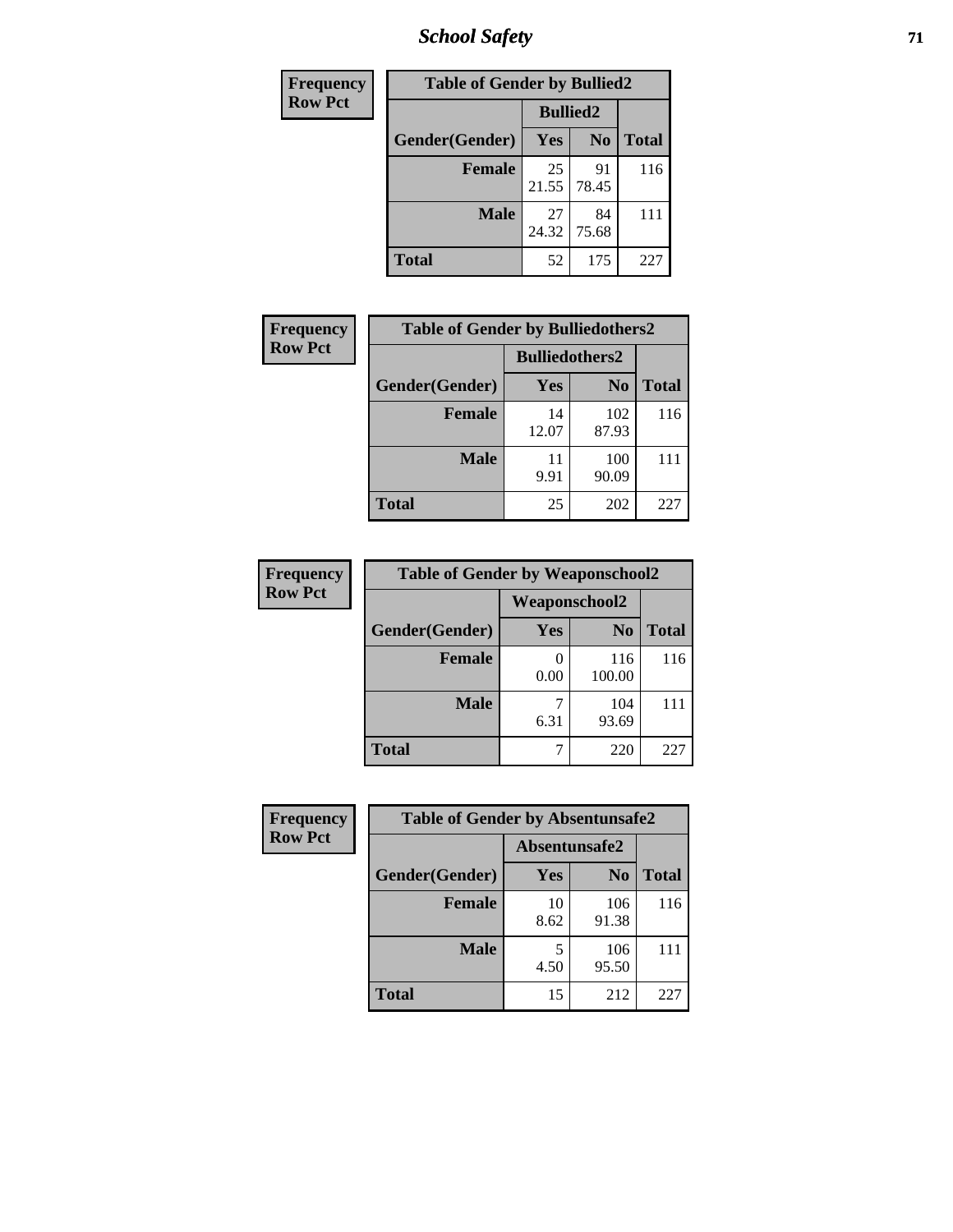*School Safety* **72**

| Frequency      | <b>Table of Gender by Gangself</b> |                                                                                                        |                |              |
|----------------|------------------------------------|--------------------------------------------------------------------------------------------------------|----------------|--------------|
| <b>Row Pct</b> |                                    | <b>Gangself</b> (I<br>have<br>participated<br>in illegal gang<br>activities in<br>the past 30<br>days) |                |              |
|                | Gender(Gender)                     | Yes                                                                                                    | N <sub>0</sub> | <b>Total</b> |
|                | <b>Female</b>                      | $\overline{c}$<br>1.72                                                                                 | 114<br>98.28   | 116          |
|                | <b>Male</b>                        | 10<br>9.01                                                                                             | 101<br>90.99   | 111          |
|                | <b>Total</b>                       | 12                                                                                                     | 215            | 227          |

| Frequency      | <b>Table of Gender by Gangpeers</b> |                                                                                                                             |                |              |
|----------------|-------------------------------------|-----------------------------------------------------------------------------------------------------------------------------|----------------|--------------|
| <b>Row Pct</b> |                                     | <b>Gangpeers</b> (I<br>have friends<br>who have<br>participated<br>in illegal gang<br>activities in<br>the past 30<br>days) |                |              |
|                | Gender(Gender)                      | <b>Yes</b>                                                                                                                  | N <sub>0</sub> | <b>Total</b> |
|                | <b>Female</b>                       | 18<br>15.52                                                                                                                 | 98<br>84.48    | 116          |
|                | <b>Male</b>                         | 28<br>25.23                                                                                                                 | 83<br>74.77    | 111          |
|                | <b>Total</b>                        | 46                                                                                                                          | 181            | 227          |

| Frequency      | <b>Table of Gender by Pickedon2</b> |             |                |              |
|----------------|-------------------------------------|-------------|----------------|--------------|
| <b>Row Pct</b> |                                     | Pickedon2   |                |              |
|                | Gender(Gender)                      | <b>Yes</b>  | N <sub>0</sub> | <b>Total</b> |
|                | <b>Female</b>                       | 45<br>38.79 | 71<br>61.21    | 116          |
|                | <b>Male</b>                         | 35<br>31.53 | 76<br>68.47    | 111          |
|                | <b>Total</b>                        | 80          | 147            | 227          |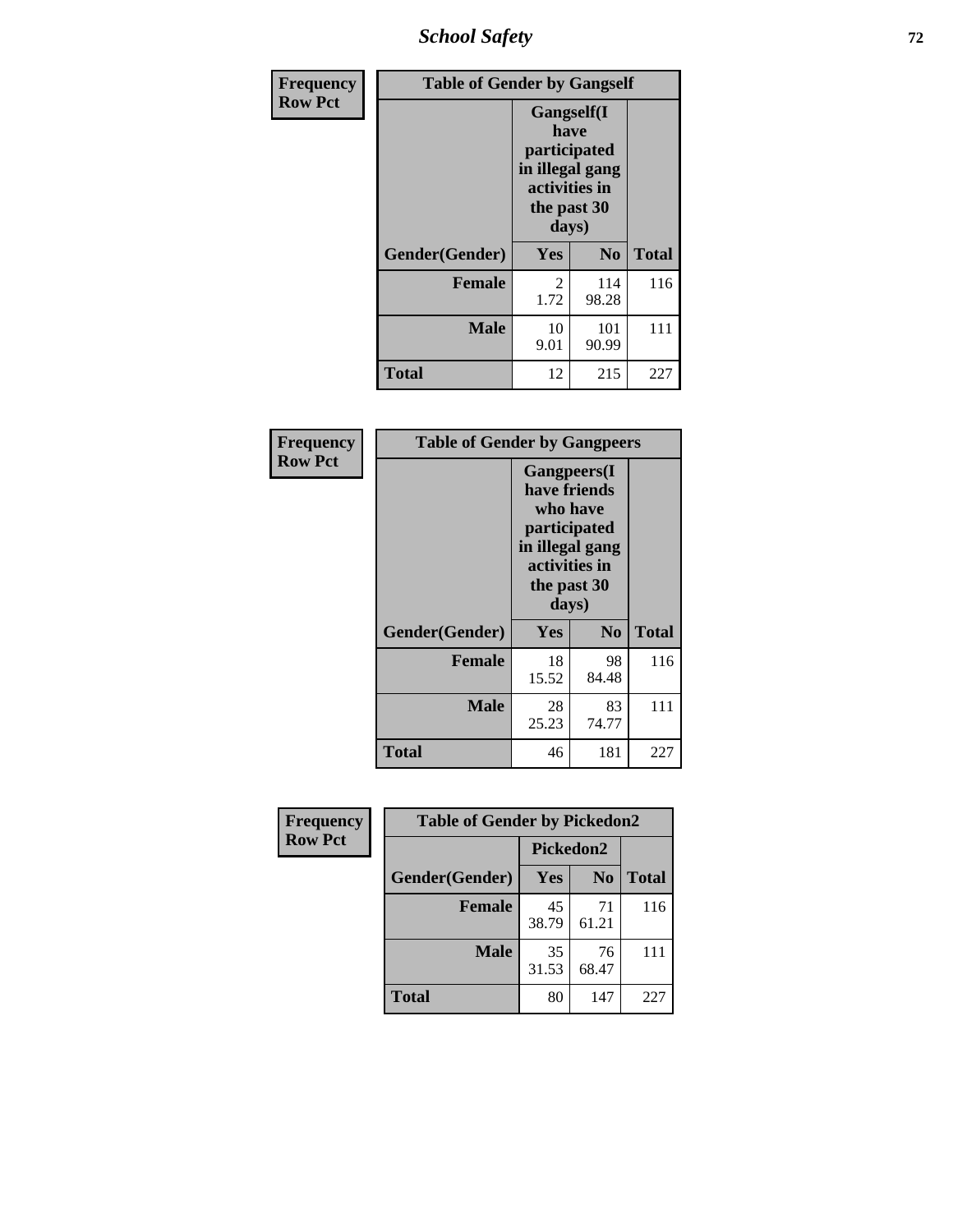*School Safety* **73**

| <b>Frequency</b> | <b>Table of Gender by Safeschool2</b> |             |                |              |
|------------------|---------------------------------------|-------------|----------------|--------------|
| <b>Row Pct</b>   |                                       | Safeschool2 |                |              |
|                  | Gender(Gender)                        | <b>Yes</b>  | N <sub>0</sub> | <b>Total</b> |
|                  | <b>Female</b>                         | 77<br>66.38 | 39<br>33.62    | 116          |
|                  | <b>Male</b>                           | 84<br>75.68 | 27<br>24.32    | 111          |
|                  | <b>Total</b>                          | 161         | 66             | 227          |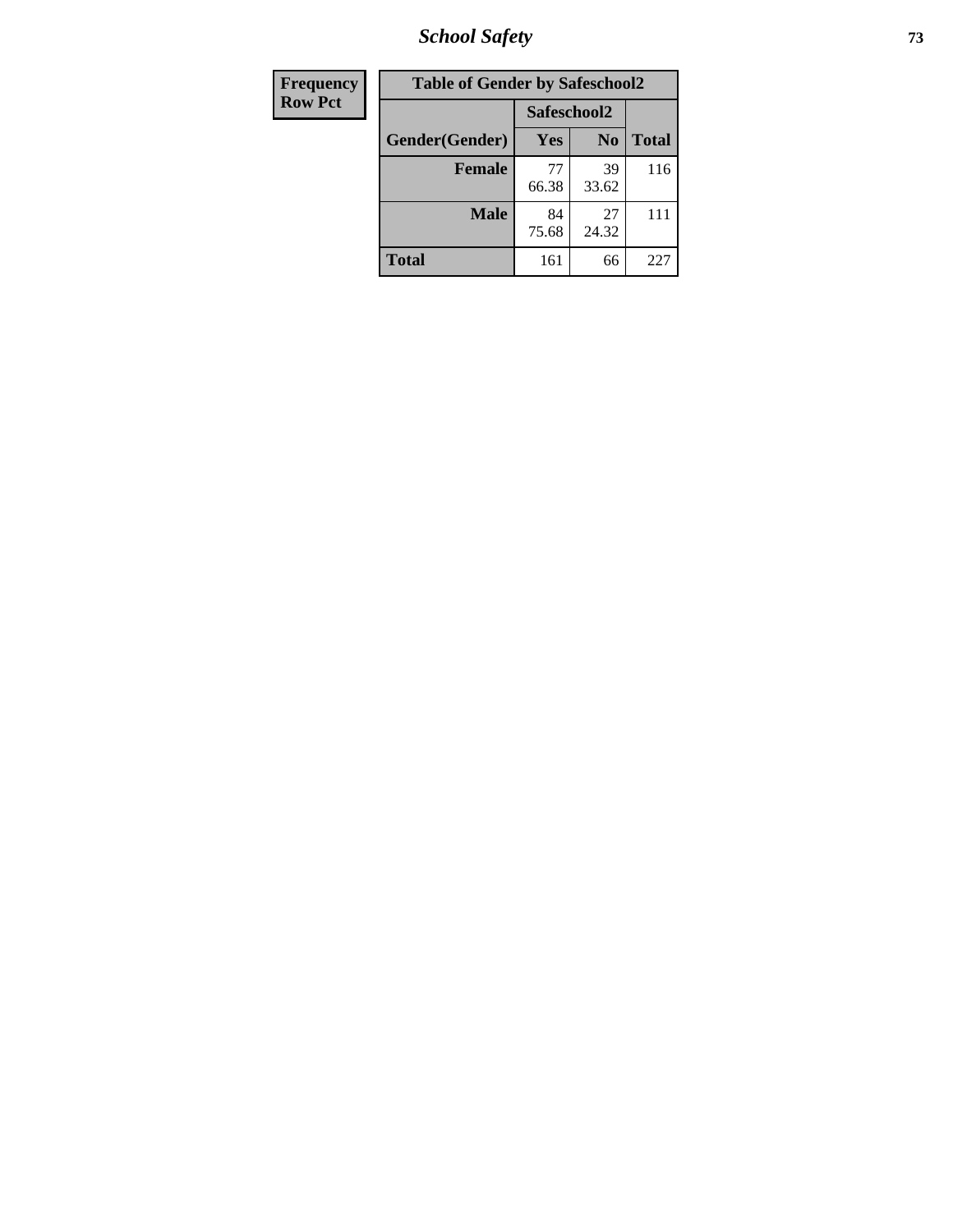# *Incidence of Drug Use* 74

| <b>Frequency</b> | <b>Table of Gender by AlcoholAlt</b> |                                          |                |              |  |
|------------------|--------------------------------------|------------------------------------------|----------------|--------------|--|
| <b>Row Pct</b>   |                                      | AlcoholAlt(Alcohol<br>use, past 30 days) |                |              |  |
|                  | Gender(Gender)                       | Yes                                      | N <sub>0</sub> | <b>Total</b> |  |
|                  | <b>Female</b>                        | 24<br>20.69                              | 92<br>79.31    | 116          |  |
|                  | <b>Male</b>                          | 28<br>25.23                              | 83<br>74.77    | 111          |  |
|                  | <b>Total</b>                         | 52                                       | 175            | 227          |  |

| Frequency      | <b>Table of Gender by TobaccoAny</b> |                                          |                |              |  |
|----------------|--------------------------------------|------------------------------------------|----------------|--------------|--|
| <b>Row Pct</b> |                                      | TobaccoAny(Tobacco<br>use, past 30 days) |                |              |  |
|                | Gender(Gender)                       | Yes                                      | N <sub>0</sub> | <b>Total</b> |  |
|                | <b>Female</b>                        | 10<br>8.62                               | 106<br>91.38   | 116          |  |
|                | <b>Male</b>                          | 26<br>23.42                              | 85<br>76.58    |              |  |
|                | <b>Total</b>                         | 36                                       | 191            | 227          |  |

| <b>Frequency</b> | <b>Table of Gender by MarijuanaAlt</b> |                                              |                |              |
|------------------|----------------------------------------|----------------------------------------------|----------------|--------------|
| <b>Row Pct</b>   |                                        | MarijuanaAlt(Marijuana<br>use, past 30 days) |                |              |
|                  | Gender(Gender)                         | Yes                                          | N <sub>0</sub> | <b>Total</b> |
|                  | <b>Female</b>                          | 6.03                                         | 109<br>93.97   | 116          |
|                  | <b>Male</b>                            | 10<br>9.01                                   | 101<br>90.99   | 111          |
|                  | <b>Total</b>                           |                                              | 210            | 227          |

| <b>Frequency</b> | <b>Table of Gender by OtherDrugAny</b> |                                                       |                |              |  |
|------------------|----------------------------------------|-------------------------------------------------------|----------------|--------------|--|
| <b>Row Pct</b>   |                                        | <b>OtherDrugAny</b> (Other<br>drug use, past 30 days) |                |              |  |
|                  | Gender(Gender)                         | <b>Yes</b>                                            | N <sub>0</sub> | <b>Total</b> |  |
|                  | <b>Female</b>                          | 12<br>10.34                                           | 104<br>89.66   | 116          |  |
|                  | <b>Male</b>                            | 10<br>9.01                                            | 101<br>90.99   | 111          |  |
|                  | <b>Total</b>                           | 22                                                    | 205            | 227          |  |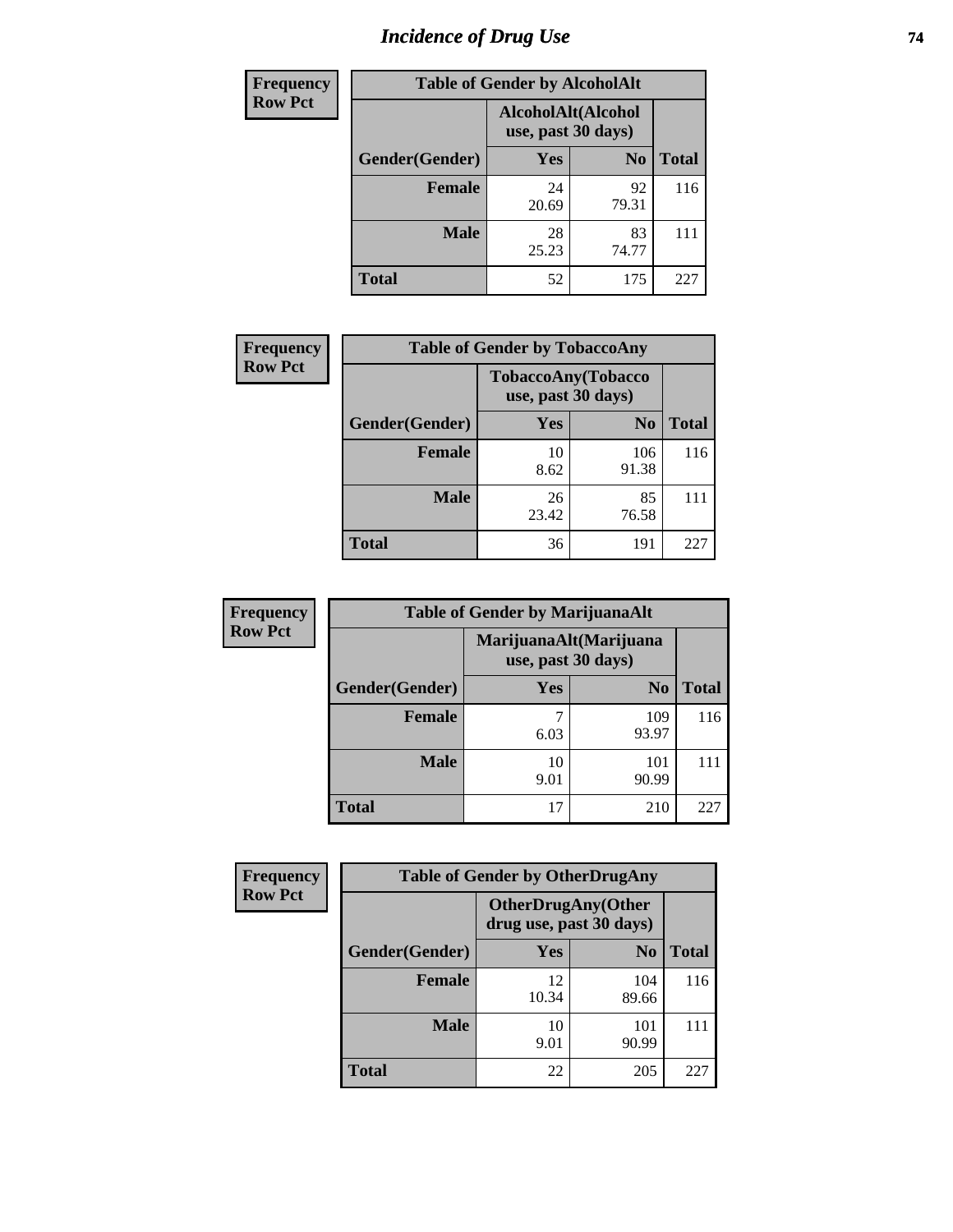## *Average Age at Onset of Use* **75** *Results for "Average Age at Onset of Use" questions exclude students who said they did not use that substance*

### **Gender=Female**

| <b>Variable</b>    | <b>Label</b>                                                       | <b>Mean</b> |
|--------------------|--------------------------------------------------------------------|-------------|
| Alcoholinit2       | I started using alcohol when I was                                 | 13.28       |
| Cigarettesinit2    | I started smoking tobacco when I was                               | 13.08       |
| Smokelessinit2     | I started chewing tobacco when I was                               | 12.33       |
| Marijuanainit2     | I started using marijuana when I was                               | 14.50       |
| Cocaineinit2       | I started using cocaine when I was                                 | 11.00       |
| Inhalantsinit2     | I started using inhalants when I was                               | 12.00       |
| Steroidsinit2      | I started using steroids when I was                                | 8.00        |
| Ecstasyinit2       | I started using ecstasy when I was                                 | 16.00       |
| Methinit2          | I started using methamphetamines when I was                        |             |
| Hallucinogensinit2 | I started using hallucinogens when I was                           |             |
| Prescription in t2 | I started using prescription drugs not prescribed to me when I was | 12.45       |

### **Gender=Male**

| <b>Variable</b>    | Label                                                              | <b>Mean</b> |
|--------------------|--------------------------------------------------------------------|-------------|
| Alcoholinit2       | I started using alcohol when I was                                 | 11.81       |
| Cigarettesinit2    | I started smoking tobacco when I was                               | 11.26       |
| Smokelessinit2     | I started chewing tobacco when I was                               | 12.00       |
| Marijuanainit2     | I started using marijuana when I was                               | 12.77       |
| Cocaineinit2       | I started using cocaine when I was                                 | 10.67       |
| Inhalantsinit2     | I started using inhalants when I was                               | 10.83       |
| Steroidsinit2      | I started using steroids when I was                                | 8.00        |
| Ecstasyinit2       | I started using ecstasy when I was                                 | 12.67       |
| Methinit2          | I started using methamphetamines when I was                        | 12.67       |
| Hallucinogensinit2 | I started using hallucinogens when I was                           | 11.50       |
| Prescriptioninit2  | I started using prescription drugs not prescribed to me when I was | 12.43       |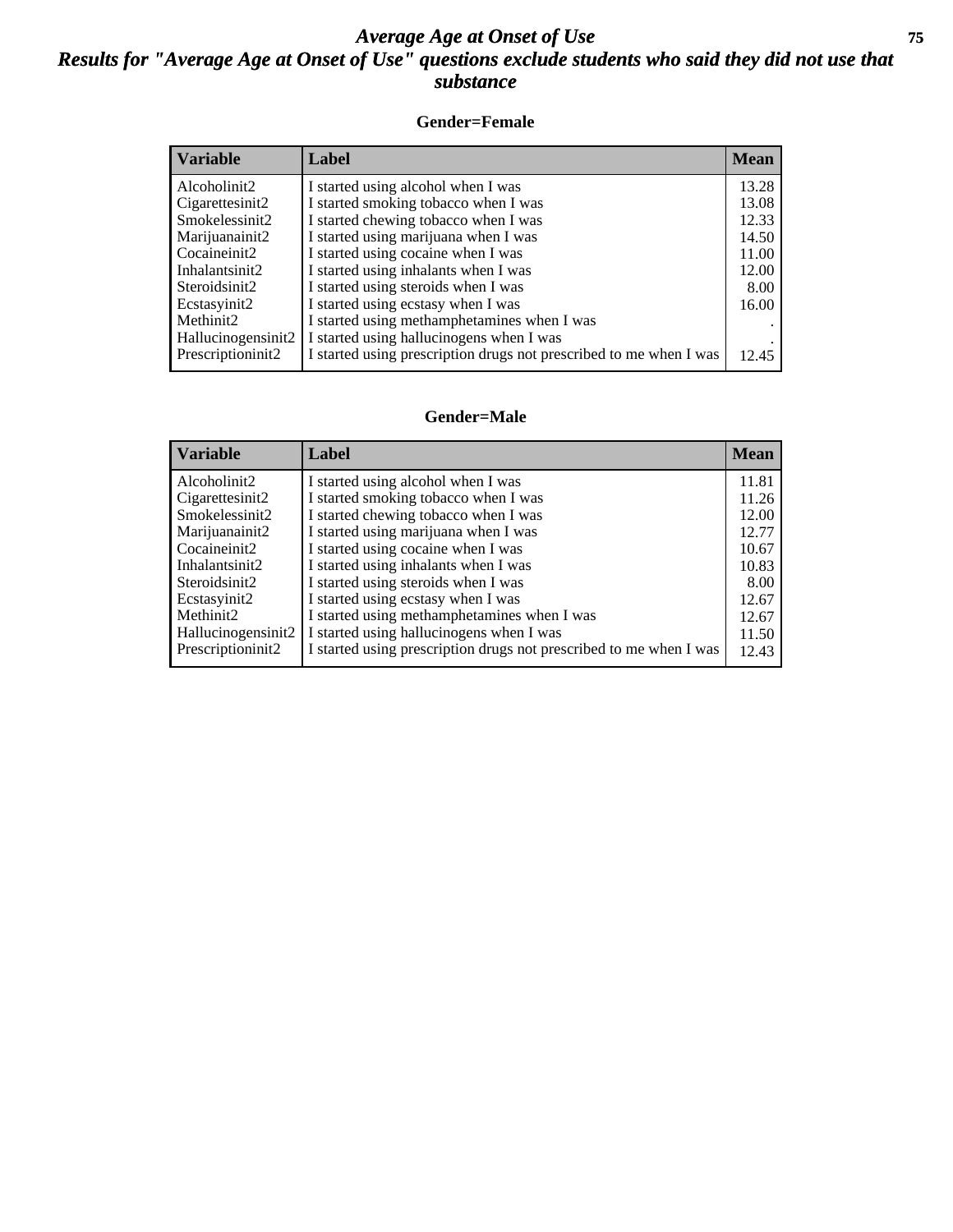# *I Think These Drugs are Harmful* **76**

| <b>Frequency</b> | <b>Table of Gender by Alcoholharmdich</b> |                                                   |                |              |
|------------------|-------------------------------------------|---------------------------------------------------|----------------|--------------|
| <b>Row Pct</b>   |                                           | Alcoholharmdich(I<br>think alcohol is<br>harmful) |                |              |
|                  | Gender(Gender)                            | <b>Yes</b>                                        | N <sub>0</sub> | <b>Total</b> |
|                  | <b>Female</b>                             | 94<br>81.03                                       | 22<br>18.97    | 116          |
|                  | <b>Male</b>                               | 81<br>72.97                                       | 30<br>27.03    | 111          |
|                  | <b>Total</b>                              | 175                                               | 52             | 227          |

| Frequency      | <b>Table of Gender by Tobaccoharmdich</b> |                              |                   |              |
|----------------|-------------------------------------------|------------------------------|-------------------|--------------|
| <b>Row Pct</b> |                                           | think tobacco is<br>harmful) | Tobaccoharmdich(I |              |
|                | Gender(Gender)                            | Yes                          | N <sub>0</sub>    | <b>Total</b> |
|                | <b>Female</b>                             | 106<br>91.38                 | 10<br>8.62        | 116          |
|                | <b>Male</b>                               | 88<br>79.28                  | 23<br>20.72       |              |
|                | <b>Total</b>                              | 194                          | 33                | 225          |

| Frequency      | <b>Table of Gender by Marijuanaharmdich</b> |                                                       |                |              |  |
|----------------|---------------------------------------------|-------------------------------------------------------|----------------|--------------|--|
| <b>Row Pct</b> |                                             | Marijuanaharmdich(I<br>think marijuana is<br>harmful) |                |              |  |
|                | Gender(Gender)                              | <b>Yes</b>                                            | N <sub>0</sub> | <b>Total</b> |  |
|                | <b>Female</b>                               | 102<br>87.93                                          | 14<br>12.07    | 116          |  |
|                | <b>Male</b>                                 | 90<br>81.08                                           | 21<br>18.92    | 111          |  |
|                | <b>Total</b>                                | 192                                                   | 35             | 227          |  |

| Frequency      | <b>Table of Gender by Otherdrugharmdich</b> |                                                          |                |              |
|----------------|---------------------------------------------|----------------------------------------------------------|----------------|--------------|
| <b>Row Pct</b> |                                             | Otherdrugharmdich(I<br>think other drugs are<br>harmful) |                |              |
|                | Gender(Gender)                              | <b>Yes</b>                                               | N <sub>0</sub> | <b>Total</b> |
|                | <b>Female</b>                               | 107<br>92.24                                             | 9<br>7.76      | 116          |
|                | <b>Male</b>                                 | 93<br>83.78                                              | 18<br>16.22    | 111          |
|                | <b>Total</b>                                | 200                                                      | 27             | 227          |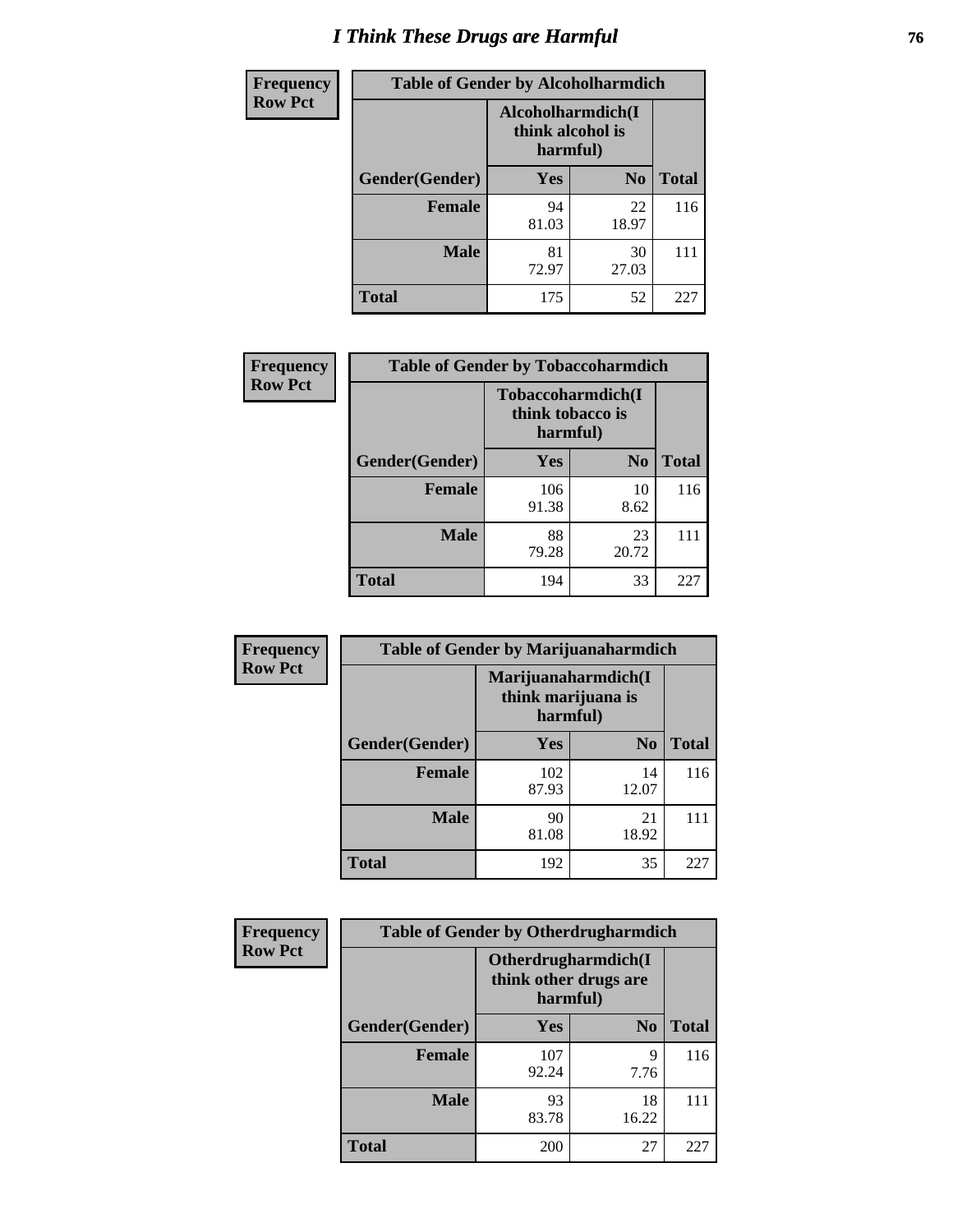| <b>Frequency</b> | <b>Table of Gender by Alcohollocation1</b>                    |             |             |              |
|------------------|---------------------------------------------------------------|-------------|-------------|--------------|
| <b>Row Pct</b>   | <b>Alcohollocation1(Places</b><br><b>Friends Use Alcohol)</b> |             |             |              |
|                  | Gender(Gender)                                                |             | Do Not Use  | <b>Total</b> |
|                  | <b>Female</b>                                                 | 57<br>49.14 | 59<br>50.86 | 116          |
|                  | <b>Male</b>                                                   | 57<br>51.35 | 54<br>48.65 | 111          |
|                  | <b>Total</b>                                                  | 114         | 113         | 227          |

| <b>Frequency</b> | <b>Table of Gender by Alcohollocation2</b> |                                                               |             |              |
|------------------|--------------------------------------------|---------------------------------------------------------------|-------------|--------------|
| <b>Row Pct</b>   |                                            | <b>Alcohollocation2(Places</b><br><b>Friends Use Alcohol)</b> |             |              |
|                  | Gender(Gender)                             |                                                               | <b>Home</b> | <b>Total</b> |
|                  | <b>Female</b>                              | 74<br>63.79                                                   | 42<br>36.21 | 116          |
|                  | <b>Male</b>                                | 76<br>68.47                                                   | 35<br>31.53 |              |
|                  | <b>Total</b>                               | 150                                                           | 77          | 225          |

| Frequency      | <b>Table of Gender by Alcohollocation3</b> |                                                               |               |              |
|----------------|--------------------------------------------|---------------------------------------------------------------|---------------|--------------|
| <b>Row Pct</b> |                                            | <b>Alcohollocation3(Places</b><br><b>Friends Use Alcohol)</b> |               |              |
|                | Gender(Gender)                             |                                                               | <b>School</b> | <b>Total</b> |
|                | <b>Female</b>                              | 114<br>98.28                                                  | 2<br>1.72     | 116          |
|                | <b>Male</b>                                | 105<br>94.59                                                  | 6<br>5.41     | 111          |
|                | <b>Total</b>                               | 219                                                           | 8             | 227          |

| <b>Frequency</b> | <b>Table of Gender by Alcohollocation4</b> |                                                               |             |              |
|------------------|--------------------------------------------|---------------------------------------------------------------|-------------|--------------|
| <b>Row Pct</b>   |                                            | <b>Alcohollocation4(Places</b><br><b>Friends Use Alcohol)</b> |             |              |
|                  | Gender(Gender)                             |                                                               | Car         | <b>Total</b> |
|                  | Female                                     | 103<br>88.79                                                  | 13<br>11.21 | 116          |
|                  | <b>Male</b>                                | 100<br>90.09                                                  | 11<br>9.91  | 111          |
|                  | <b>Total</b>                               | 203                                                           | 24          | 227          |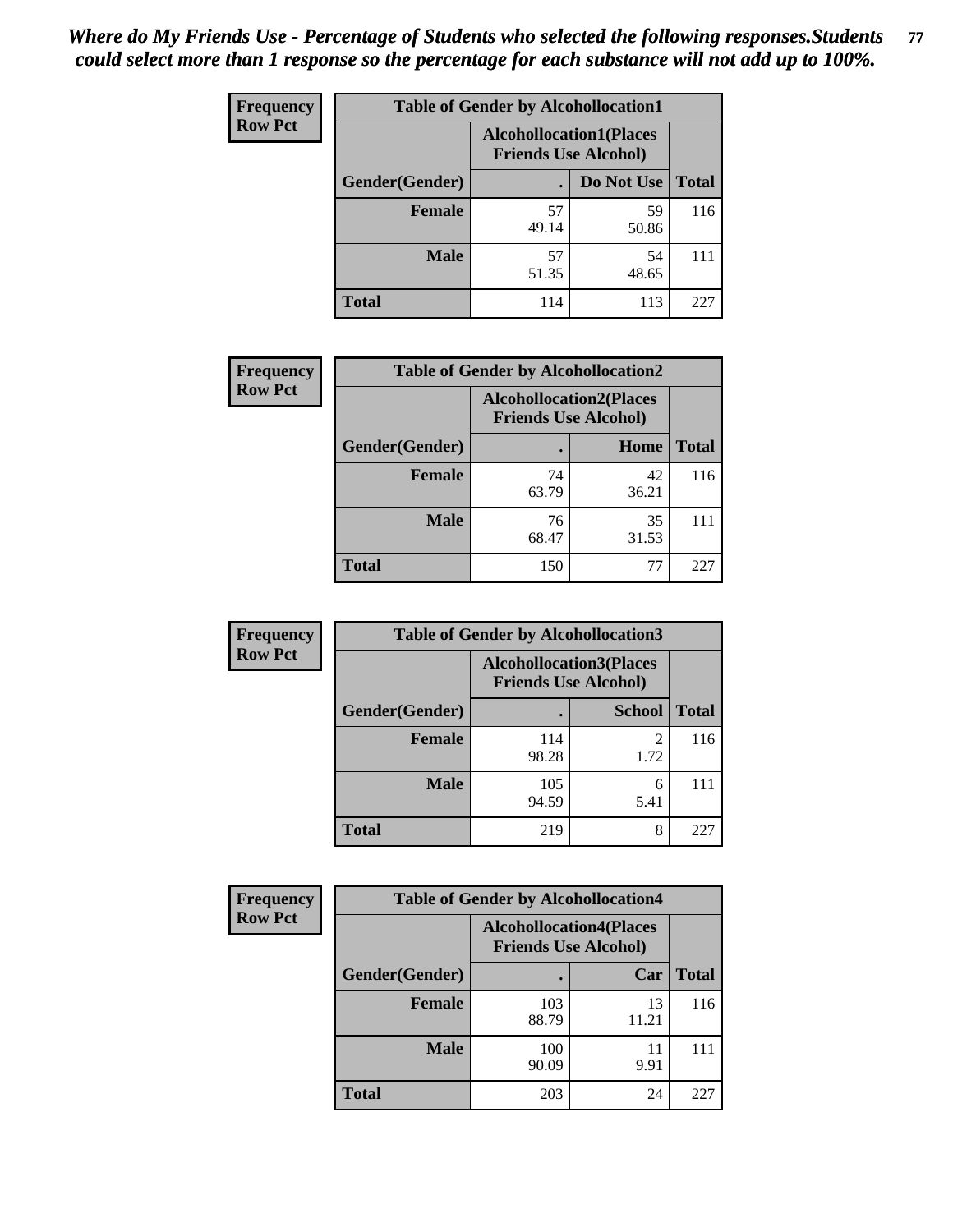| <b>Frequency</b> | <b>Table of Gender by Alcohollocation5</b> |                                                               |                                 |              |
|------------------|--------------------------------------------|---------------------------------------------------------------|---------------------------------|--------------|
| <b>Row Pct</b>   |                                            | <b>Alcohollocation5(Places</b><br><b>Friends Use Alcohol)</b> |                                 |              |
|                  | Gender(Gender)                             |                                                               | <b>Friend's</b><br><b>House</b> | <b>Total</b> |
|                  | <b>Female</b>                              | 74<br>63.79                                                   | 42<br>36.21                     | 116          |
|                  | <b>Male</b>                                | 81<br>72.97                                                   | 30<br>27.03                     | 111          |
|                  | <b>Total</b>                               | 155                                                           | 72                              | 227          |

| Frequency      | <b>Table of Gender by Alcohollocation6</b> |                                                               |              |              |
|----------------|--------------------------------------------|---------------------------------------------------------------|--------------|--------------|
| <b>Row Pct</b> |                                            | <b>Alcohollocation6(Places</b><br><b>Friends Use Alcohol)</b> |              |              |
|                | Gender(Gender)                             |                                                               | <b>Other</b> | <b>Total</b> |
|                | <b>Female</b>                              | 82<br>70.69                                                   | 34<br>29.31  | 116          |
|                | <b>Male</b>                                | 84<br>75.68                                                   | 27<br>24.32  |              |
|                | <b>Total</b>                               | 166                                                           | 61           | 227          |

| Frequency      | <b>Table of Gender by Tobaccolocation1</b> |                                                               |             |              |  |
|----------------|--------------------------------------------|---------------------------------------------------------------|-------------|--------------|--|
| <b>Row Pct</b> |                                            | <b>Tobaccolocation1(Places</b><br><b>Friends Use Tobacco)</b> |             |              |  |
|                | Gender(Gender)                             |                                                               | Do Not Use  | <b>Total</b> |  |
|                | Female                                     | 45<br>38.79                                                   | 71<br>61.21 | 116          |  |
|                | <b>Male</b>                                | 60<br>54.05                                                   | 51<br>45.95 | 111          |  |
|                | <b>Total</b>                               | 105                                                           | 122         | 227          |  |

| <b>Frequency</b> | <b>Table of Gender by Tobaccolocation2</b> |                                                               |             |              |
|------------------|--------------------------------------------|---------------------------------------------------------------|-------------|--------------|
| <b>Row Pct</b>   |                                            | <b>Tobaccolocation2(Places</b><br><b>Friends Use Tobacco)</b> |             |              |
|                  | Gender(Gender)                             |                                                               | Home        | <b>Total</b> |
|                  | Female                                     | 81<br>69.83                                                   | 35<br>30.17 | 116          |
|                  | <b>Male</b>                                | 69<br>62.16                                                   | 42<br>37.84 | 111          |
|                  | <b>Total</b>                               | 150                                                           | 77          | 227          |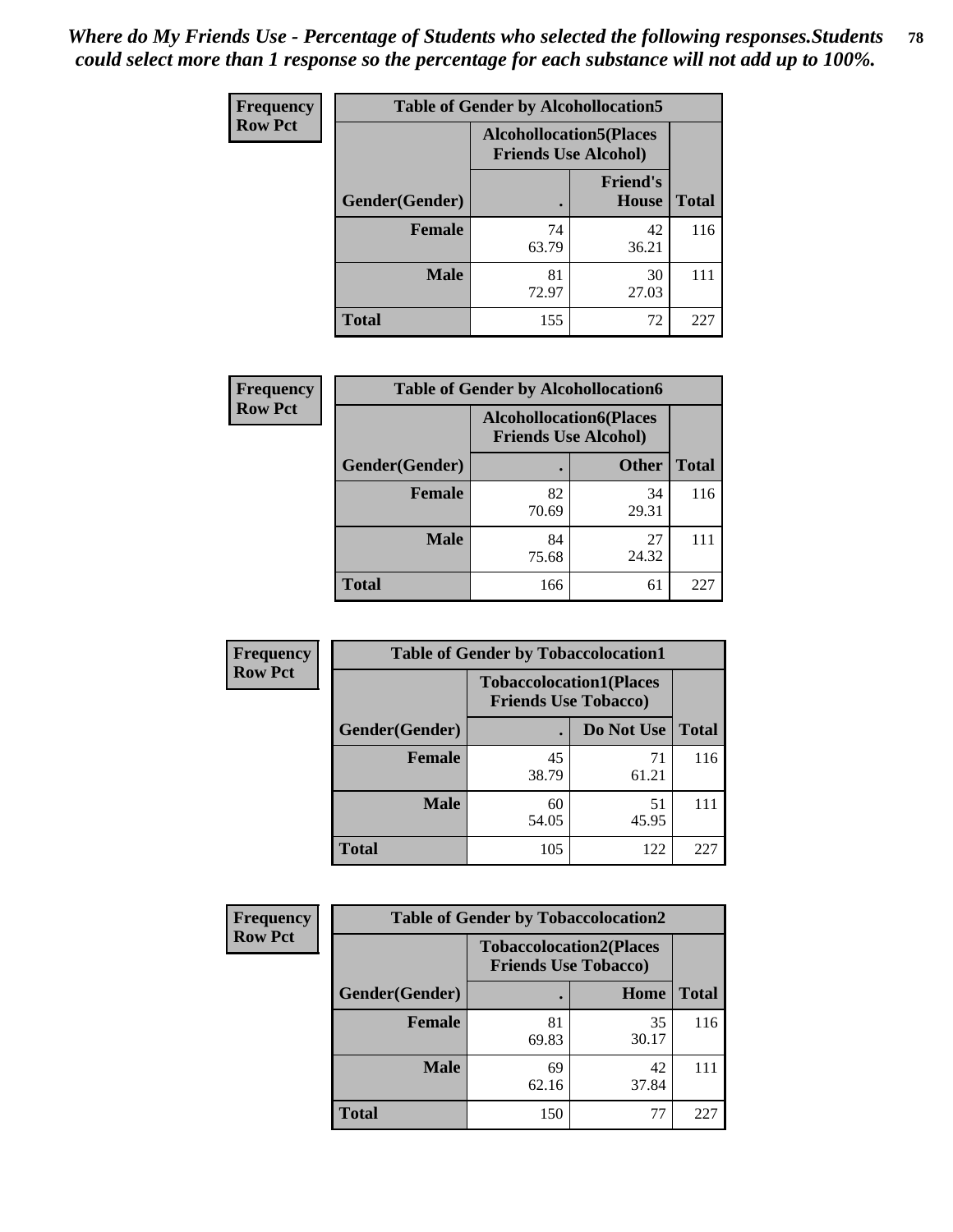| <b>Frequency</b> | <b>Table of Gender by Tobaccolocation3</b> |                                                               |               |              |
|------------------|--------------------------------------------|---------------------------------------------------------------|---------------|--------------|
| <b>Row Pct</b>   |                                            | <b>Tobaccolocation3(Places</b><br><b>Friends Use Tobacco)</b> |               |              |
|                  | Gender(Gender)                             |                                                               | <b>School</b> | <b>Total</b> |
|                  | <b>Female</b>                              | 101<br>87.07                                                  | 15<br>12.93   | 116          |
|                  | <b>Male</b>                                | 79<br>71.17                                                   | 32<br>28.83   |              |
|                  | <b>Total</b>                               | 180                                                           | 47            | 227          |

| <b>Frequency</b> | <b>Table of Gender by Tobaccolocation4</b> |                                                               |             |              |
|------------------|--------------------------------------------|---------------------------------------------------------------|-------------|--------------|
| <b>Row Pct</b>   |                                            | <b>Tobaccolocation4(Places</b><br><b>Friends Use Tobacco)</b> |             |              |
|                  | Gender(Gender)                             |                                                               | Car         | <b>Total</b> |
|                  | <b>Female</b>                              | 94<br>81.03                                                   | 22<br>18.97 | 116          |
|                  | <b>Male</b>                                | 90<br>81.08                                                   | 21<br>18.92 |              |
|                  | <b>Total</b>                               | 184                                                           | 43          | 227          |

| <b>Frequency</b> | <b>Table of Gender by Tobaccolocation5</b> |                             |                                |              |
|------------------|--------------------------------------------|-----------------------------|--------------------------------|--------------|
| <b>Row Pct</b>   |                                            | <b>Friends Use Tobacco)</b> | <b>Tobaccolocation5(Places</b> |              |
|                  | Gender(Gender)                             |                             | <b>Friend's</b><br>House       | <b>Total</b> |
|                  | Female                                     | 87<br>75.00                 | 29<br>25.00                    | 116          |
|                  | <b>Male</b>                                | 81<br>72.97                 | 30<br>27.03                    | 111          |
|                  | <b>Total</b>                               | 168                         | 59                             | 227          |

| <b>Frequency</b> | <b>Table of Gender by Tobaccolocation6</b> |                                                               |              |              |  |
|------------------|--------------------------------------------|---------------------------------------------------------------|--------------|--------------|--|
| <b>Row Pct</b>   |                                            | <b>Tobaccolocation6(Places</b><br><b>Friends Use Tobacco)</b> |              |              |  |
|                  | Gender(Gender)                             |                                                               | <b>Other</b> | <b>Total</b> |  |
|                  | Female                                     | 85<br>73.28                                                   | 31<br>26.72  | 116          |  |
|                  | <b>Male</b>                                | 79<br>71.17                                                   | 32<br>28.83  | 111          |  |
|                  | <b>Total</b>                               | 164                                                           | 63           | 227          |  |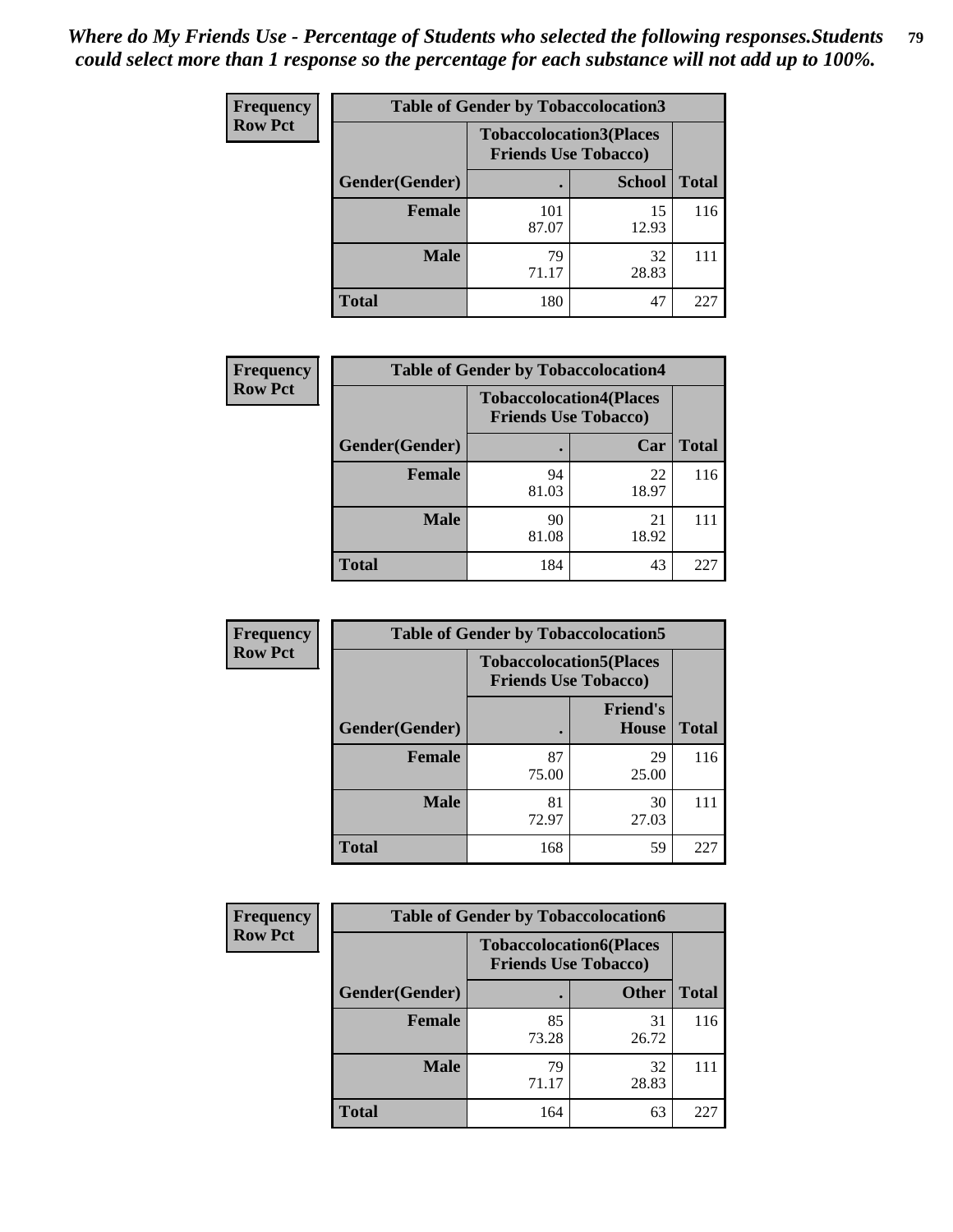| <b>Frequency</b> | <b>Table of Gender by Marijuanalocation1</b> |                                                                    |             |              |
|------------------|----------------------------------------------|--------------------------------------------------------------------|-------------|--------------|
| <b>Row Pct</b>   |                                              | <b>Marijuanalocation1(Places</b><br><b>Friends Use Marijuana</b> ) |             |              |
|                  | Gender(Gender)                               |                                                                    | Do Not Use  | <b>Total</b> |
|                  | <b>Female</b>                                | 23<br>19.83                                                        | 93<br>80.17 | 116          |
|                  | <b>Male</b>                                  | 28<br>25.23                                                        | 83<br>74.77 | 111          |
|                  | <b>Total</b>                                 | 51                                                                 | 176         | 227          |

| <b>Frequency</b> | <b>Table of Gender by Marijuanalocation2</b> |                                                                    |             |              |  |
|------------------|----------------------------------------------|--------------------------------------------------------------------|-------------|--------------|--|
| <b>Row Pct</b>   |                                              | <b>Marijuanalocation2(Places</b><br><b>Friends Use Marijuana</b> ) |             |              |  |
|                  | Gender(Gender)                               |                                                                    | Home        | <b>Total</b> |  |
|                  | <b>Female</b>                                | 104<br>89.66                                                       | 12<br>10.34 | 116          |  |
|                  | <b>Male</b>                                  | 98<br>88.29                                                        | 13<br>11.71 | 111          |  |
|                  | <b>Total</b>                                 | 202                                                                | 25          | 227          |  |

| Frequency      | <b>Table of Gender by Marijuanalocation3</b> |                                                                    |               |              |
|----------------|----------------------------------------------|--------------------------------------------------------------------|---------------|--------------|
| <b>Row Pct</b> |                                              | <b>Marijuanalocation3(Places</b><br><b>Friends Use Marijuana</b> ) |               |              |
|                | Gender(Gender)                               |                                                                    | <b>School</b> | <b>Total</b> |
|                | Female                                       | 113<br>97.41                                                       | 2.59          | 116          |
|                | <b>Male</b>                                  | 110<br>99.10                                                       | 0.90          |              |
|                | <b>Total</b>                                 | 223                                                                | 4             | 227          |

| <b>Frequency</b> | <b>Table of Gender by Marijuanalocation4</b> |                                                                    |           |              |
|------------------|----------------------------------------------|--------------------------------------------------------------------|-----------|--------------|
| <b>Row Pct</b>   |                                              | <b>Marijuanalocation4(Places</b><br><b>Friends Use Marijuana</b> ) |           |              |
|                  | Gender(Gender)                               |                                                                    | Car       | <b>Total</b> |
|                  | <b>Female</b>                                | 109<br>93.97                                                       | 6.03      | 116          |
|                  | <b>Male</b>                                  | 103<br>92.79                                                       | 8<br>7.21 | 111          |
|                  | <b>Total</b>                                 | 212                                                                | 15        | 221          |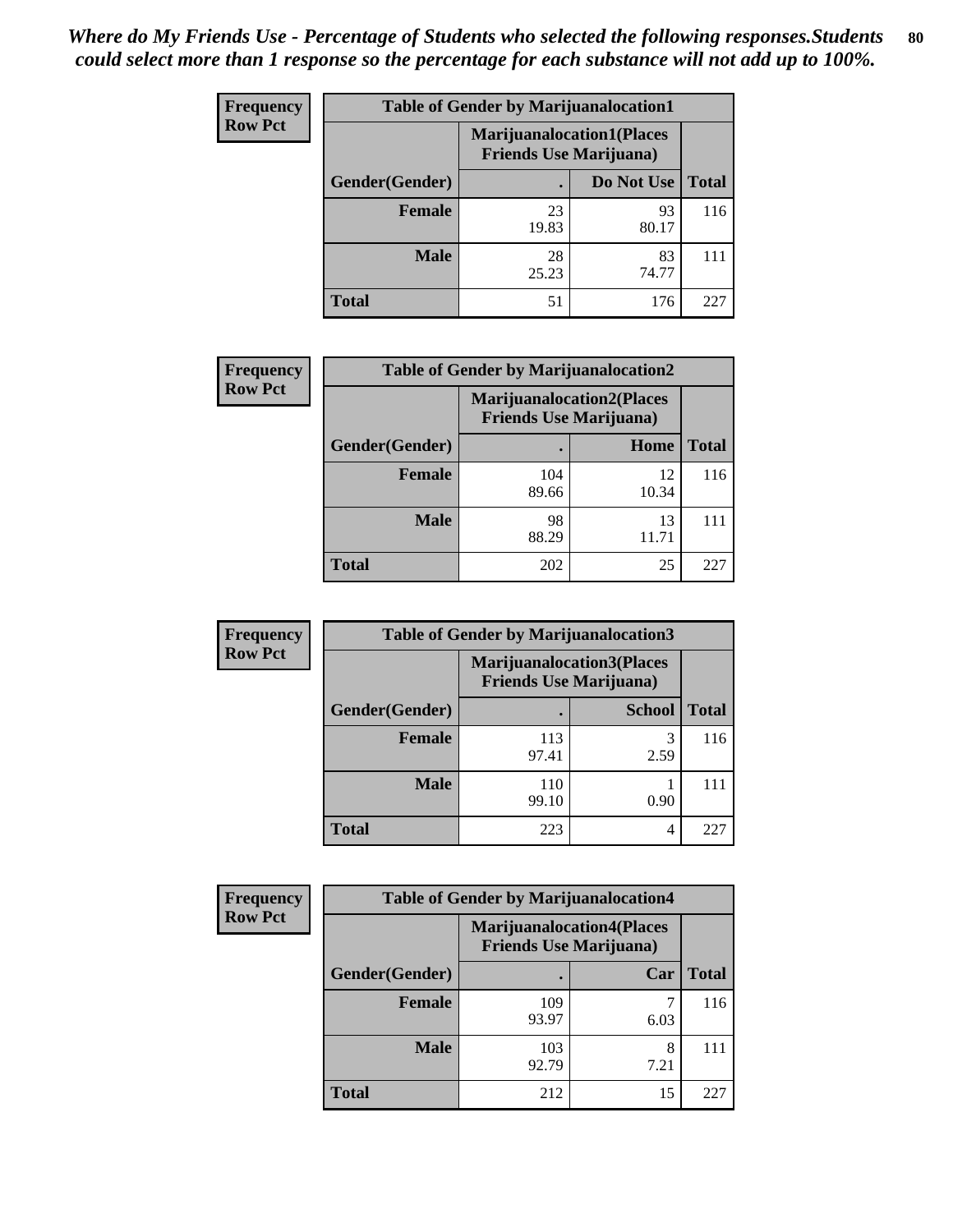| <b>Frequency</b> | <b>Table of Gender by Marijuanalocation5</b> |                                                                     |                                 |              |
|------------------|----------------------------------------------|---------------------------------------------------------------------|---------------------------------|--------------|
| <b>Row Pct</b>   |                                              | <b>Marijuanalocation5</b> (Places<br><b>Friends Use Marijuana</b> ) |                                 |              |
|                  | Gender(Gender)                               |                                                                     | <b>Friend's</b><br><b>House</b> | <b>Total</b> |
|                  | <b>Female</b>                                | 101<br>87.07                                                        | 15<br>12.93                     | 116          |
|                  | <b>Male</b>                                  | 96<br>86.49                                                         | 15<br>13.51                     |              |
|                  | <b>Total</b>                                 | 197                                                                 | 30                              | 227          |

| <b>Frequency</b> | <b>Table of Gender by Marijuanalocation6</b> |                                                                     |              |              |  |
|------------------|----------------------------------------------|---------------------------------------------------------------------|--------------|--------------|--|
| <b>Row Pct</b>   |                                              | <b>Marijuanalocation6(Places)</b><br><b>Friends Use Marijuana</b> ) |              |              |  |
|                  | <b>Gender</b> (Gender)                       |                                                                     | <b>Other</b> | <b>Total</b> |  |
|                  | <b>Female</b>                                | 99<br>85.34                                                         | 17<br>14.66  | 116          |  |
|                  | <b>Male</b>                                  | 93<br>83.78                                                         | 18<br>16.22  | 111          |  |
|                  | <b>Total</b>                                 | 192                                                                 | 35           | 227          |  |

| <b>Frequency</b> | <b>Table of Gender by Otherdruglocation1</b> |                                                                                |             |              |
|------------------|----------------------------------------------|--------------------------------------------------------------------------------|-------------|--------------|
| <b>Row Pct</b>   |                                              | <b>Otherdruglocation1(Places</b><br><b>Friends Use Other Illegal</b><br>Drugs) |             |              |
|                  | Gender(Gender)                               |                                                                                | Do Not Use  | <b>Total</b> |
|                  | <b>Female</b>                                | 19<br>16.38                                                                    | 97<br>83.62 | 116          |
|                  | <b>Male</b>                                  | 21<br>18.92                                                                    | 90<br>81.08 | 111          |
|                  | <b>Total</b>                                 | 40                                                                             | 187         | 227          |

| Frequency      | <b>Table of Gender by Otherdruglocation2</b> |                                                                                |           |              |
|----------------|----------------------------------------------|--------------------------------------------------------------------------------|-----------|--------------|
| <b>Row Pct</b> |                                              | <b>Otherdruglocation2(Places</b><br><b>Friends Use Other Illegal</b><br>Drugs) |           |              |
|                | Gender(Gender)                               |                                                                                | Home      | <b>Total</b> |
|                | Female                                       | 110<br>94.83                                                                   | 6<br>5.17 | 116          |
|                | <b>Male</b>                                  | 106<br>95.50                                                                   | 4.50      | 111          |
|                | <b>Total</b>                                 | 216                                                                            | 11        | 227          |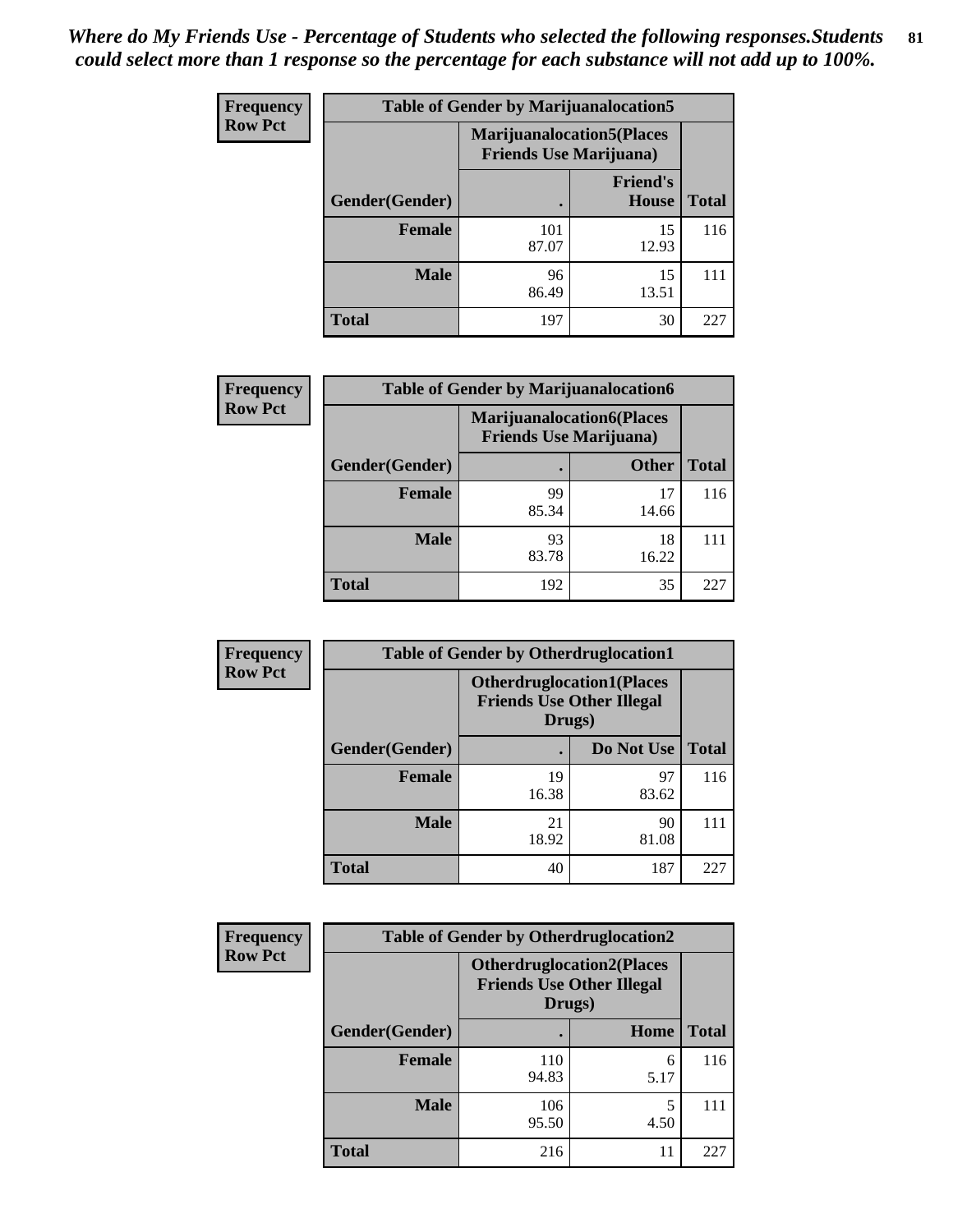| Frequency      | <b>Table of Gender by Otherdruglocation3</b> |                                                                                |               |              |
|----------------|----------------------------------------------|--------------------------------------------------------------------------------|---------------|--------------|
| <b>Row Pct</b> |                                              | <b>Otherdruglocation3(Places</b><br><b>Friends Use Other Illegal</b><br>Drugs) |               |              |
|                | Gender(Gender)                               |                                                                                | <b>School</b> | <b>Total</b> |
|                | <b>Female</b>                                | 113<br>97.41                                                                   | 3<br>2.59     | 116          |
|                | <b>Male</b>                                  | 107<br>96.40                                                                   | 4<br>3.60     | 111          |
|                | <b>Total</b>                                 | 220                                                                            |               | 227          |

| Frequency      | <b>Table of Gender by Otherdruglocation4</b> |                                                                                |           |              |
|----------------|----------------------------------------------|--------------------------------------------------------------------------------|-----------|--------------|
| <b>Row Pct</b> |                                              | <b>Otherdruglocation4(Places</b><br><b>Friends Use Other Illegal</b><br>Drugs) |           |              |
|                | Gender(Gender)                               |                                                                                | Car       | <b>Total</b> |
|                | <b>Female</b>                                | 112<br>96.55                                                                   | 4<br>3.45 | 116          |
|                | <b>Male</b>                                  | 108<br>97.30                                                                   | 3<br>2.70 | 111          |
|                | <b>Total</b>                                 | 220                                                                            |           | 227          |

| Frequency      | <b>Table of Gender by Otherdruglocation5</b> |              |                                                                                |              |
|----------------|----------------------------------------------|--------------|--------------------------------------------------------------------------------|--------------|
| <b>Row Pct</b> |                                              |              | <b>Otherdruglocation5(Places</b><br><b>Friends Use Other Illegal</b><br>Drugs) |              |
|                | Gender(Gender)                               |              | <b>Friend's</b><br><b>House</b>                                                | <b>Total</b> |
|                | <b>Female</b>                                | 102<br>87.93 | 14<br>12.07                                                                    | 116          |
|                | <b>Male</b>                                  | 102<br>91.89 | 9<br>8.11                                                                      | 111          |
|                | <b>Total</b>                                 | 204          | 23                                                                             | 227          |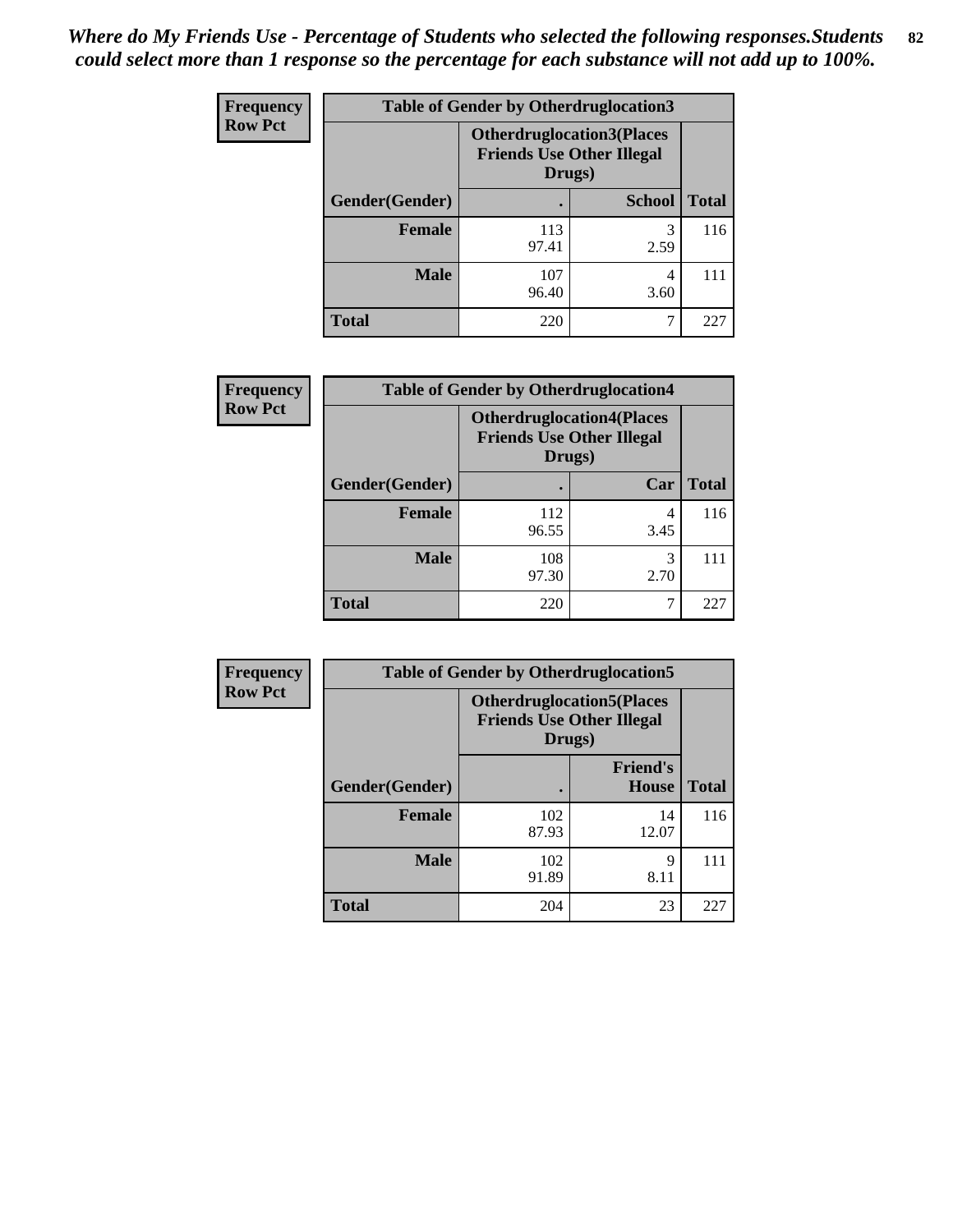| <b>Frequency</b> | <b>Table of Gender by Otherdruglocation6</b> |                                            |                                  |              |
|------------------|----------------------------------------------|--------------------------------------------|----------------------------------|--------------|
| <b>Row Pct</b>   |                                              | <b>Friends Use Other Illegal</b><br>Drugs) | <b>Otherdruglocation6(Places</b> |              |
|                  | Gender(Gender)                               |                                            | <b>Other</b>                     | <b>Total</b> |
|                  | <b>Female</b>                                | 97<br>83.62                                | 19<br>16.38                      | 116          |
|                  | <b>Male</b>                                  | 96<br>86.49                                | 15<br>13.51                      | 111          |
|                  | <b>Total</b>                                 | 193                                        | 34                               | 227          |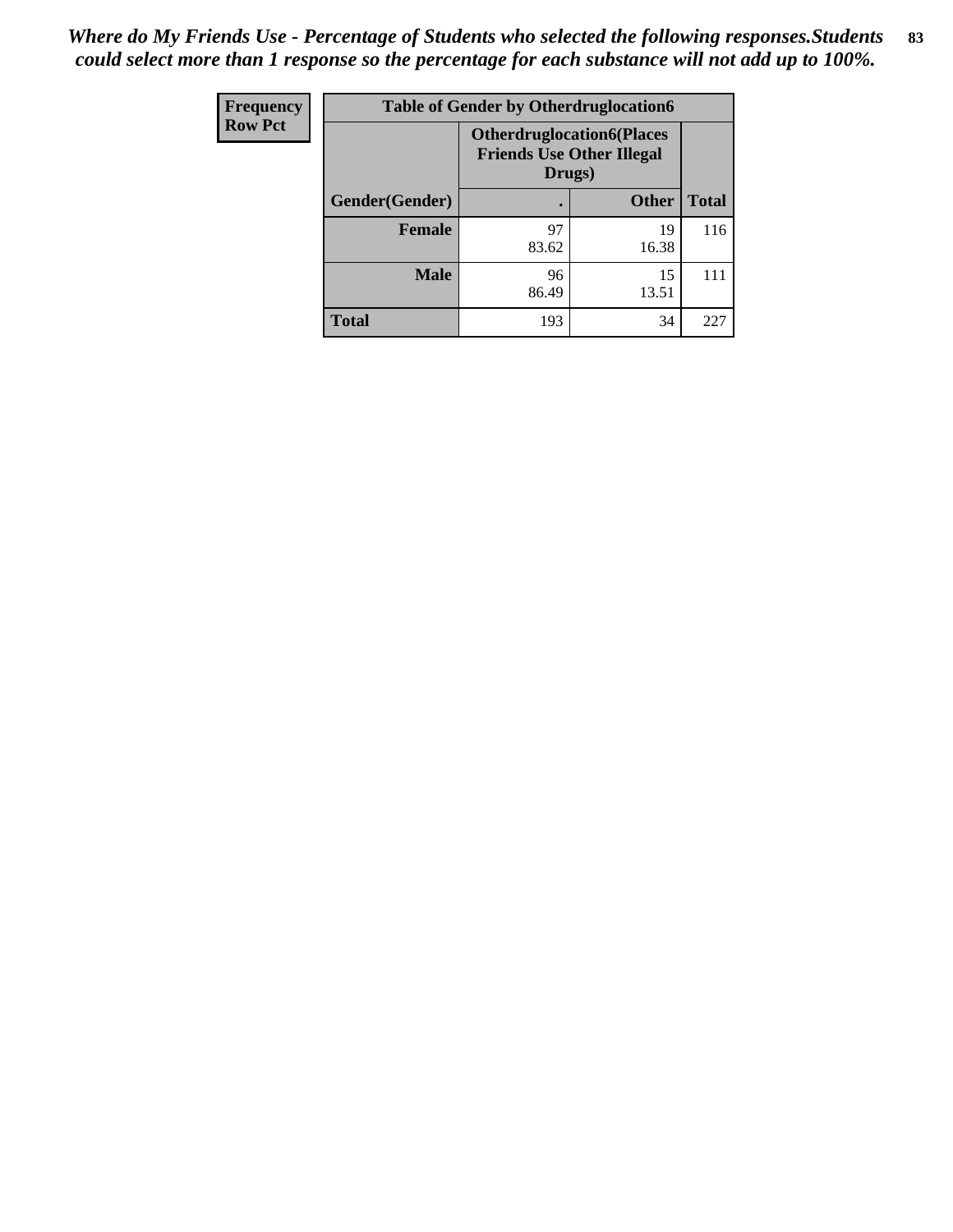| <b>Frequency</b> | <b>Table of Gender by Alcoholtime1</b> |                                                          |                      |              |
|------------------|----------------------------------------|----------------------------------------------------------|----------------------|--------------|
| <b>Row Pct</b>   |                                        | <b>Alcoholtime1(Times</b><br><b>Friends Use Alcohol)</b> |                      |              |
|                  | Gender(Gender)                         | $\bullet$                                                | Do Not<br><b>Use</b> | <b>Total</b> |
|                  | <b>Female</b>                          | 56<br>48.28                                              | 60<br>51.72          | 116          |
|                  | <b>Male</b>                            | 51<br>45.95                                              | 60<br>54.05          | 111          |
|                  | <b>Total</b>                           | 107                                                      | 120                  | 227          |

| <b>Frequency</b> | <b>Table of Gender by Alcoholtime2</b> |                                                          |                            |              |
|------------------|----------------------------------------|----------------------------------------------------------|----------------------------|--------------|
| <b>Row Pct</b>   |                                        | <b>Alcoholtime2(Times</b><br><b>Friends Use Alcohol)</b> |                            |              |
|                  | Gender(Gender)                         |                                                          | <b>On Way</b><br>to School | <b>Total</b> |
|                  | <b>Female</b>                          | 111<br>95.69                                             | 5<br>4.31                  | 116          |
|                  | <b>Male</b>                            | 108<br>97.30                                             | 3<br>2.70                  | 111          |
|                  | <b>Total</b>                           | 219                                                      | 8                          | 227          |

| <b>Frequency</b> | <b>Table of Gender by Alcoholtime3</b> |                                                          |                         |              |
|------------------|----------------------------------------|----------------------------------------------------------|-------------------------|--------------|
| <b>Row Pct</b>   |                                        | <b>Alcoholtime3(Times</b><br><b>Friends Use Alcohol)</b> |                         |              |
|                  | Gender(Gender)                         |                                                          | <b>During</b><br>School | <b>Total</b> |
|                  | <b>Female</b>                          | 115<br>99.14                                             | 0.86                    | 116          |
|                  | <b>Male</b>                            | 106<br>95.50                                             | 5<br>4.50               | 111          |
|                  | <b>Total</b>                           | 221                                                      | 6                       | 227          |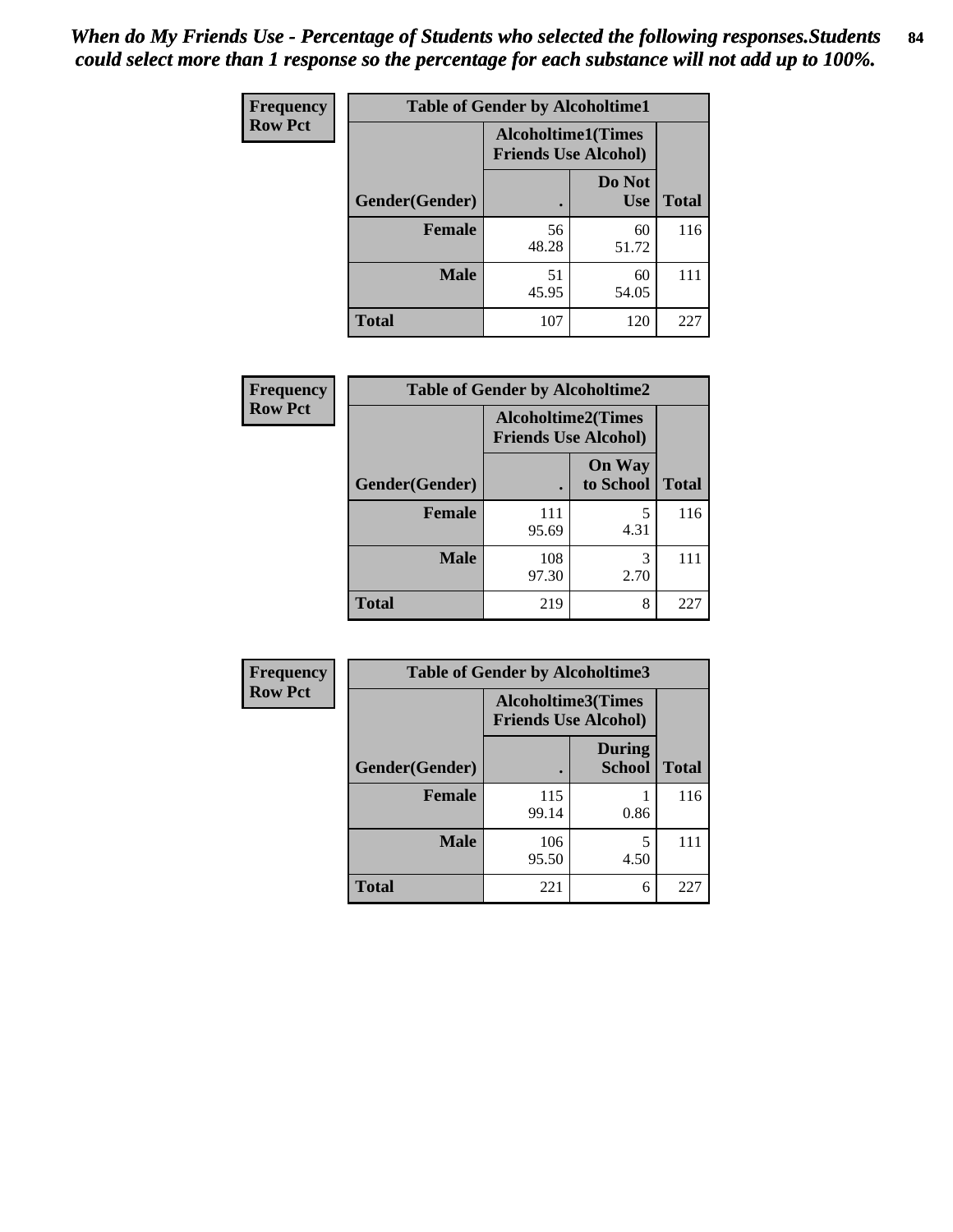*When do My Friends Use - Percentage of Students who selected the following responses.Students could select more than 1 response so the percentage for each substance will not add up to 100%.* **85**

| <b>Frequency</b> | <b>Table of Gender by Alcoholtime4</b> |                                                          |                                                |              |
|------------------|----------------------------------------|----------------------------------------------------------|------------------------------------------------|--------------|
| <b>Row Pct</b>   |                                        | <b>Alcoholtime4(Times</b><br><b>Friends Use Alcohol)</b> |                                                |              |
|                  | Gender(Gender)                         |                                                          | <b>On Way</b><br>Home<br>From<br><b>School</b> | <b>Total</b> |
|                  | <b>Female</b>                          | 114<br>98.28                                             | $\overline{2}$<br>1.72                         | 116          |
|                  | <b>Male</b>                            | 105<br>94.59                                             | 6<br>5.41                                      | 111          |
|                  | <b>Total</b>                           | 219                                                      | 8                                              | 227          |

| <b>Frequency</b> | <b>Table of Gender by Alcoholtime5</b> |              |                                                           |              |  |
|------------------|----------------------------------------|--------------|-----------------------------------------------------------|--------------|--|
| <b>Row Pct</b>   |                                        |              | <b>Alcoholtime5</b> (Times<br><b>Friends Use Alcohol)</b> |              |  |
|                  | Gender(Gender)                         |              | Weeknights                                                | <b>Total</b> |  |
|                  | <b>Female</b>                          | 101<br>87.07 | 15<br>12.93                                               | 116          |  |
|                  | <b>Male</b>                            | 92<br>82.88  | 19<br>17.12                                               | 111          |  |
|                  | <b>Total</b>                           | 193          | 34                                                        | 227          |  |

| <b>Frequency</b> | <b>Table of Gender by Alcoholtime6</b> |                                                          |             |              |
|------------------|----------------------------------------|----------------------------------------------------------|-------------|--------------|
| <b>Row Pct</b>   |                                        | <b>Alcoholtime6(Times</b><br><b>Friends Use Alcohol)</b> |             |              |
|                  | Gender(Gender)                         |                                                          | Weekends    | <b>Total</b> |
|                  | Female                                 | 56<br>48.28                                              | 60<br>51.72 | 116          |
|                  | <b>Male</b>                            | 58<br>52.25                                              | 53<br>47.75 | 111          |
|                  | <b>Total</b>                           | 114                                                      | 113         | 227          |

| <b>Frequency</b> | <b>Table of Gender by Tobaccotime1</b> |             |                                                          |              |
|------------------|----------------------------------------|-------------|----------------------------------------------------------|--------------|
| <b>Row Pct</b>   |                                        |             | <b>Tobaccotime1(Times</b><br><b>Friends Use Tobacco)</b> |              |
|                  | Gender(Gender)                         |             | Do Not<br><b>Use</b>                                     | <b>Total</b> |
|                  | Female                                 | 43<br>37.07 | 73<br>62.93                                              | 116          |
|                  | <b>Male</b>                            | 58<br>52.25 | 53<br>47.75                                              | 111          |
|                  | <b>Total</b>                           | 101         | 126                                                      | 227          |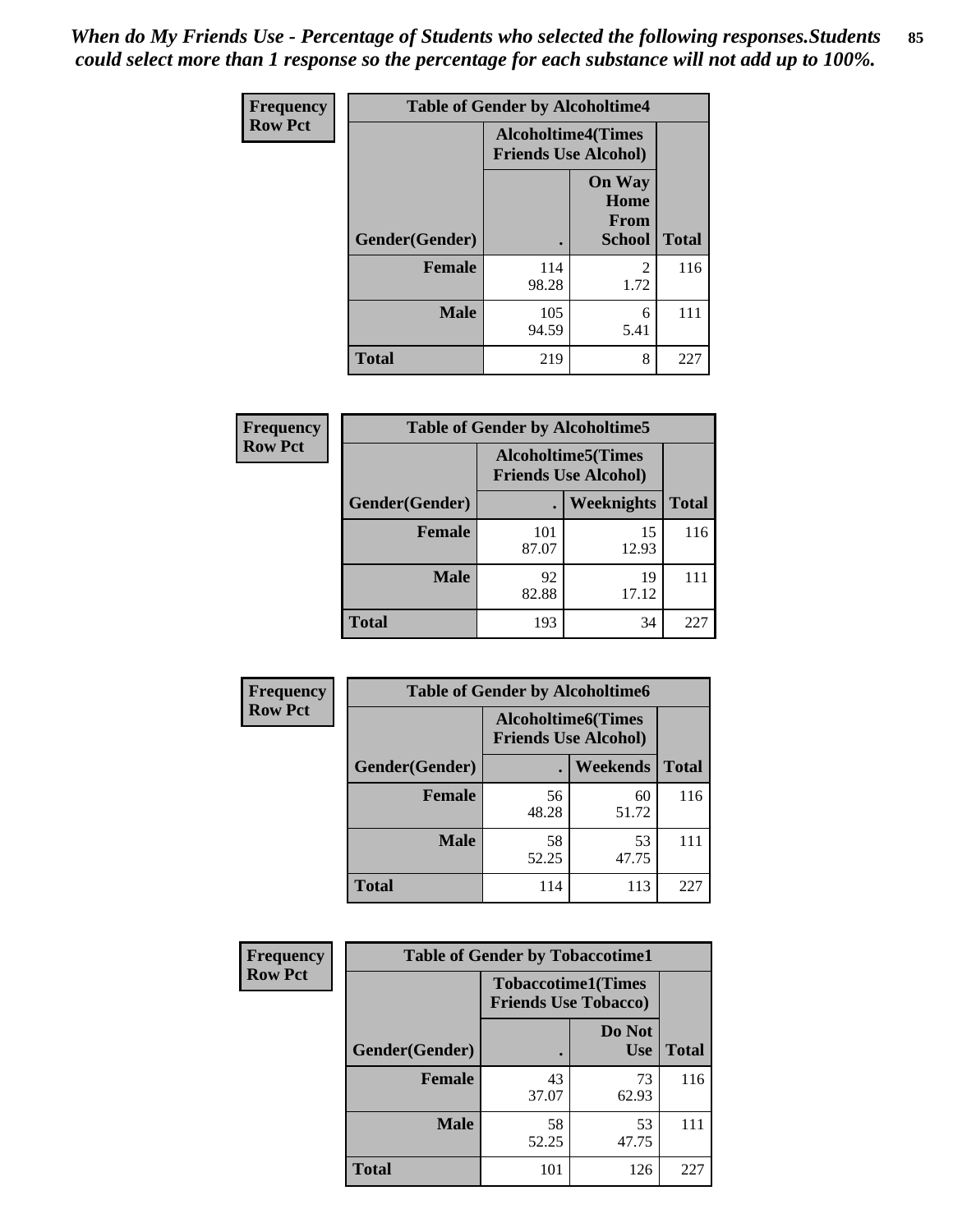| <b>Frequency</b> | <b>Table of Gender by Tobaccotime2</b> |                             |                            |              |
|------------------|----------------------------------------|-----------------------------|----------------------------|--------------|
| <b>Row Pct</b>   |                                        | <b>Friends Use Tobacco)</b> | <b>Tobaccotime2(Times</b>  |              |
|                  | Gender(Gender)                         |                             | <b>On Way</b><br>to School | <b>Total</b> |
|                  | <b>Female</b>                          | 91<br>78.45                 | 25<br>21.55                | 116          |
|                  | <b>Male</b>                            | 84<br>75.68                 | 27<br>24.32                | 111          |
|                  | <b>Total</b>                           | 175                         | 52                         | 227          |

| Frequency      | <b>Table of Gender by Tobaccotime3</b> |                             |                                |              |
|----------------|----------------------------------------|-----------------------------|--------------------------------|--------------|
| <b>Row Pct</b> |                                        | <b>Friends Use Tobacco)</b> | <b>Tobaccotime3(Times</b>      |              |
|                | Gender(Gender)                         |                             | <b>During</b><br><b>School</b> | <b>Total</b> |
|                | <b>Female</b>                          | 103<br>88.79                | 13<br>11.21                    | 116          |
|                | <b>Male</b>                            | 84<br>75.68                 | 27<br>24.32                    | 111          |
|                | <b>Total</b>                           | 187                         | 40                             | 227          |

| <b>Frequency</b> | <b>Table of Gender by Tobaccotime4</b> |                                                          |                                                |              |
|------------------|----------------------------------------|----------------------------------------------------------|------------------------------------------------|--------------|
| <b>Row Pct</b>   |                                        | <b>Tobaccotime4(Times</b><br><b>Friends Use Tobacco)</b> |                                                |              |
|                  | Gender(Gender)                         |                                                          | <b>On Way</b><br>Home<br>From<br><b>School</b> | <b>Total</b> |
|                  | <b>Female</b>                          | 114<br>98.28                                             | $\mathfrak{D}$<br>1.72                         | 116          |
|                  | <b>Male</b>                            | 105<br>94.59                                             | 6<br>5.41                                      | 111          |
|                  | <b>Total</b>                           | 219                                                      | 8                                              | 227          |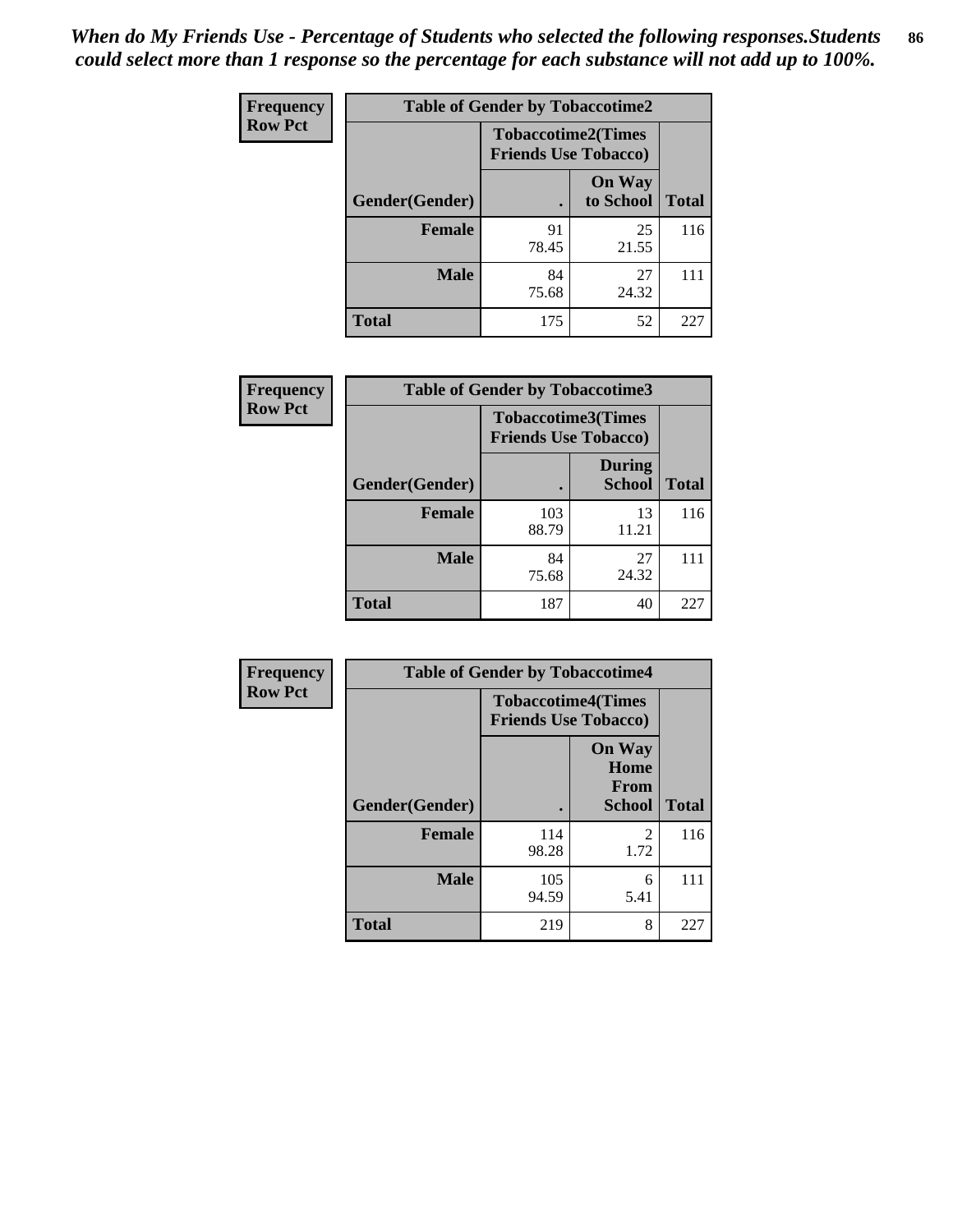| Frequency      | <b>Table of Gender by Tobaccotime5</b> |             |                                                          |              |  |
|----------------|----------------------------------------|-------------|----------------------------------------------------------|--------------|--|
| <b>Row Pct</b> |                                        |             | <b>Tobaccotime5(Times</b><br><b>Friends Use Tobacco)</b> |              |  |
|                | Gender(Gender)                         |             | Weeknights                                               | <b>Total</b> |  |
|                | <b>Female</b>                          | 84<br>72.41 | 32<br>27.59                                              | 116          |  |
|                | <b>Male</b>                            | 70<br>63.06 | 41<br>36.94                                              | 111          |  |
|                | <b>Total</b>                           | 154         | 73                                                       | 227          |  |

| <b>Frequency</b> | <b>Table of Gender by Tobaccotime6</b> |                                                          |                 |              |
|------------------|----------------------------------------|----------------------------------------------------------|-----------------|--------------|
| <b>Row Pct</b>   |                                        | <b>Tobaccotime6(Times</b><br><b>Friends Use Tobacco)</b> |                 |              |
|                  | Gender(Gender)                         |                                                          | <b>Weekends</b> | <b>Total</b> |
|                  | Female                                 | 73<br>62.93                                              | 43<br>37.07     | 116          |
|                  | <b>Male</b>                            | 63<br>56.76                                              | 48<br>43.24     | 111          |
|                  | <b>Total</b>                           | 136                                                      | 91              | 227          |

| <b>Frequency</b> | <b>Table of Gender by Marijuanatime1</b> |                                                               |             |              |
|------------------|------------------------------------------|---------------------------------------------------------------|-------------|--------------|
| <b>Row Pct</b>   |                                          | <b>Marijuanatime1(Times</b><br><b>Friends Use Marijuana</b> ) |             |              |
|                  | Gender(Gender)                           |                                                               | Do Not Use  | <b>Total</b> |
|                  | <b>Female</b>                            | 20<br>17.24                                                   | 96<br>82.76 | 116          |
|                  | <b>Male</b>                              | 26<br>23.42                                                   | 85<br>76.58 | 111          |
|                  | <b>Total</b>                             | 46                                                            | 181         | 227          |

| <b>Frequency</b> | <b>Table of Gender by Marijuanatime2</b> |                                                               |                                     |              |
|------------------|------------------------------------------|---------------------------------------------------------------|-------------------------------------|--------------|
| <b>Row Pct</b>   |                                          | <b>Marijuanatime2(Times</b><br><b>Friends Use Marijuana</b> ) |                                     |              |
|                  | Gender(Gender)                           |                                                               | On Way to<br><b>School</b>          | <b>Total</b> |
|                  | <b>Female</b>                            | 114<br>98.28                                                  | 2<br>1.72                           | 116          |
|                  | <b>Male</b>                              | 109<br>98.20                                                  | $\mathcal{D}_{\mathcal{L}}$<br>1.80 | 111          |
|                  | <b>Total</b>                             | 223                                                           | 4                                   | 227          |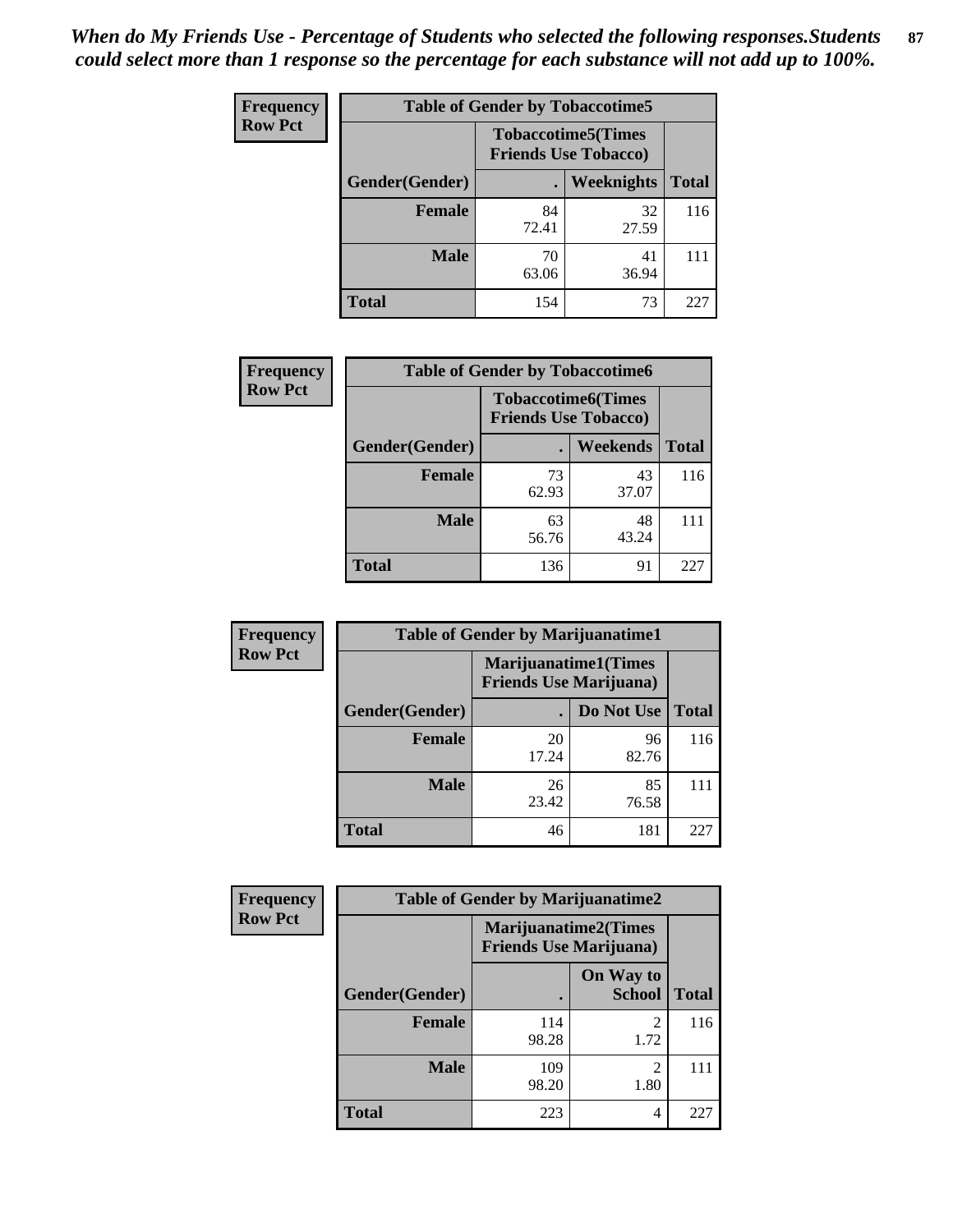| <b>Frequency</b> | <b>Table of Gender by Marijuanatime3</b> |                                |                                     |              |
|------------------|------------------------------------------|--------------------------------|-------------------------------------|--------------|
| <b>Row Pct</b>   |                                          | <b>Friends Use Marijuana</b> ) | Marijuanatime3(Times                |              |
|                  | Gender(Gender)                           |                                | <b>During</b><br><b>School</b>      | <b>Total</b> |
|                  | <b>Female</b>                            | 114<br>98.28                   | $\mathfrak{D}$<br>1.72              | 116          |
|                  | <b>Male</b>                              | 109<br>98.20                   | $\mathcal{D}_{\mathcal{L}}$<br>1.80 | 111          |
|                  | <b>Total</b>                             | 223                            | 4                                   | 227          |

| Frequency      | <b>Table of Gender by Marijuanatime4</b> |                                                               |                                                |              |
|----------------|------------------------------------------|---------------------------------------------------------------|------------------------------------------------|--------------|
| <b>Row Pct</b> |                                          | <b>Marijuanatime4(Times</b><br><b>Friends Use Marijuana</b> ) |                                                |              |
|                | Gender(Gender)                           |                                                               | <b>On Way</b><br>Home<br>From<br><b>School</b> | <b>Total</b> |
|                | <b>Female</b>                            | 112<br>96.55                                                  | 4<br>3.45                                      | 116          |
|                | <b>Male</b>                              | 106<br>95.50                                                  | 5<br>4.50                                      | 111          |
|                | <b>Total</b>                             | 218                                                           | 9                                              | 227          |

| <b>Frequency</b> | <b>Table of Gender by Marijuanatime5</b> |              |                                                                |              |
|------------------|------------------------------------------|--------------|----------------------------------------------------------------|--------------|
| <b>Row Pct</b>   |                                          |              | <b>Marijuanatime5</b> (Times<br><b>Friends Use Marijuana</b> ) |              |
|                  | Gender(Gender)                           | ٠            | Weeknights                                                     | <b>Total</b> |
|                  | <b>Female</b>                            | 106<br>91.38 | 10<br>8.62                                                     | 116          |
|                  | <b>Male</b>                              | 100<br>90.09 | 11<br>9.91                                                     | 111          |
|                  | <b>Total</b>                             | 206          | 21                                                             | 227          |

| <b>Frequency</b> | <b>Table of Gender by Marijuanatime6</b> |                                                                |                 |              |  |
|------------------|------------------------------------------|----------------------------------------------------------------|-----------------|--------------|--|
| <b>Row Pct</b>   |                                          | <b>Marijuanatime6</b> (Times<br><b>Friends Use Marijuana</b> ) |                 |              |  |
|                  | Gender(Gender)                           |                                                                | <b>Weekends</b> | <b>Total</b> |  |
|                  | <b>Female</b>                            | 95<br>81.90                                                    | 21<br>18.10     | 116          |  |
|                  | <b>Male</b>                              | 86<br>77.48                                                    | 25<br>22.52     | 111          |  |
|                  | <b>Total</b>                             | 181                                                            | 46              | 227          |  |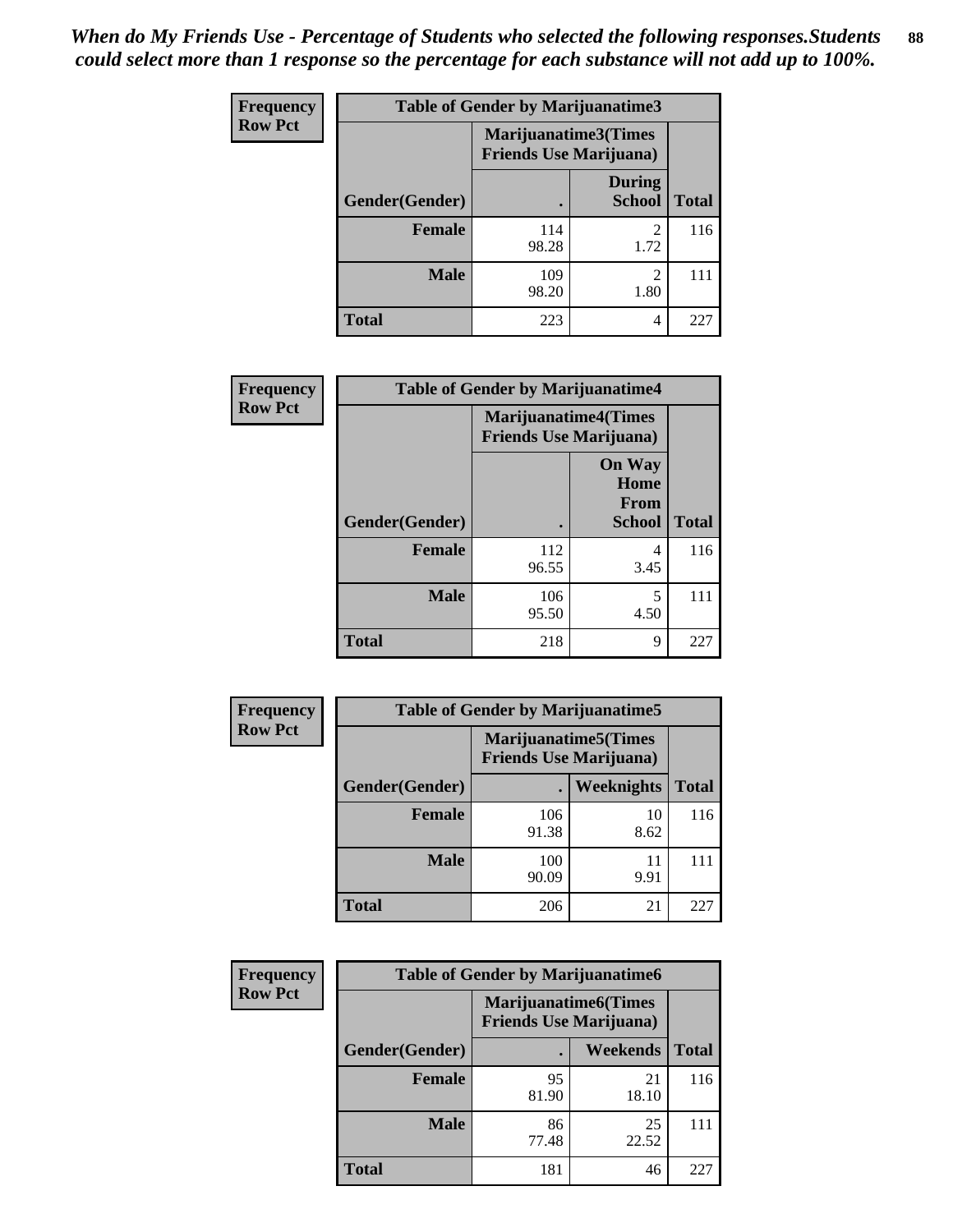*When do My Friends Use - Percentage of Students who selected the following responses.Students could select more than 1 response so the percentage for each substance will not add up to 100%.* **89**

| <b>Frequency</b> | <b>Table of Gender by Otherdrugtime1</b> |                                                                                    |             |              |
|------------------|------------------------------------------|------------------------------------------------------------------------------------|-------------|--------------|
| <b>Row Pct</b>   |                                          | <b>Otherdrugtime1</b> (Times<br><b>Friends Use Other</b><br><b>Illegal Drugs</b> ) |             |              |
|                  | Gender(Gender)                           |                                                                                    | Do Not Use  | <b>Total</b> |
|                  | <b>Female</b>                            | 17<br>14.66                                                                        | 99<br>85.34 | 116          |
|                  | <b>Male</b>                              | 19<br>17.12                                                                        | 92<br>82.88 | 111          |
|                  | <b>Total</b>                             | 36                                                                                 | 191         | 227          |

| <b>Frequency</b> | <b>Table of Gender by Otherdrugtime2</b> |                                                                                   |                            |              |
|------------------|------------------------------------------|-----------------------------------------------------------------------------------|----------------------------|--------------|
| <b>Row Pct</b>   |                                          | <b>Otherdrugtime2(Times</b><br><b>Friends Use Other</b><br><b>Illegal Drugs</b> ) |                            |              |
|                  | <b>Gender</b> (Gender)                   |                                                                                   | On Way to<br><b>School</b> | <b>Total</b> |
|                  | <b>Female</b>                            | 113<br>97.41                                                                      | 3<br>2.59                  | 116          |
|                  | <b>Male</b>                              | 107<br>96.40                                                                      | 4<br>3.60                  | 111          |
|                  | <b>Total</b>                             | 220                                                                               |                            | 227          |

| <b>Frequency</b> |                | <b>Table of Gender by Otherdrugtime3</b>           |                                |              |
|------------------|----------------|----------------------------------------------------|--------------------------------|--------------|
| <b>Row Pct</b>   |                | <b>Friends Use Other</b><br><b>Illegal Drugs</b> ) | Otherdrugtime3(Times           |              |
|                  | Gender(Gender) |                                                    | <b>During</b><br><b>School</b> | <b>Total</b> |
|                  | <b>Female</b>  | 114<br>98.28                                       | $\overline{2}$<br>1.72         | 116          |
|                  | <b>Male</b>    | 106<br>95.50                                       | 5<br>4.50                      | 111          |
|                  | <b>Total</b>   | 220                                                | 7                              | 227          |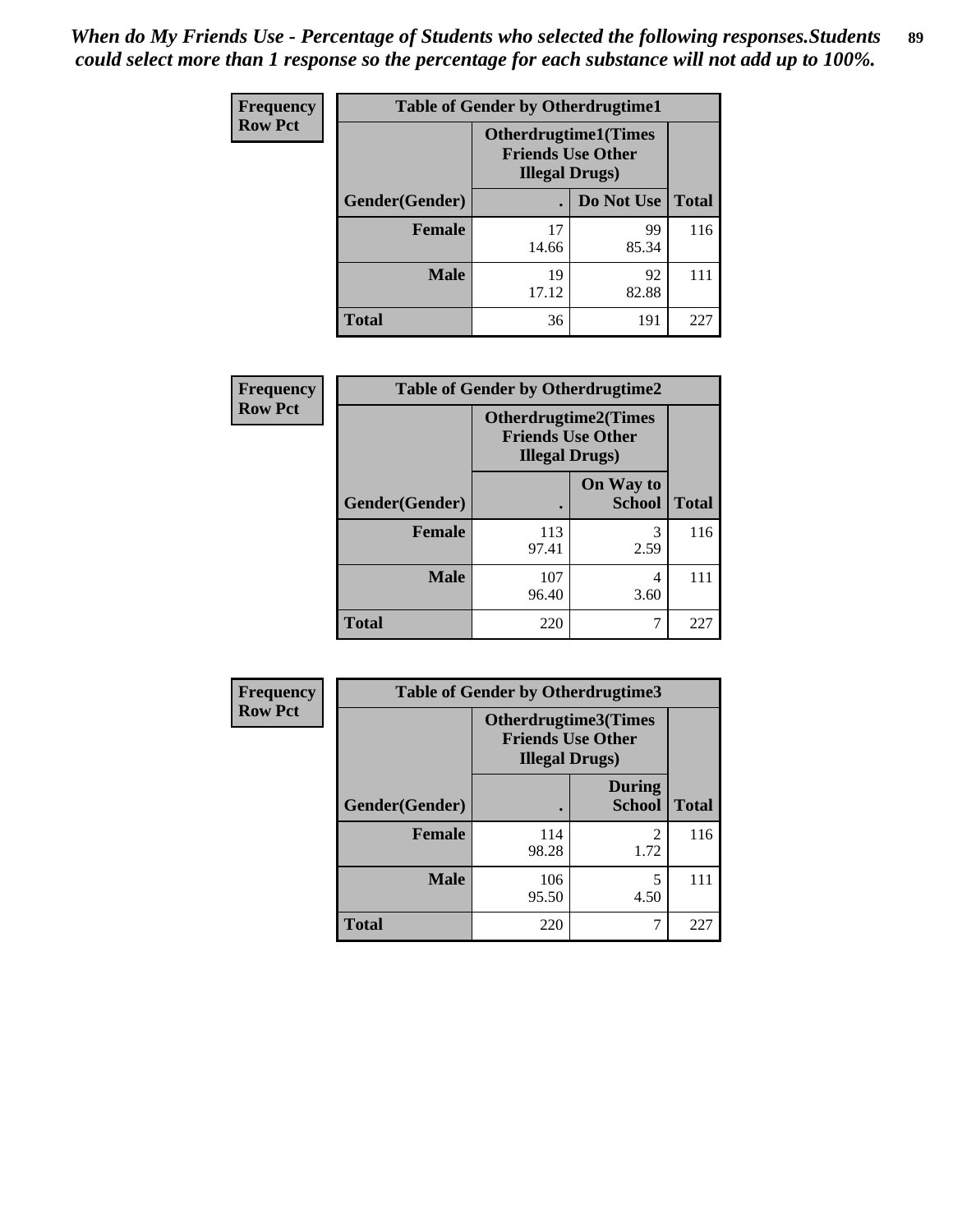*When do My Friends Use - Percentage of Students who selected the following responses.Students could select more than 1 response so the percentage for each substance will not add up to 100%.* **90**

| Frequency      | <b>Table of Gender by Otherdrugtime4</b> |                                                    |                                                       |              |
|----------------|------------------------------------------|----------------------------------------------------|-------------------------------------------------------|--------------|
| <b>Row Pct</b> |                                          | <b>Friends Use Other</b><br><b>Illegal Drugs</b> ) | <b>Otherdrugtime4(Times</b>                           |              |
|                | Gender(Gender)                           |                                                    | <b>On Way</b><br>Home<br><b>From</b><br><b>School</b> | <b>Total</b> |
|                | <b>Female</b>                            | 112<br>96.55                                       | 4<br>3.45                                             | 116          |
|                | <b>Male</b>                              | 107<br>96.40                                       | 4<br>3.60                                             | 111          |
|                | <b>Total</b>                             | 219                                                | 8                                                     | 227          |

| <b>Frequency</b> | <b>Table of Gender by Otherdrugtime5</b> |                                                                                    |            |              |
|------------------|------------------------------------------|------------------------------------------------------------------------------------|------------|--------------|
| <b>Row Pct</b>   |                                          | <b>Otherdrugtime5</b> (Times<br><b>Friends Use Other</b><br><b>Illegal Drugs</b> ) |            |              |
|                  | Gender(Gender)                           |                                                                                    | Weeknights | <b>Total</b> |
|                  | <b>Female</b>                            | 108<br>93.10                                                                       | 8<br>6.90  | 116          |
|                  | <b>Male</b>                              | 102<br>91.89                                                                       | 9<br>8.11  | 111          |
|                  | <b>Total</b>                             | 210                                                                                | 17         | 227          |

| <b>Frequency</b> | <b>Table of Gender by Otherdrugtime6</b> |                                                                                   |             |              |
|------------------|------------------------------------------|-----------------------------------------------------------------------------------|-------------|--------------|
| <b>Row Pct</b>   |                                          | <b>Otherdrugtime6(Times</b><br><b>Friends Use Other</b><br><b>Illegal Drugs</b> ) |             |              |
|                  | Gender(Gender)                           |                                                                                   | Weekends    | <b>Total</b> |
|                  | <b>Female</b>                            | 95<br>81.90                                                                       | 21<br>18.10 | 116          |
|                  | <b>Male</b>                              | 95<br>85.59                                                                       | 16<br>14.41 | 111          |
|                  | <b>Total</b>                             | 190                                                                               | 37          | 227          |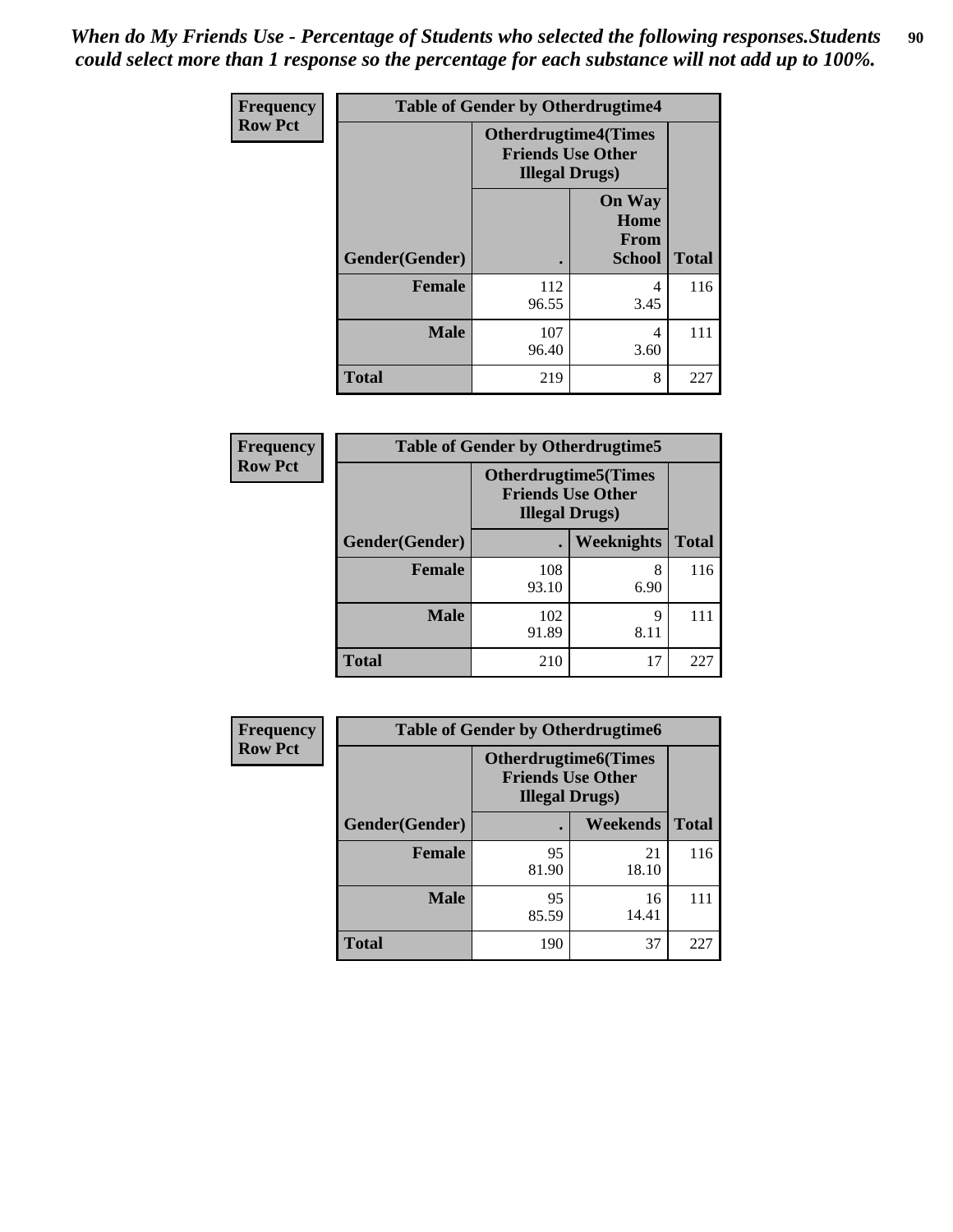# *Other Questions* **91**

| <b>Frequency</b> | <b>Table of Gender by Educationalcohol</b> |                                                                                                                                       |                |              |
|------------------|--------------------------------------------|---------------------------------------------------------------------------------------------------------------------------------------|----------------|--------------|
| <b>Row Pct</b>   |                                            | <b>Educationalcohol</b> (I<br>have been taught<br>about alcohol,<br>tobacco,<br>and other drugs<br>within the last year<br>at school) |                |              |
|                  | Gender(Gender)                             | <b>Yes</b>                                                                                                                            | N <sub>0</sub> | <b>Total</b> |
|                  | <b>Female</b>                              | 82<br>70.69                                                                                                                           | 34<br>29.31    | 116          |
|                  | <b>Male</b>                                | 81<br>72.97                                                                                                                           | 30<br>27.03    | 111          |
|                  | <b>Total</b>                               | 163                                                                                                                                   | 64             | 227          |

| Frequency      | <b>Table of Gender by Rodedrinking</b> |                                                                                                                     |             |              |  |
|----------------|----------------------------------------|---------------------------------------------------------------------------------------------------------------------|-------------|--------------|--|
| <b>Row Pct</b> |                                        | Rodedrinking(In<br>the past 30 days I<br>have ridden in a<br>car with a driver<br>who had been<br>drinking alcohol) |             |              |  |
|                | Gender(Gender)                         | Yes                                                                                                                 | $\bf N_0$   | <b>Total</b> |  |
|                | <b>Female</b>                          | 25<br>21.55                                                                                                         | 91<br>78.45 | 116          |  |
|                | <b>Male</b>                            | 24<br>21.62                                                                                                         | 87<br>78.38 | 111          |  |
|                | <b>Total</b>                           | 49                                                                                                                  | 178         | 227          |  |

| Frequency      | <b>Table of Gender by Drugsschool</b> |                                                                                                                                     |                |              |  |
|----------------|---------------------------------------|-------------------------------------------------------------------------------------------------------------------------------------|----------------|--------------|--|
| <b>Row Pct</b> |                                       | <b>Drugsschool</b> (During<br>the past 12 months,<br>I have been offered,<br>sold,<br>or given illegal drugs<br>on school property) |                |              |  |
|                | Gender(Gender)                        | Yes                                                                                                                                 | N <sub>0</sub> | <b>Total</b> |  |
|                | <b>Female</b>                         | 9<br>7.76                                                                                                                           | 107<br>92.24   | 116          |  |
|                | <b>Male</b>                           | 15<br>13.51                                                                                                                         | 96<br>86.49    | 111          |  |
|                | <b>Total</b>                          | 24                                                                                                                                  | 203            | 227          |  |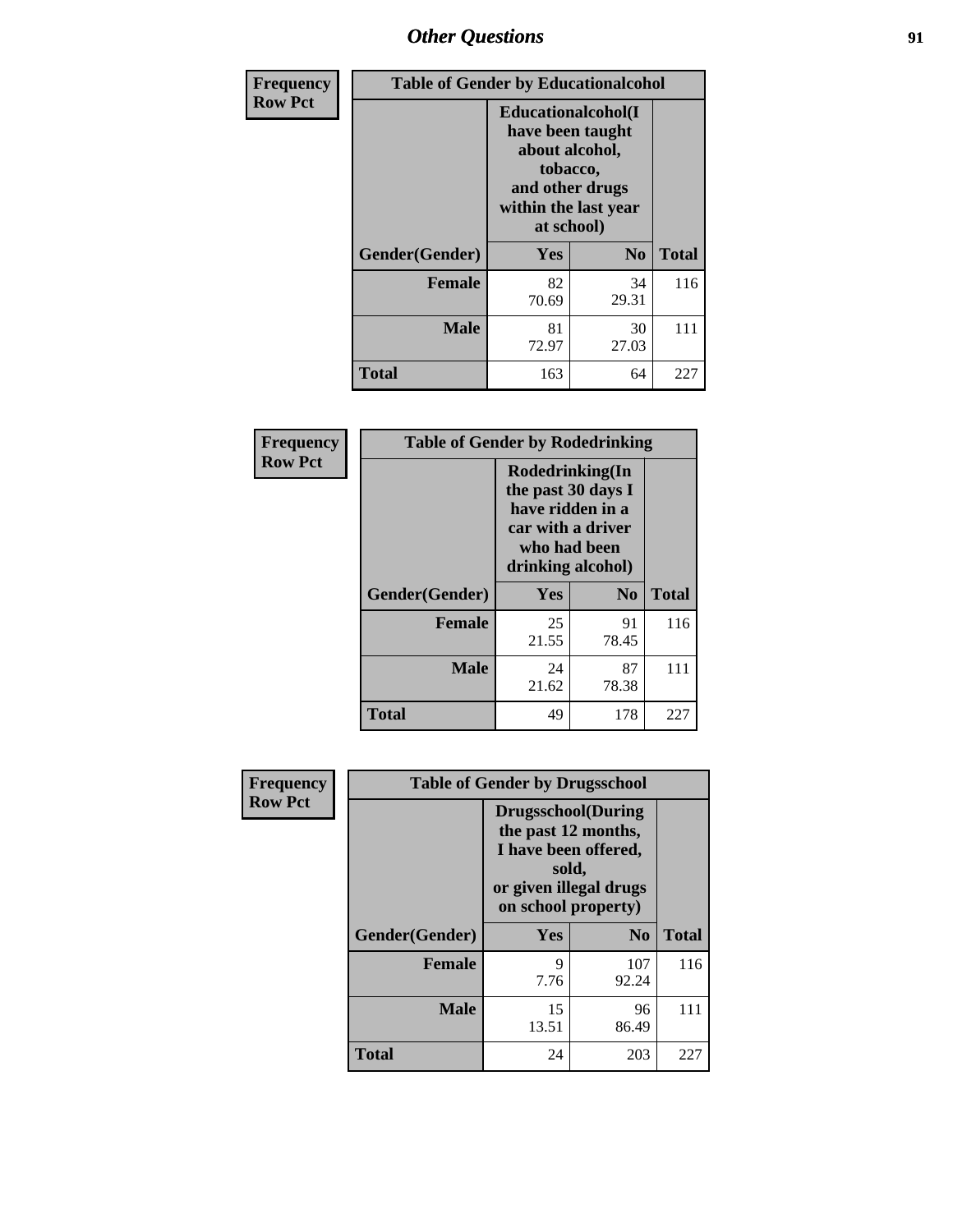## *Other Questions* **92**

**Frequency Row Pct**

| <b>Table of Gender by Bingedrinking</b> |                                                                                                         |              |                   |                        |                        |                               |                          |              |
|-----------------------------------------|---------------------------------------------------------------------------------------------------------|--------------|-------------------|------------------------|------------------------|-------------------------------|--------------------------|--------------|
|                                         | Bingedrinking(I have drunk five or more<br>drinks of alcohol at one sitting during the<br>last 30 days) |              |                   |                        |                        |                               |                          |              |
| Gender(Gender)                          | $\mathbf 0$<br><b>Days</b>                                                                              | 1 or<br>days | 3 to<br>5<br>days | 6 to<br>q<br>days      | 10<br>to<br>19<br>days | <b>20</b><br>to<br>29<br>days | All<br><b>30</b><br>days | <b>Total</b> |
| <b>Female</b>                           | 105<br>90.52                                                                                            | 3<br>2.59    | 4<br>3.45         | $\overline{c}$<br>1.72 | 0.86                   | 0<br>0.00                     | 0.86                     | 116          |
| <b>Male</b>                             | 90<br>81.08                                                                                             | 4<br>3.60    | 0.90              | 6<br>5.41              | $\overline{2}$<br>1.80 | 0.90                          | 6.31                     | 111          |
| <b>Total</b>                            | 195                                                                                                     | 7            | 5                 | 8                      | 3                      |                               | 8                        | 227          |

| Frequency      | <b>Table of Gender by Educationaids</b> |                                                                                                 |                |              |
|----------------|-----------------------------------------|-------------------------------------------------------------------------------------------------|----------------|--------------|
| <b>Row Pct</b> |                                         | <b>Educationaids</b> (I<br>have been taught<br>about HIV/AIDS<br>at school in the<br>past year) |                |              |
|                | Gender(Gender)                          | Yes                                                                                             | N <sub>0</sub> | <b>Total</b> |
|                | <b>Female</b>                           | 65<br>56.03                                                                                     | 51<br>43.97    | 116          |
|                | <b>Male</b>                             | 69<br>62.16                                                                                     | 42<br>37.84    | 111          |
|                | <b>Total</b>                            | 134                                                                                             | 93             | 227          |

| Frequency      | <b>Table of Gender by Suicideconsider</b> |                 |                |              |
|----------------|-------------------------------------------|-----------------|----------------|--------------|
| <b>Row Pct</b> |                                           | Suicideconsider |                |              |
|                | Gender(Gender)                            | <b>Yes</b>      | N <sub>0</sub> | <b>Total</b> |
|                | <b>Female</b>                             | 13<br>11.21     | 103<br>88.79   | 116          |
|                | <b>Male</b>                               | 8<br>7.21       | 103<br>92.79   | 111          |
|                | <b>Total</b>                              | 21              | 206            | 227          |